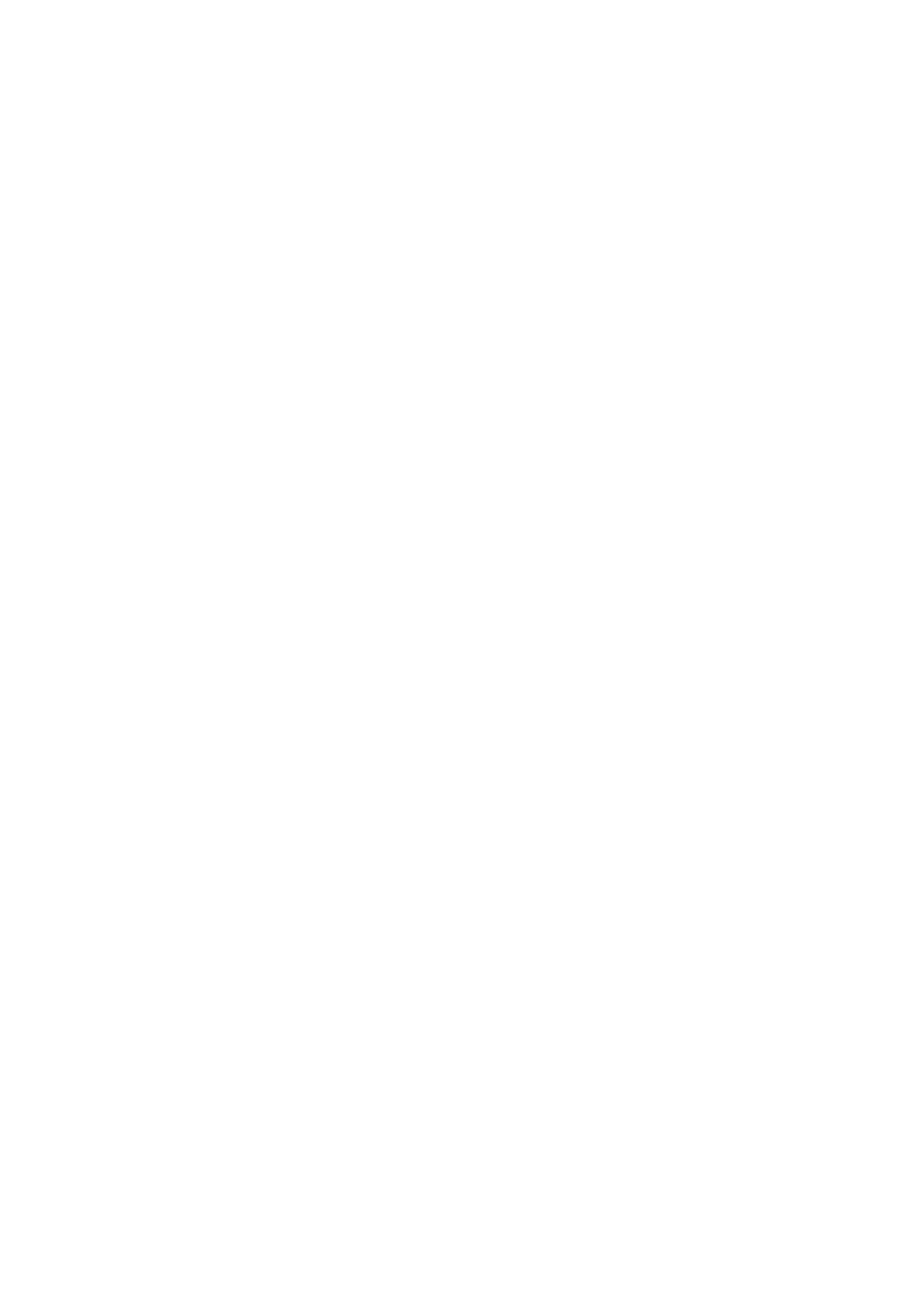2022 日 本 数 学 会

# **年 会 プ ロ グ ラ ム**

| 期     | A |           |   | 2022年3月28日(月)~3月31日(木)                                                     |   |   |
|-------|---|-----------|---|----------------------------------------------------------------------------|---|---|
| 後     | 援 | 埼         | 玉 |                                                                            | 仧 | 学 |
| 会     | 場 |           |   | 埼玉大学理学<br>埼玉県さいたま市桜区下大久保255                                                |   | 部 |
| 連 絡 先 |   | 〒338-8570 |   | 埼 玉 大 学 理 学 部 数 学 科<br>埼玉県さいたま市桜区下大久保255<br>E-mail saitama22mar@mathsoc.jp |   |   |

一般社団法人 日 本 数 学 会

|                  | 第I会場                                  | 第Ⅱ会場                                     | 第Ⅲ会場                                                                                                                        | 第IV会場              | 第V会場                                                           | 第VI会場                                                                                     | 第VII会場                                                                                                                           | 第VIII 会場                                                       | 第IX会場                                    |
|------------------|---------------------------------------|------------------------------------------|-----------------------------------------------------------------------------------------------------------------------------|--------------------|----------------------------------------------------------------|-------------------------------------------------------------------------------------------|----------------------------------------------------------------------------------------------------------------------------------|----------------------------------------------------------------|------------------------------------------|
|                  | 全学講義棟<br>1号館1-205                     | 全学講義棟<br>1号館1-206                        | 全学講義棟<br>1号館1-207                                                                                                           | 全学講義棟<br>1号館1-301  | 全学講義棟<br>1号館1-304                                              | 全学講義棟<br>1号館1-401                                                                         | 全学講義棟<br>1号館1-402                                                                                                                | 全学講義棟<br>1号館1-403                                              | 全学講義棟<br>3号館3-101                        |
|                  |                                       |                                          |                                                                                                                             |                    |                                                                |                                                                                           |                                                                                                                                  |                                                                |                                          |
|                  | 函数解析学                                 | 函数方程式論                                   | 統計数学代 数 学                                                                                                                   |                    | 応用数学                                                           | 幾<br>何<br>学                                                                               | トポロジー                                                                                                                            | 論<br>数<br>函                                                    | 数学基礎論<br>および歴史                           |
| 28日              | $10:00 \sim 11:30$                    | $9:00 \sim 12:00$                        | $9:00 \sim 11:50$<br>$14:15 \sim 16:15$   $14:15 \sim 15:05$   $15:30 \sim 17:40$   $14:15 \sim 16:00$   $14:15 \sim 16:00$ |                    | $9:30 \sim 11:45 \mid 10:00 \sim 12:00$                        | $9:20 \sim 12:00$                                                                         | $9:30 \sim 12:00$<br>$14:15 \sim 15:05$                                                                                          | $9:30 \sim 11:50$                                              | $9:50 \sim 11:20$<br>$15:45 \sim 17:15$  |
| (月)              |                                       |                                          |                                                                                                                             | 企画特別講演             |                                                                | $13:00 \sim 14:00$                                                                        |                                                                                                                                  |                                                                |                                          |
|                  |                                       | 特 別 講 演  特 別 講 演                         |                                                                                                                             |                    |                                                                |                                                                                           | 特別講演特別講演特別講演特別講演特別講演特別講演特別講演                                                                                                     |                                                                |                                          |
|                  | $14:15 \sim 15:15$                    | $16:30 \sim 17:30$                       | $15:15 \sim 16:15$<br>$16:30 \sim 17:30$                                                                                    |                    |                                                                |                                                                                           | $14:15 \sim 15:15 \mid 16:15 \sim 17:15 \mid 16:15 \sim 17:15 \mid 15:20 \sim 16:20 \mid 14:15 \sim 15:15 \mid 14:30 \sim 15:30$ |                                                                |                                          |
|                  | 函数解析学                                 |                                          | 函数方程式論 統 計 数 学  代 数 学  応 用 数 学  幾 何                                                                                         |                    |                                                                | 学                                                                                         | トポロジー                                                                                                                            | 論<br>函<br>数                                                    | 数学基礎論<br>および歴史                           |
|                  | $10:00 \sim 12:00$                    | $9:00 \sim 12:00$                        | $9:00 \sim 11:30$                                                                                                           | $9:00 \sim 12:00$  | $10:00 \sim 11:45$<br>$13:00 \sim 14:00 \mid 13:15 \sim 14:15$ | $9:45 \sim 11:45$                                                                         | $9:30 \sim 11:50$                                                                                                                | $9:30 \sim 11:30$                                              | $9:45 \sim 11:25$                        |
| $29\,\mathrm{H}$ | 特別講演特別講演                              |                                          |                                                                                                                             |                    |                                                                |                                                                                           | 特別講演特別講演特別講演特別講演                                                                                                                 |                                                                |                                          |
| (x)              | $13:00 \sim 14:00$ 13:00 $\sim 14:00$ |                                          |                                                                                                                             |                    |                                                                |                                                                                           | $13:15 \sim 14:15$ 13:15 $\sim$ 14:15 13:15 $\sim$ 14:15 13:00 $\sim$ 14:00                                                      |                                                                |                                          |
|                  |                                       |                                          | 日本数学会賞授賞式 (丝講練1号館 1-301講義室)                                                                                                 |                    | .                                                              |                                                                                           |                                                                                                                                  |                                                                | $(14:45\sim15:15)$                       |
|                  | 総<br>合                                | 講<br>演(                                  | $^{\prime\prime}$                                                                                                           | $\lambda$          |                                                                |                                                                                           | 日本数学会賞春季賞受賞者 ……………                                                                                                               |                                                                | $(15:30 \sim 16:30)$                     |
|                  |                                       |                                          |                                                                                                                             |                    |                                                                |                                                                                           | 緒方芳子(東大数理) ………… (16:45~17:45)                                                                                                    |                                                                |                                          |
|                  | 函数解析学                                 | 函数方程式論                                   | 統計数学代                                                                                                                       | 数                  | 学応用数学                                                          | 幾<br>学<br>何                                                                               |                                                                                                                                  | トポロジー 実 函数論                                                    | 無限可積分系                                   |
|                  | $10:00 \sim 11:30$                    | $9:00 \sim 12:00$                        | $9:50 \sim 11:40$                                                                                                           | $9:30 \sim 10:30$  | $9:00 \sim 10:45$                                              | $9:10 \sim 11:45$                                                                         | $9:30 \sim 12:00$                                                                                                                |                                                                | $9:30 \sim 11:45 \mid 10:00 \sim 12:00$  |
|                  |                                       | $14:15 \sim 16:15$                       |                                                                                                                             |                    | $14:15 \sim 17:00$                                             |                                                                                           | $14:15 \sim 15:15$                                                                                                               |                                                                | $14:30 \sim 16:00 \mid 14:15 \sim 14:50$ |
| 30日              |                                       |                                          |                                                                                                                             | 企画特別講演             |                                                                | $13:00 \sim 14:00$                                                                        |                                                                                                                                  |                                                                |                                          |
| (x k)            |                                       |                                          | 特 別 講 演 特 別 講 演  特 別 講 演 特 別 講 演 特 別 講 演 特 別 講 演 特 別 講 演 特 別 講 演 特 別 講 演                                                    |                    |                                                                |                                                                                           |                                                                                                                                  |                                                                |                                          |
|                  |                                       | $14:15 \sim 15:15 \mid 16:30 \sim 17:30$ | $14:25 \sim 15:25$                                                                                                          | $15:25 \sim 16:25$ |                                                                | $14:15 \sim 15:15 \mid 11:00 \sim 12:00 \mid 14:15 \sim 15:15 \mid$<br>$15:30 \sim 16:30$ |                                                                                                                                  | $15:30 \sim 16:30 \mid 16:15 \sim 17:15 \mid 15:00 \sim 16:00$ |                                          |
|                  |                                       |                                          | $15:45 \sim 16:45$                                                                                                          | $16:35 \sim 17:35$ |                                                                |                                                                                           |                                                                                                                                  |                                                                |                                          |
|                  |                                       | 函数方程式論                                   | 統計数学                                                                                                                        | 代 数 学              | 応用数学                                                           | 学<br>幾<br>何                                                                               |                                                                                                                                  | 実 函 数 論 無限可積分系                                                 |                                          |
|                  |                                       | $9:00 \sim 12:00$                        | $9:50 \sim 11:40$                                                                                                           | $9:30 \sim 12:00$  | $9:00 \sim 10:45$                                              | $9:15 \sim 12:00$                                                                         |                                                                                                                                  |                                                                | $9:30 \sim 12:00$   $10:00 \sim 12:00$   |
| 31日              |                                       | $14:15 \sim 16:15$                       | $14:20 \sim 16:25$                                                                                                          | $14:15 \sim 16:00$ |                                                                |                                                                                           |                                                                                                                                  | $14:15 \sim 15:15$                                             |                                          |
| (木)              |                                       |                                          |                                                                                                                             | 企画特別講演             |                                                                | $13:00 \sim 14:00$                                                                        |                                                                                                                                  |                                                                |                                          |
|                  |                                       | 特別講演                                     |                                                                                                                             |                    | 特別講演                                                           |                                                                                           |                                                                                                                                  |                                                                | 特別講演特別講演                                 |
|                  |                                       | $16:30 \sim 17:30$                       |                                                                                                                             |                    | $11:00 \sim 12:00$                                             |                                                                                           |                                                                                                                                  |                                                                | $15:30 \sim 16:30 \mid 14:15 \sim 15:15$ |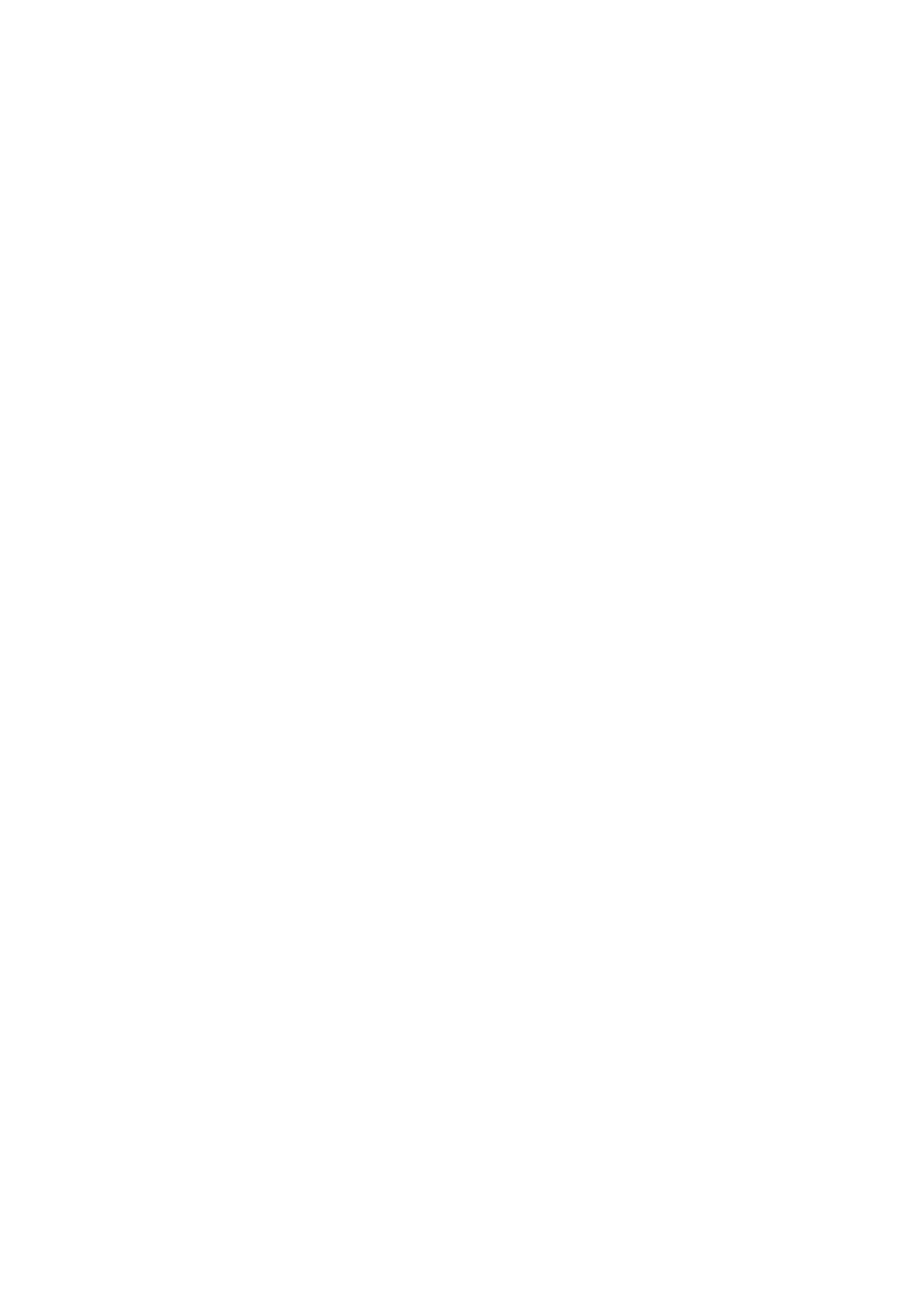$\overline{3}$ 

| 総合講演   | $\mathbf{1}$   |
|--------|----------------|
| 企画特別講演 | $\sqrt{2}$     |
|        | $\overline{5}$ |
|        | 5              |
|        | $\overline{7}$ |
|        | 10             |
|        | 10             |
|        | 14             |
|        | 17             |
|        | 19             |
|        | 24             |
|        | 24             |
|        | 28             |
|        | 30             |
|        | 32             |
|        | 35             |
|        | 35             |
|        | 37             |
|        | 40             |
|        | 40             |
|        | 44             |
|        | 47             |
|        | 52             |
| 実函数論   | 56             |
|        | 56             |
|        | 58             |
|        | 62             |
|        | 62             |
|        | 63             |
|        | 65             |
| 統計数学   | 67             |
|        | 67             |
|        | 71             |
|        | 73             |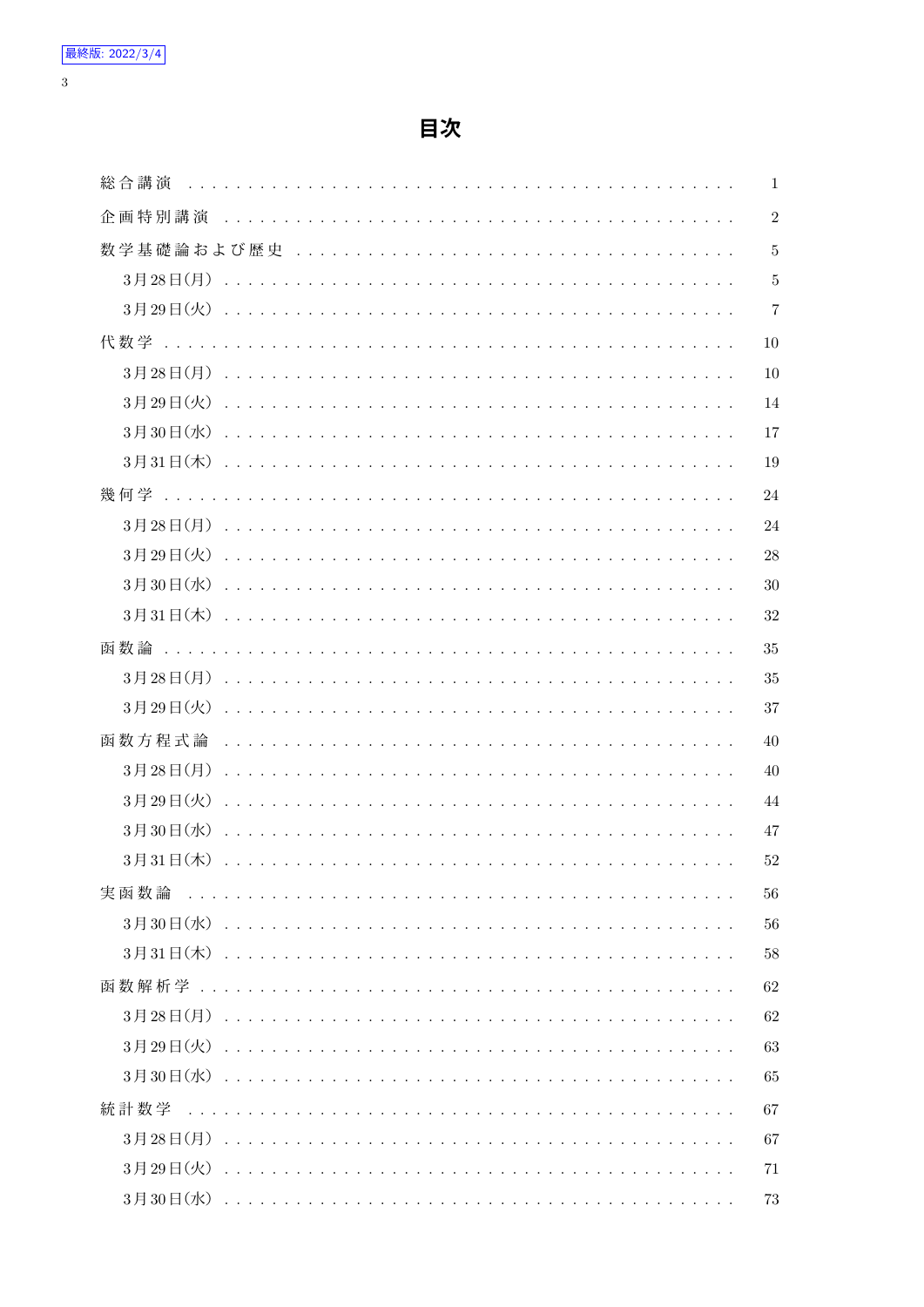| 76  |  |
|-----|--|
| 81  |  |
| 81  |  |
| 85  |  |
| 88  |  |
| 93  |  |
| 95  |  |
| 95  |  |
| 98  |  |
| 100 |  |
| 104 |  |
| 104 |  |
| 106 |  |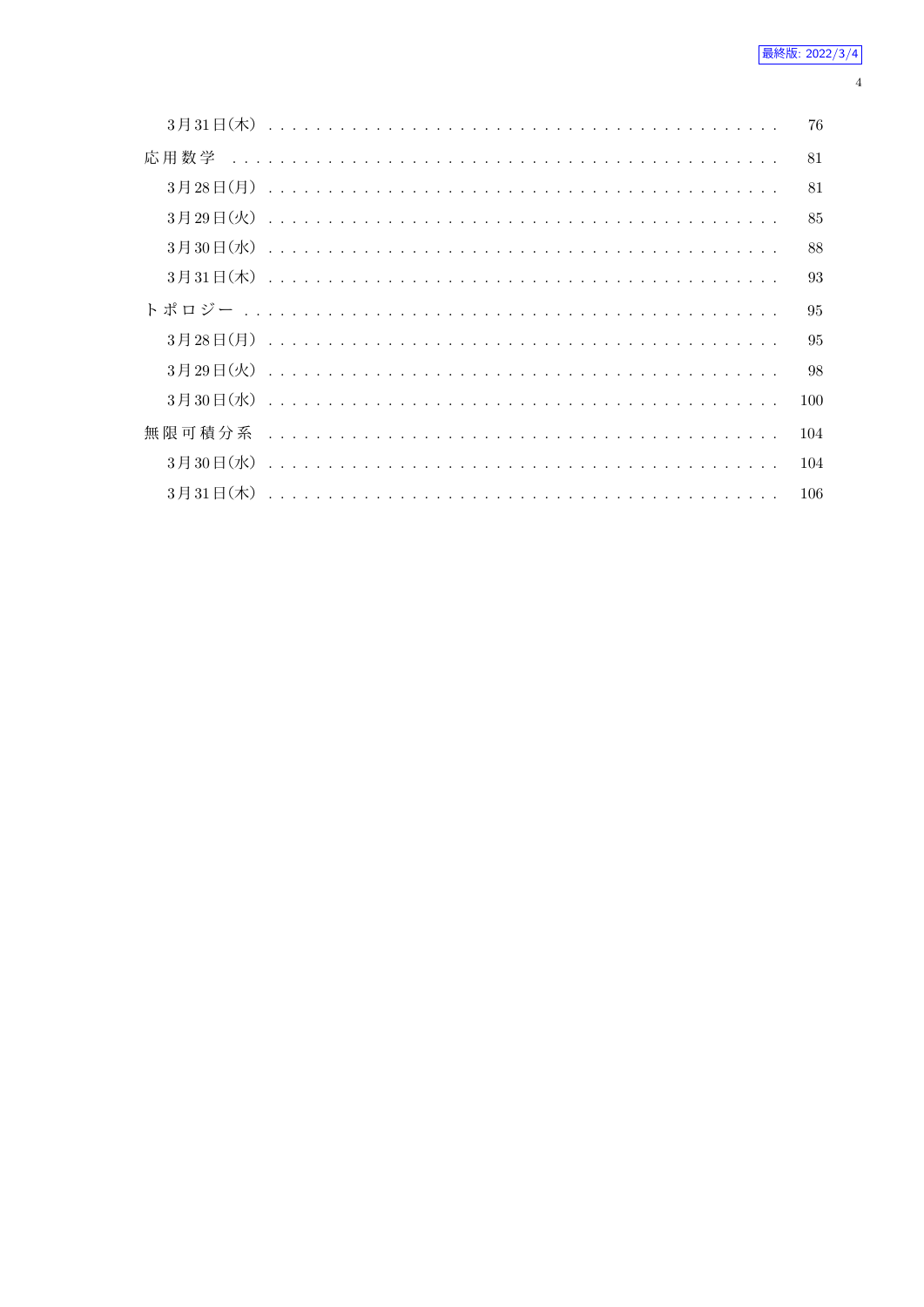

# 3月29日 (火) 総合講演会場

| 2022年度日本数学会賞春季賞受賞講演<br>日本数学会賞春季賞受賞者 |                                                                                                                                                                        |  |
|-------------------------------------|------------------------------------------------------------------------------------------------------------------------------------------------------------------------|--|
| Spring Prize Winner                 |                                                                                                                                                                        |  |
|                                     | 緒 方 芳 子 (東 大 数 理) 量子スピン系におけるギャップ相の分類問題について ‥‥‥ (16:45~17:45)<br>Yoshiko Ogata (Univ. of Tokyo) Classification of gapped ground state phases in quantum spin<br>systems |  |

概 要 Recently, classification problems of gapped ground state phases attract a lot of attention in quantum statistical mechanics. We explain about our operator algebraic approach to these problems.

1 総合講演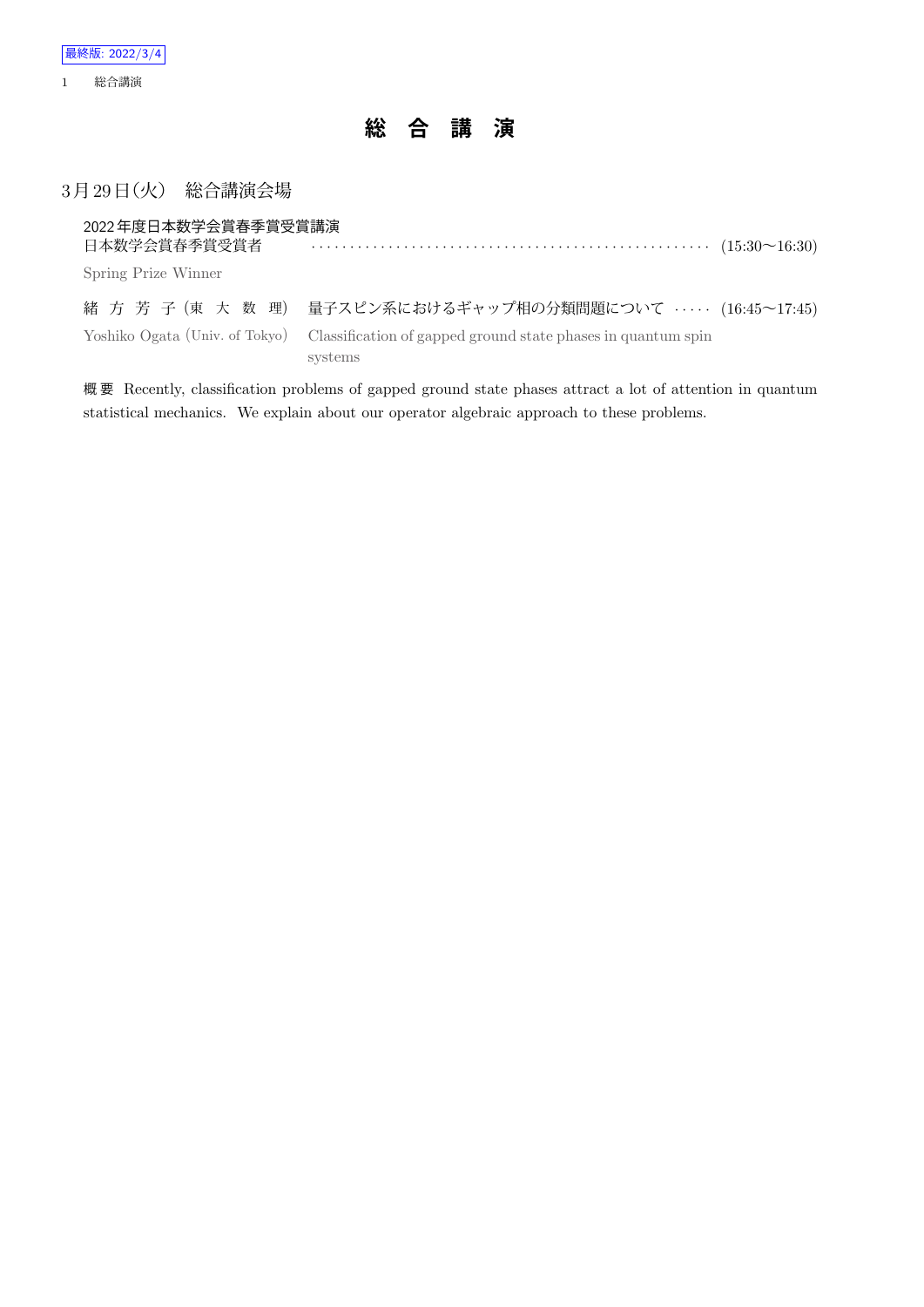# **企 画 特 別 講 演**

## $3$ 月 $28$ 日 $(H)$

#### **第II会場**

吉 田 悠 一 (国立情報学研) 有向グラフとハイパーグラフに対するスペクトラル理論 · · · (13:00~14:00) Yuichi Yoshida (Nat. Inst. of Informatics) Spectral theory for directed graphs and hypergraphs

概 要 The usual spectral graph theory is a theory for undirected graphs that considers a matrix called the Laplacian and uses its eigenvalues and eigenvectors to reveal the properties of the graph. In practical applications, however, directed graphs, which have orientated edges, and hypergraphs, which can contain more than three vertices in a single edge, are also very important objects. To fill this gap, spectral theory for directed graphs and hypergraphs has recently been developed, and various results such as clustering and sparsification were obtained. Laplacians for directed graphs and hypergraphs are not matrices (i.e., linear operators), but nonlinear (multivalued) operators, and key mathematical tools that help us to analyze those Laplacians are the theories of submodular functions and monotone operators. In this talk, I will review these progresses and discuss future outlook.

## **第III会場**

#### 特別招待講演(日本応用数理学会)

鈴 木 大 慈 (東 大 情 報 理 工) 深層学習の数理 *· · · · · · · · · · · · · · · · · · · · · · · · · · · · · · · · · · · · · ·* (13:00~14:00) Taiji Suzuki (Univ. of Tokyo) Mathematical theories of deep learning

概要 In this talk, I present mathematical theories of deep learning, especially, I discuss how deep learning can outperform shallow learning methods such as kernel methods and show its connection to classic statistics/machine-learning theories such as "sparseness." First, I will introduce some examples in which deep learning can outperform the shallow methods, in which sparsity and non-convex geometry of the target function space play the essential role. Next, I present a deep learning optimization theory based on a noisy gradient descent, and show how it can achieve the global optimal solution. Theoretical tools from the probability theory such as stochastic differential equations and Wasserstein geometry play the key role. Throughout the talk, I also discuss the limitation of the current theory to explain the behavior of deep learning.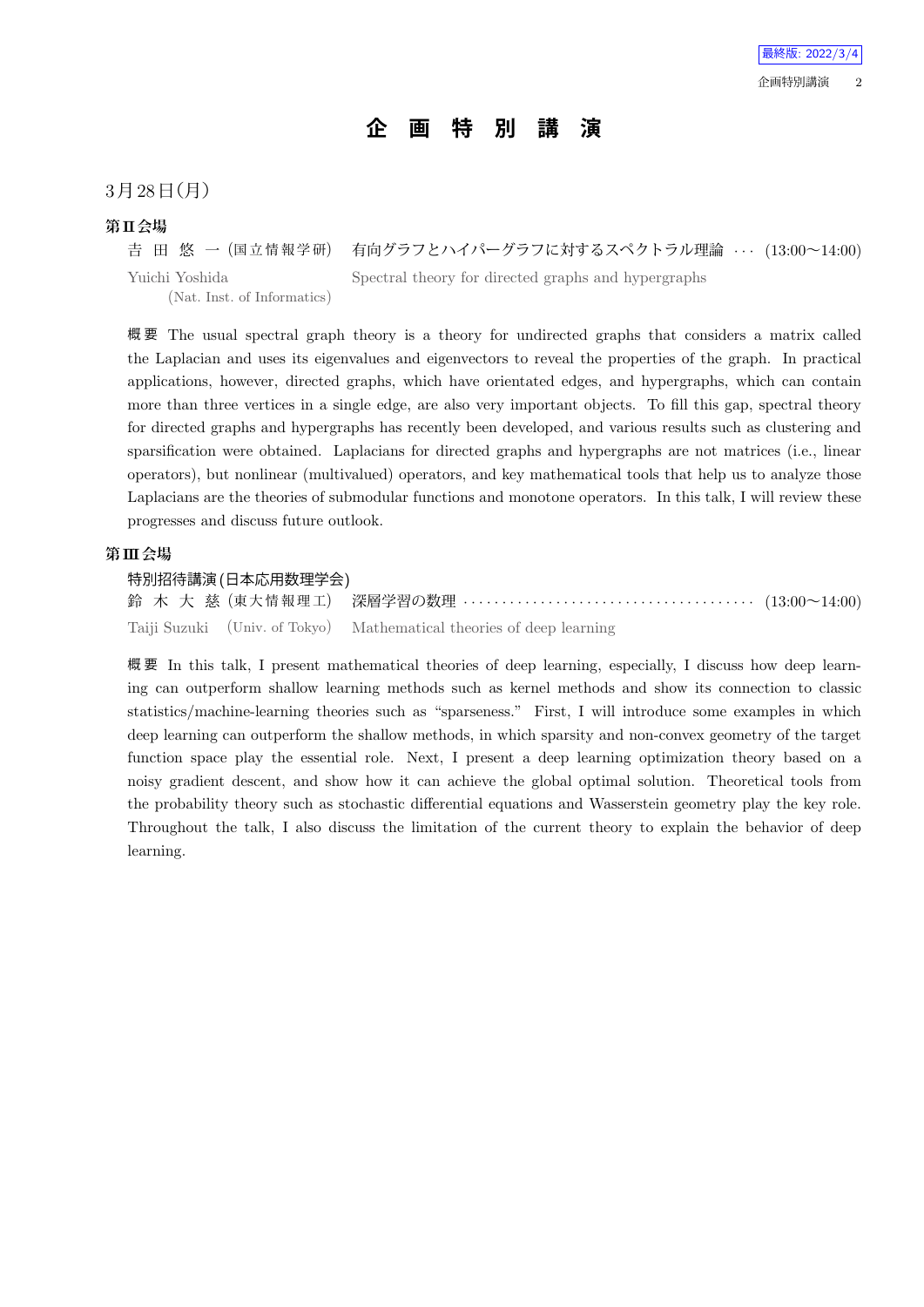#### 3 企画特別講演

#### **第IV会場**

| 上野健爾       |  |                                |  |  |
|------------|--|--------------------------------|--|--|
|            |  | (四日市大関孝和数学研·京大*)               |  |  |
| Kenji Ueno |  |                                |  |  |
|            |  | (Yokkaichi Univ./Kyoto Univ.*) |  |  |

楊輝算法と関孝和 *· · · · · · · · · · · · · · · · · · · · · · · · · · · · · · · · · · · ·* (13:00~14:00)

Yang Hui suanfa and Seki Takakzu

概 要 This talk will focus mainly on the Yang Hui suanfa and discuss how it influenced the mathematics of Seki Takakazu, such as the summation of infinite geometric series, the numerical solution of algebraic equations (Seki–Horner method), and equation theory. Yang Hui was a mathematician active in the Southern Song dynasty in the second half of the 13th century. His three books, published in the 1270s, were compiled in the Ming dynasty and published in 1378 as the Yang Hui suanfa. In this book, counting rods was used as the basis of calculation. However, as the abacus became popular in China, the counting rods was no longer used and the Yang Hui suanfa was lost. The book was reprinted in Korea, and the edition published in 1433 was brought to Japan, where it can still be seen today. This book is considered by historians of mathematics to be an elementary textbook, as it describes how to calculate with counting rods and how to solve equations using counting rods. From a mathematical point of view, however, the first chapter, in which the method of rapid arithmetic is described, is very interesting because it describes how to calculate using various properties of integers. In addition, the method for solving quadratic and degree 4 equations using counting rods in Yang Hui suanfa contains instructions on how to move the rods, which may have helped Seki Takakazu to understand the Tianyuan shu.

Seki Takakazu studied and transcribed this Yang Hui snafu. This transcription is not a mere copy of the original, but a kind of revised edition, in which he corrected errors in the solution, corrected textual errors in the original, and changed the order of the chapters according to the year of publication. Although the original manuscript by Seki Takakazu has been lost, two manuscripts have survived. There are subtle differences between the two manuscripts, such as the different dates of Seki's transcriptions. By comparing the two manuscripts, this talk will show that the two manuscripts may be copies of the same manuscript, and will clarify the dating of Seki Takakazu's manuscript.

## $3 \frac{1}{30}$  日 (水)

#### **第II会場**

久 保 雅 弘 (和歌山大システム工) 時間依存劣微分発展方程式と準変分発展方程式 *· · · · · · · · · · ·* (13:00~14:00) Masahiro Kubo (Wakayama Univ.) Time-dependent subdifferential evolution equations and quasivariational evolution equations

概 要 We review the theory of time-dependent subdifferential evolution equations and its application to quasi-variational evolution equations. The key concept is the energy inequality satisfied by the solution of the evolution equation. We consider evolution equations of parabolic as well as elliptic-parabolic types.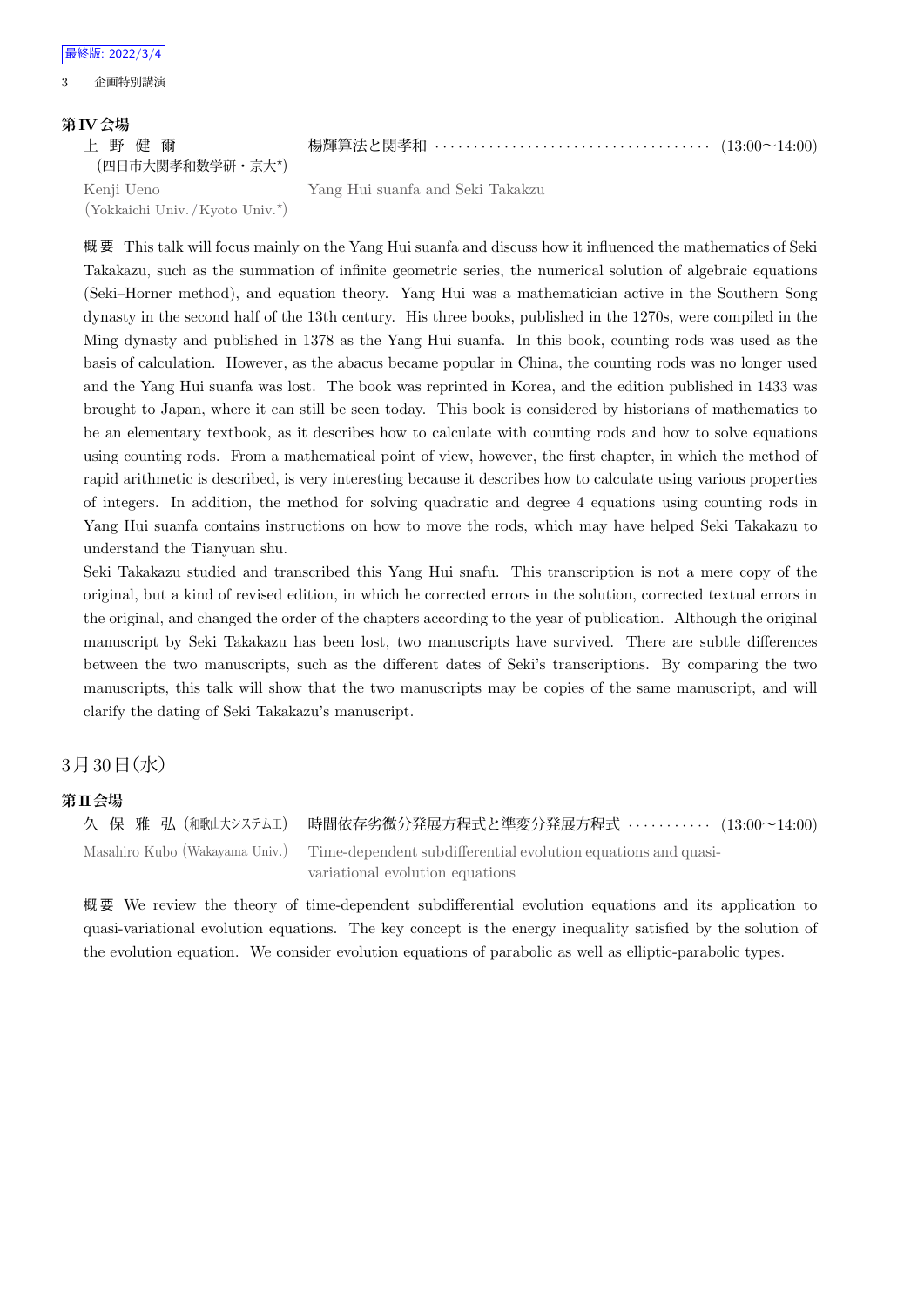#### **第IV会場**

茂 手 木 公 彦 (日 大 文 理) 結び目をねじる, デーン手術をねじる *· · · · · · · · · · · · · · · · · · ·* (13:00~14:00) Kimihiko Motegi (Nihon Univ.) Twisting knots and twisting Dehn surgeries

概 要 Let *K* be a knot in the 3-sphere *S* 3 . Take a trivial knot *c* disjoint from *K*. Cutting *K* along a disk bounded by *c*, and connecting it again after *n* full twists, we obtain a new knot  $K_n$  in  $S^3$ . We call  $K_n$  the knot obtained from *K* by an *n*-twist about a twisting circle *c*. Twisting may be applied to a Dehn surgery  $(K, r)$  ("cut and paste" of a tubular neighborhood of *K*) by twisting *K* and the surgery slope *r* (describing the "pasting") simultaneously to obtain a new Dehn surgery  $(K_n, r_n)$ .

In this talk we explain how we use twisting to construct the "Seifert Surgery Network" which gives us a perspective on the entirety of Dehn surgeries producing Seifert fiber spaces. This viewpoint naturally leads us to a study of twist families of Heegaard Floer L-space knots. Then we illustrate relationships among an asymptotic behavior of  $K_n$  as  $|n| \to \infty$ , the position of twisting circles, and a pattern of occurrence of L-space knots—and more generally, tight fibered knots—in twist families. We will also discuss a novel characterization of braid axes in this context.

### $3$ 月 $31$ 日 $($ 木 $)$

#### **第III会場**

東 谷 章 弘 (阪 大 情 報) 組合せ論的対象に付随する様々な可換環 *· · · · · · · · · · · · · · · · ·* (13:00~14:00) Akihiro Higashitani (Osaka Univ.) Various commutative rings arising from combinatorial objects

概 要 One of the goals in the area of combinatorial commutative algebra is to construct commutative rings from combinatorial objects (e.g., graphs, simplicial complexes, matroids, posets, and so on) and to discuss their algebraic properties in terms of the original combinatorial objects. In this talk, we present several typical commutative rings arising from combinatorial objects and some algebraic properties of those rings. Moreover, we focus on a couple of them and discuss their relations.

#### **第IV会場**

中 島 啓 (東 大 I P M U) カッツ・ムーディー・リー環の幾何学的佐武対応へ向けて *·* (13:00~14:00) Hiraku Nakajima (Univ. of Tokyo) Towards geometric Satake correspondence for Kac–Moody Lie algebras

概 要 About 30 years ago, I gave a geometric construction of representations of a Kac–Moody Lie algebra by quiver varieties, motivated by earlier works by Ringel, Lusztig, Ginzburg. In a 2014 proposal 'symplectic duality' by Braden–Licata–Proudfoot–Webster, this construction is regarded as 'dual' to geometric Satake correspondence. Geometric Satake correspondence is formulated by using the affine Grassmannian of the Langlands dual group, hence was known only for finite dimensional Lie algebras. The symplectic dual to more general quiver varieties are Coulomb branches introduced by my joint work with Braverman and Finkelberg in 2016. Hence Braverman, Finkelberg and I hoped geometric Satake correspondence for Kac–Moody Lie algebras using Coulomb branches as substitutes of affine Grassmannian. It is still conjectural in general as we do not have enough tools to analyze Coulomb branches. When the Kac–Moody Lie algebra is of affine type A, I have an alternative description of Coulomb branches as Cherkis bow varieties, as established by joint work with Takayama. It enables me to check geometric Satake correspondence for type A.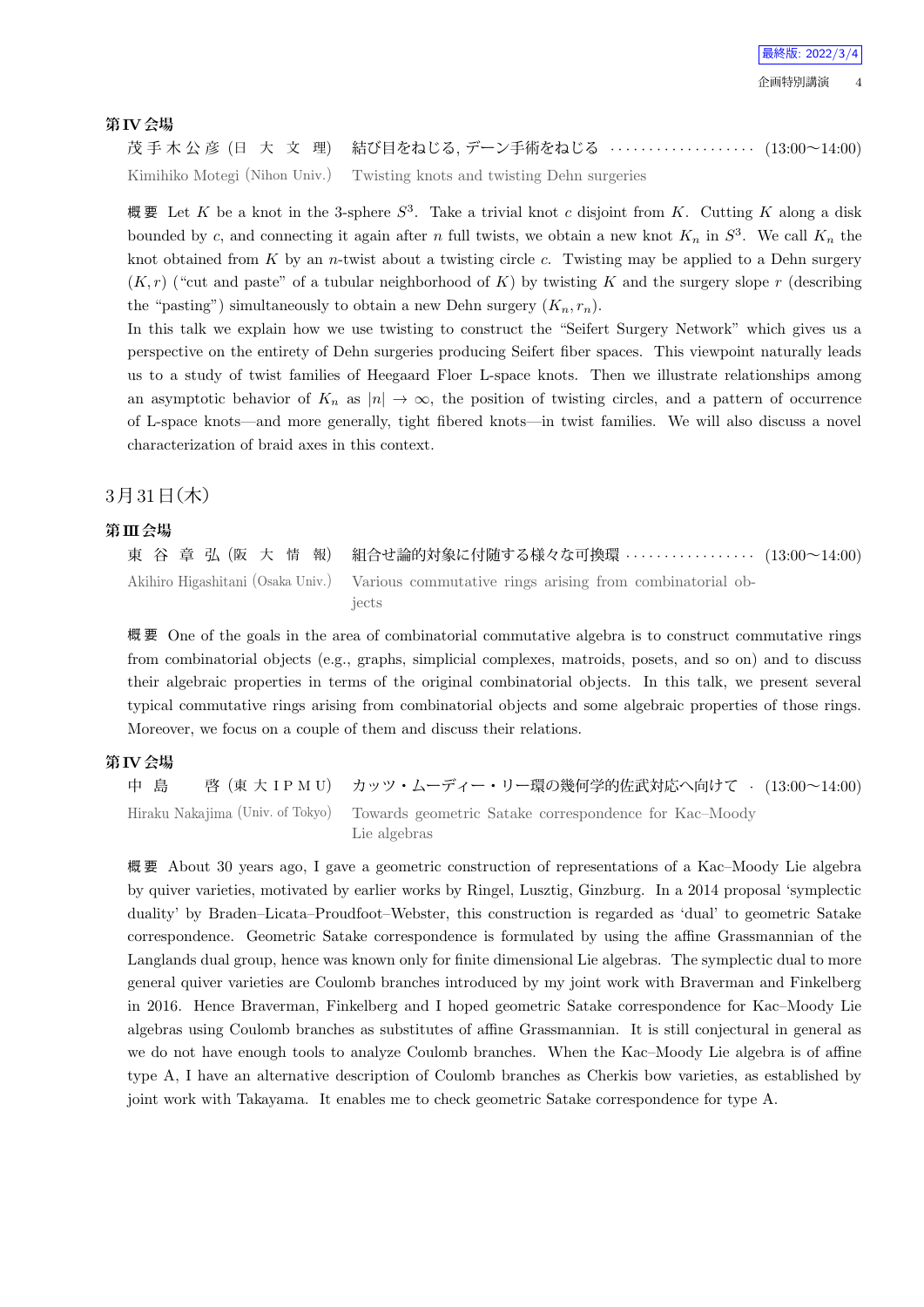# **数 学 基 礎 論 お よ び 歴 史**

## $3 \overline{H} 28 \overline{H} (\overline{H})$  第K会場

#### **9:50~11:20**

|                                                                | - 1 田 中 紀 子(愛知県立旭丘高) 戦中戦後の京都における特別科学教育学級 ・・・・・・・・・・・・・・・・・・・・・・・・15   |
|----------------------------------------------------------------|-----------------------------------------------------------------------|
| Noriko Tanaka                                                  | The Experimental Class for Science Education in Kyoto in the near end |
| (Aichi Prefectural Asahigaoka High School) of the World War II |                                                                       |

概 要 Following a decision of the Ministry of Education, the Experimental Classes for Science Education were formed in four cities of Japan in the near end of the World War II. The one of the Experimental classes were established in the Kyoto-Prefectural Kyoto First Secondary School, one each in the 3rd, 2nd and 1st year. The origins of the classes, entrance examinations, contents of the courses, teachers are described together until the abolition. I will once again shed light on the Experimental Class for Science Education, and make use of a part of science and technology education in Japan in the future.

|  | 2 田村 誠       |                                                                                |  |
|--|--------------|--------------------------------------------------------------------------------|--|
|  | (大阪産大全学教育機構) |                                                                                |  |
|  |              | Makoto Tamura (Osaka Sangyo Univ.) On the solution of cubic equations in China |  |

概 要 "Jigu Suanjing (Continuation of Ancient Mathematics)" written in 626 deals with cubic equations, but does not explain how to solve them. However, the book shows solutions to many cubic equations, it seems that the method was established before the book appeared. Here we consider a numeric solution according to the text proposed by Qian Baocong.

3 小 川 東 (四日市大関孝和数学研) 岡之只 (1791–?) の数学思想 *· · · · · · · · · · · · · · · · · · · · · · · · · · · · · · · · · · · · · ·* 15

Tsukane Ogawa (Yokkaichi Univ.) Mathemacical thought of Oka Yukitada (1791–?)

概 要 Oka Shichibei Yukitada (1791–?) of the Takuma School wrote the "Regular examples for the methods of writing solution and clarifying the path," whch summarized the basic techniques of the "Methods of writing solution and clarifying the path." It can be said to represent Oka's mathematical thought. He analyzed methods for solving problems in plane geometry, extracted the techniques, and organized them into the book. He then illustrated the application of these techniques in the form of problems and their solutions. In this respect, Oka's mathematics is different from mere problem solving.

4 真 島 秀 行 (お茶の水女大*<sup>⋆</sup>* ) 2022 年, 関孝和没後 314 年,「綴術算経」序から 300 年 *· · · · · · · · · · · · · · ·* 15 Hideyuki Majima (Ochanomizu Univ.*<sup>⋆</sup>* ) The year 2022, the memorial 314th year of Seki Takakazu and the 300th anniversary of Tetsujjutsu-Sankei

概 要 The author talked about the works of SEKI Takakazu (?–1708), and TAKEBE Katahiro (1664–1739) on Pi. In this time, we propose to build a stone monument near his tomb in Jorinji Temple, because of his significant work concerning to Pi.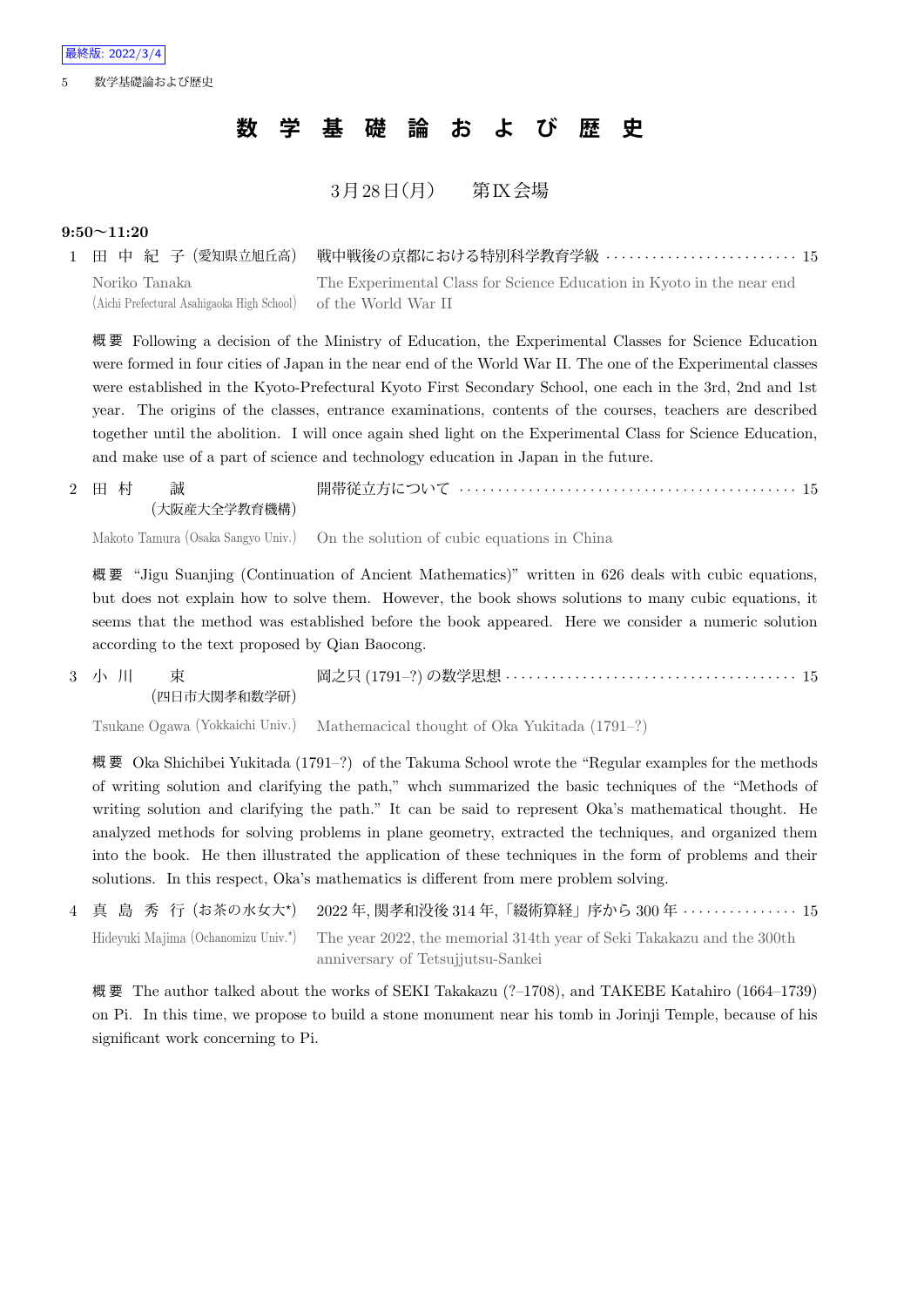## 5 森 本 光 生 (四日市大関孝和数学研・上智大*<sup>⋆</sup>* ) Mitsuo Morimoto (Yokkaichi Univ. /Sophia Univ.*<sup>⋆</sup>* )

On the *Sekisan Shidensho*

概 要 This is a survey talk on Toita Yasusuke's Sekiryuu Shidensho, which is a collection of more than 500 wasan materials compiled by Toita Yasusuke (1708–1784). This collection contains the Taisei Sankei and works of Seki Takakazu and mathematicians of the school Sekiryuu. The collection is composed of four parts, each of which contain about hundred materials. As Seki Takakazu passed away in 1708, this collection gives us interesting information about mathematical researches after Seki Takakazu's years.

関算四伝書について *· · · · · · · · · · · · · · · · · · · · · · · · · · · · · · · · · · · · · · · · · · · ·* 15

#### **11:30~11:45 歴史部門懇談会**

#### **14:30~15:30 特別講演**

長 田 直 樹 (東 京 女 大*<sup>⋆</sup>* ) 関孝和の著作とそれらの伝播 Naoki Osada (Tokyo Woman's Christian Univ.*<sup>⋆</sup>* ) The works of Seki Takakazu and their propagation

概 要 In order to evaluate the mathematics of Seki Takakazu, it is necessary to determine his genuine works. In this lecture, the lecturer first discusses whether or not the works conventionally attributed to Seki Takakazu are his genuine works, and if not, whose works they are, based on the previous study by Tatsuhiko Kobayashi and my recent research. Next, the lecturer describes how Seki's manuscripts were transcribed at Seki Takakazu's school and discusses which of Seki's manuscripts were in the possession of Araki Murahide, the first descendant of the Seki school, and Matsunaga Yoshisuke, the second descendant. Based on these considerations and the previous research of Ken'ichi Satō, the lecturer speculates on how the *Katsuy¯o Samp¯o* (*Essential Mathematics*) which has been said to be "Seki's posthumous manuscripts published by his disciple Araki Murahide and Araki's disciple  $\bar{O}$ taka Yoshimasa," was published, In addition, the lecturer also speculates on how the manuscripts of Seki, especially his *Kaikendai no H¯o* (*Methods of Solving Explicit Problems*) and *Kaiindai no H¯o* (*Methods of Solving Hidden Problems*), were propagated.

#### **15:45~17:15**

| 6 関 | 隆 宏 (新潟大経営戦略本部) | 制限された weakening と contraction を持つ結合則を持たない部分構造                                                       |
|-----|-----------------|-----------------------------------------------------------------------------------------------------|
|     |                 | Takahiro Seki (Niigata Univ.) Commutativity of non-associative substructural logics with restricted |
|     |                 | weakening and contraction                                                                           |

概 要 It is well-known that the associative substructural logic **FLcw**, obtained from **FL** by adding both contraction and weakening rules, derives exchange rule. In this talk, we consider the commutativity result in non-associative substructural logics with weakening, contraction, restricted weakening and restricted contraction axioms.

7 倉 田 俊 彦 (法 政 大 経 営) 藤 田 憲 悦 (群 馬 大 理 工) Spectral spaces for models of intuitionistic logic *· · · · · · · · · · · · · · · · · · · ·* 15 Toshihiko Kurata (Hosei Univ.) Ken-etsu Fujita (Gunma Univ.) Spectral spaces for models of intuitionistic logic

概 要 In the ordinary framework of neighbourhood semantics, the propositions of intuitionistic logic are interpreted as the compact open sets of Heyting spaces. In contrast, we attempt to give another interpretation based on the open sets of spectral spaces.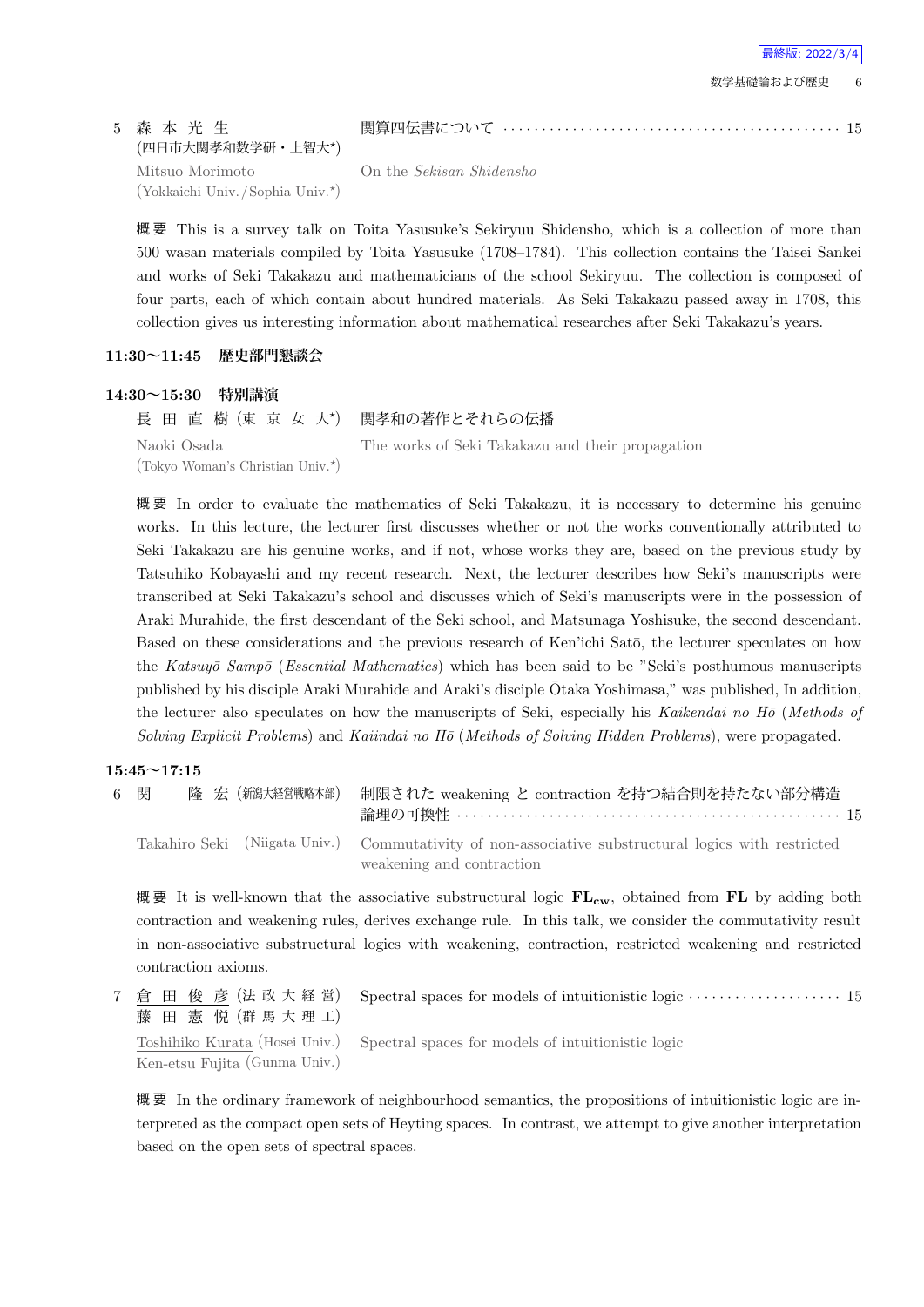7 数学基礎論および歴史

8 荒 武 永 史 (京 大 数 理 研) Limits, colimits, and spectra of modelled spaces *· · · · · · · · · · · · · · · · · · · ·* 15 Hisashi Aratake (Kyoto Univ.) Limits, colimits, and spectra of modelled spaces

概 要 It is well-known that the construction of Zariski spectra of commutative rings yields an adjunction between the category of rings and the category of locally ringed spaces. Many constructions of spectra of algebras can be considered as such an adjunction. Michel Coste unified them in the language of categorical logic by showing that, for any triple  $(T,T',A)$  such as (rings, local rings, local homomorphisms), each T-model can be associated with a T'-modelled space (Coste spectrum) and that this construction yields an adjunction between the category of T-models and the category of T'-modelled spaces. In this talk, we extend Coste spectra to spectra of T-modelled spaces and then show existence of limits and colimits in categories of modelled spaces.

9 宮 部 賢 志 (明 大 理 工) Bernoulli 測度に対する予測誤差の収束速度 *· · · · · · · · · · · · · · · · · · · · · · · ·* 15 Kenshi Miyabe (Meiji Univ.) The rate of convergence of computable inductions

概 要 In the setting of inductive inference by Solomonoff, we consider predicting the next bit when we observe a finite binary sequence. For a sequence that is random with respect to a computable model measure, any sufficiently general conditional prediction will converge to the conditional model. Furthermore, the sum of the errors between conditional prediction and model is a left-c.e. Martin–Löf random real when the error is measured by Kullback–Leibler. We show that this is also true for the case that the model measure is a Bernoulli measure.

10 只 木 孝 太 郎 (中 部 大 工) アルゴリズム的ランダムネスによる量子情報理論の精密化 VI *· · · · · · · · ·* 15 Kohtaro Tadaki (Chubu Univ.) A refinement of quantum information theory by algorithmic randomness VI

概 要 The notion of probability plays a crucial role in quantum mechanics. It appears as the Born rule. In modern mathematics which describes quantum mechanics, however, probability theory means nothing other than measure theory, and therefore any operational characterization of the notion of probability is still missing in quantum mechanics. In our former works, based on the toolkit of algorithmic randomness, we presented an operational refinement of the Born rule, called the principle of typicality, for specifying the property of the results of quantum measurements in an operational way. In this talk, we refine and reformulate the Holevo–Schumacher–Westmoreland theorem based on the principle of typicality, in order to demonstrate how properly our framework works in practical problems in quantum mechanics.

3月29日 (火) 第IX会場

#### **9:45~11:25**

11 津 久 浦 健 太 (筑波大数理物質) The extent of saturation of induced ideals *· · · · · · · · · · · · · · · · · · · · · · · · ·* 15 Kenta Tsukuura (Univ. of Tsukuba) The extent of saturation of induced ideals

概 要 Kunen constructed a model in which *ω*<sup>1</sup> carries a saturated ideal. We give a simplified construction by using later improvements. Furthermore, we investigate the extent of saturation of the induced ideal in terms of strong saturation, layeredness, and, centeredness.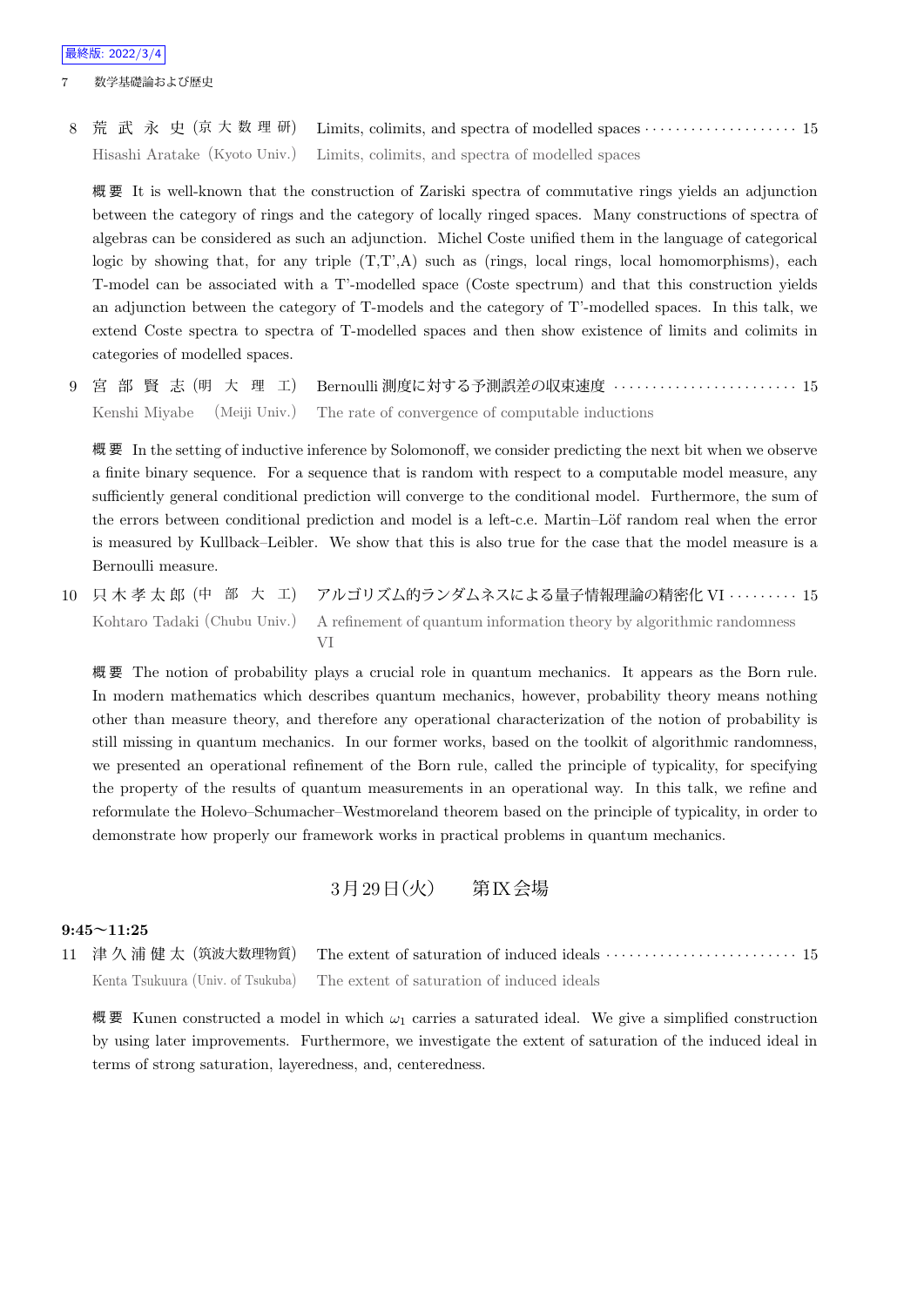12 池 上 大 祐 (芝 浦 工 大 工) *I*-regularity, determinacy, and Solovay models *· · · · · · · · · · · · · · · · · · · · ·* 15 Daisuke Ikegami (Shibaura Inst. of Tech.) *I*-regularity, determinacy, and Solovay models

概要 We show under  $ZF+DC+AD_R$  that every set of reals is *I*-regular for any *σ*-ideal *I* on the Baire space  $\omega^{\omega}$  such that  $\mathbb{P}_I$  is proper. This answers the question of Khomskii in his Ph.D. thesis. We also show that the same conclusion holds under  $\text{ZF}+\text{DC}+\text{AD}^+$  if we additionally assume that the set of Borel codes for *I*-positive sets is  $\Delta_1^2$ .

13 依 岡 輝 幸 (静 岡 大 理) 梯子系の色付けの *σ*-一様化とトドロチェビッチによるマーティンの公理 の部分公理 *· · · · · · · · · · · · · · · · · · · · · · · · · · · · · · · · · · · · · · · · · · · · · · · · · · · ·* 15 Teruyuki Yorioka (Shizuoka Univ.) *σ*-uniformizations of ladder system colorings and Todorcevic's fragments of Martin's Axiom

概 要 Uniformization of ladder system colorings has been introduced by analysis of a proof of the Shelah's solution of Whitehead problem. Shelah's proof can be separated into the following two theorems: MA*ℵ*<sup>1</sup> implies  $U(\{\omega_1 \cap \text{Lim}\})$ , and  $U(\{\omega_1 \cap \text{Lim}\})$  implies the existence of a non-free Whitehead group. In MSJ Autumn Meeting 2019, it is explained that the assertion  $K_3$ , which is one of Todorcevic's fragments of Martin's Axiom, implies that U(stat) holds.

 $\sigma$ -uniformizations of ladder system colorings are introduced, and it is proved that  $K_2$  implies that every ladder system colorings can be  $\sigma$ -uniformized. This implies that  $K_2$  implies U(stat). This improves the above results.

14 池 田 宏 一 郎 (法 政 大 経 営) ジェネリック構造における仮想元 *· · · · · · · · · · · · · · · · · · · · · · · · · · · · · · · · ·* 15 Koichiro Ikeda (Hosei Univ.) Imaginaries in generic structures

概要 The theory of a generic structure is said to be normal, if  $\bar{a} \in \text{acl}(A)$  implies  $d(\bar{a}/A) = 0$  for any *a, A* ⊂ *M*. We show that any saturated normal generic structure has weak elimination of imaginaries but does not have the finite set property.

15 桔 梗 宏 孝 (神戸大システム情報) ある種のジェネリック構造のモデル完全性について *· · · · · · · · · · · · · · · · ·* 15 Hirotaka Kikyo (Kobe Univ.) On model completeness of certain generic structures

概 要 Let *δ*(*A*) = *|A| − α · e*(*A*) for any finite graphs *A* where *|A|* is the number of all vertices of *A* and *e*(*A*) the number of all edges of  $A$ . Let  $K_f$  be the class of graphs like amalgamation classes used to construct Hrushovski's pseudoplanes using a log-like control function  $f$ . Suppose  $K_f$  has the free amalgamation property, and let *M* be the generic structure of  $(K_f, \langle \rangle)$  where  $\langle \rangle$  is defined as in the Hrushovski's case. If *α* is rational then the theory of *M* is model complete. In the case that *α* is irrational, with some more mild assumptions on *f*, the theory of *M* is also model complete.

16 坪 井 明 人 (筑 波 大*<sup>⋆</sup>* ) Instability, CH and Keisler's isomorphism theorem *· · · · · · · · · · · · · · · · ·* 10 Akito Tsuboi (Univ. of Tsukuba*<sup>⋆</sup>* ) Instability, CH and Keisler's isomorphism theorem

概 要 We give a talk on our results related to Keisler's isomorphism theorem.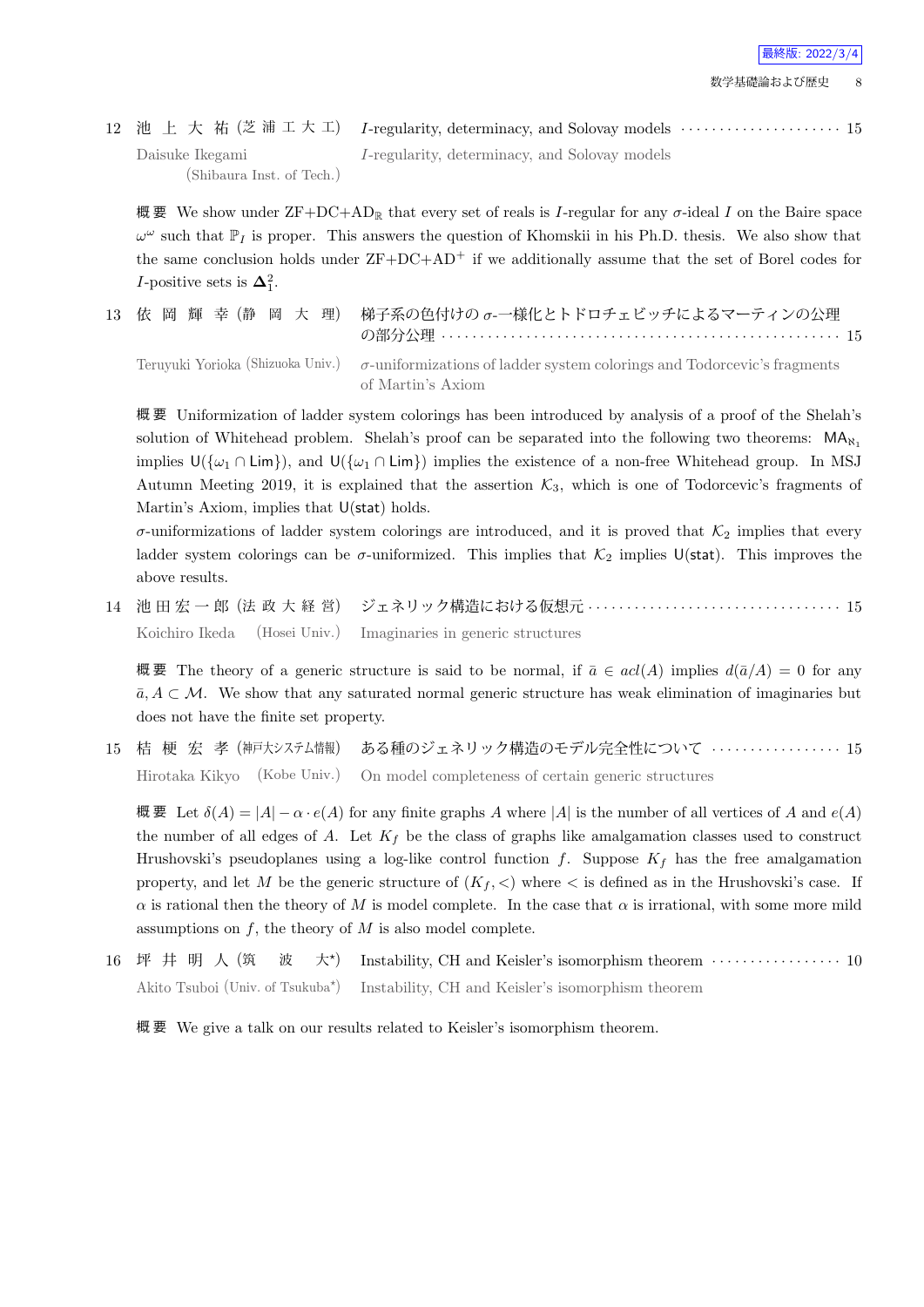数学基礎論および歴史

#### **11:30~11:45 数学基礎論および歴史分科会総会**

#### **13:00~14:00 特別講演**

```
新 屋 良 磨 (秋 田 大 理 工) 正規言語族の無限内部階層における分離問題および可測性について
Ryoma Sin'ya (Akita Univ.) Separation and measurability problems on an infinite hierarchy of reg-
                        ular languages
```
概 要 A regular language is a set L of words described by a regular expression, but it has the following alternative characterisation via logic: L is regular if and only if L is "definable" by a monadic second-order formula.

This logical characterisation gives us an infinite hierarchy in the class of all regular languages, e.g., the class SF of "star-free" languages definable by first-order logic FO and the classes of languages corresponding to several fragments of first-order logic (e.g., quantifier alternation hierarchy of FO, FO with restricted number of variables or different predicates, etc.).

The first part of this talk introduces the well-known connection between languages, logics, and algebras (several subclasses of finite monoids). In this part, two important theorems are introduced: (1) Schützenberger's theorem stating that the algebraic counterpart of SF is the class of aperiodic monoids. (2) Eilenberg's variety theorem stating that there is a natural one-to-one correspondence between the subclasses of regular languages and finite monoids equipping certain rich closure properties, so-called "varieties" and "pseudovarieties", respectively.

The second part is an invitation to recent developments on this infinite hierarchy. In this part, two decision problems are described: (1) Separation problem for subclasses of star-free languages. (2) Measurability problem for subclasses of regular languages.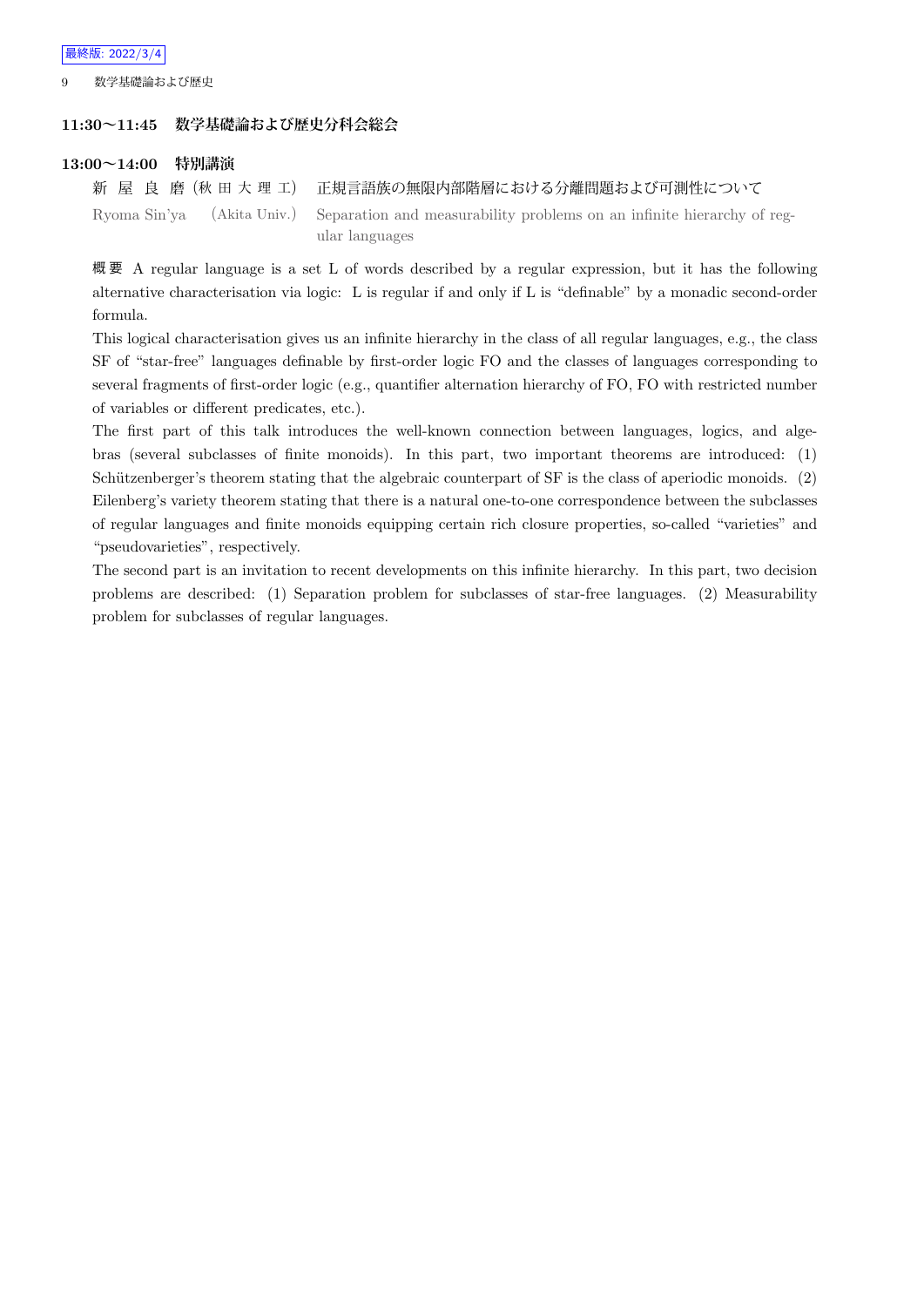# **代 数 学**

## $3 \cancel{\text{F} 128}$   $\text{H}$  (月) 第IV会場

#### **9:30~11:45**

1 伊 藤 歌 那 (東工大情報理工) *A* (2) odd 型レベル 2 の標準加群と *Z*-作用素の関係性について *· · · · · · · · · · · ·* 15 Kana Ito (Tokyo Tech) The relation between level 2 standard modules of type  $A_{\text{odd}}^{(2)}$  and Zoperators

概 要 In this talk, we will discuss a representation of the vacuum spaces of level 2 standard modules of type  $A_9<sup>(2)</sup>$  using *Z*-operators in accordance with Kanade–Russell's conjecture of partition conditions. Rogers– Ramanujan type identities are the identities represented in the form of (infinite sum)=(infinite product) with the Pochhammer symbols like Rogers–Ramanujan identities. Since the work by Lepowsky–Wilson, there has been an expectation that by assigning a non-negative integer to each vertex of an affine Dynkin diagram, we can obtain Rogers–Ramanujan type identities and integer partition theorems. Related to this, we will propose a conjecture for the relations between the vacuum spaces of level 2 standard modules of type  $A_{\text{odd}}^{(2)}$  and *Z*-operators.

2 吉 井 豊 (茨 城 大 教 育) 超代数 Dist((SL2)*r*) のある種の加群の構造について *· · · · · · · · · · · · · · · · ·* 10 Yutaka Yoshii (Ibaraki Univ.) Structure of certain modules for the hyperalgebra  $Dist((SL_2)_r)$ 

概要 In the finite-dimensional hyperalgebra  $U_r = \text{Dist}((SL_2)_r)$ , certain elements  $B^{(\varepsilon)}(a, j)$  have been already constructed before. We report that each  $\mathcal{U}_r$ -module  $\mathcal{U}_r B^{(\varepsilon)}(a, j)$  has a certain basis determined by  $\varepsilon$  and  $(a, j)$  and that the  $U_r$ -module has simple head and simple socle, which are isomorphic.

3 川 合 遼 太 郎 (早 大 基 幹 理 工) 池 田 岳 (早 大 理 工) 古典型旗多様体のシューベルト多様体の点の重複度 *· · · · · · · · · · · · · · · · ·* 15 Ryotaro Kawago (Waseda Univ.) Takeshi Ikeda (Waseda Univ.) Multiplicities of Schubert varieties in the flag varieties of classical types

概 要 We consider Schubert varieties in the flag varieties of classical types. For singularities of Schubert varieties, there is a combinatorial formula for the multiplicity in the case of Grassmannian of classical types. We obtained results extending this formula to the case of Schubert varieties associated to vexillary signed permutations of flag varieties of classical types.

| 4 板 垣 智 洋 (高崎経大経済)                                              |  |
|-----------------------------------------------------------------|--|
| 鳥 居 猛 (岡山大自然)                                                   |  |
| 中本和典(山梨大医)                                                      |  |
| Tomohiro Itagaki $\qquad \qquad$ Hochschild cohomology of $N_m$ |  |
| (Takasaki City Univ. of Econ.)                                  |  |
| Takeshi Torii (Okayama Univ.)                                   |  |
| Kazunori Nakamoto                                               |  |
| (Univ. of Yamanashi)                                            |  |
|                                                                 |  |

概要 Let  $N_m(R) = \{(a_{ij}) \in M_m(R) \mid a_{11} = a_{22} = \cdots = a_{mm} \text{ and } a_{ij} = 0 \text{ for any } i > j\}$  for a commutative ring *R*. We calculate the Hochschild cohomology ring HH*<sup>∗</sup>* (N*m*(*R*)*,* N*m*(*R*)) as *R*-algebras. We also calculate  $HH^*(N_m(R), M_m(R)/N_m(R))$  as *R*-modules.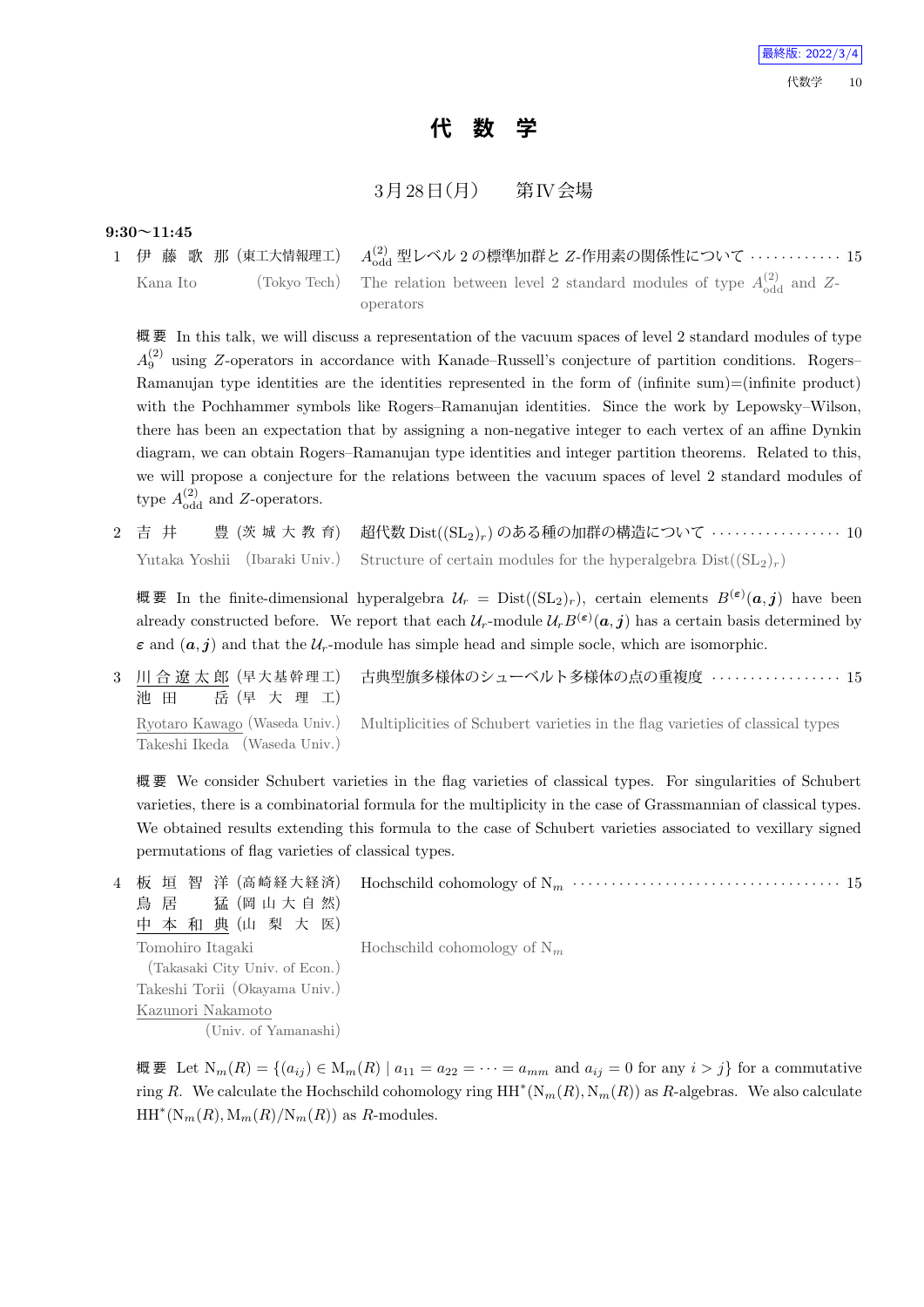5 後 藤 悠 一 朗 (阪 大 理)*♭* 擬遺伝代数と direct bocs における関係の一般化 *· · · · · · · · · · · · · · · · · · · ·* 10 Yuichiro Goto (Osaka Univ.) Generalizations of the relationship between quasi-hereditary algebras and directed bocses

概 要 Quasi-hereditary algebras were introduced by Cline, Parshall and Scott to study the highest weight categories in Lie theory. On the other hand, bocses were introduced in the context of Drozd's tame and wild dichotomy theorem. Koenig, Külshammer and Ovsienko connected them by giving equivalences between the module categories of ∆-filtered modules over quasi-hereditary algebras and those over directed bocses. In this talk, we discuss some problems occurring when we prove a similar theorem for  $\overline{\Delta}$ -filtered algebras and give two lemmas necessary for the proof. Here, a  $\overline{\Delta}$ -filtered algebra is known to be one of natural generalizations of a quasi-hereditary algebra.

|  | 6 行 田 康 晃 (名大多元数理) ガブリエルの定理のァ傾理論における一般化とその団代数的アプローチ                                                        |
|--|------------------------------------------------------------------------------------------------------------|
|  |                                                                                                            |
|  | Yasuaki Gvoda (Nagoya Univ.) Generalization of Gabriel's theorem in $\tau$ -tilting theory and its cluster |
|  | algebraic approach                                                                                         |

概 要 Gabriel's theorem, shown in 1972, is a theorem that classifies path algebras of finite representation type using Dynkin diagrams, and is a very important theorem that suggests a connection between Lie theory and the representation theory of algebras. In this talk, I will generalize Gabriel's theorem by using cluster algebra theory, which has been rapidly developed recently and is closely related to both Lie theory and the representation theory of algebras.

7 百 合 草 寿 哉 (東 北 大 理) 行 田 康 晃 (名大多元数理) Bongartz completion via c-vectors *· · · · · · · · · · · · · · · · · · · · · · · · · · · · · · · ·* 10 Toshiya Yurikusa (Tohoku Univ.) Yasuaki Gyoda (Nagoya Univ.) Bongartz completion via c-vectors

概 要 Bongartz completion is an important subject in representation theory of finite dimensional algebras, in particular, *τ* -tilting theory. We characterize it using c-vectors. From this point of view, we introduce the notion of Bongartz completion for cluster algebras using c-vectors, and we give some properties. This is a joint work with Peigen Cao and Yasuaki Gyoda.

8 小 塩 遼 太 郎 (東 京 理 大 理) 小 境 雄 太 (東 京 理 大 理) 剰余群における Schur multiplier の消滅条件下でのブロック上の台 *τ* 傾 加群と半煉瓦について *· · · · · · · · · · · · · · · · · · · · · · · · · · · · · · · · · · · · · · · · · ·* 10 Ryotaro Koshio (Tokyo Univ. of Sci.) Yuta Kozakai (Tokyo Univ. of Sci.) Support  $\tau$ -tilting modules and semibricks over blocks under vanising conditions of Schur multipliers of factor groups

概 要 Let *G* be a finite group, k an algebraically closed field of characteristic  $p > 0$  and B a block of group algebra *kG*. Support *τ* -tilting modules and semibricks over *B* are corresponding *B*-modules to two-term tilting complexes and two-term simple minded collections over *B*, which are both special forms of tilting complexes and simple minded collections over *B*, respectively. Let  $\tilde{G}$  be a finite group containing *G* as a normal subgroup and  $\tilde{B}$  a block of  $k\tilde{G}$  covering *B*. In this talk, we will introduce the methods of constructions of support  $\tau$ -tilting modules and semibricks over  $\tilde{B}$  from the ones over *B* under the vanising condition of Schur multipliers of the factor group  $\tilde{G}/G$  over k.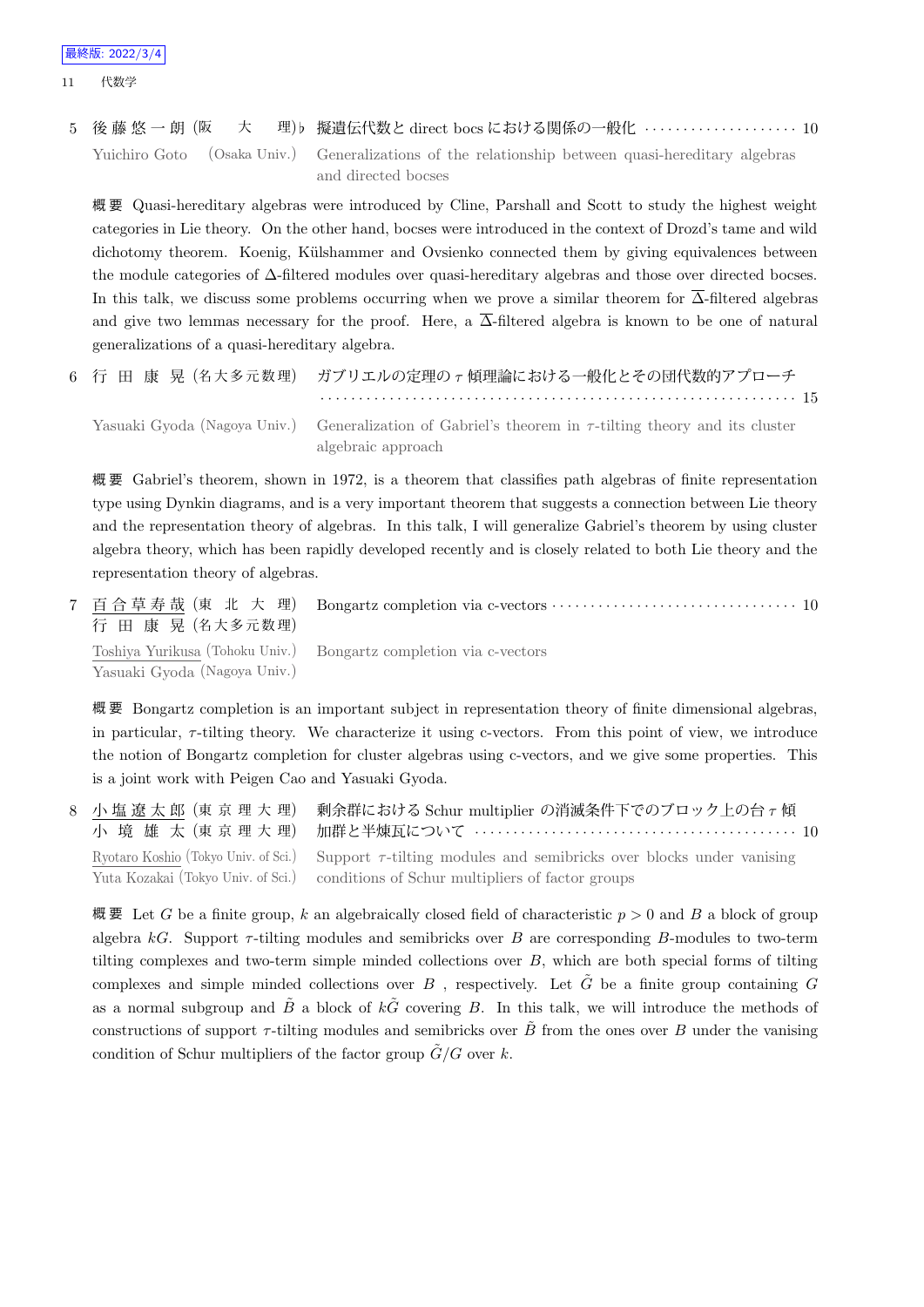# 9 小 田 文 仁 (近 畿 大 理 工) 竹ヶ原裕元 (室蘭工大理工) Fumihito Oda (Kinki Univ.) Yugen Takegahara

Crossed Burnside rings and cohomological Mackey 2-motives

斜バーンサイド環とコホモロジカルマッキー 2 モチーフ *· · · · · · · · · · · · ·* 10

(Muroran Inst. of Tech.)

概 要 Balmer and Dell'Ambrogio introduced the pseudo-functor *P* from the bicategory of *k*-linear Mackey 2-motives to the bicategory of *k*-linear cohomological Mackey 2-motives over a commutative ring *k*. They showed that  $P$  maps the general Mackey 2-motives to the cohomological Mackey 2-motives by using the ring homomorphism from the crossed Burnside ring of a finite group *G* over *k* to the center *ZkG* of group algebra *kG*. We study the behavior of motivic decomposition of cohomological Mackey 2-motives as images by *P* of motivic decomposition of Mackey 2-motives.

| 東谷章弘(阪大情報)                        |                                                                                     |
|-----------------------------------|-------------------------------------------------------------------------------------|
|                                   | Hirotake Kurihara (Yamaguchi Univ.) Homogeneous quandles arising from finite groups |
| Akihiro Higashitani (Osaka Univ.) |                                                                                     |

概 要 Quandle is an algebraic system with one binary operation, but it is quite different from a group. In our talk, we investigate a special kind of quandles, called generalized Alexander quandles  $Q(G, \psi)$ , which is defined by a group *G* together with its group automorphism  $\psi$ . We develop the quandle invariants for generalized Alexander quandles.

#### **14:15~15:15 特別講演**

疋 田 辰 之 (京 大 数 理 研) K 理論的標準基底とその楕円化 Tatsuyuki Hikita (Kyoto Univ.) K-theoretic canonical bases and their elliptic analogues

概 要 Representation theory of semisimple Lie algebras are closely related to the geometry of Springer resolutions. In particular, Lusztig defined certain canonical bases in equivariant K-theory of Springer resolutions and conjectured that they describe modular representation theory of semisimple Lie algebras. This conjecture was proved by Bezrukavnikov–Mirkovic for large enough characteristic by beautifully relating coherent sheaves on Springer resolutions, representations of semisimple Lie algebras in positive characteristic, and certain perverse sheaves on affine flag manifolds.

In this talk, I define canonical bases in equivariant K-theory of more general conical symplectic resolutions and explain their expected properties. If time permits, I will explain an attempt to find their elliptic analogues which reveal new duality under symplectic duality.

#### **15:30~17:40**

11 柴 田 康 介 (日 大 文 理) 2 次元有理特異点次数付き環の *F*-有理性について *· · · · · · · · · · · · · · · · · · ·* 15 Kohsuke Shibata (Nihon Univ.) *F*-rationality of two-dimensional graded rings with a rational singularity

概 要 It is known that a two-dimensional *F*-rational ring has a rational singularity. However a twodimensional ring with a rational singularity is not *F*-rational in general. In this talk, we investigate *F*-rationality of a two-dimensional graded ring with a rational singularity in terms of the multiplicity. Moreover, we determine when a two-dimensional graded ring with a rational singularity and a small multiplicity is *F*-rational.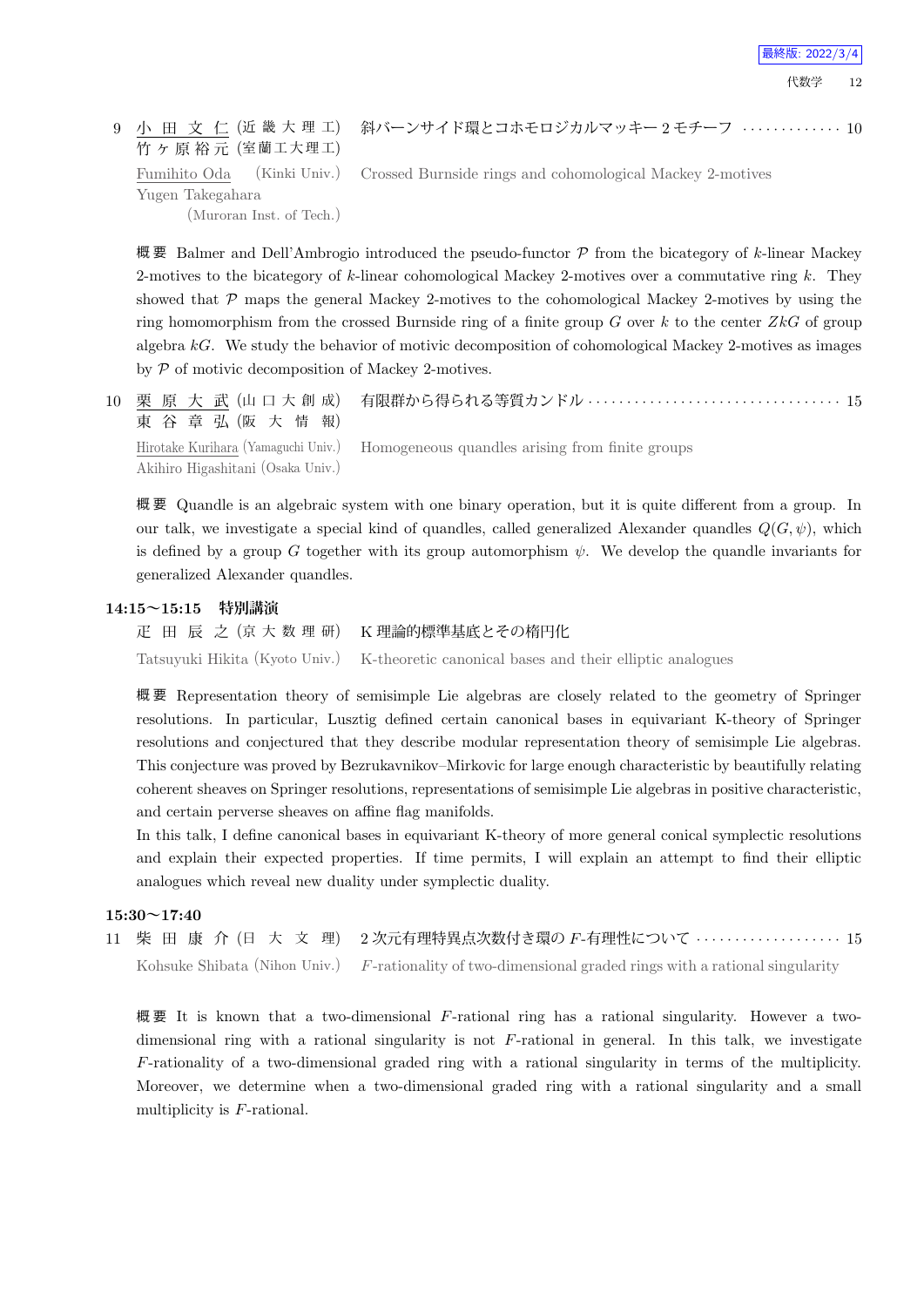13 代数学

#### 12 伊 城 慎 之 介 (日 大 総 合 基 礎) 下 元 数 馬 (日 大 文 理) M. Asgharzadeh 局所コホモロジーのスカラー写像の全射性と第二消滅定理への応用 *· · · ·* 15

Shinnosuke Ishiro (Nihon Univ.) Kazuma Shimomoto (Nihon Univ.) Mohsen Asgharzadeh Surjectivity of some scalar maps on local cohomology modules and an application to the second vanishing thorem

概 要 The second vanishing theorem has a long history in the theory of local cohomology modules over regular local rings and the case of ramified regular local rings is unsolved. We give a partial answer to it using the surjectivity of scalar maps of local cohomology modules. In our talk, we introduce our results and some examples of the vanishing of local cohomology modules to exhibit the non-triviality of our results.

13 伊 城 慎 之 介 (日 大 総 合 基 礎) 下 元 数 馬 (日 大 文 理) 仲 里 渓 (名大多元数理) Perfectoid towers and its small tilts *· · · · · · · · · · · · · · · · · · · · · · · · · · · · · ·* 15 Shinnosuke Ishiro (Nihon Univ.) Kazuma Shimomoto (Nihon Univ.) Kei Nakazato (Nagoya Univ.) Perfectoid towers and its small tilts

概 要 Perfectoid theory has many applications to commutative ring theory and singularity theory. For example, the direct summand conjecture, perfectoid multiplier/test ideals are such instances. However, rings studied in the perfectoid theory are usually non-Noetherian, which are difficult to study via the standard commutative ring theory. For this reason, we build a new framework that can also treat Noetherian rings via perfectoids, which are called perfectoid towers and small tilts. In this talk, we plan to explain definitions and basic properties.

14 堀 内 淳 (日 本 工 大) 下 元 数 馬 (日 大 文 理) 衛 藤 和 文 (日本工大工) On integrality of rings and the monoidal map  $\cdots$  · · · · · · · · · · · · · · · · · 15 Jun Horiuchi (Nippon Inst. of Tech.)

Kazuma Shimomoto (Nihon Univ.) Kazufumi Eto (Nippon Inst. of Tech.) On integrality of rings and the monoidal map

概 要 We will derive some ring theoretic properties of the tilt of the ring. In this process, we make use of the monoidal structure of the tilt and so-called monoidal map. We explain the key discussion due to Fontaine, and we will discuss further development and application.

|                    | 15 宮 崎 充 弘 (京 都 教 育 大) On the non-Gorenstein locus of the Ehrhart ring of the stable set poly- |  |
|--------------------|------------------------------------------------------------------------------------------------|--|
|                    |                                                                                                |  |
| Mitsuhiro Miyazaki | On the non-Gorenstein locus of the Ehrhart ring of the stable set poly-                        |  |
|                    | (Kyoto Univ. of Edu.) tope of an odd cycle graph                                               |  |

概 要 Let  $G = (V, E)$  be an odd cycle graph. We describe the non-Gorenstein locus of the Ehrhart ring of the stable set polytope of *G* by showing the radical of the trace of the canonical module of that ring is the intersection of prime ideals corresponding to certain faces of the stable set polytope of *G*.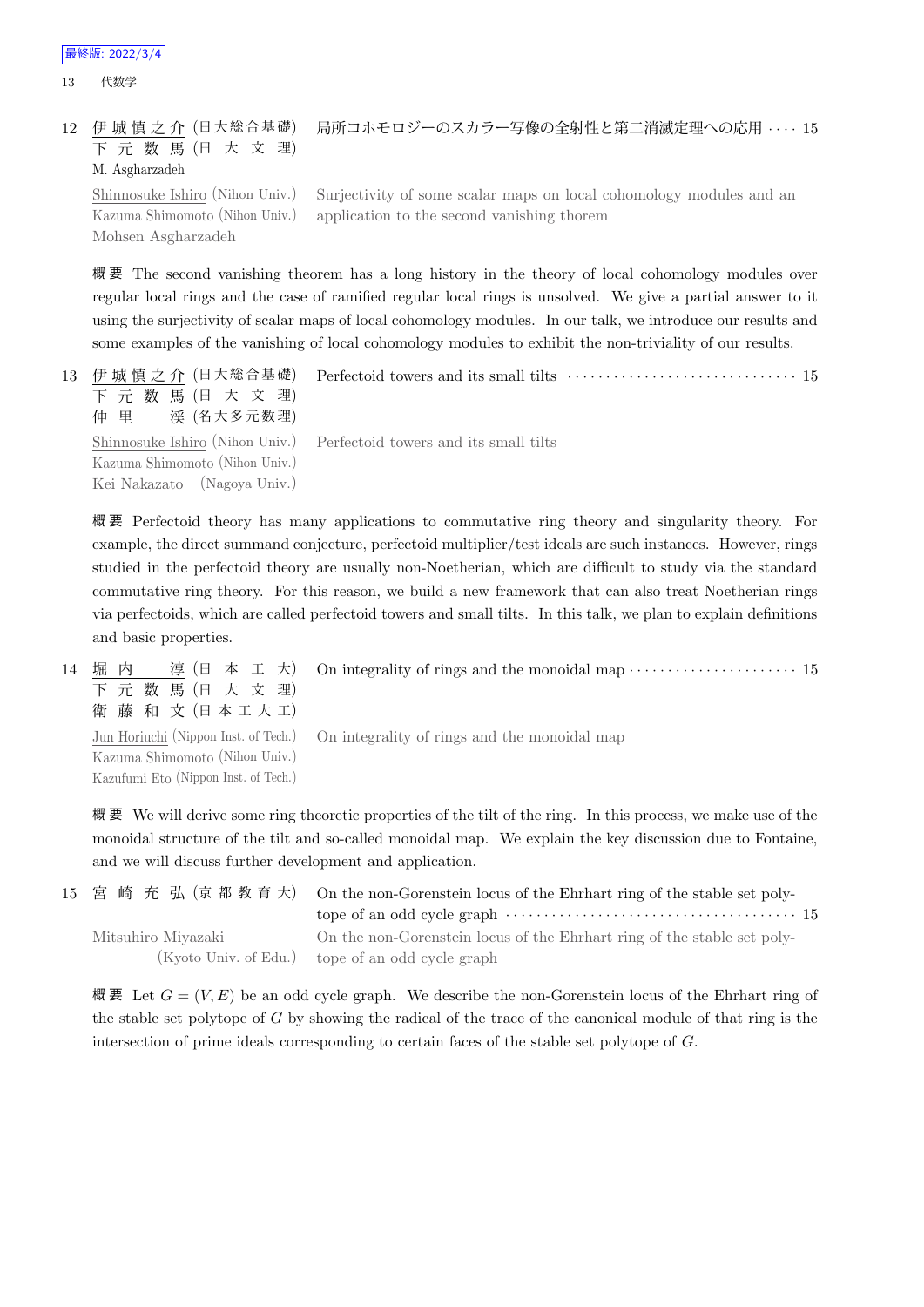16 石 原 侑 樹 (東 京 理 大 理) 二重イデアル商と準素イデアル分解について *· · · · · · · · · · · · · · · · · · · · · · ·* 15 Yuki Ishihara (Tokyo Univ. of Sci.) On double ideal quotient and primary decomposition

概 要 It is known that "primary decomposition" is a basic notion in Commutative Algebra. In order to analyze properties of primary decomposition, we introduce a special ideal "double ideal quotient", which has the form *I* : (*I* : *J*). By using double ideal quotient, we can obtain criteria for prime divisors and primary components. Also, we can generate the particular primary component from a given ideal and its prime divisor. We can apply these properties to compute the localization of an ideal at a prime ideal in the multivariable polynomial ring over a computable field.

17 神 代 真 也 (小 山 工 高 専) 次数付フィルトレーションと節減数 2 のイデアル *· · · · · · · · · · · · · · · · · · ·* 15 Shinya Kumashiro (Oyama Nat. Coll. of Tech.) Graded filtrations and ideals of reduction number two

概 要 We give a way to construct graded filtrations of graded modules. We then apply the filtration to the Sally module, which describes a correction term of the Hilbert function of ideals. As a result, we obtain the inequality of the Hilbert coefficients for ideals of reduction number 2.

18 大 関 一 秀 (山 口 大 創 成) The first Hilbert coefficient of stretched ideals *· · · · · · · · · · · · · · · · · · · · ·* 15 Kazuho Ozeki (Yamaguchi Univ.) The first Hilbert coefficient of stretched ideals

概 要 In this talk, we explore the almost Cohen–Macaulayness of the associated graded ring of stretched m-primary ideals with small first Hilbert coefficient in a Cohen–Macaulay local ring (*A,* m). In particular, we explore the structure of stretched m-primary ideals satisfying the equality  $e_1(I) = e_0(I) - \ell_A(A/I) + 4$ where  $e_0(I)$  and  $e_1(I)$  denote the multiplicity and the first Hilbert coefficient respectively.

## 3月29日 (火) 第IV会場

#### **9:00~12:00**

19 桜 井 真 (開 智 学 園) 位相的カイラル代数と特性類 *· · · · · · · · · · · · · · · · · · · · · · · · · · · · · · · · · · · ·* 15 Makoto Sakurai (Kaichi Gakuen) Topological chiral algebras and characteristic classes

概 要 The chiral-factorization algebra theory of Beilinson and Drinfeld is an algebraic system with a geometric nature inspired by the physics of holomorphic conformal field theories. In this talk, I will try to re-investigate the sigma-model interpretation of the chiral de Rham complex. This interpretation was initiated by the works of Nekrasov and Witten, but my computation is after the toric diagrams and computational algebraic geometry. The assumption was the OPE preservation under the Nekrasov Ansatz after the generalized complex structure of Hitchin school. The sigma-model interpretation was confirmed by Gorbounov, Gwilliam, and Williams in their Astérisque paper, but my work was earlier and has more inclination toward Beilinson and Drinfeld.

20 中 川 彬 雄 (千葉大融合理工) 有限体上の Appell–Lauricella 超幾何関数について *· · · · · · · · · · · · · · · · · ·* 15 Akio Nakagawa (Chiba Univ.) Appell–Lauricella hypergeometric functions over finite fields

概要 We study finite fields analogues of integral representations of Appell–Lauricella hypergeometric functions  $F_A$ ,  $F_B$ ,  $F_C$  and  $F_D$ . Furthermore, as an application, we see relations between these functions and the numbers of rational points of some algebraic varieties over finite fields.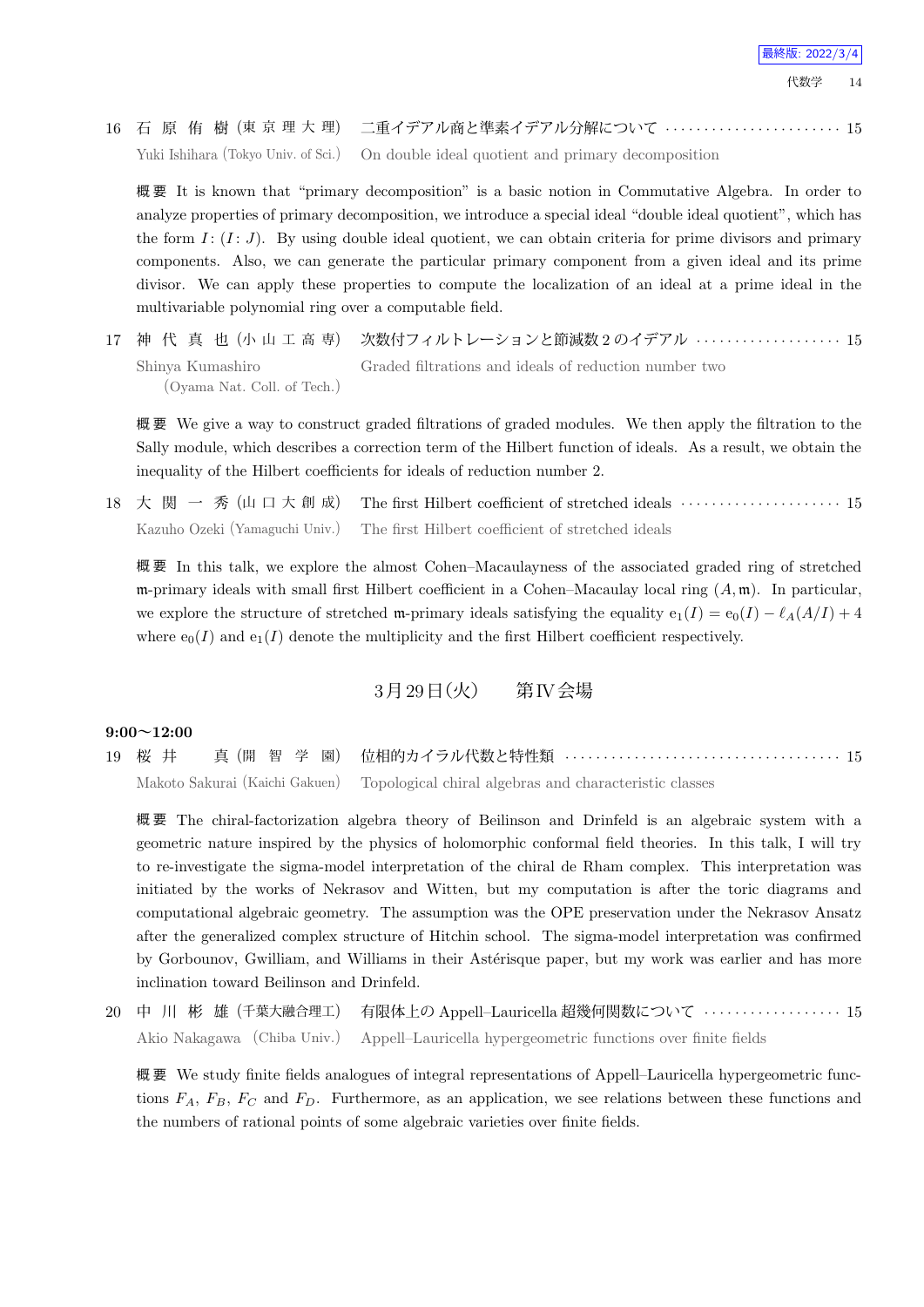21 山 形 颯 (北 大 理) シモーナセッテパネーラ 超平面配置の non very genericy について *· · · · · · · · · · · · · · · · · · · · · · · · · ·* 15 So Yamagata (Hokkaido Univ.) Simona Settepanella On the non very genericy of hyperplane arrangements.

概 要 In 1989, Manin and Schechtman introduced a family of arrangements of hyperplanes generalizing classical braid arrangements, which they called the discriminantal arrangements. It is well known that there exists an open Zariski set  $\mathcal Z$  in the space of central generic arrangements of *n* hyperplanes in  $\mathbb C^k$  such that the intersection lattice of the discriminantal arrangements  $\mathcal{B}(n, k, \mathcal{A})$  are independent from the choice of the arrangement  $A \in \mathcal{Z}$ . In this talk we see a sufficient condition for *A* to be non very generic in terms of vectors.

|                                        | 22 中 島 規 博 (名 エ 大) A型拡張 Shi 配置と A 型拡張 Catalan 配置が遺伝的自由配置であるため        |
|----------------------------------------|----------------------------------------------------------------------|
|                                        |                                                                      |
| Norihiro Nakashima                     | The conditions for the extended Shi and Catalan arrangements of type |
|                                        | (Nagoya Inst. of Tech.) A to be hereditarily free                    |
| Shuhei Tsujie (Hokkaido Univ. of Edu.) |                                                                      |

概 要 In this talk, we prove that the cone of the extended Catalan arrangement of type A is always hereditarily free, while we determine the dimension that the cone of the extended Shi arrangement of type A is hereditarily free. For this purpose, we define a class of arrangements which contains the extended Shi and Catalan arrangement of type A and which closed under restriction, using digraphs with vertex weights.

23 安 藤 哲 哉 (千 葉 大 理) 3 変数 3 次斉次 extremal 不等式修正版 *· · · · · · · · · · · · · · · · · · · · · · · · · · · ·* 15 Tetsuya Ando (Chiba Univ.) Extremal positive semidefinite forms of cubic homogeneous polynomials of three variables

概要 Let  $P_{3,3}^+$  be the set of all the cubic homogeneous polynomials  $f(x, y, z)$  which satisfy  $f(x, y, z) \geq 0$  for all  $x \geq 0$ ,  $y \geq 0$ ,  $z \geq 0$ . We determine all the extremal elements of  $P_{3,3}^+$ .

| 24 岩 見 智 宏 (九 工 大 工) Intermediate Jacobian of an extended three-dimensional extremal neigh-<br>borhood. Part I $\cdots$ $\cdots$ $\cdots$ $\cdots$ $\cdots$ $\cdots$ $\cdots$ $\cdots$ $\cdots$ $\cdots$ $\cdots$ $\cdots$ $\cdots$ 15 |
|----------------------------------------------------------------------------------------------------------------------------------------------------------------------------------------------------------------------------------------|
| Tomohiro Iwami (Kyushu Inst. of Tech.) Intermediate Jacobian of an extended three-dimensional extremal neigh-<br>borhood. Part I                                                                                                       |

概 要 For an semi-stable extremal neighborhood  $(X, C) \subset \mathbb{C}^4$  with  $C$  is irreducible and reduced, the bounded terminality of 2-game between the invariants  $l(P)$ ,  $q(P)$ , related to 0-dimensional supports of  $|-K_X|$ , gives the existence of 3-dimensional flips ([S. Mori, 1988]). Regarding to [S. Mori, 1988], the author had studied: for  $(X, C) \subset \mathbb{C}^4$  where *C* is not necessary irreducible nor reduced, denoted as  $(X, C_s) \subset \mathbb{C}^4$  ([I2019March]), i) to induce Miyaoka–Yau type inequality with  $c_3$ , as abbreviated  $(MY)_{3,c_3}$ , ii) to study  $(MY)_{3,c_3}$  by the associated Higgs sheaves, and iii) to more study  $(MY)_{3,c_3}$  by introducing diffrential operators "of codimension 2 type" for ii), and so on. In this talk, based on these works i)–iii), the author will report: a) to construct "period space" for  $(X, C_s)$ , and b) for a), to introduce intermediate Jacobian for  $(X, C_s)$ , which gives "2-Albanese", or "2-Picard" varieties. Here, the prefix "2-" mainly comes from iii), probably relate to n( $\geq$  1)-motif. These varieties are expected to work to rationality of  $(X, C_s)$  of type A. In the sequel parts, the author will give studies regards to these points.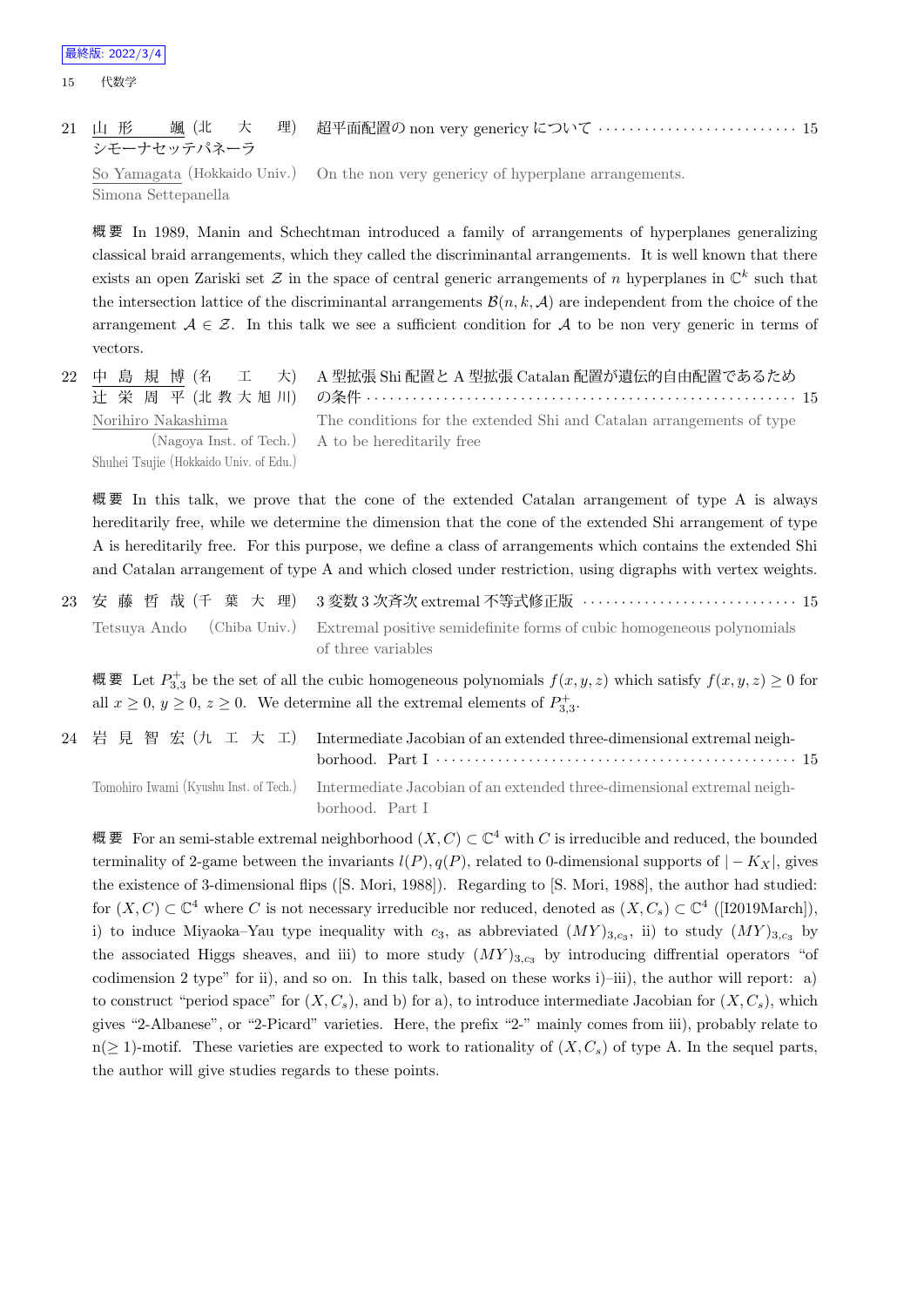25 三 浦 真 人 (京 大 数 理 研) Calabi–Yau 超曲面の幾何転移 *· · · · · · · · · · · · · · · · · · · · · · · · · · · · · · · · · · · ·* 15 Makoto Miura (Kyoto Univ.) Geometric transitions for Calabi–Yau hypersurfaces

概 要 Geometric transition is a process of connecting two smooth Calabi–Yau 3-folds by a birational contraction followed by a complex smoothing. It has attracted the interest of both mathematicians and physicists, since it may give the right notion to connect moduli spaces of Calabi–Yau 3-folds. For Calabi– Yau hypersurfaces in toric varieties, a well-known idea of constructing geometric transitions is to use nested reflexive polytopes. In this talk, I will introduce a refinement of this idea and show recent progress.

26 遊 佐 毅 (兵庫県立大物質) The adjacent concurrence on infinitesimally unstable Betti syzygy classes *· · · · · · · · · · · · · · · · · · · · · · · · · · · · · · · · · · · · · · · · · · · · · · · · · · · · · · · · · · · · · ·* 15

Takeshi Usa (Univ. of Hyogo) The adjacent concurrence on infinitesimally unstable Betti syzygy classes

概要 Even for an arithmetic  $D_2$  non-singular projective subvariety  $X \subseteq \mathbb{P}^N(\mathbb{C}) = P$ , when we consider a 1-st infinitesimal embedded deformation of *X* in *P*, some classes in the *q*-th Betti syzygy space (or Koszul homology)  $T_m^{1,q} = (\mathbb{Z}_X^{(q)}/S_+ \cdot \mathbb{Z}_X^{(q)})_{(m)}$  of X in (polynomial) degree m may suddenly disappear. When we once find such an infinitesimally unstable *q*-th Betti syzygy class, we often find a non-zero  $(q + 1)$ -th Betti syzygy space  $T_m^{1,q+1}$  or a non-zero  $(q-1)$ -th Betti syzygy space  $T_m^{1,q-1}$  with the same polynomial degree m at the same time, which has also an infinitesimally unstable Betti syzygy class. Here, in a general situation, we give a steady explanation of this phenomena.

27 大 橋 亮 (横浜国大環境情報) 工 藤 桃 成 (東大情報理工) 原 下 秀 士 (横浜国大環境情報) Ryo Ohashi (Yokohama Nat. Univ.) Momonari Kudo (Univ. of Tokyo) Shushi Harashita

(Yokohama Nat. Univ.)

The *a*-numbers of non-hyperelliptic curves of genus three with large cyclic automorphism group *· · · · · · · · · · · · · · · · · · · · · · · · · · · · · · · · · · · · · ·* 15

The *a*-numbers of non-hyperelliptic curves of genus three with large cyclic automorphism group

概 要 In the study of algebraic curves and their moduli spaces, it is important to determine the *a*-numbers of curves over a field of positive characteristic. It is known that non-hyperelliptic curves of genus 3 are classified by the structures of their automorphism groups as finite groups. In this paper, we determine the *a*-numbers of non-hyperelliptic curves of genus 3 with cyclic automorphism group of order 6 or 9. Moreover, we also find the exact number of the isomorphism classes of such curves attaining the possible maximal *a*-number.

28 大 橋 亮 (横浜国大環境情報) On the maximality or minimality of Howe curves of genus 3 · · · · · · · · · 15 Ryo Ohashi (Yokohama Nat. Univ.) On the maximality or minimality of Howe curves of genus 3

概 要 A nonsingular curve C over  $\mathbb{F}_q$  is called maximal (resp. minimal) if the number of  $\mathbb{F}_q$ -rational points of *C* attains the Hasse–Weil upper (resp. lower) bound. It is known that maximal or minimal curves over  $\mathbb{F}_{p^2}$  are superspecial, while superspecial curves over  $\mathbb{F}_{p^2}$  are not neccesarily maximal nor minimal.

In this lecture, we talk about the maximality or minimality of Howe curves of genus 3. A Howe curve is the desingularization of the fiber product over  $\mathbb{P}^1$  of two elliptic curves. We show that if a Howe curve of genus 3 is superspecial, then its standard form is maximal or minimal over  $\mathbb{F}_{p^2}$  without taking its  $\mathbb{F}_{p^2}$ -form.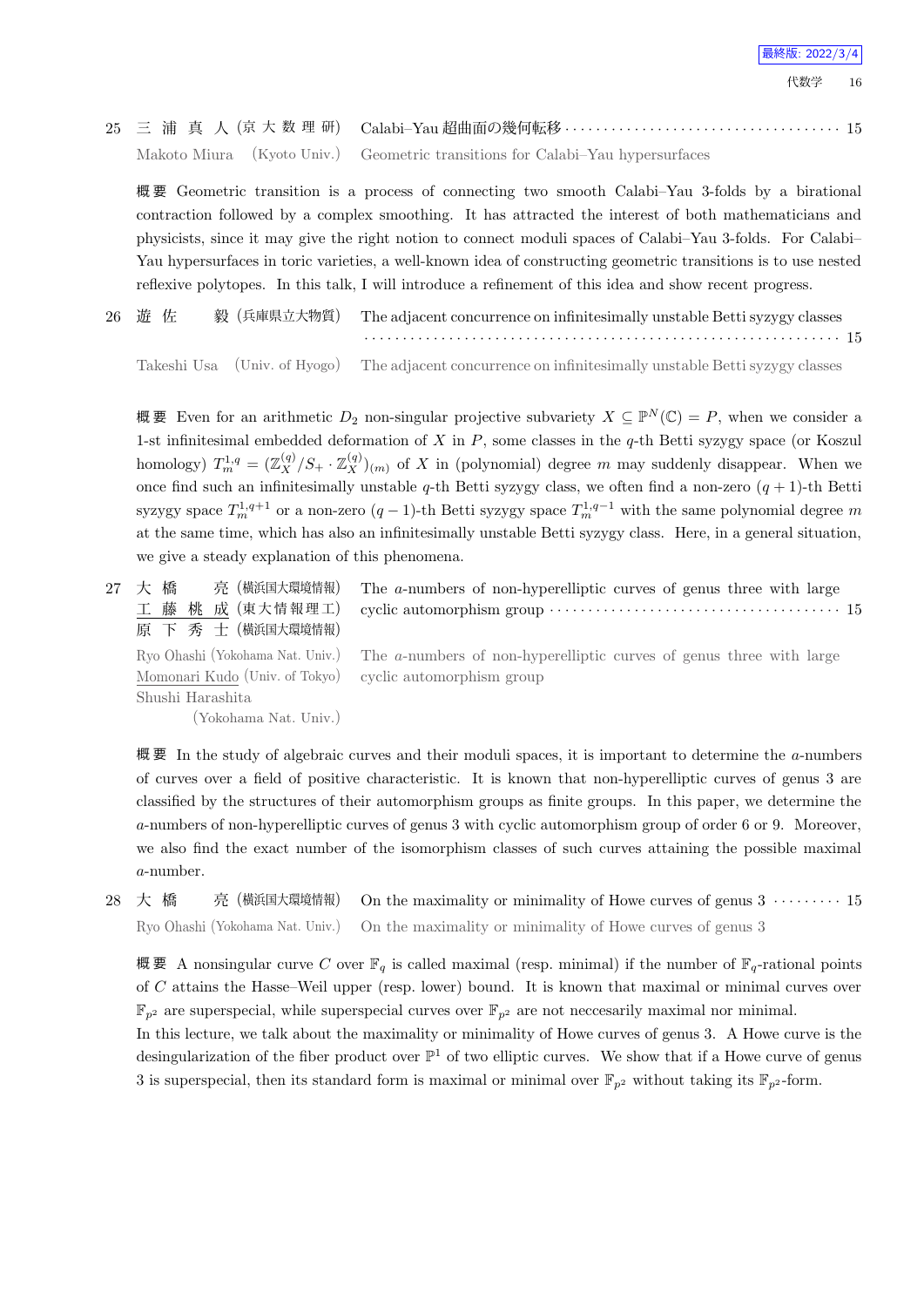17 代数学

#### **13:00~14:00**

|                                            | 29 佐藤宏平(小山工高専) Hilb-desingularizations for three-dimensional canonical cyclic quotient<br>佐藤 悠 介 (東 大 数 理) singularities …………………………………………………… 15 |
|--------------------------------------------|--------------------------------------------------------------------------------------------------------------------------------------------------|
| Yusuke Sato (Univ. of Tokyo) singularities | Kohei Sato (Oyama Nat. Coll. of Tech.) Hilb-desingularizations for three-dimensional canonical cyclic quotient                                   |

概 要 M. Ishida and N. Iwashita classified three-dimensional canonical cyclic quotient singularities. By using this classification, we proved that there exists an iterated Fujiki–Oka resolution which is a Hilbdesingularization for any three-dimensional canonical cyclic quotient singularity.

30 水 野 雄 貴 (早 大 理 工) An explicit construction of derived moduli stacks of Harder–Narasimhan filtrations *· · · · · · · · · · · · · · · · · · · · · · · · · · · · · · · · · · · · · · · · · · · · · · · · · · · · ·* 15 Yuki Mizuno (Waseda Univ.) An explicit construction of derived moduli stacks of Harder–Narasimhan filtrations

概 要 Harder–Narasimhan(HN) filtrations are filtrations of sheaves obtained from semistable sheaves. Any pure coherent sheaf has a unique HN filtration. On the other hand, moduli spaces of HN filtrations are constructed as stacks (not as schemes) Moreover, Behrend, Ciocan–Fontanine, Hwang and Rose constructed derived moduli schemes of (semi) stable sheaves as differential graded (dg) schemes coming from bundles of curved dg Lie algebras. Derived schemes and stacks are generalizations of schemes and stacks. Their structure sheaves are sheaves of dg algebras. By using their method, we construct derived moduli stacks of HN filtrations as quotient dg-stacks explicitly. (So, they also become derived moduli stacks of unstable sheaves.)

31 南 範 彦 (名 工 大) レトラクト (*−i*)-有理性への, 双有理モチーフの 2 つの応用 *· · · · · · · · · · ·* 15 Norihiko Minami (Nagoya Inst. of Tech.) Two applications of the birational motive to the retract (*−i*)-rationality

概 要 The birational motives of Kahn–Sujatha and Rost is applied to study the following two types of implications of the retract (*−i*)-rationality of a smooth projective variety: (1) in terms of an arbitrary  $P<sup>1</sup>$ -invariant Nisnevich sheaf with transfer. (2) in terms of the Bloch-Srinivas type decomposition of the diagonal.

## 3月30日 (水) 第IV会場

#### **9:30~10:30**

| 32 | 松 井 紘 樹(徳島大社会産業理工)<br>(West Virginia Univ.)<br>O. Celikbas<br>(West Virginia Univ.)<br>Uven Le |                                                                        |
|----|------------------------------------------------------------------------------------------------|------------------------------------------------------------------------|
|    | Olgur Celikbas (West Virginia Univ.)<br>Uyen Le (West Virginia Univ.)                          | Hiroki Matsui (Tokushima Univ.) Paraphrasing Huneke–Wiegand conjecture |

概 要 Huenke–Wiegand conjecture is the long-standing conjecture in commutative algebra. It says that for a one-dimensional local domain, the tensor product of non-free and torsion-free module and its algebraic dual has torsion. This conjecture is quite open and only the known case is for hypersurface local domains. In this talk, I will paraphrase Huneke–Wiegand conjecture over complete intersection local domains to a conjecture over hypersurface local domains.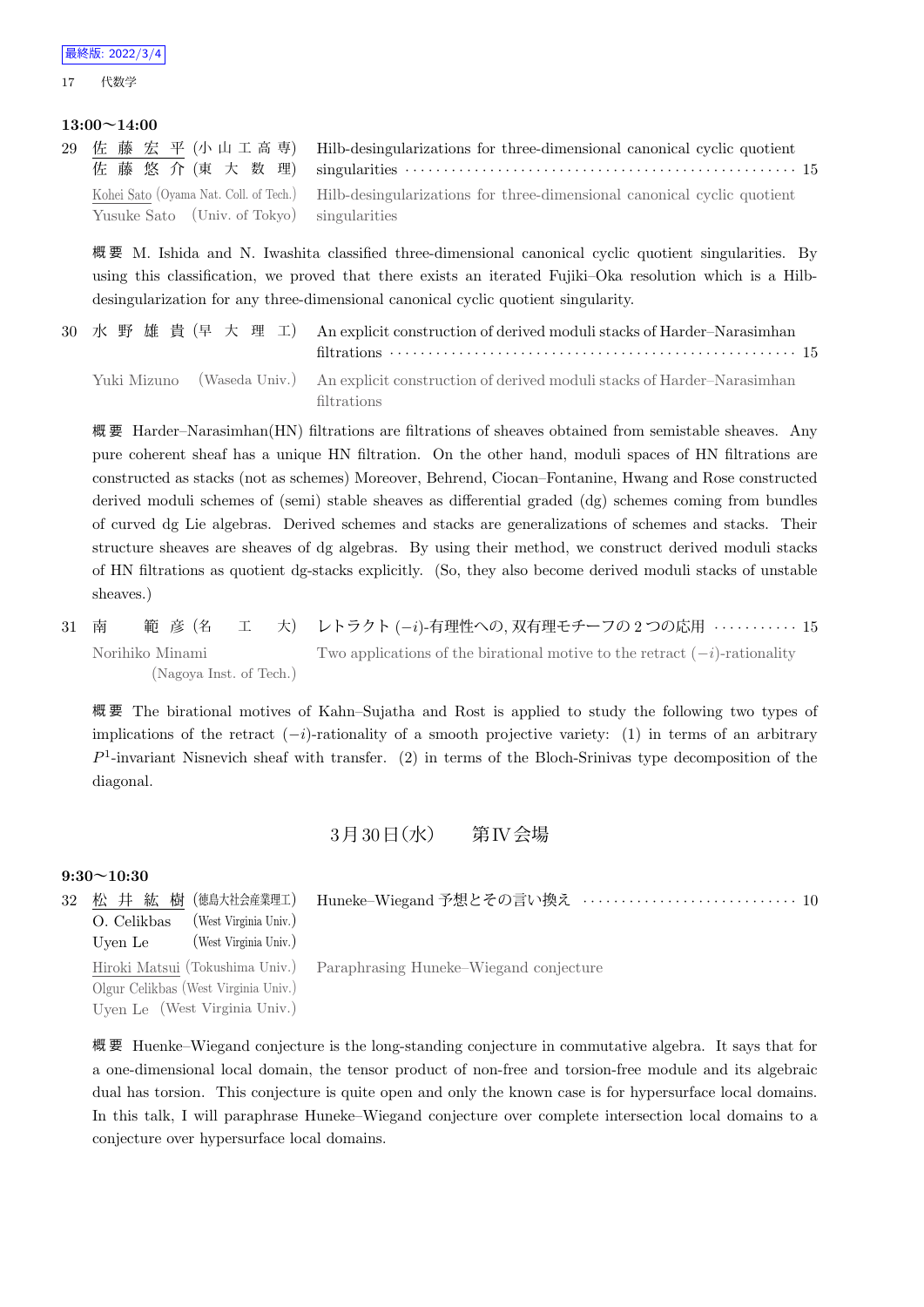| 大 竹 優 也 (名大多元数理)<br>高橋 亮 (名大多元数理)                         | 33 木 村 海 渡 (名大多元数理) Cohen-Macaulay 環上の Auslander-Reiten 予想 …………………… 15            |
|-----------------------------------------------------------|-----------------------------------------------------------------------------------|
| Yuya Otake (Nagoya Univ.)<br>Ryo Takahashi (Nagoya Univ.) | Kaito Kimura (Nagoya Univ.) Auslander-Reiten conjecture over Cohen-Macaulay rings |

概 要 Projectivity of modules in terms of Vanishing of Ext modules over a local ring is an actively studied subject in commutative algebra. One of the most important problems is a celebrated long standing conjecture called the *Auslander–Reiten conjecture*. In this talk, we consider the above problems over Cohen–Macaulay rings, which form one of the most important classes in commutative algebra.

| 34 佐藤真久<br>(愛知大地域政策・山梨大*)                          |                                          |
|----------------------------------------------------|------------------------------------------|
| Masahisa Sato<br>(Aichi Univ./Univ. of Yamanashi*) | On generalized Nakayama(Azumaya)'s lemma |

概 要 Generalized Nakayama(Azumaya)'s lemma is a generalization of well known Nakayama(Azumaya)'s Lemma, i.e., the assertion that  $MJ(R)=M$  implies  $M=0$  for a module M which is a direct summand of a direct sum of finitely generated modules, where  $J(R)$  is the Jacobson radical of a ring R. First we show this lemma is equivalent to the non-existence of a non-zero Nakayama–Azumaya module. Next we show, in fact, that there is no non-zero (weak) Nakayama–Azumaya module. Also as applications of this lemma, we show the existence of a maximal submodule for some kind modules.

| Masaki Matsuno (Shizuoka Univ.) Noncommutative smooth conics in Calabi-Yau quantum projective planes |
|------------------------------------------------------------------------------------------------------|
|                                                                                                      |
|                                                                                                      |
|                                                                                                      |

概 要 Throughout this talk, let *k* be an algebraically closed field of characteristic 0.Let *S* be a 3-dimensional Calabi–Yau quantum polynomial algebra, and  $f \in S_2$  a regular central element. We call  $A = S/(f)$  a noncommutative conic in a Calabi–Yau quantum  $\mathbb{P}^2$ . Our goal is to classify the associated noncommutative projective schemes  $Proj_{nc}A$ . In this talk, we will show that there exist at least 9 isomorphism classes of Proj*ncA*.

### **11:00~12:00 2021年度(第24回), 2022年度(第25回)日本数学会代数学賞授与式**

#### **14:15~15:15 2022年度(第25回)日本数学会代数学賞受賞特別講演**

藤 野 修 (京 大 理) 小平消滅定理の一般化と双有理幾何への応用

Osamu Fujino (Kyoto Univ.) Generalization of the Kodaira vanishing theorem and its application to birational geometry

概 要 The Kodaira vanishing theorem plays a crucial role for the study of complex projective varieties. We have already known many important generalizations. One of the most famous generalizations is the Kawamata–Viehweg vanishing theorem. It is the main ingredient of the theory of minimal models for higher-dimensional complex projective varieties. We generalize the Kodaira vanishing theorem from the Hodge theoretic viewpoint. By using the theory of mixed Hodge structures on cohomolgy with compact support, we establish a useful package of vanishing theorems. It greatly generalizes the framework of the minimal model program.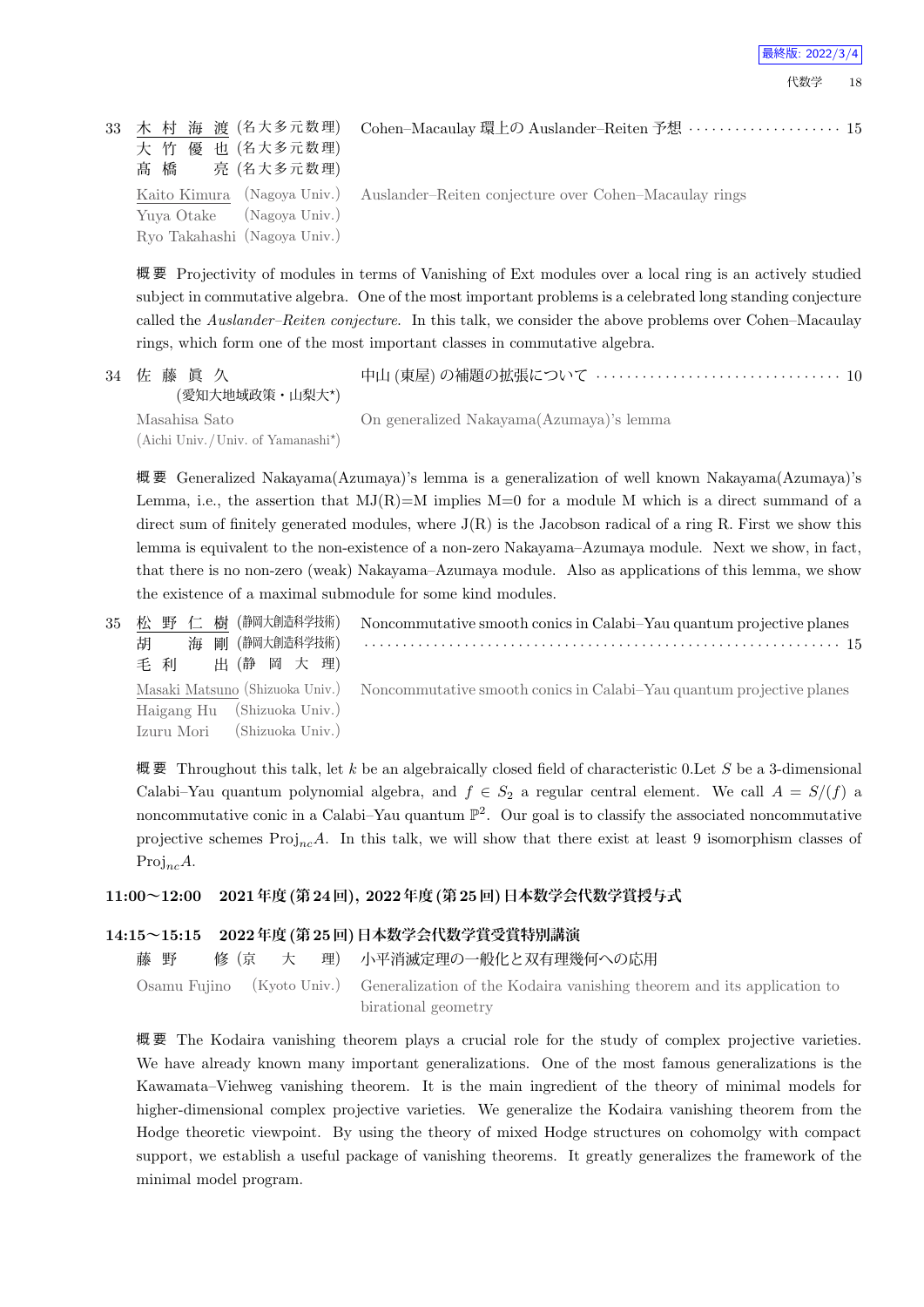19 代数学

#### **15:25~16:25 2022年度(第25回)日本数学会代数学賞受賞特別講演**

| 古澤昌秋(阪市大理) On the Gross-Prasad conjecture with its refinement for $(SO(5), SO(2))$                          |
|-------------------------------------------------------------------------------------------------------------|
| and the generalized Boecherer conjecture                                                                    |
| Masaaki Furusawa (Osaka City Univ.) On the Gross-Prasad conjecture with its refinement for $(SO(5), SO(2))$ |
| and the generalized Boecherer conjecture                                                                    |

概 要 In this talk, I will describe a joint work with Kazuki Morimoto at Kobe University, where we prove the Gross–Prasad conjecture and its refinement, i.e. the Ichino–Ikeda type formula for the Bessel periods, in the case of (SO(5)*,* SO(2)), by combining several theta correspondences. Our Ichino–Ikeda type formula is valid for any irreducible tempered cuspidal automorphic representations. In the 1980's, Boecherer proclaimed a remarkable conjecture concerning the relationship betwee a certain sum of Fourier coefficients of Siegel cusp forms of degree two which are Hecek eigenforms and a central value of quadratic twists of degree four spinor *L*-functions, which we proved earlier. As a corollary of our Ichino–Ikeda type formula above, we prove a natural gereralization of Boecherer's conjecture to the not necessarily trivial troidal character case.

#### **16:35~17:35 2022年度(第25回)日本数学会代数学賞受賞特別講演**

毛 利 出 (静 岡 大 理) 非可換射影曲面の分類 (AS 正則代数を中心に) Izuru Mori (Shizuoka Univ.) Classification of noncommutative projective surfaces (focusing on AS-

regular algebras)

概 要 The classification of 3-dimensional AS-regular algebras (introduced by Artin and Schelter) is a starting point of noncommutative algebraic geometry. Noncommutative projective planes are defined as the noncommutative projective schemes (introduced by Artin and Zhang) associated to 3-dimensional quadratic AS-regular algebras, and they are the most basic objects of study in noncommutative algebraic geometry. On the other hand, it is interesting to study more general noncommutative projective surfaces. In fact, classification of noncommutative projective surfaces is one of the major projects in noncommutative algebraic geometry. In this talk, I will give some history of noncommutative algebraic geometry and classification of noncommutative projective surfaces, focusing on AS-regular algebras.

## $3\overline{)31}$ 日(木) 第IV会場

#### **9:30~12:00**

36 飯 高 茂 (学 習 院 大*<sup>⋆</sup>* ) メルセンヌ型ウルトラ 2 完全数 *· · · · · · · · · · · · · · · · · · · · · · · · · · · · · · · · · · ·* 10 Shigeru Iitaka (Gakushuin Univ.<sup>\*</sup>) Ultra 2 perfect numbers of Mersenne type

概 要 Given odd prime *h* and an integer *m*, natural numbers *a*, *A* defined by *A* = *σ*(*a*) *− m*, and *B* defined  $\frac{1}{2}$  by  $B = h\sigma(A) + 2\tilde{h}m + \tilde{h}(h-2), (\tilde{h} = h+1),$ 

are said to be Ultra 2 perfect numbers of Mersenne type whenever  $\sigma(B) = \sigma(2\tilde{h})(a+1)$ . Associated nnmbers *A* and *B* are called partner and shadow, repectively.

37 飯 高 茂 (学 習 院 大*<sup>⋆</sup>* ) 双子型メルセンヌ超完全数 *· · · · · · · · · · · · · · · · · · · · · · · · · · · · · · · · · · · · · ·* 10 梶 田 光 (Crimson Global Academy) Shigeru Iitaka (Gakushuin Univ.*<sup>⋆</sup>* ) Hikaru Kajita Ultra perfect numbers of twin primes type

(Crimson Global Academy)

概要 Given an odd prime *h* and an integer  $m$ , if natural numbers  $a$ ,  $A$  and  $B$  satisfy eualities  $a =$  $2h\varphi(A) + m + 1$ ,  $hA = \varphi(B) - m + 2$  and  $B = \varphi(a) - 1$  then they are said to be ultra perfect numbers of twin primes type.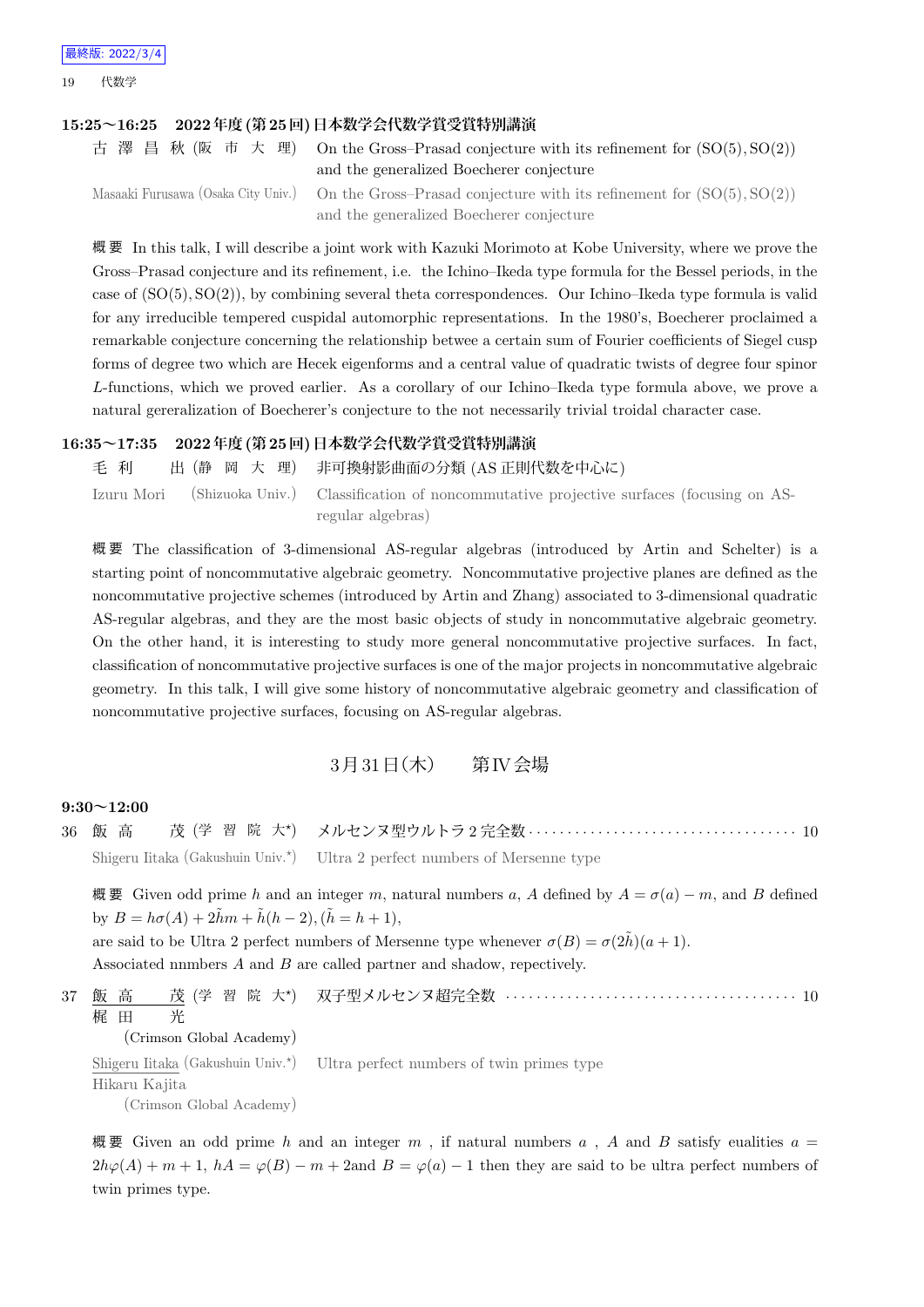| 38 D. Tsai  | $(4\overline{\times})$ $\overline{\times}$ $\overline{\times}$ $\overline{\times}$ $\overline{\times}$ a fundamental period of a periodic phenomenon pertaining to v- |
|-------------|-----------------------------------------------------------------------------------------------------------------------------------------------------------------------|
| Daniel Tsai | (Nagoya Univ.) The fundamental period of a periodic phenomenon pertaining to v-<br>palindromes                                                                        |

概 要 In March 2021, I introduced the concept of *v*-palindromes and proved a theorem pertaining to *v*palindromes and repeated concatenation of the decimal digits of a natural number, illustrating a periodic phenomenon. In this talk, we show how to calculate the fundamental, i.e. smallest, period.

| 39 D. Duverney                         | 一般化 Hone 級数の無理測度について ‥‥‥‥‥‥‥‥‥‥‥‥‥‥‥‥ 10           |
|----------------------------------------|----------------------------------------------------|
| (Baggio Engineering School)            |                                                    |
| 黒 沢 健 (東 京 理 大 理)                      |                                                    |
| 塩川宇賢(慶大理工)                             |                                                    |
| Daniel Duverney                        | Irrationality exponents of generalized Hone series |
| (Baggio Engineering School)            |                                                    |
| Takeshi Kurosawa (Tokyo Univ. of Sci.) |                                                    |
| Iekata Shiokawa (Keio Univ.)           |                                                    |

概 要 We compute the exact irrationality exponents of a generalized Hone series using a continued fraction expansion.

40 小 山 信 也 (東 洋 大 理 工) チェビシェフの偏りと深リーマン予想 *· · · · · · · · · · · · · · · · · · · · · · · · · · · · ·* 10 Shin-ya Koyama (Toyo Univ.) Chebyshev's bias and the deep Riemann hypothesis

概 要 We unravel the mystery of Chebyshev's bias in terms of zeta-parametrization of the counting function of primes. As applications we obtain newly discovered biases. For example, we find the biased distributions of 1) non-principal prime ideals in number fields of class number two, 2) non-splitting primes in certain abelian extensions, 3) Ramanujan's  $\tau$ -functions in positive values.

41 竹 平 航 平 (東 北 大 理) 射影直線上の力学系に付随するゼータ関数について *· · · · · · · · · · · · · · · · ·* 10 Kohei Takehira (Tohoku Univ.) On the dynamical zeta function associated with a dynamical system on the projective line

概 要 A discrete dynamical system is defined by regarding a rational function *ϕ* over a field as a self-map on a projective line. In 1995, Hatjispyros and Vivaldi defined the zeta function associated with this dynamical system using a quantity called the multiplier of periodic points, which describes the local behavior of the dynamical system. In this talk, we will give a cohomological interpretation of this zeta function and use it to discuss the rationality of this zeta function, explicit computation of the zeta function, and other issues.

| 42 岩 田 英 人(名大多元数理) | The consideration using by the Volterra integral equation for the re-<br>mainder term in the asymptotic formula on the associated Euler totient                                         |
|--------------------|-----------------------------------------------------------------------------------------------------------------------------------------------------------------------------------------|
|                    | Hideto Iwata (Nagoya Univ.) The consideration using by the Volterra integral equation for the re-<br>mainder term in the asymptotic formula on the associated Euler totient<br>function |

概 要 J. Kaczorowski defined the analogue of the Euler totient function associated with the generalized *L*-functions including the Riemann zeta function, Dirichlet *L*-functions and obtained an asymptotic formula. We consider the Volterra integral equation of second type for the remainder term in the asymptotic formula for the associated Euler totient function. Moreover, we split the remainder term in the asymptotic formula for the associated Euler totient function into two summands called the arithmetic and the analytic part respectively.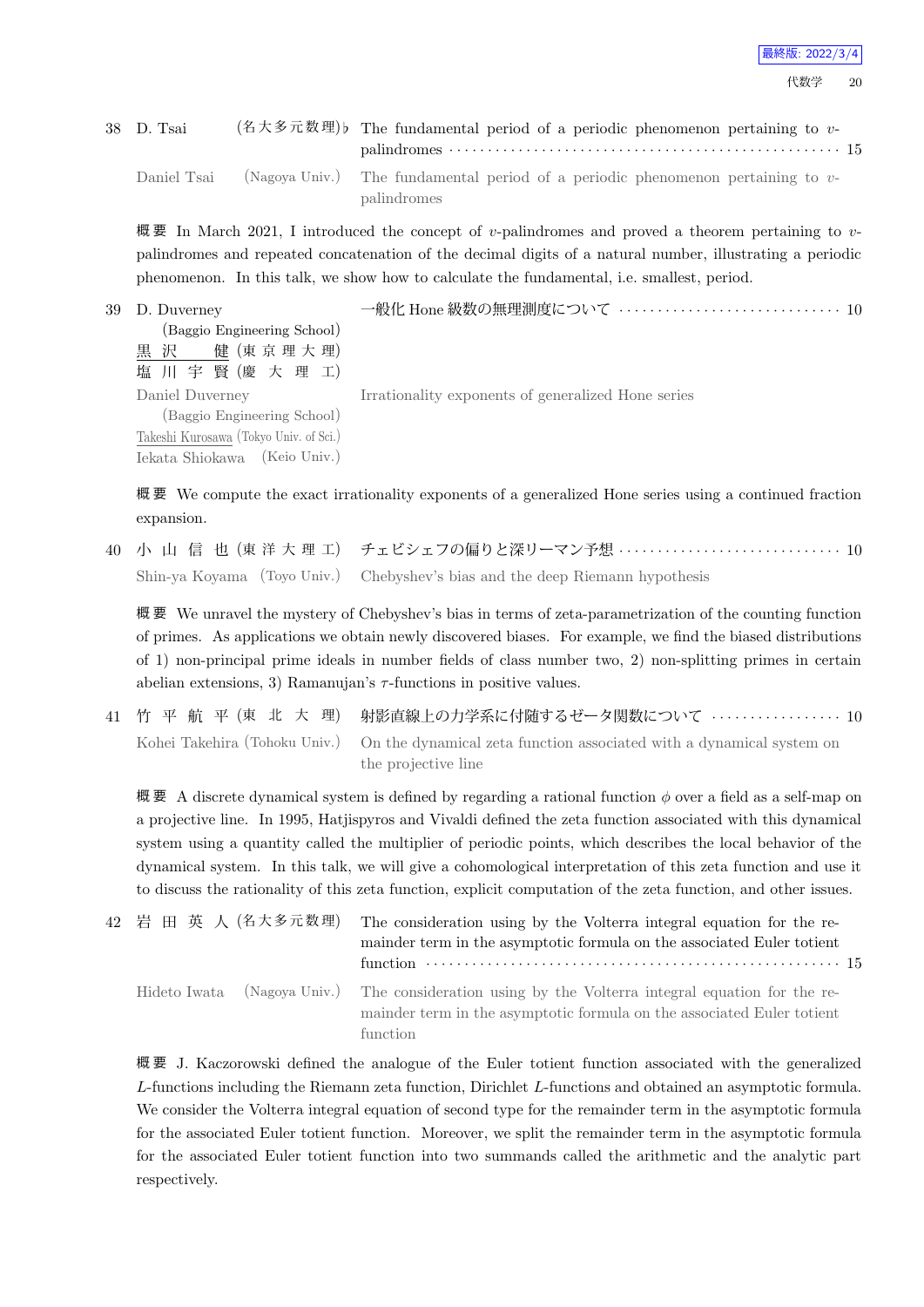21 代数学

43 戸 澗 勇 一 郎 (名 大 多 元 数 理) Apostol–Vu 型二重ゼータ関数の 2 乗平均値 *· · · · · · · · · · · · · · · · · · · · · · · ·* 10 Yuichiro Toma (Nagoya Univ.) The mean square values of the Apostol–Vu double zeta-function

概 要 The mean square formulas for various multiple zeta-functions have been studied in recent years. We give the asymptotic formula for the mean square values of the Apostol–Vu double zeta-function  $\zeta_{AV,2}(s_1, s_2, s_3)$  on the assumption that  $s_1$  and  $s_2$  are fixed.

44 武 田 渉 (東 京 理 大 理) 中 筋 麻 貴 (上 智 大 理 工) Hook 型 Schur 多重ゼータ値の Shuffle 積 *· · · · · · · · · · · · · · · · · · · · · · · · · ·* 15 Wataru Takeda (Tokyo Univ. of Sci.) Maki Nakasuji (Sophia Univ.) Shuffle product formula for the Schur multiple zeta values of hook type

概 要 In the theory of the Euler–Zagier type multiple zeta functions, the product formula of two multiple zeta values, called Shuffle product, is known. It is obtained by considering their integral expression. In this study, we formulate the Shuffle product formula for the Schur multiple zeta values of hook type by using their integral expression.

45 中 筋 麻 貴 (上 智 大 理 工) 大 野 泰 生 (東 北 大 理) Schur 多重ゼータ値の双対公式とその拡張 *· · · · · · · · · · · · · · · · · · · · · · · · ·* 15 Maki Nakasuji (Sophia Univ.) Yasuo Ohno (Tohoku Univ.) Duality formula and its generalization for Schur multiple zeta values

概 要 In the study on multiple zeta values, the duality formula is one of the families of basic relations and plays an important role in the investigation of algebraic structure of the space spanned by all multiple zeta values along with the generalized duality formula, so-called Ohno's relation. As a generalization of them, we obtain those for skew type Schur multiple zeta values by introducing the new standard piece of index, called "admissible piece".

46 馬 場 結 菜 (上 智 大 理 工) 中 筋 麻 貴 (上 智 大 理 工) Schur 型多重 Poly ベルヌーイ数 *· · · · · · · · · · · · · · · · · · · · · · · · · · · · · · · · · ·* 10 Yuna Baba (Sophia Univ.) Maki Nakasuji (Sophia Univ.) Schur type multi-poly-Bernoulli numbers

概 要 The poly-Bernoulli numbers and its relative are defined by the generating series using the polylogarithm series, and we call them type *B* and *C*, respectively. As a generalization of these poly-Bernoulli numbers, we introduce Schur type multi-poly-Bernoulli numbers, which has relation with Schur multiple zeta functions. We obtain the relation between Schur type multi-poly-Bernoulli numbers of type *B* and that of type *C*. Furthermore, we define a generalization of Arakawa-Kaneko multiple zeta function to Schur type, and obtain their expression using Schur type multi-poly-Bernoulli numbers.

#### **14:15~16:00**

| S. Chavan (Euler Circle)                 | 47 小 林 雅 人(神 奈 川 大 工) アペリ定数の積分表現と 多重値への応用 ‥‥‥‥‥‥‥‥‥‥‥‥‥‥‥ 15                                              |
|------------------------------------------|-----------------------------------------------------------------------------------------------------------|
|                                          | Masato Kobayashi (Kanagawa Univ.) An integral representation of Apery number and its applications to mul- |
| Sarth Chavan (Euler Circle) tiple values |                                                                                                           |

概 要 I will talk on an integral representation of Apery number by arcsin function and its applications to multiple values *ζ*(3*,* 2*, ...,* 2) and *t*(3*,* 2*, ...,* 2).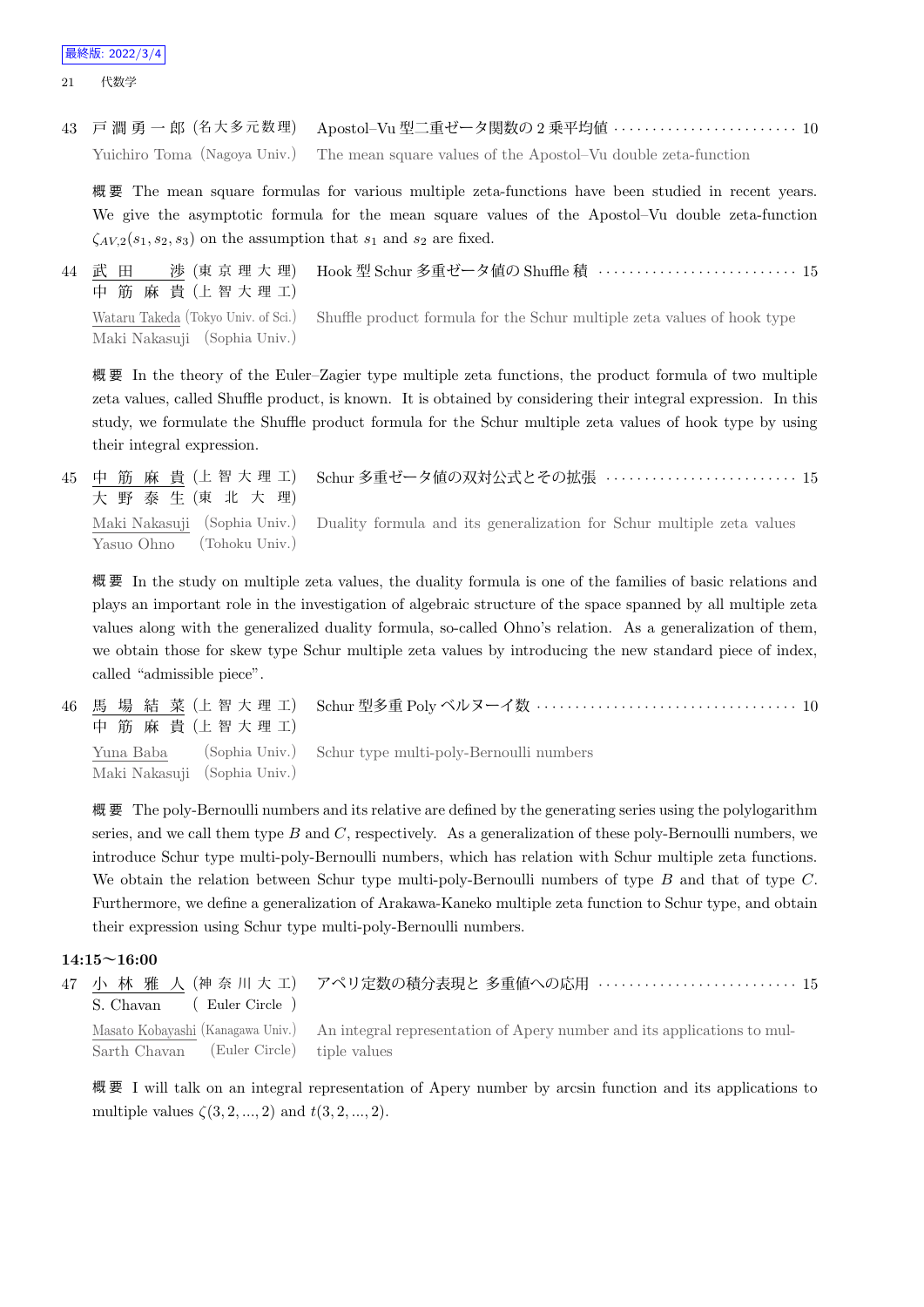48 伊 東 良 純 (千 葉 大 理) ある重さ 3 の Borweins テータ積の *L* 関数の特殊値の超幾何関数表示 *· ·* 10 Ryojun Ito (Chiba Univ.) Hypergeometric expressions of *L*-values for a Borweins theta product of weight 3

概 要 In 2012, by an analytic method, Rogers–Zudilin gave a hypergeometric expression of the *L*-value at 2 for a cusp form of weight 2, which is a product of the Borweins theta series. In this talk, by the Rogers–Zudilin method, we express some special values of the *L*-function of a Borweins theta product of weight 3 in terms of special values of the Kampé de Fériet hypergeometric function, which is a two-variable generalization of generalized hypergeometric functions.

|  | 49 根本 裕介 (千葉大融合理工) On the $K_2$ -regulator of the Hesse cubic curve and hypergeometric func-                   |
|--|----------------------------------------------------------------------------------------------------------------|
|  | Yusuke Nemoto (Chiba Univ.) On the $K_2$ -regulator of the Hesse cubic curve and hypergeometric func-<br>tions |

概要 In this talk, we discuss the Hesse cubic curve which is defined by  $x_0^3 + y_0^3 + z_0^3 = 3tx_0y_0z_0$ . It is known that its periods are written in terms of Gauss's hypergeometric functions. We construct some elements in *K*2-group of the Hesse cubic curve by using the tangent lines at the flex points. We compute their Beilinson regulators via the dlog map and express them in terms of generalized hypergeometric functions <sup>3</sup>*F*2.

50 島 田 了 輔 (東 大 数 理) GL<sup>3</sup> のアファイン Deligne–Lusztig 多様体の幾何構造 *· · · · · · · · · · · · · · ·* 15 Ryosuke Shimada (Univ. of Tokyo) Geometric structure of affine Deligne–Lusztig varieties for GL<sup>3</sup>

概 要 The Langlands correspondence, which contains class field theory as a special case, is one of the most important topics in number theory. Shimura varieties have been used, with great success, towards applications in the realm of the Langlands program. In this context, geometric and homological properties of affine Deligne–Lusztig varieties have been used to examine Shimura varieties and the local Langlands correspondence. In this talk we study the geometric structure of affine Deligne–Lusztig varieties  $X_{\lambda}(b)$  for GL<sup>3</sup> and *b* basic. We completely determine the irreducible components of the affine Deligne–Lusztig variety. In particular, we classify the cases where all of the irreducible components are classical Deligne–Lusztig varieties times finite-dimensional affine spaces.

51 水 澤 靖 (名 エ 大) 実2次体の Z<sub>2</sub> 拡大上のメタアーベル 2-類体塔 · · · · · · · · · · · · · · · · · · 10 Yasushi Mizusawa (Nagoya Inst. of Tech.) Metabelian 2-class field towers over  $\mathbb{Z}_2$ -extensions of real quadratic fields

概要 We give a family of real quadratic fields such that the 2-class field towers over their cyclotomic  $\mathbb{Z}_2$ extensions have metabelian Galois groups of abelian invariants [2, 2, 2]. We also consider the boundedness of the Galois groups in relation to Greenberg's conjecture with some explicit examples.

52 塩 見 大 輔 (山 形 大 理) 円分関数体の類数の可除性 *· · · · · · · · · · · · · · · · · · · · · · · · · · · · · · · · · · · · · ·* 10 Daisuke Shiomi (Yamagata Univ.) The divisibility of class numbers of cyclotomic function fields

概要 Let  $h_N^-(\text{resp. } h_N^+)$  be the minus (resp. plus) part of the class number of the *N*th cyclotomic function field. By using Goss's criterion, Feng proved that there exist infinitely many irreducible polynomials *N* with  $h_N^- \equiv 0 \pmod{p}$  (resp.  $h_N^+ \equiv 0 \pmod{p}$ ). In this talk, we study the *N*-divisibility of some Cartliz zeta values, and improve Feng's results.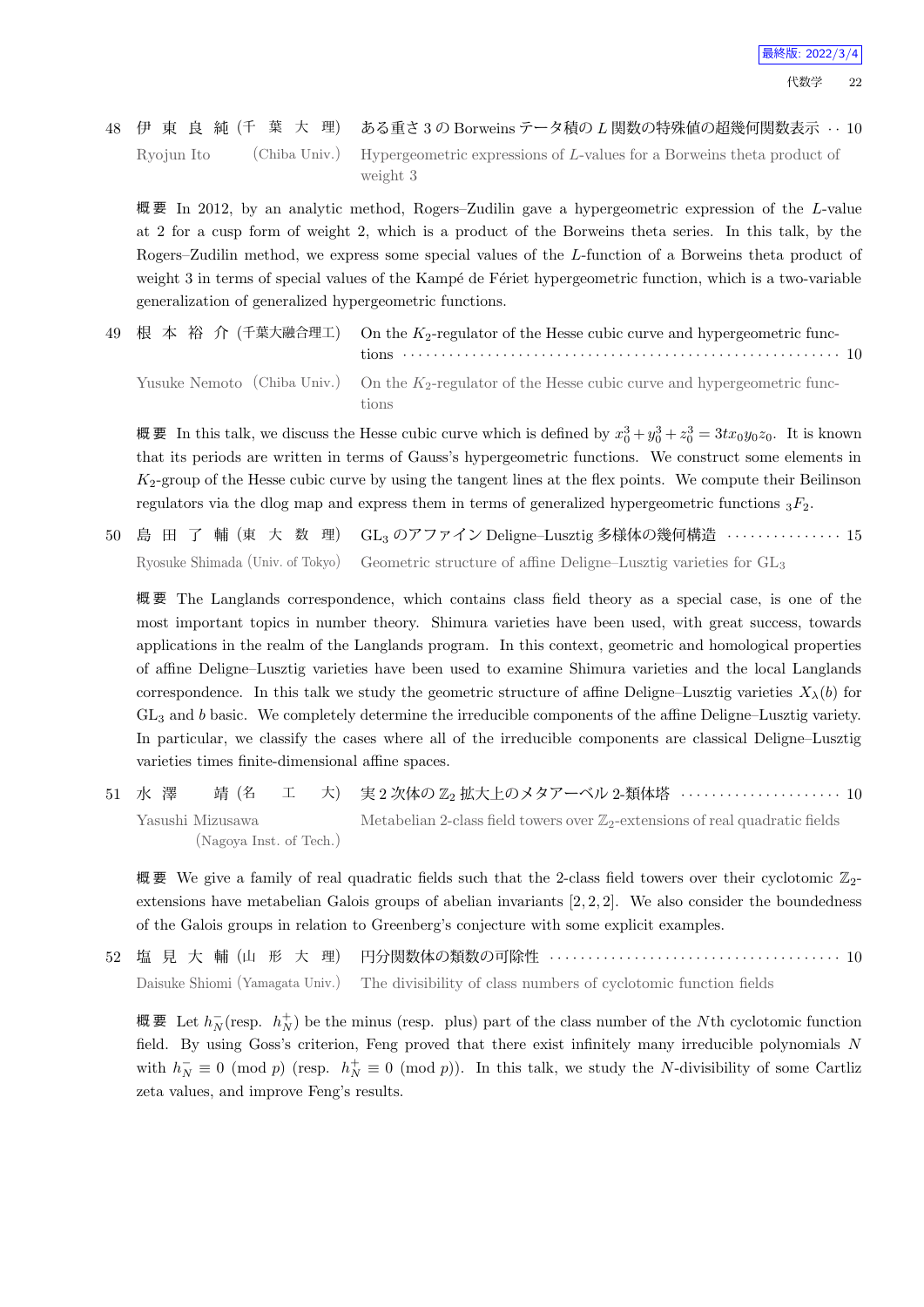23 代数学

53 兵 藤 史 武 (川崎医療福祉大医療福祉マネジメント) Heisenberg のリー環に付随する Hecke 環について *· · · · · · · · · · · · · · · · · ·* 15 Fumitake Hyodo (Kawasaki Univ. of Med. Welfare) A note on a Hecke ring associated with the Heisenberg Lie algebra

概 要 This talk focuses on the theory of the Hecke rings associated with the general linear groups originally studied by Hecke and Shimura et al., and moreover generalizes its notions to Hecke rings associated with the automorphism groups of certain algebras. Then, in the case of the Heisenberg Lie algebra, we show an analog of the classical theory.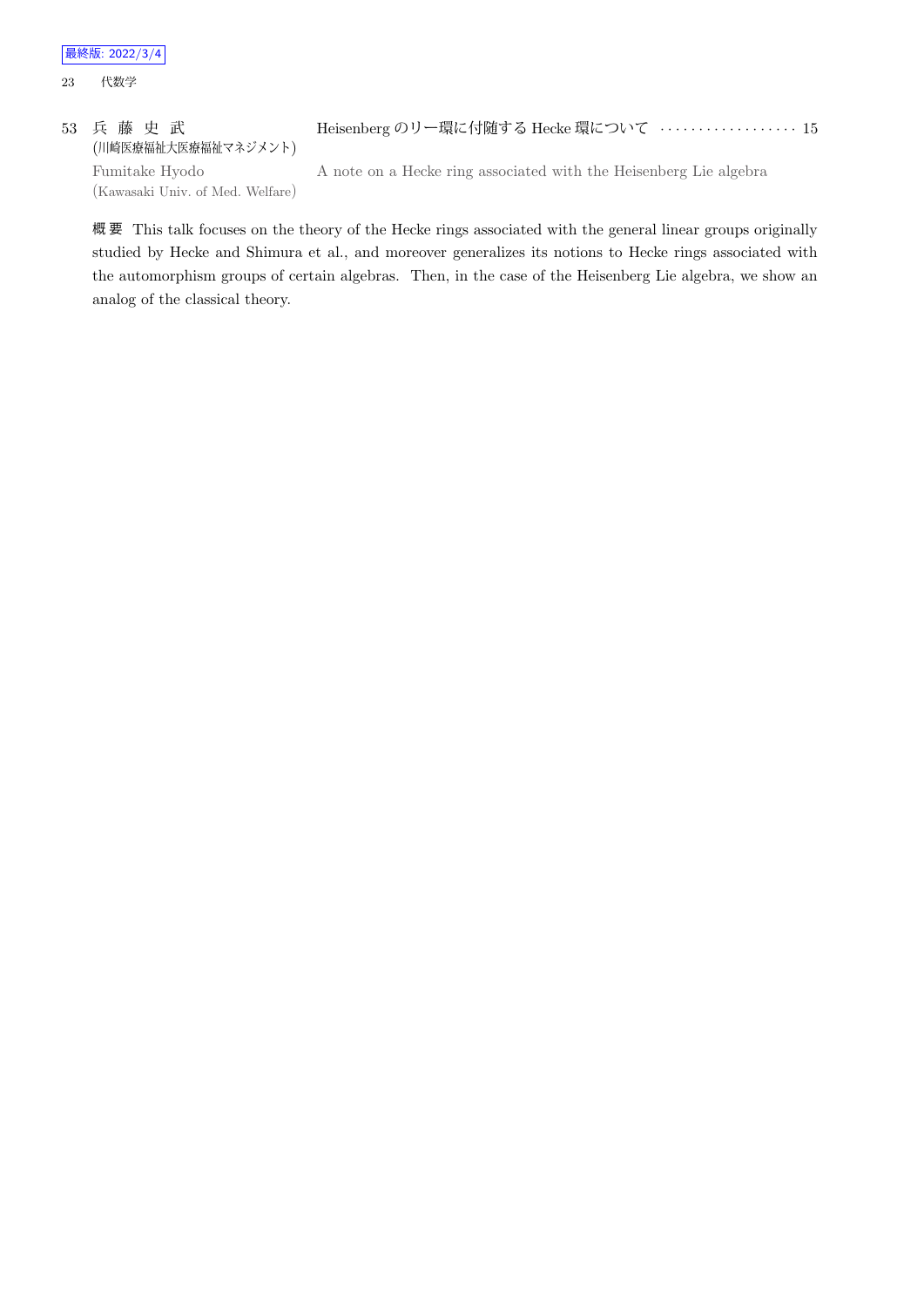# **幾 何 学**

## 3月28日 (月) 第VI会場

#### **9:20~12:00**

1 伊 敷 喜 斗 (理化学研 RAP) 距離関数の空間の稠密部分集合について *· · · · · · · · · · · · · · · · · · · · · · · · · · ·* 15 Yoshito Ishiki (RIKEN) On dense subsets of spaces of metrics

概 要 In spaces of metrics, we investigate topological distributions of the doubling property, the uniform disconnectedness, and the uniform perfectness, which are quasi-symmetrically invariant properties appearing in the David–Semmes theorem. We show that the set of all doubling metrics and the set of all uniformly disconnected metrics are dense in spaces of metrics on finite-dimensional and zero-dimensional compact metrizable spaces, respectively. Conversely, this denseness of the sets implies the finite-dimensionality, zerodimensionality, and the compactness of metrizable spaces. We also determine the topological distribution of the set of all uniformly perfect metrics in the space of metrics on the Cantor set.

2 伊 敷 喜 斗 (理化学研 RAP) グロモフ・ハウスドルフ距離の分岐測地線 *· · · · · · · · · · · · · · · · · · · · · · · · ·* 15 Yoshito Ishiki (RIKEN) Branching geodesics of the Gromov–Hausdorff distance

概 要 We first evaluate topological distributions of the sets of all doubling spaces, all uniformly disconnected spaces, and all uniformly perfect spaces in the space of all isometry classes of compact metric spaces equipped with the Gromov–Hausdorff distance. We then construct branching geodesics of the Gromov– Hausdorff distance continuously parameterized by the Hilbert cube, passing through or avoiding sets of all spaces satisfying some of the three properties shown above, and passing through the sets of all infinitedimensional spaces and the set of all Cantor metric spaces.

3 数 川 大 輔 (阪 大 理) 横 田 巧 (東 北 大 理) プレコンパクトな測度距離空間族の順序有界性 *· · · · · · · · · · · · · · · · · · · · ·* 15

Daisuke Kazukawa (Osaka Univ.) Takumi Yokota (Tohoku Univ.)

Boundedness of precompact sets of metric measure spaces

概 要 Gromov introduced a distance function, called the box distance, and a partial order, called the Lipschitz order, on the set of isomorphism classes of metric measure spaces. These are fundamental tools in his theory on the convergence of metric measure spaces. In this talk, we present and prove Gromov's statement comparing two boundedness with respect to the box distance and the Lipschitz order. He only sketched the proof in his book.

4 田 代 賢 志 郎 (東 北 大 理) On the systolic inequality on compact quotients of Carnot groups *· · · ·* 15 Kenshiro Tashiro (Tohoku Univ.) On the systolic inequality on compact quotients of Carnot groups

概 要 On a compact Riemannian manifold  $M^n$ , the systole represents the 'thickness' of the manifold. Namely it is defined by the minimal length of closed non-null homologous curves. The systolic inequality asserts that there is a constant  $C = C(n)$  such that systole  $\leq C \cdot (Vol(M))^{\frac{1}{n}}$ . It is shown for aspherical manifolds and its technical generalization. We show a sub-Riemannian version of the systolic inequality for compact quotient spaces of Carnot groups. There systole is defined via the sub-Riemannian length structure, the total measure is given by the Popp's volume, and the constant can be chosen so that it depends only on the Hausdorff dimension.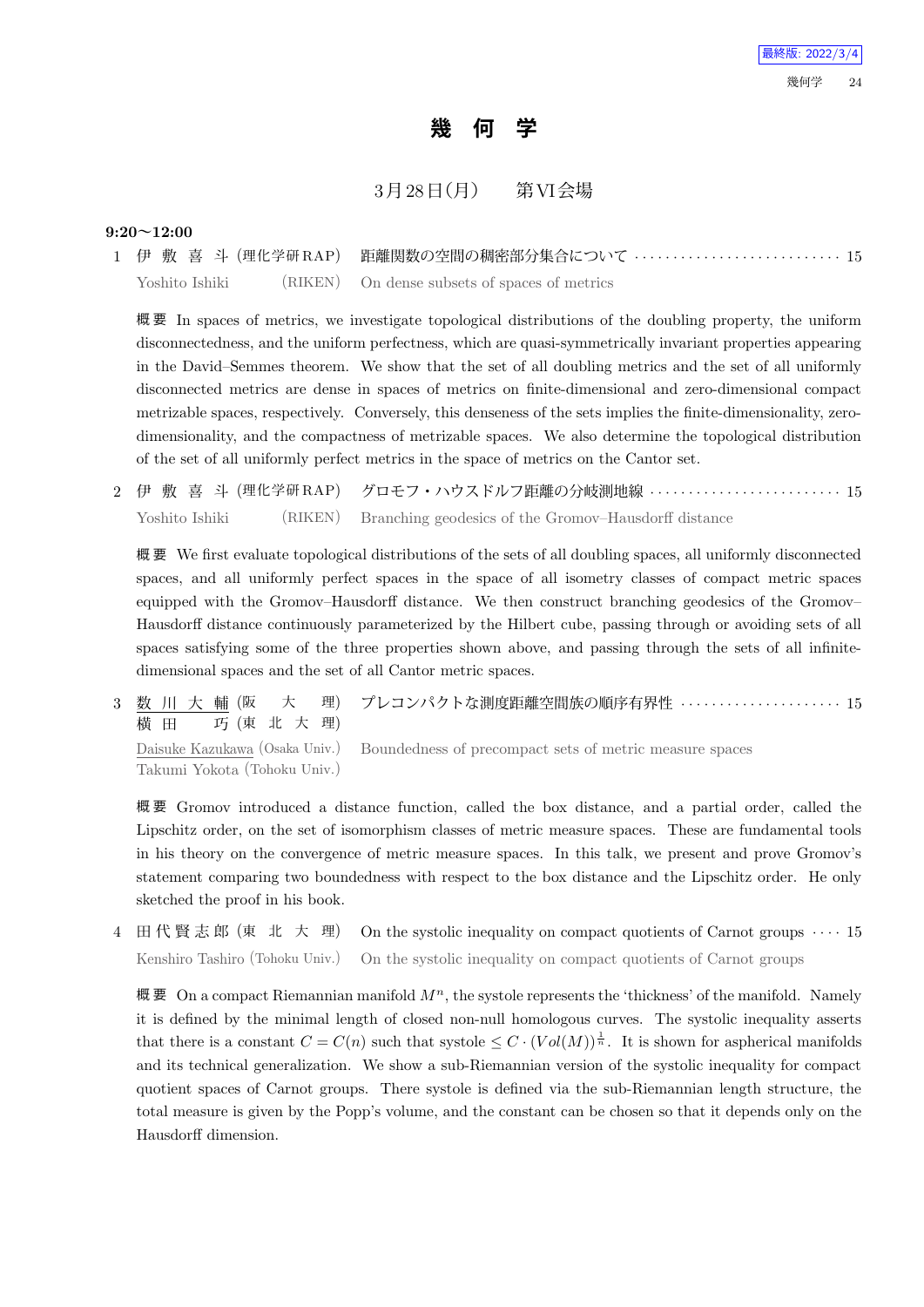| 塩谷 隆(東北大理)                    | 5 中 島 啓 貴 (東北大IEHE) A natural compactification of the Gromov-Hausdorff space ………… 15    |
|-------------------------------|-----------------------------------------------------------------------------------------|
| Takashi Shioya (Tohoku Univ.) | Hiroki Nakajima (Tohoku Univ.) A natural compactification of the Gromov-Hausdorff space |

概 要 We introduce a pseudometric on the family of isometry classes of (extended) metric spaces. Using it, we obtain a natural compactification of the Gromov–Hausdorff space, which is compatible with ultralimit.

| 6 只 野 | 誉 (山 口 大 理) Radial m-Bakry-Émery Ricci curvatures, Riccati inequalities, and Myers-                        |
|-------|------------------------------------------------------------------------------------------------------------|
|       |                                                                                                            |
|       | Homare Tadano (Yamaguchi Univ.) Radial $m$ -Bakry-Émery Ricci curvatures, Riccati inequalities, and Myers- |
|       | type theorems                                                                                              |

概 要 By using some line integrals in terms of the radial *m*-Bakry–Emery Ricci curvature, we give various ´ compactness criteria for complete Riemannian manifolds when *m* is a positive constant, a negative constant, or infinity. Our results not only guarantee the compactness of complete Riemannian manifolds allowing the presence of negative amounts of the radial *m*-Bakry–Emery Ricci curvature, but also give new Myers-type ´ theorems via *m*-Bakry–Emery Ricci curvature even the line integrals are reduced to pointwise positive lower ´ bounds on the *m*-Bakry–Emery Ricci curvature. The key ingredients in proving our results are Riccati ´ inequalities obtained from Bochner–Weitzenböck formulas via  $m$ -Bakry–Émery Ricci curvature.

|  |  | 7 只野 誉(山口大理) Ambrose and Calabi type theorems via m-Bakry-Émery Ricci curvature                       |  |
|--|--|-------------------------------------------------------------------------------------------------------|--|
|  |  |                                                                                                       |  |
|  |  | Homare Tadano (Yamaguchi Univ.) Ambrose and Calabi type theorems via $m$ -Bakry-Émery Ricci curvature |  |

概 要 We establish various new compactness criteria for complete Riemannian manifolds via *m*-Bakry–Emery ´ Ricci curvature when *m* is a positive constant, a negative constant, or infinity, which not only generalize classical compactness criteria for complete Riemannian manifolds via Ricci curvature by W. Ambrose and E. Calabi allowing some negative amounts of the *m*-Bakry–Emery Ricci curvature, but also relax previous ´ Myers and Cheeger–Gromov–Taylor type compactness criteria via *m*-Bakry–Emery Ricci curvature obtained ´ when *m* is a positive constant, a negative constant, or infinity.

| 8 只 野 |  | 誉 (山 口 大 理) New compactness criteria via m-Bakry–Émery Ricci curvature of expo-                                      |  |
|-------|--|----------------------------------------------------------------------------------------------------------------------|--|
|       |  | Homare Tadano (Yamaguchi Univ.) New compactness criteria via m-Bakry-Émery Ricci curvature of expo-<br>nential decay |  |

概 要 We establish some new compactness criteria for complete Riemannian manifolds by assuming some exponential decay conditions on the *m*-Bakry–Emery Ricci curvature. Our results not only generalize Myers ´ type theorems via *m*-Bakry–Émery Ricci curvature obtained by M. Fernández-López and E. García-Río, M. Limoncu, Z. Qian, G. Wei and W. Wylie, J.-Y. Wu, but also relax quadratic decay conditions on the *m*-Bakry–Emery Ricci curvature of the Cheeger–Gromov–Taylor type theorems obtained by Y. Soylu and ´ L.F. Wang. The key ingredients in proving our results are Bochner formulas and Laplacian comparison theorems via *m*-Bakry–Emery Ricci curvature. ´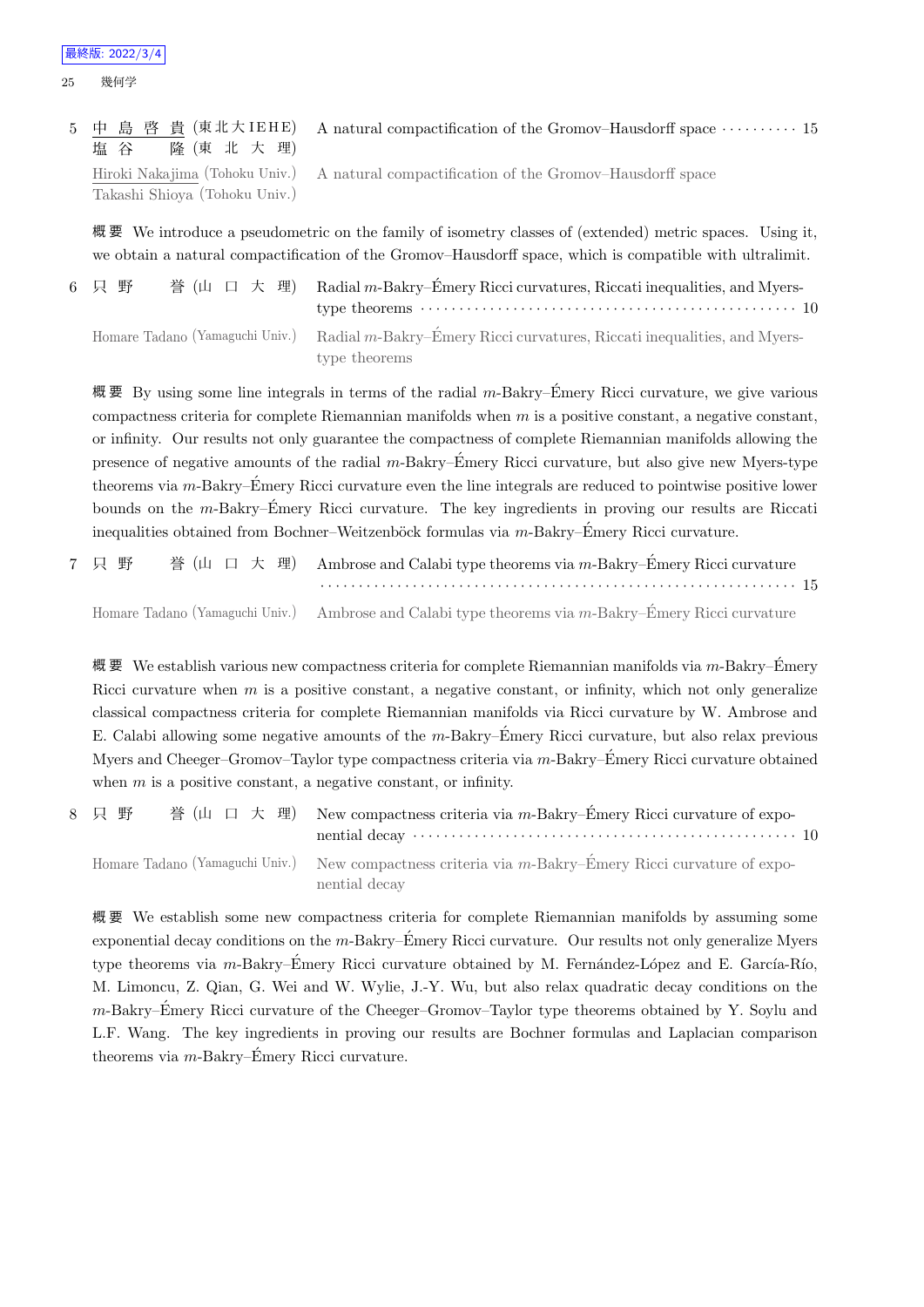## 9 只 野 誉 (山 口 大 理) Integral radial m-Bakry–Émery Ricci curvatures and Myers–Ambrose type theorems *· · · · · · · · · · · · · · · · · · · · · · · · · · · · · · · · · · · · · · · · · · · · · · · · ·* 10 Homare Tadano (Yamaguchi Univ.) Integral radial *m*-Bakry–Emery Ricci curvatures and Myers–Ambrose ´

type theorems

概 要 Stimulated by a recent work due to J.-Y. Wu, we establish several new compactness criteria for complete Riemannian manifolds via integral radial  $m$ -Bakry–Émery Ricci curvatures when  $m$  is a positive constant, a negative constant, or infinity. Our results not only relax a compactness criterion via integral radial Bakry–Emery Ricci curvature due to J.-Y. Wu by allowing some growth conditions on integral ´ radial *m*-Bakry–Emery Ricci curvatures, but also give new Myers-type theorems for complete Riemannian ´ manifolds even integral radial *m*-Bakry–Emery Ricci curvatures are reduced to pointwise lower bounds on ´ *m*-Bakry–Emery Ricci curvatures. Moreover, we generalize these Myers-type theorems in the spirit of the ´ classical compactness criterion via Ricci curvature due to W. Ambrose.

| 10 只野 |  | 誉 (山 口 大 理) Cheeger-Gromov-Taylor type compactness theorems via integral radial<br>$m$ -Bakry–Émery Ricci curvatures $\cdots \cdots \cdots \cdots \cdots \cdots \cdots \cdots \cdots 10$ |
|-------|--|------------------------------------------------------------------------------------------------------------------------------------------------------------------------------------------|
|       |  | Homare Tadano (Yamaguchi Univ.) Cheeger-Gromov-Taylor type compactness theorems via integral radial                                                                                      |

*m*-Bakry–Emery Ricci curvatures ´

概 要 Inspired by a recent work due to J.-Y. Wu, we extend the classical compactness theorem for complete Riemannian manifolds via Ricci curvature due to Cheeger–Gromov–Taylor by replacing a pointwise lower bound on the Ricci curvature with integral radial  $m$ -Bakry–Émery Ricci curvatures when  $m$  is a positive constant, a negative constant, or infinity. Our results generalize Cheeger–Gromov–Taylor type compactness theorems for complete Riemannian manifolds via *m*-Bakry–Emery Ricci curvatures obtained by Y. Soylu ´ and the author in integral sense.

#### **14:15~16:00**

| 11 川村昌也(香川高専)   | 概 Hermitian 多様体上の関数の評価とその Monge–Ampère 方程式への応                                                                                                |
|-----------------|----------------------------------------------------------------------------------------------------------------------------------------------|
| Masaya Kawamura | On estimates for a function on almost Hermitian manifolds and its ap-<br>(Kagawa Nat. Coll. of Tech.) plication to the Monge-Ampère equation |

概 要 Recently, there have been a lot of studies in almost Hermitian geometry. Especially, the Monge– Ampère type equations have been investigated on almost Hermitian manifolds vigorously. For instance, J. Chu, V. Tosatti and B. Weinkove have derived a priori estimates and have shown existence and uniqueness of solutions to the Monge–Ampère equation on compact almost Hermitian manifolds. In Hermitian geometry, it is well-known that we have  $\partial^2 = \bar{\partial}^2 = 0$  and  $\partial \bar{\partial} = -\bar{\partial} \partial$ . In almost Hermitian geometry, we do not have these appreciated relations, which leads that we have to deal with terms like  $\partial\partial\bar{\partial\varphi}$ ,  $\bar{\partial}\partial\bar{\partial\varphi}$ ,  $\partial\partial\partial\bar{\partial\varphi}$  and so on, where  $\varphi$  is a smooth real-valued function. In this regard, we need a new technique for dealing with these terms. From this point of view, we establish a new estimate for  $\partial \partial \bar{\partial} \varphi$ ,  $\bar{\partial} \partial \bar{\partial} \varphi$ .

```
12 中 村   聡 (沼 津 工 高 専) Calabi type functionals for coupled K¨ahler–Einstein metrics · · · · · · · · · 15
    Satoshi Nakamura
       (Numazu Nat. Coll. of Tech.)
                                    Calabi type functionals for coupled Kähler–Einstein metrics
```
概要 The Calabi type functional, called the coupled Ricci–Calabi functional, for coupled Kähler–Einstein metrics is introduced to obtain a moment weight inequality which relates this functional and an algebrogeometric invariant.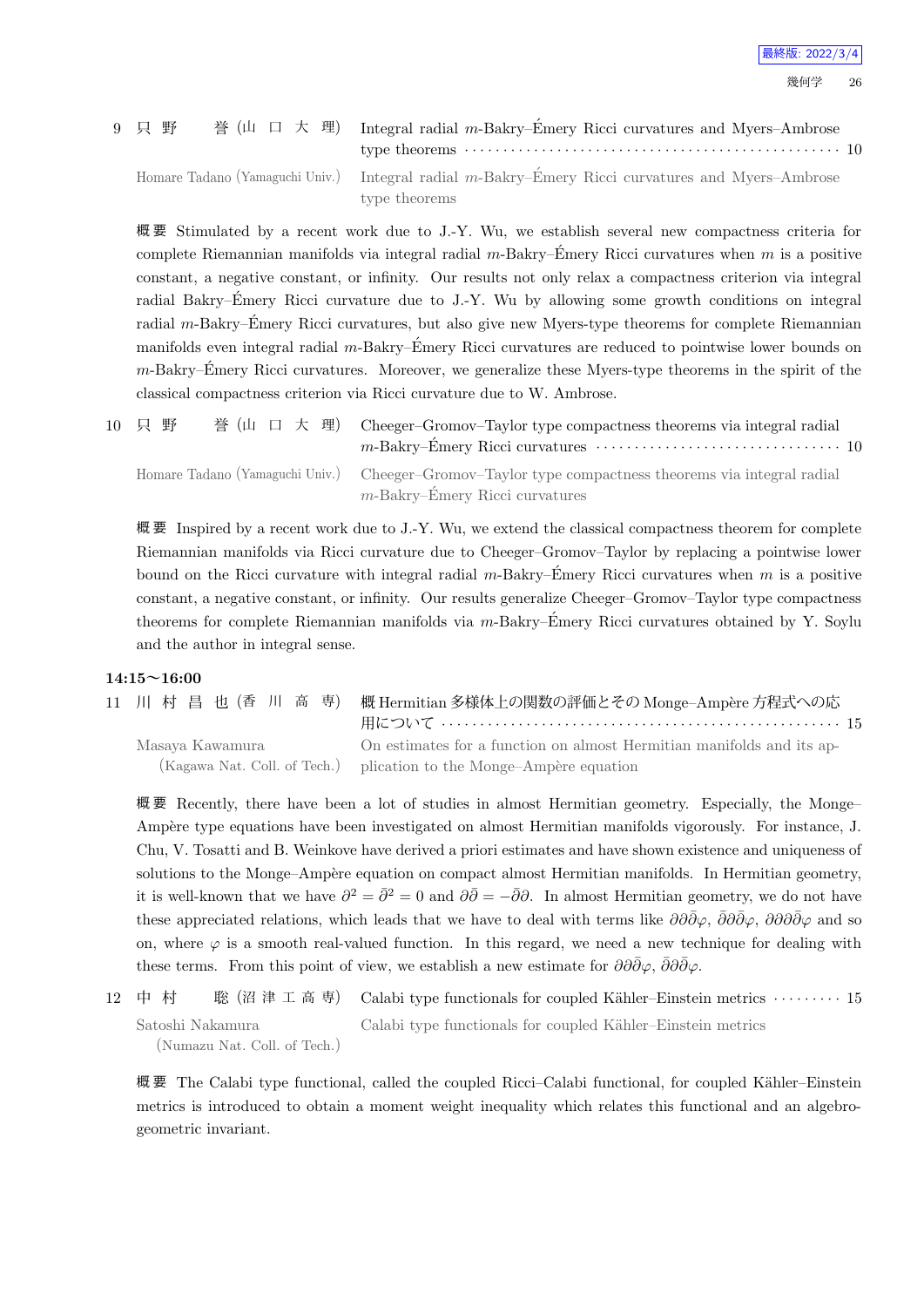27 幾何学

13 四ッ谷直仁 (香川大教育) Diffeomorphism classes of the doubling Calabi–Yau threefolds ······· 15 Naoto Yotsutani (Kagawa Univ.) Diffeomorphism classes of the doubling Calabi–Yau threefolds

概 要 In our previous work (New York J. Math. **20** (2014) 1–33), we constructed Calabi–Yau threefolds by a differential-geometric gluing method using Fano threefolds with their smooth anticanonical K3 divisors. In this talk we further consider the diffeomorphic types of the resulting Calabi–Yau threefolds starting from different pairs of Fano threefolds of Picard number one.

|  | 14 渡 邊 祐 太(東 大 数 理) 擬凸ケーラー多様体における非多重調和点集合の近傍上のコホモロジー                                               |  |
|--|----------------------------------------------------------------------------------------------------|--|
|  |                                                                                                    |  |
|  | Yuta Watanabe (Univ. of Tokyo) Cohomology on neighborhoods of non-pluriharmonic loci in pseudocon- |  |
|  | vex Kähler manifolds                                                                               |  |

概 要 The classical result, the Lefschetz hyperplane theorem on complex projective manifolds, has recently been extended by Prof. Tiba to an analogous result on Stein manifolds. This is a claim for cohomology on open neighborhoods in non-pluriharmonic loci of exhaustive plurisubharmonic functions. In this talk, I will introduce a new result, which is an extension from Stein manifolds to pseudoconvex Kähler manifolds with some kind of q-completeness. An example that does not fit into the situation of Stein manifolds is quasi-torus.

15 森 山 貴 之 (三重大教養教育院) 新 田 貴 士 (三 重 大 教 育) Graded algebra structure on the space of quaternionic *k*-vector fields *· · · · · · · · · · · · · · · · · · · · · · · · · · · · · · · · · · · · · · · · · · · · · · · · · · · · · · · · · · · · · ·* 15 Takayuki Moriyama (Mie Univ.) Takashi Nitta (Mie Univ.) Graded algebra structure on the space of quaternionic *k*-vector fields

概要 We provided the correspondence of a quaternionic *k*-vector field on a quaternionic Kähler manifold to a holomorphic  $(k, 0)$ -vector field on the twistor space. The space of holomorphic multi vector fields admits a graded algebra structure, naturally. In this talk, we introduce a graded algebra structure on the space of quaternionic multi vector fields and show that the correspondence induces an isomorphism of these two graded algebras.

16 古 賀 勇 (明 大 理 工) 長 友 康 行 (明 大 理 工) 複素射影直線から複素グラスマン多様体への同変調和写像の分類 *· · · · · ·* 15 Isami Koga (Meiji Univ.) Yasuyuki Nagatomo (Meiji Univ.) Equivariant harmonic immersions of complex projective line into the complex Grassmannian manifolds of rank two

概 要 We construct and classify equivariant harmonic immersions of complex projective line into the complex Grassmannian manifolds of rank two.

#### **16:15~17:15 特別講演**

橋 本 義 規 (東 工 大 理)*♭* 因子に沿って錐的特異点をもつ定スカラー曲率 K¨ahler 計量についての最 近の進展 Yoshinori Hashimoto (Tokyo Tech) Recent progress on constant scalar curvature Kähler metrics with cone singularities along a divisor

概要 We present some recent results concerning constant scalar curvature Kähler metrics with cone singularities along a divisor, henceforth abbreviated as cscK cone metrics. One of the main results is that the existence of cscK cone metrics implies various stability conditions of the underlying pair of the manifold and the divisor, including *G*-uniform *K*-stability and *K*-polystability. We also prove that any Kähler manifold admits a cscK cone metric if the divisor is a generic member of the linear system defined by a sufficiently large multiple of the polarisation, and point out an analogy to the twisted constant scalar curvature Kähler metrics. This talk is based on a joint work with Takahiro Aoi and Kai Zheng.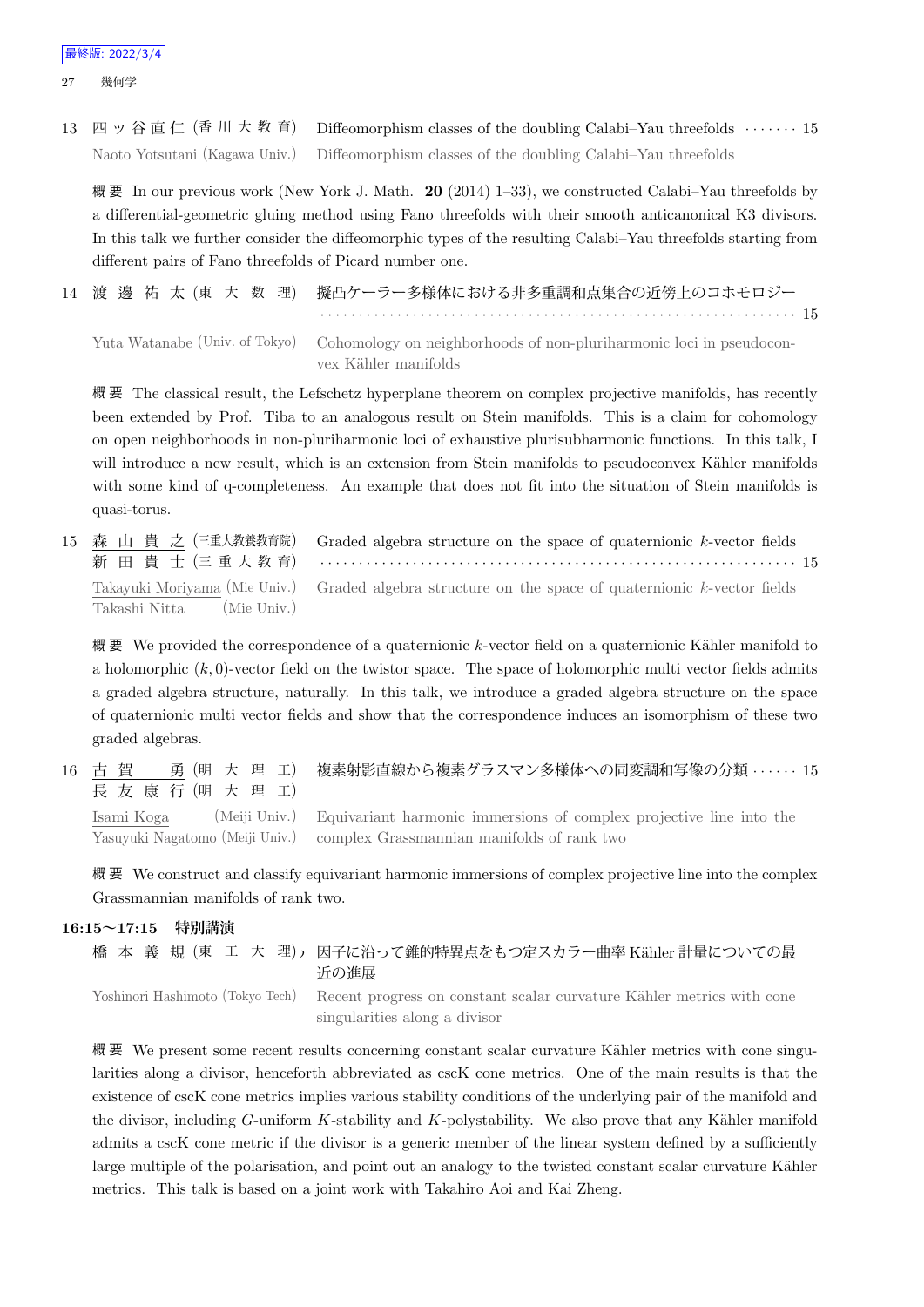## $3 \frac{1}{29}$ 日 $(\frac{\mathcal{X}}{\mathcal{X}})$  第 VI会場

#### **9:45~11:45**

17 池 田 憲 明 (立命館大理工) 廣 田祐士 (麻布大獣医) Homotopy momentum sections on pre-multisymplectic manifold *· · · · · ·* 15 Noriaki Ikeda (Ritsumeikan Univ.) Yuji Hirota (Azabu Univ.) Homotopy momentum sections on pre-multisymplectic manifold

概 要 We introduce a notion of a homotopy momentum section on a Lie algebroid over a pre-multisymplectic manifold. A homotopy momentum section is a generalization of the momentum map with a Lie group action and the momentum section on a pre-symplectic manifold, and is also regarded as a generalization of the homotopy momentum map on a multisymplectic manifold. We show that a gauged nonlinear sigma model with Wess-Zumino term with Lie algebroid gauging has the homotopy momentum section structure.

18 奥 田 太 夏 (東 京 理 大 理) 佐 古 彰 史 (東 京 理 大 理) 複素 2 次元局所対称 Kähler 多様体の変数分離変形量子化 ············ 15 Taika Okuda (Tokyo Univ. of Sci.) Akifumi Sako (Tokyo Univ. of Sci.) Deformation quantization with separation of variables for 2-complex dimensional locally symmetric Kähler manifold

概要 For a Kähler manifold, Karabegov found a method to construct a deformation quantization called deformation quantization with separation of variables. Especially, the deformation quantizations for locally symmetric Kähler manifolds have been studied by Sako–Suzuki–Umetsu, and Hara–Sako, and their constructions have been realized for any complex one-dimensional manifold,  $\mathbb{C}^N$ ,  $\mathbb{C}P^N$  and  $\mathbb{C}H^N$ . In this work, we obtained a formula that explicitly determines the deformation quantization for any complex two-dimensional locally symmetric Kähler manifold.

19 高 橋 雄 也 (名 大 多 元 数 理) 多角形のモジュライ空間と幾何学的量子化 *· · · · · · · · · · · · · · · · · · · · · · · · ·* 15 Yuya Takahashi (Nagoya Univ.) The moduli space of spatial polygons and geometric quantization

概要 The moduli space of spatial polygons is known as a symplectic manifold equipped with both Kähler and real polarizations. In this talk, we will construct morphisms of operads  $f_{Käh}$  and  $f_{re}$  by using the quantum Hilbert spaces  $\mathscr{H}_{Kah}$  and  $\mathscr{H}_{re}$  associated to the Kähler and real polarizations respectively. Moreover, we will relate the two morphisms  $f_{\text{Käh}}$  and  $f_{\text{re}}$  and prove the equality dim  $\mathscr{H}_{Käh} = \dim \mathscr{H}_{re}$  in general setting. This operadic framework is regarded as a development of the recurrence relation method by Kamiyama (2000) for proving dim  $\mathcal{H}_{K\ddot{a}h} = \dim \mathcal{H}_{re}$  in a special case.

20 廣 田 祐 士 (麻 布 大 獣 医) 郡 敏昭 (早大基幹理工) On the existence of (twisted) Dirac structures over the space of connections on 3 and 4 dimensional manifolds *· · · · · · · · · · · · · · · · · · · · · · · · · · ·* 15 Yuji Hirota (Azabu Univ.) Tosiaki Kori (Waseda Univ.) On the existence of (twisted) Dirac structures over the space of connections on 3 and 4 dimensional manifolds

概 要 We shall concretely construct (twisted) Dirac structures on the space of irreducible connections on a trivial *SU*(*n*)-bundle over three and four dimensional manifolds via bundle morphisms to show the existence of (twisted) Dirac structures over those spaces of connections. It turns out that the twist term is given by the Cartan 3-form on those spaces of connections. We find that it vanishes over the subspace of flat connections, and give a Dirac structure on the space of flat connections with degree 0 over the boundary three-manifold.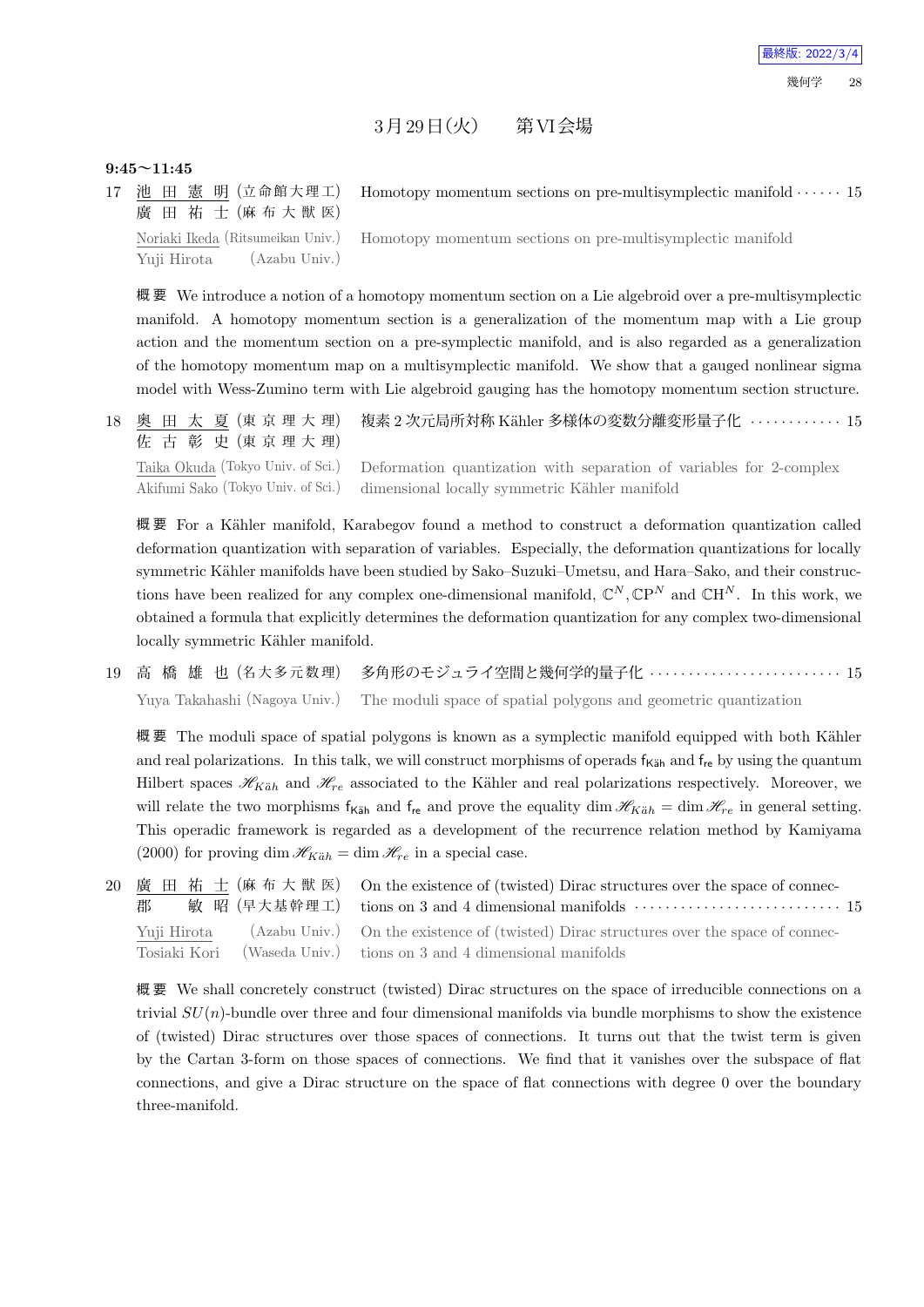| 21 | 浅 香<br>典 (京大数理研)<br>石 橋<br>狩 野 隼 輔 (東北大RACMaS) | 猛 (東 大 数 理) Earthquake maps and cluster algebras $\cdots \cdots \cdots \cdots \cdots \cdots \cdots \cdots$ 15 |
|----|------------------------------------------------|---------------------------------------------------------------------------------------------------------------|
|    | Tsukasa Ishibashi (Kyoto Univ.)                | Takeru Asaka (Univ. of Tokyo) Earthquake maps and cluster algebras                                            |
|    | Shunsuke Kano (Tohoku Univ.)                   |                                                                                                               |

概 要 Eathquake maps give important flows on the Teichmuller spaces. We calculate earthquake maps in terms of shear coordinates, which are examples of cluster X-variables in the cluster algebra. In this talk, we give a new relation between earthquake maps and the separation formula for cluster X-variables by identifying the former one as a continuation of the latter. In addition, we define an analogue of earthquake maps for any cluster algebras of finite type and prove a similar result to the Thurston's earthquake theorem.

22 乙 藤 隆 史 (日 大 工) ゲストマーティン (早 大 理 工) *tt∗* -戸田方程式のストークス行列とアフィンリー代数の正エネルギー表現 *· · · · · · · · · · · · · · · · · · · · · · · · · · · · · · · · · · · · · · · · · · · · · · · · · · · · · · · · · · · · · ·* 10 Takashi Otofuji (Nihon Univ.) Martin Guest (Waseda Univ.) Stokes matrices of  $tt^*$ -Toda equations and positive energy representations of affine Lie algebras

概 要 We give a construction which produces a positive energy representation of the affine Lie algebra  $\widehat{\mathfrak{sl}}_{n+1}\mathbb{C}$ from the Stokes data of a solution of the tt\*-Toda equations.

23 二 木 昌 宏 (千 葉 大 理) 三 田 史 彦 (京 大 理) 1 次元射影空間に対する同変ホモロジー的ミラー対称性 *· · · · · · · · · · · · · ·* 15 Masahiro Futaki (Chiba Univ.) Fumihiko Sanda (Kyoto Univ.) Equivariant homological mirror symmetry for CP1

概 要 We formulate an A-infinity category consisting of equivariant Lagrangian branes for CP1 and prove an equivariant version of the homological mirror symmetry.

#### **13:15~14:15 特別講演**

多 羅 間 大 輔 (立 命 館 大 理 工) 半単純 Lie 群上の可積分測地流について Daisuke Tarama (Ritsumeikan Univ.) On integrable geodesic flows of a semi-simple Lie group

概 要 This talk deals with the complete integrability and the dynamical property of relative equilibrium points for the geodesic flow of a semi-simple Lie group equipped with a left-invariant metric. After a short review over the geometric settings for general left-invariant Hamiltonian systems on the cotangent bundle to a Lie group, a class of left-invariant metrics is considered on a semi-simple Lie group, following Mishchenko and Fomenko. It is known that these metrics give rise to completely integrable geodesic flows since late 1970's. It is however rather recent that their equilibrium points are studied mostly on the basis of techniques in symplectic/Poisson geometry. In the talk, a brief overview is given on these recent progresses. Then, as a main result, the classification of Williamson types of relative equilibrium points for a large subclass of above integrable geodesic flows is explained in terms of root systems. Related studies and remaining problems are also mentioned.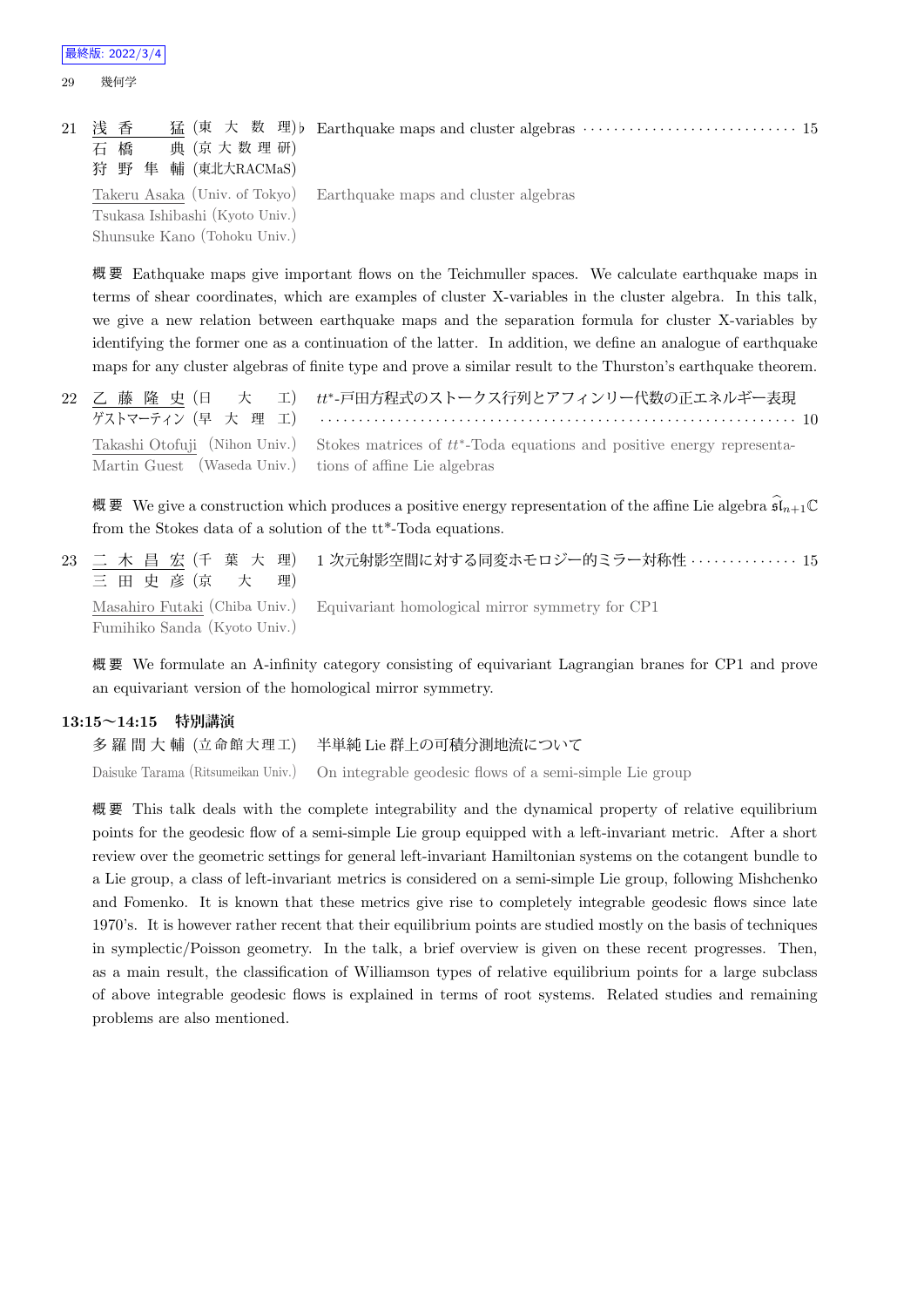## $3\bar{H}$  $30\,$   $\rm H$  $($ 水)  $\ddot{H}$   $\rm W$   $\hat{\otimes}$   $\ddot{\otimes}$

#### **9:10~11:45**

|  |  |  | 24 佐 々 木 優 (東 京 工 高 専) 例外型コンパクトリー群 E6 および関連するコンパクト対称空間の極大対 |  |
|--|--|--|------------------------------------------------------------|--|
|  |  |  |                                                            |  |

Yuuki Sasaki (Tokyo Nat. Coll. of Tech.) Maximal antipodal sets of  $E_6$  and some compact symmetric spaces

概 要 We explicitly classify congruent classes of maximal antipodal sets of  $E_6$  and compact symmetric spaces of  $EI, EII, EIII, EIV$  type by using the complex exceptional Jordan algebra  $\mathfrak{J}^{\mathbb{C}}$ . Moreover, we realize these compact symmetric spaces as Grassmaniann of  $\mathfrak{J}^{\mathbb{C}}$ . We describe each antipodal set in this realization and observe some relations between antipodal sets and totally geodesic submanifolds.

25 藤 森 祥 一 (広島大先進理工) 金 田 伸 (広島大先進理工) 高種数の向き付け不可能な極大曲面について *· · · · · · · · · · · · · · · · · · · · · · ·* 15 Shoichi Fujimori (Hiroshima Univ.) Shin Kaneda (Hiroshima Univ.) Higher genus nonorientable maximal surfaces

概 要 We construct higher genus nonorientable maximal surfaces in Lorentz–Minkowski 3-space.

| 26 澤 井                       |  |                                                                   |
|------------------------------|--|-------------------------------------------------------------------|
| Hiroshi Sawai                |  | On the inverse of the structure theorem for Vaisman solvmanifolds |
| (Numazu Nat. Coll. of Tech.) |  |                                                                   |

概要 In locally conformal Kähler geometry (for short LCK), it is said to be Vaisman structure if Lee form is parallel with respect to Levi–Civita connection. The nilradical of a Vaisman solvmanifold is given by  $H(n) \times \mathbb{R}^k$ , where  $H(n)$  is a  $(2n+1)$ -dimensional Heisenberg Lie group. In the case of Inoue surface  $S^+$  with non-Vaisman LCK structure, its nilradical is given by *H*(1). In this talk, we prove that a LCK solvmanifold such that the nilradical of the solvable Lie group is given by  $H(n) \times \mathbb{R}^k$  ( $n \geq 1$ ) is Vaisman manifold or Inoue surface *S* +.

27 高 野 嘉 寿 彦 (信州大全学教育) ミンコフスキー空間内の慣性運動する質点の軌跡について *· · · · · · · · · · ·* 10 Kazuhiko Takano (Shinshu Univ.) On trajectory of mass points inertially moving in the Minkowski space

概 要 Trajectory of mass points inertially moving on a surface is a geodesic. The simplest cosmic model that is uniform and isotropic is the Minkowski space. The Minkowski space is flat because the Christoffel's symbols are all zero, and the timelike, spacelike and lightlike geodesics are all straight lines. We have determined a new connection to preserve the flatness of the Minkowski space.

We discuss geodesics of inertially moving mass points in the Minkowski space with the new connection.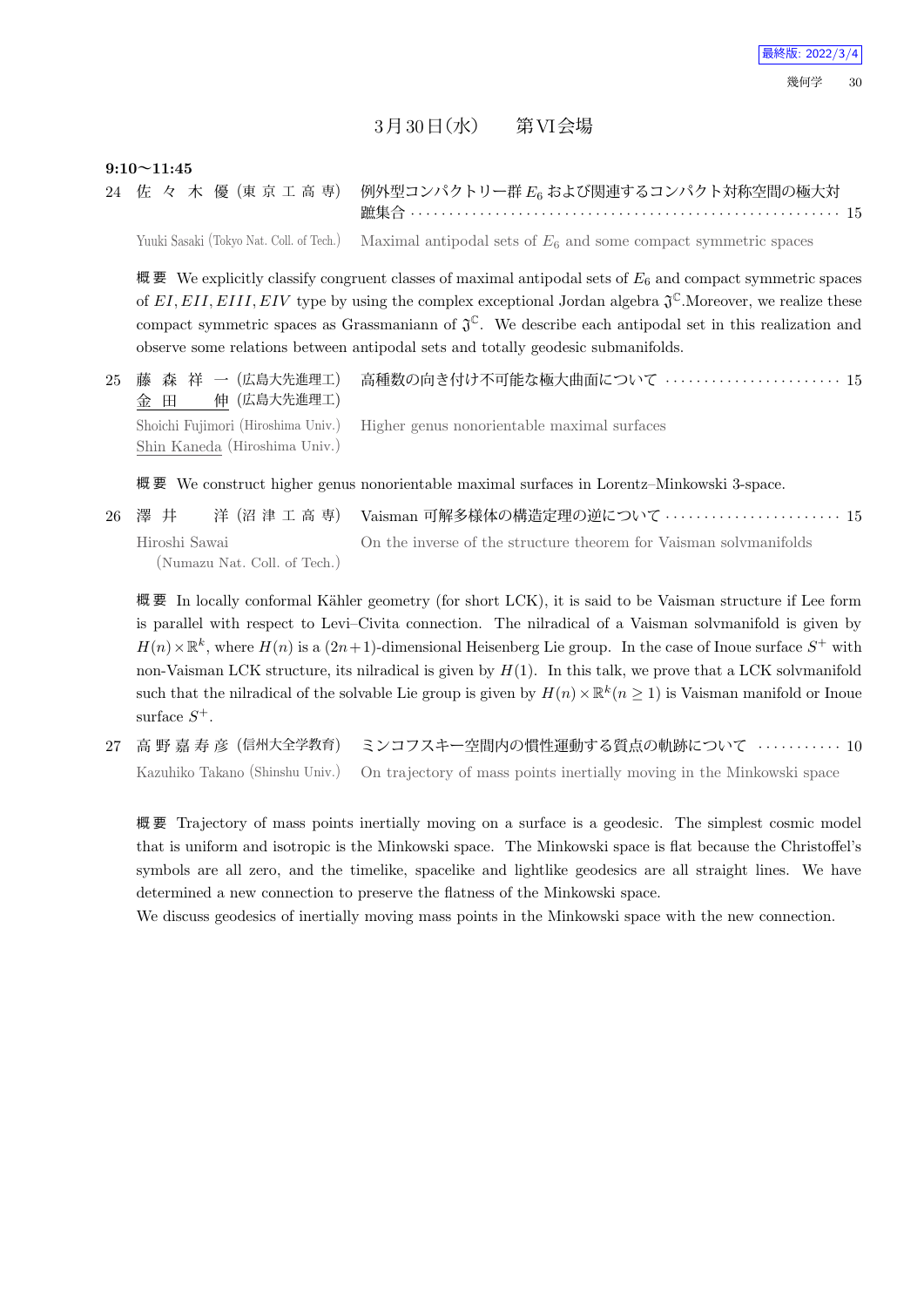31 幾何学

#### 28 秋 山 梨 佳 (都 立 大 理) 酒 井 高 司 (都 立 大 理) 佐 藤 雄 一 郎 Riemann 多様体間の写像の第二基本形式から定まる積分不変量に関する 第一変分公式 *· · · · · · · · · · · · · · · · · · · · · · · · · · · · · · · · · · · · · · · · · · · · · · · · · ·* 15

(工学院大学習支援センター・都立大理)

Rika Akiyama (Tokyo Metro. Univ.) Takashi Sakai (Tokyo Metro. Univ.) Yuichiro Sato (Kogakuin Univ. /Tokyo Metro. Univ.) The first variational formulae for integral invariants of the second fundamental form of a map between Riemannian manifolds

概 要 By using the idea of integral geometry, we define integral invariants of the second fundamental form of a map between Riemannian manifolds and construct a family of energy functionals including the bienergy functional. In this talk, we focus on some energy functionals defined by homogeneous polynomials of degree two among them and show their first variational formulae. From these results, we obtain alternative expression of the Euler–Lagrange equation of the bienergy functional and introduce the Chern–Federer energy functional whose Euler–Lagrange equation is a second-order partial differential equation.

29 児 玉 悠 弥 (都 立 大 理) Lodha–Moore 群の一般化について *· · · · · · · · · · · · · · · · · · · · · · · · · · · · · · · ·* 15 Yuya Kodama (Tokyo Metro. Univ.) Generalizations of the Lodha–Moore group

概 要 In this talk, I state the new groups obtained by generalizing the Lodha–Moore group. The Lodha– Moore group is known as a nonamenable finitely presented group and is similar to the Thompson group *F*. Since the Lodha–Moore group is defined by using infinite binary words, it can be generalized into "*n*-ary". After I give a short definition of the Lodha–Moore group, I will state the definitions of generalized one and results of "expected" properties.

30 木 村 太 郎 (鶴 岡 工 高 専) 間 下 克 哉 (法 政 大 理 工) Biharmonic Cartan embeddings defined by inner automorphism *· · · · · ·* 15 Taro Kimura (Nat. Inst. of Tech., Tsuruoka Coll.) Katsuya Mashimo (Hosei Univ.) Biharmonic Cartan embeddings defined by inner automorphism

概 要 In this talk, we give the examples of proper biharmonic submanifolds in compact Lie groups which are the image of Cartan embeddings defined by inner automorphism.

31 坊 向 伸 隆 (大 分 大 理 工) 楕円軌道上の正則ベクトル束に関する線形空間の次元について *· · · · · · · ·* 15 Nobutaka Boumuki (Oita Univ.) On the dimensions of linear spaces concerning holomorphic vector bundles over elliptic orbits

概 要 In this talk, I deal with the complex linear space of holomorphic cross-sections of a homogeneous holomorphic vector bundle over an elliptic adjoint orbit, and give a sufficient condition for the linear space to be finite-dimensional.

32 奥 村 和 浩 (旭 川 工 高 専) 非平坦複素空間形内の D-平行な star-Ricci テンソルをもつ実超曲面 *· · ·* 10 Kazuhiro Okumura (Asahikawa Nat. Coll. of Tech.) Real hypersurfaces in a nonflat complex space form whose star-Ricci tensor is D-parallel

概要 In this talk, we give a classification of real hypersurfaces in a nonflat complex space form whose star-Ricci tensor is D-recurrent. By virtue of this result, we also know a classification of real hypersurfaces in a nonflat complex space form whose star-Ricci tensor is parallel.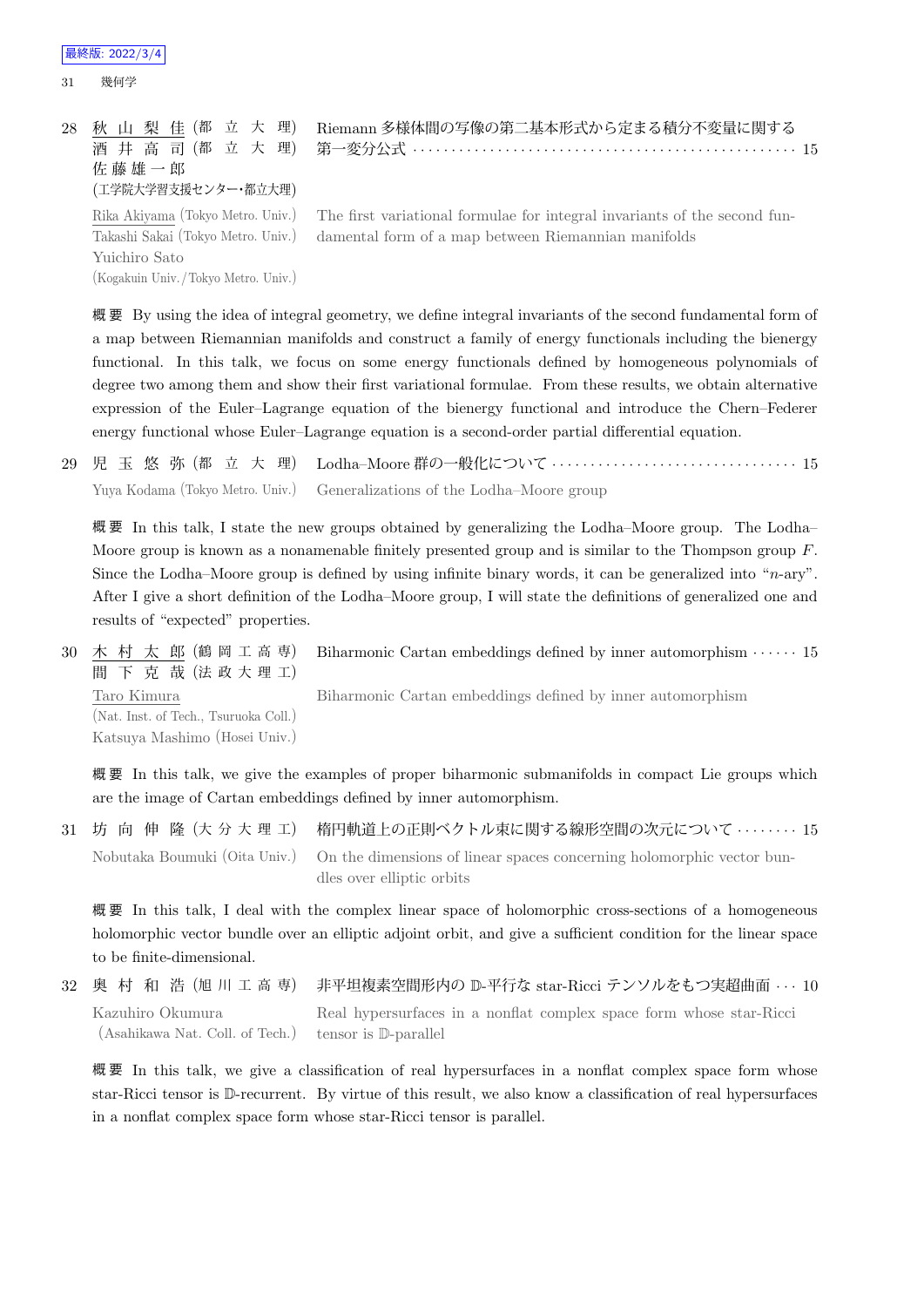#### **14:15~15:15 特別講演**

近 藤 剛 史 (鹿 児 島 大 理) CAT(0) 空間に対する Coxeter 群の非線形スペクトルギャップ

Takefumi Kondo (Kagoshima Univ.) Nonlinear spectral gaps of Coxeter groups with respect to CAT(0) spaces

概 要 Nonlinear spectral gap is an invariant defined for a pair of a finite graph and a metric space and plays important roles in geometric group theory and metric geometry. Pansu calculated the exact values of nonlinear spectral gaps of cycles and generalized triangles with respect to CAT(0) spaces by applying the Wirtinger inequalities for finite cyclic groups proved by Gromov. However, no example of exact calculation was known other than Pansu's results.

In this talk, we discuss variants of the Wirtinger inequalities for finite irreducible Coveter groups and its application to calculations of nonlinear spectral gaps of Coxeter groups. This contains a nonlinear analogue of computations of spectral gaps of Coxeter groups by Kassabov and Ivrissimtzis–Peyerimhoff. This is a joint work with Tetsu Toyoda and Takato Uehara.

#### **15:30~16:30 特別講演**

| 國 分 雅 敏 (東京電機大工) Flat fronts in hyperbolic three-space and related topics                     |
|-----------------------------------------------------------------------------------------------|
| Masatoshi Kokubu (Tokyo Denki Univ.) Flat fronts in hyperbolic three-space and related topics |

概 要 Recent works about flat fronts and related topics will be introduced after a brief overview. It is known that a complete flat surface immersed in hyperbolic 3-space is either a horosphere or a hyperbolic circular cylinder. However, if the condition is weakened so that surfaces are not necessarily immersed, then there are many 'complete flat surfaces', properly speaking, weakly complete flat fronts. The word 'front' comes from a wavefront which means a mapping which have a Legendrian lift to the projective cotangent bundle of the target space. In early 2000s, M. Umehara, K. Yamada and I started to study flat fronts. After that, W. Rossman and K. Saji joined and our research was advanced. There are still some interesting problems that I am working on.

### $3\overline{H}31\overline{H}$  (木) 第VI会場

#### **9:15~12:00**

33 宮 武 夏 雄 (阪 大 理)*♭* 葉層構造付き多様体上の一般化 Kazdan–Warner 方程式について *· · · · · ·* 15 Natsuo Miyatake (Osaka Univ.) Generalized Kazdan–Warner equations on foliated manifolds

概 要 Generalized Kazdan–Warner equation is a second-order elliptic PDE which was introduced by speaker as a generalization of the classical Kazdan–Warner equation. In this talk, we show that on a compact foliated Riemannian manifold, the unique solution of the generalized Kazdan–Warner equation is a basic function with respect to the foliation if the Laplacian preserves the space of basic functions and if the functions which are given to define the equation are basic.

34 國 川 慶 太 (宇都宮大教育) 櫻 井 陽 平 (埼 玉 大 理) 調和写像に関する増大度条件付き Liouville 型定理 *· · · · · · · · · · · · · · · · · ·* 15 Keita Kunikawa (Utsunomiya Univ.) Yohei Sakurai (Saitama Univ.) Liouville type theorem for harmonic maps of controlled growth

概 要 We show a Liouville type result for harmonic maps from manifolds with nonnegative Ricci curvature into positively curved target spaces under the condition that the maps have controlled growth.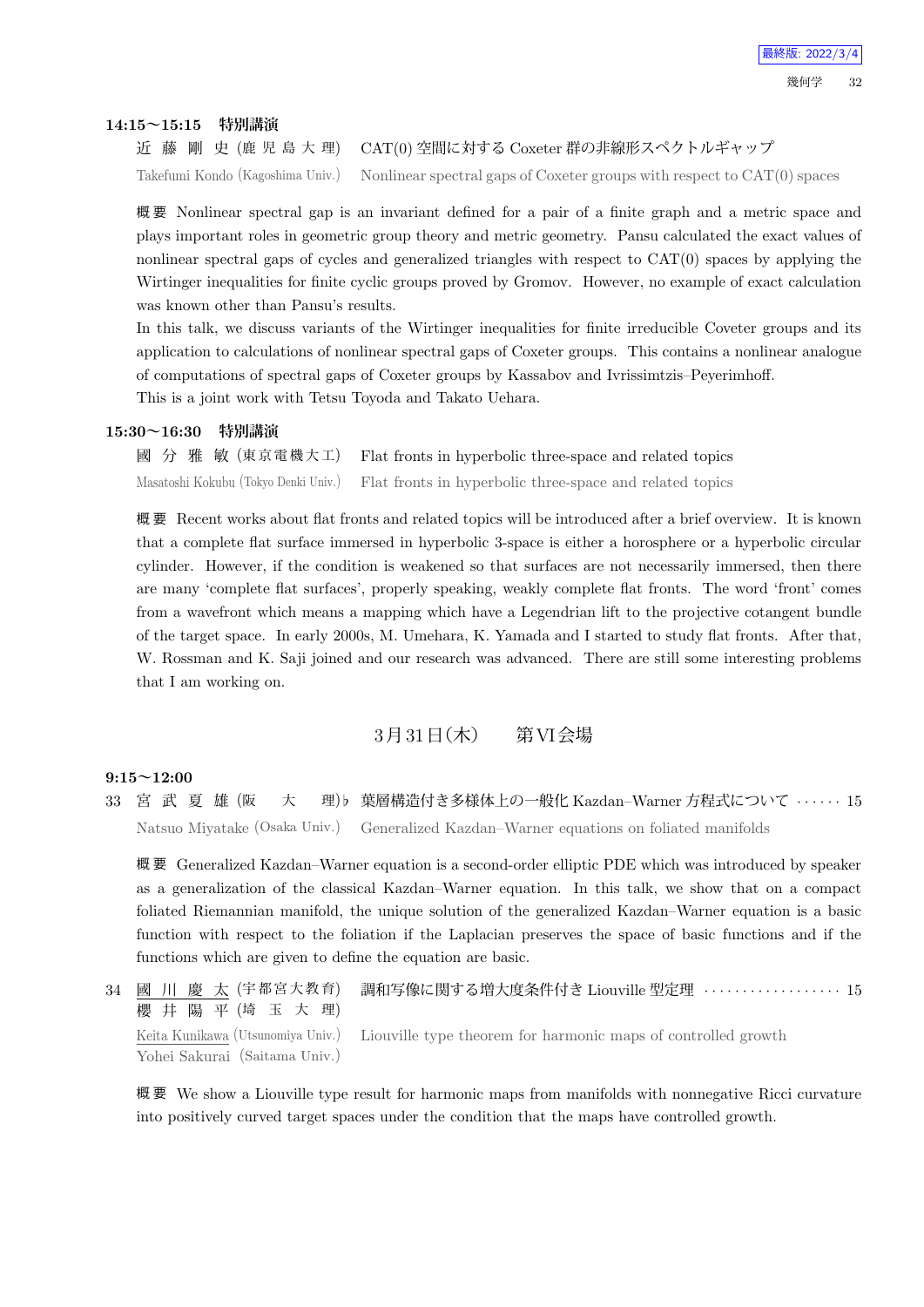33 幾何学

|                                | 35 髙 橋 淳 也 (東 北 大 情 報) 体積一定下での Hodge-Laplacian と rough Laplacian の小さい固有値                                                                                    |
|--------------------------------|-------------------------------------------------------------------------------------------------------------------------------------------------------------|
| C. Anné                        | (Univ. de Nantes) $\cdots$ $\cdots$ $\cdots$ $\cdots$ $\cdots$ $\cdots$ $\cdots$ $\cdots$ $\cdots$ $\cdots$ $\cdots$ $\cdots$ $\cdots$ $\cdots$ $\cdots$ 15 |
|                                | Junya Takahashi (Tohoku Univ.) Small eigenvalues of the rough and Hodge Laplacians under fixed volume                                                       |
| Colette Anné (Univ. de Nantes) |                                                                                                                                                             |

概要 For each degree p and each natural number  $k \geq 1$ , we construct on any closed manifold a family of Riemannian metrics, with fixed volume such that the *k* th positive eigenvalue of the rough or the Hodge Laplacian acting on differential *p*-forms converge to zero. In particular, on the sphere, we can choose these Riemannian metrics as those of non-negative sectional curvature. This is a generalization of the results by Colbois and Maerten in 2010 to the case of higher degree forms.

36 中 村 友 哉 (工学院大学習支援センター) 木 村 直 記 (早 大 理 工) Jacobi 構造と擬 Riemann 余計量の整合性 *· · · · · · · · · · · · · · · · · · · · · · · · ·* 15 Tomoya Nakamura (Kogakuin Univ.) Naoki Kimura (Waseda Univ.) The compatibility of Jacobi structures and pseudo-Riemannian cometrics

概 要 Boucetta introduced the compatibility between a Poisson structure *π* and a pseudo-Riemannian cometric  $g^*$  on a smooth manifold M using the Levi–Civita connection of  $g^*$  on  $(T^*M)_{\pi}$ . This is a generalization of Kähler structures on *M*. This notion can be generalized on a Lie algebroid *A* over *M*. In this talk, we generalize this notion more and define the compatibility between Jacobi structures and pseudo-Riemannian cometrics on a Jacobi algebroid  $(A, \phi_0)$ . The compatibility behaves well for the Poissonizations of Jacobi structures. We show that this is a generalization of Sasakian structures on *M*.

37 高 津 飛 鳥 (都 立 大 理) *♭* 熱流における関数の凹性保存則 *· · · · · · · · · · · · · · · · · · · · · · · · · · · · · · · · · · ·* 15 石 毛 和 弘 (東 大 数 理) P. Salani ( Univ. Firenze ) Asuka Takatsu (Tokyo Metro. Univ.) Kazuhiro Ishige (Univ. of Tokyo) Paolo Salani (Univ. Firenze) Concavity preserved by heat flow

概要 We proved that the log-concavity is the only power concavity preserved by the Dirichlet heat flow in a convex domain of a Riemannian manifold.

| 38 納 谷 | 信(名大多元数理) ラプラシアン第1固有値最大化と埋め込み最適化 ・・・・・・・・・・・・・・・・15                                             |
|--------|-------------------------------------------------------------------------------------------------|
|        | Shin Nayatani (Nagoya Univ.) Laplacian first-eigenvalue maximization and embedding optimization |

概 要 I will introduce an embedding optimization problem for a compact manifold equipped with a volume form and a Riemannian metric. We also introduce a first-eigenvalue maximization problem concerning the Bakry–Emery Laplacian, as the dual problem of the former one. I will discuss an analogue of the ´ Nadirashvili minimal surface theorem.

39 五 明 工 (名大多元数理) 納 谷 信 (名大多元数理) 有限グラフの第 1 固有値の最大化と埋め込み *· · · · · · · · · · · · · · · · · · · · · · ·* 15 Takumi Gomyou (Nagoya Univ.) Shin Nayatani (Nagoya Univ.) Maximization of the first eigenvalue and embedding of a finite graph

概 要 A graph can be realized in a Euclidean space by using eigenfunctions of the first nonzero eigenvalue of the graph Laplacian. Göring–Helmberg–Wappler considered the maximization of the first nonzero eigenvalue of the weighted graph Laplacian over all edge weights under a certain normalization. For an optimal edge weight of Göring–Helmberg–Wappler's problem, we obtain a graph embedding having a good geometrical property. We also consider a variant of their problem and establish a similar result.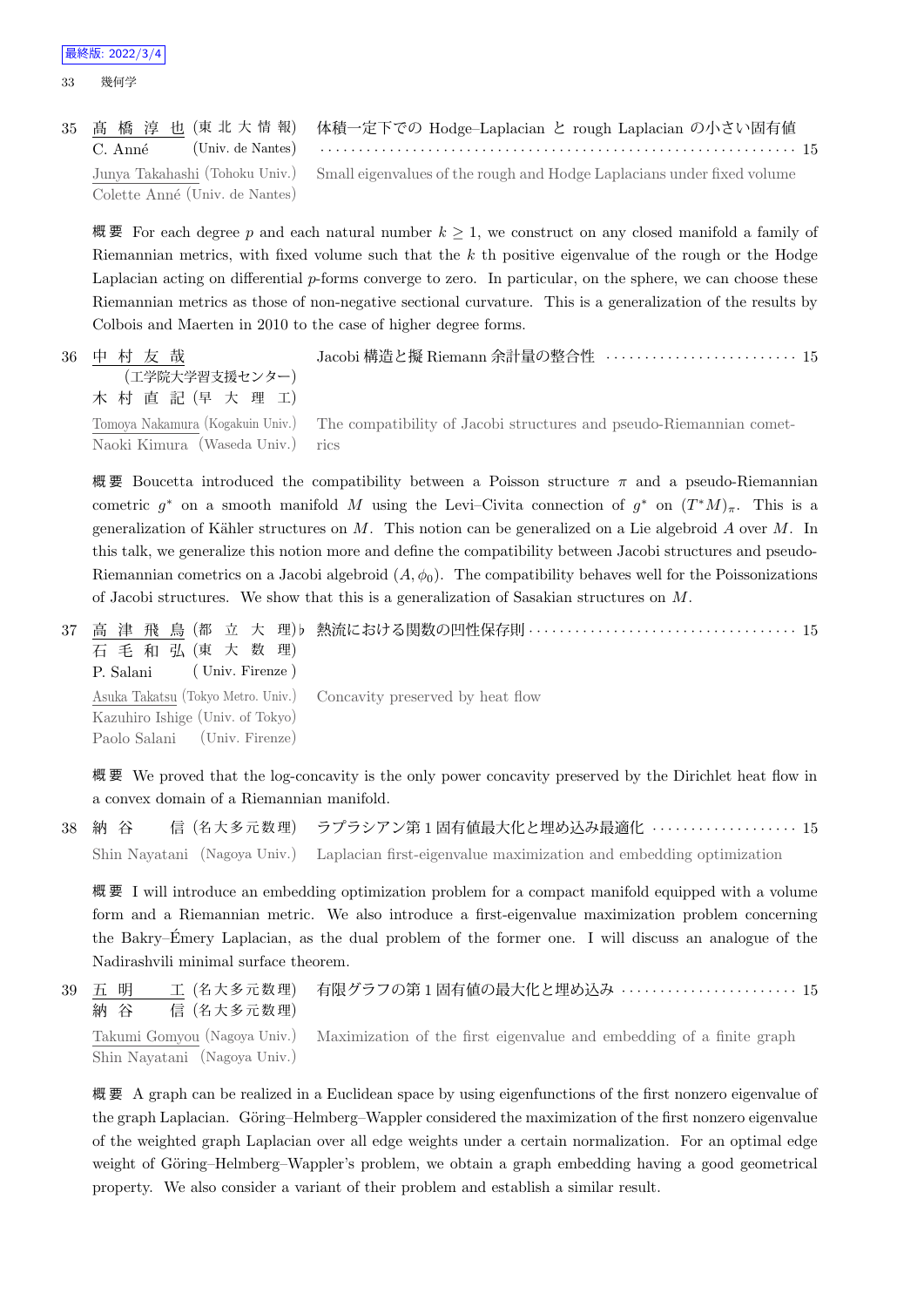## 40 南 範 彦 (名 工 大) 単線織性と有理連結性を補完する階層構造のコホモロジー的特徴付け *· ·* 15 Norihiko Minami

(Nagoya Inst. of Tech.)

Cohomological characterization of the hierarchical structures interpolating the uniruledness and the rationally connectedness

概要 For a complex projective manifold, Boucksom–Demailly–Păun–Peternell (J. Algebraic Geom., 2013) characterized its uniruledness by the non pseudoeffectivesness of its canocinal divisor. Furthermore, Campana–Demailly–Peternell (London Math. Soc. Lecture Note Ser., 417, 2015) gave a cohomological characterization of rationally-connectedness. In this talk, I shall report these characterizations can be interporated to give some chomological characterization of the hierarchical structures interpolating the uniruledness and the rationally connectedness.

|               | 41 相 野 眞 行 (理化学研AIP)b 滑らかとは限らない部分多様体に対する Laplacian Eigenmaps の収束と            |  |
|---------------|------------------------------------------------------------------------------|--|
| Masayuki Aino | (RIKEN) Convergence of the Laplacian Eigenmaps and its rate for submanifolds |  |
|               | that are not necessarily smooth                                              |  |

概 要 Laplacian Eigenmaps is a dimensionality reduction method using eigenvectors of the graph Laplacian which approximates the eigenfunctions of the Laplacian on a submanifold under appropriate assumptions when random samples are obtained on the submanifold in Euclidean space. The convergence of Laplacian Eigenmaps has been discussed assuming lower bound for a quantity called reach, which does not allow non-smooth submanifolds. In this talk, I will discuss the convergence of Laplacian Eigenmaps under the weaker assumptions that non-smooth submanifolds can appear in the limit.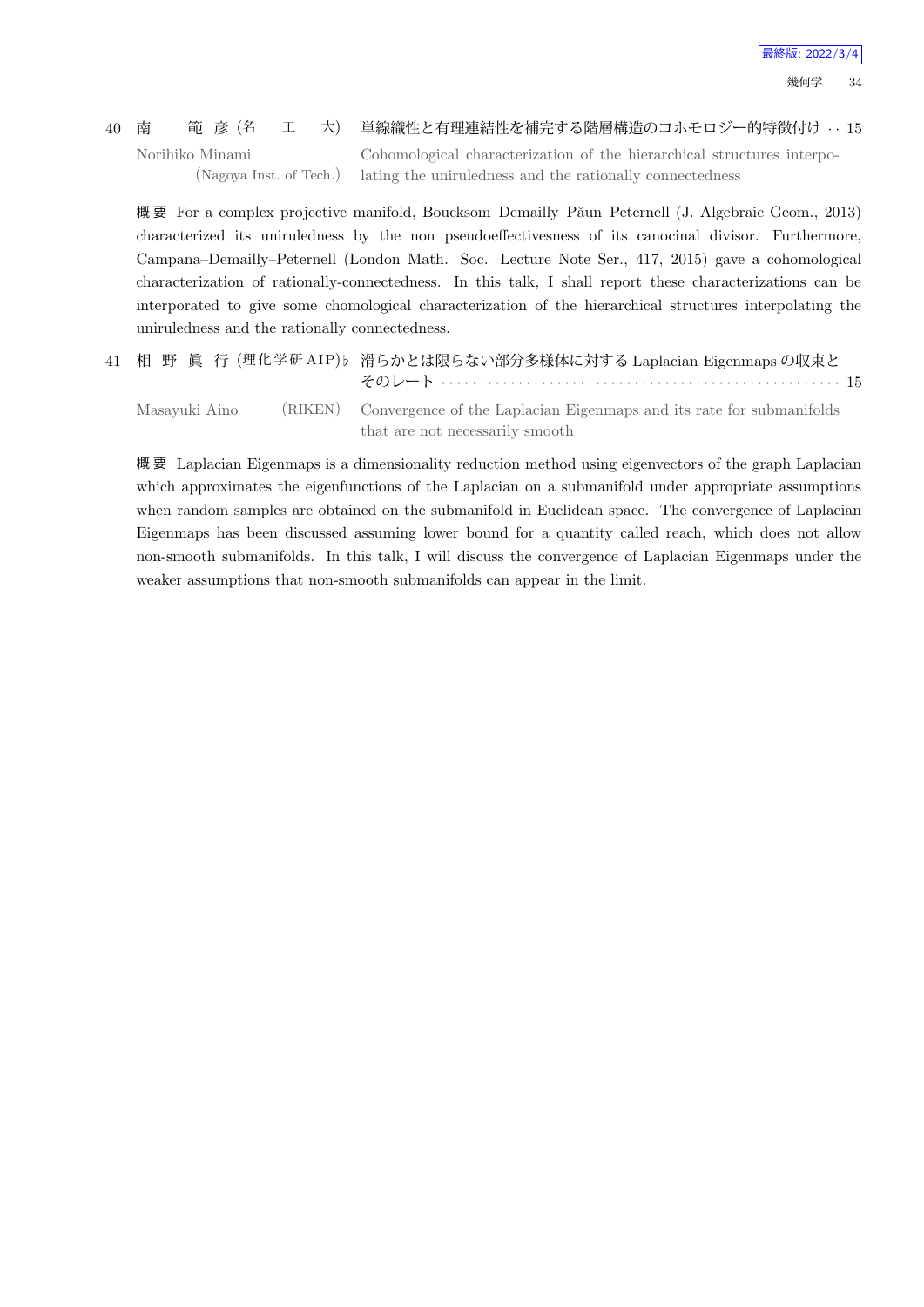## **函 数 論**

## $3\overline{H}$  $28\overline{H}$  $(\overline{H})$  第VIII会場

#### **9:30~11:50**

1 熊 谷 駿 (東 北 大 情 報) 平行四辺形分解を持つ平坦曲面の族について *· · · · · · · · · · · · · · · · · · · · · · ·* 15 Shun Kumagai (Tohoku Univ.) Family of flat surfaces with a parallelogram decomposition

概 要 In this century, a square-tiled translation surface (an origami) is intensively studied as an object with special properties of its translation structure and its *SL*(2*,* R)-orbit embedded in the moduli space. We generalize this concept in the language of flat surfaces appearing naturally in the Teichmüller theory. We study the combinatorial structure of origamis and show that a certain system of linear equations realizes the flat surface in which rectangles of specified moduli replace squares of an origami. This construction gives a parametrization of the family of flat surfaces with two finite Jenkins–Strebel directions for each combinatorial structure of parallelogram decomposition.

2 奥 山 裕 介 (京都工繊大基盤) Uniform perfectness in non-archimedean dynamics *· · · · · · · · · · · · · · · · ·* 15 Yûsuke Okuyama (Kyoto Inst. Tech.) Uniform perfectness in non-archimedean dynamics

概要 The notion of uniform perfectness of subsets in  $\mathbb C$  (or  $\mathbb P^1$ ) plays an important role in complex analysis, complex dynamics, and (complex) potential theory. In this talk, we will introduce a non-archimedean counterpart to this important notion, and give a few applications of it in non-archimedan dynamics and potential theory on the Berkovich projective line.

3 松 崎 克 彦 (早 大 教 育) Huaying Wei (早 大 教 育) BMO embeddings, chord-arc curves, and Riemann mapping parametrization *· · · · · · · · · · · · · · · · · · · · · · · · · · · · · · · · · · · · · · · · · · · · · · · · · · · · · · · · · ·* 15 Katsuhiko Matsuzaki (Waseda Univ.) Huaying Wei (Waseda Univ.) BMO embeddings, chord-arc curves, and Riemann mapping parametrization

概 要 We consider the space of chord-arc curves on the plane passing through the infinity with their parametrization  $\gamma$  on the real line, and embed it into the product of the BMO Teichmüller spaces. The fundamental theorem we prove on this representation is that log *γ ′* also gives a biholomorphic homeomorphism of it into the complex Banach space of BMO functions. Using these two equivalent complex structures, we develop a clear exposition on the analytic dependence on involved parameters in this space. Especially, we examine the parametrization of a chord-arc curve by using the Riemann mapping and its dependence on the arc-length parametrization. As a consequence, we can solve a conjecture of Katznelson, Nag, and Sullivan by showing that this dependence is not continuous.

4 下 村 勝 孝 (茨 城 大 理) 半 Euclid 空間上の caloric morphism の時間変換と実有理関数 *· · · · · · · ·* 15 Katsunori Shimomura (Ibaraki Univ.) Real rational function and time transformation of caloric morphism on semi-euclidean spaces

概 要 In this talk, we show that any non-constant real rational function appears as a time transformation of a caloric morphism, mapping which preserves caloric functions, between semi-eucledean spaces.

| 田島慎一(新 潟 大*)                     | 5 深 作 亮 也 (九 大 数 理) 効率的な一変数留数計算アルゴリズム ・・・・・・・・・・・・・・・・・・・・・・・・・・10                   |
|----------------------------------|--------------------------------------------------------------------------------------|
| Shinichi Tajima (Niigata Univ.*) | Ryoya Fukasaku (Kyushu Univ.) Efficient algorithms for computing univariate residues |

概 要 We introduce a new algorithm for computing univariate residues, which is based on the theories of local cohomology classes and differential operators. In addition, we compare the algorithm with existing algorithms.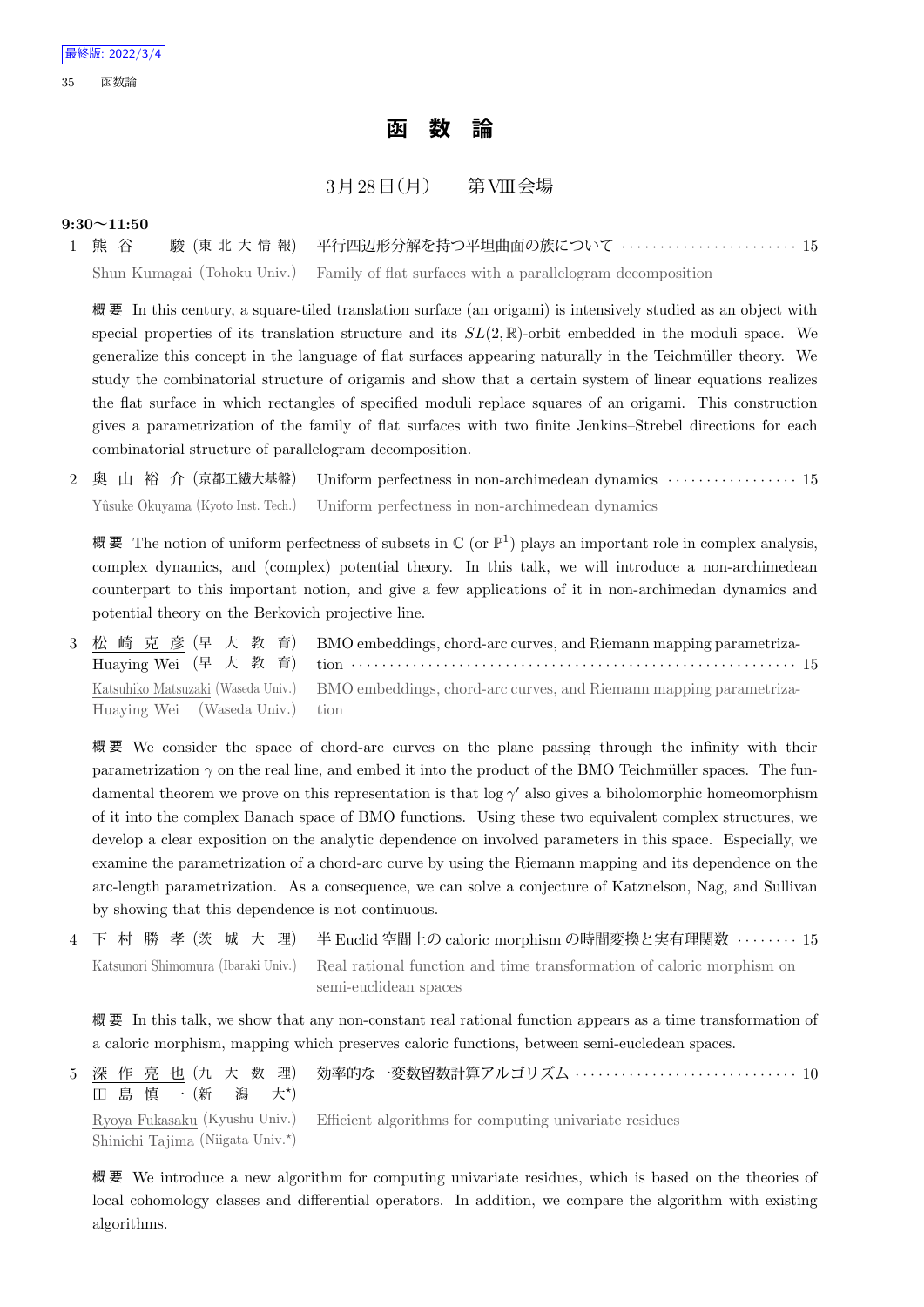6 四 之 宮 佳 彦 (静 岡 大 教 育) Period matrices of some hyperelliptic Riemann surfaces *· · · · · · · · · · · · ·* 15 Yoshihiko Shinomiya (Shizuoka Univ.) Period matrices of some hyperelliptic Riemann surfaces

概 要 We give new examples of period matrices of Riemann surfaces. We construct Riemann surfaces from polygons which are constructed from some rectangles and give their algebraic equations. The algebraic equations are of the form  $w^2 = z(z^2 - 1)(z^2 - a_1^2)(z^2 - a_2^2) \cdots (z^2 - a_{g-1}^2)$   $(1 < a_1 < a_2 < \cdots < a_{g-1})$ . We also see that all algebraic curves of these types of equations are constructed from our way. Period matrices are calculated by finding symplectic bases.

7 濵 野 佐 知 子 (阪 市 大 理) 柴 雅 和 (広 島 大*<sup>⋆</sup>* 大\*) The period matrices of an open Riemann surface and its closings in the Siegel upper half space *· · · · · · · · · · · · · · · · · · · · · · · · · · · · · · · · · · · · · · · · ·* 15 Sachiko Hamano (Osaka City Univ.) Masakazu Shiba (Hiroshima Univ.*<sup>⋆</sup>* ) The period matrices of an open Riemann surface and its closings in the Siegel upper half space

概要 Let R be an open Riemann surface of genus  $g(1 \leq g < \infty)$ , and  $\chi^R = \{A_j^R, B_j^R\}_{j=1}^g$  be a canonical homology basis of *R* modulo dividing cycles. We show that  $(R, \chi^R)$  determines a unique point in the Siegel upper half space  $\mathfrak{S}_q$  of degree g, which deserves to be called *the* period matrix of the *open* Riemann surface  $(R, \chi^R)$ . We also prove that the period matrices of the closings of  $(R, \chi^R)$  satisfy a set of inequalities in  $\mathfrak{S}_q$ .

8 神 本 丈 (九 大 数 理) *C<sup>∞</sup>* 関数に関する特異点解消と局所ゼータ関数の有理型解析接続 *· · · · · ·* 15 Joe Kamimoto (Kyushu Univ.) Resolution of singularities for  $C^{\infty}$  functions and meromorphy of local zeta functions

概 要 We attempt to resolve the singularities of the zero variety of a *C<sup>∞</sup>* function of two variables as much as possible by using ordinary blowings up. As a result, we formulate an algorithm to locally express the zero variety in the "almost" normal crossings form, which is close to the normal crossings form but may include flat functions. As an application, we investigate analytic continuation of local zeta functions associated with  $C^{\infty}$  functions of two variables.

9 米 田 力 生 (金沢大人間社会) ハーディー空間上とベルグマン空間上の重み付き合成作用素 *· · · · · · · · · ·* 10 Rikio Yoneda (Kanazawa Univ.) Weighted composition operators between  $H^p$  and  $L^q_a$ 

概 要 We study weighted composition operators between the Hardy space and the Bergman spaces.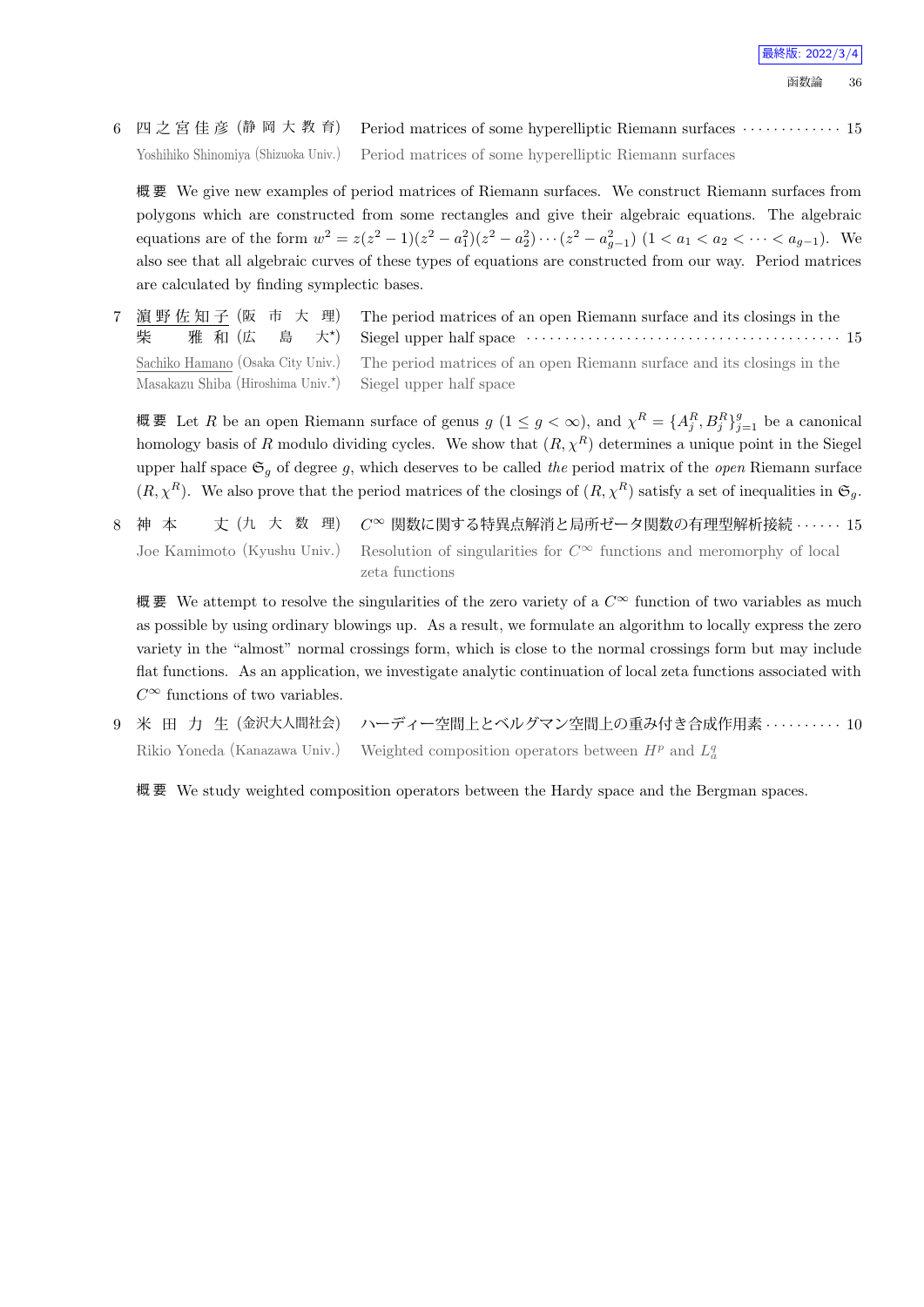37 函数論

#### **14:15~15:15 特別講演**

藤 解 和 也 (金 沢 大 理 工) 値分布論からの Stothers–Mason の定理再訪

Kazuya Tohge (Kanazawa Univ.) Revisiting the Stothers–Mason theorem with Nevanlinna

概 要 By the Stothers–Mason theorem we mean the well-known *abc* inequality for complex polynomials stating: Three relatively prime and non-constant polynomial a, b and c satisfy the relation  $a + b = c$  only if each of them is of degree at most the number of distinct roots of the product *abc* minus one. It is well known that this estimate is sharp by examples and applies polynomial or rational solutions to Fermat's equation as well as the so-called Davenport inequality. One can bring Picard's Little Theorem over to the observation of  $a + b = c$  so that some of the known generalizations of the Stothers–Mason theorem are stated in Nevanlinna's value distribution theory of meromorphic functions on the complex plane. Then it is obvious that Wronskian plays an essential role in order to count the number of distinct roots of *abc*. In this talk, we change a way of counting roots for another *abc* inequality and give an affirmative partial answer to the strange question: Can difference operation substitute well for differentiation in function theory? The way of judging a root to be multiple in a different angle actually observes the multiplicity as the number of the *stepping-roots* with a fixed stride. Therefore, our operation is naturally a shift or difference operator with the stride. We see an *abc* inequality in this setting and apply it to deduce the corresponding Fermat or Davenport type estimates and reproduce several function-theoretic generalizations of the Stothers–Mason theorem by using this operator. The discussions proceed in parallel to those in the usual differential setting where, for example, Wronskian is simply replaced by Casoratian, and examples to examine the sharpness of the inequalities can be found in a simple translation rule. These are all for entire functions not for integers but a tiny and naive attempt at the very end. This is based on a joint work with K. Ishizaki, R. Korhonen, and N. Li.

### 3月29日 (火) 第VIII会場

#### **9:30~11:30**

10 小 川 智 史 (阪 市 大 理) *S*  $S<sup>1</sup>$  束の構造を持つあるレビ平坦面周りの線形化 ···················· 15 Satoshi Ogawa (Osaka City Univ.) Linearization of transition functions along some Levi-flat hypersurfaces with the structure of  $S^1$ -bundle

概 要 We introduce suspension construction and we can obtain a Levi-flat hypersurface which has the structure of the unit circle bundle. By focusing on Diophantine condition, we investigate the linearization of transition function along this Levi-flat. Our linearization is based on Ueda's result and primitive KAMtheory for one-variable dynamical systems.

11 菊 池 翔 太 (名大多元数理) <sup>2</sup> 拡張定理の精密な評価の高次元化 *· · · · · · · · · · · · · · · · · · ·* 15 Shota Kikuchi (Nagoya Univ.) On sharper estimates of Ohsawa–Takegoshi  $L^2$ -extension theorem in higher dimensional case

概要 Hosono obtained sharper estimates of the Ohsawa–Takegoshi  $L^2$ -extension theorem by allowing the constant depending on the weight function for a domain in C. In this talk, I explain the higher dimensional case of sharper estimates of the Ohsawa–Takegoshi  $L^2$ -extension theorem. In order to prove this, we establish an analogue of Berndtsson–Lempert type *L* 2 -extension theorem by using the pluricomplex Green function with poles along subvarieties.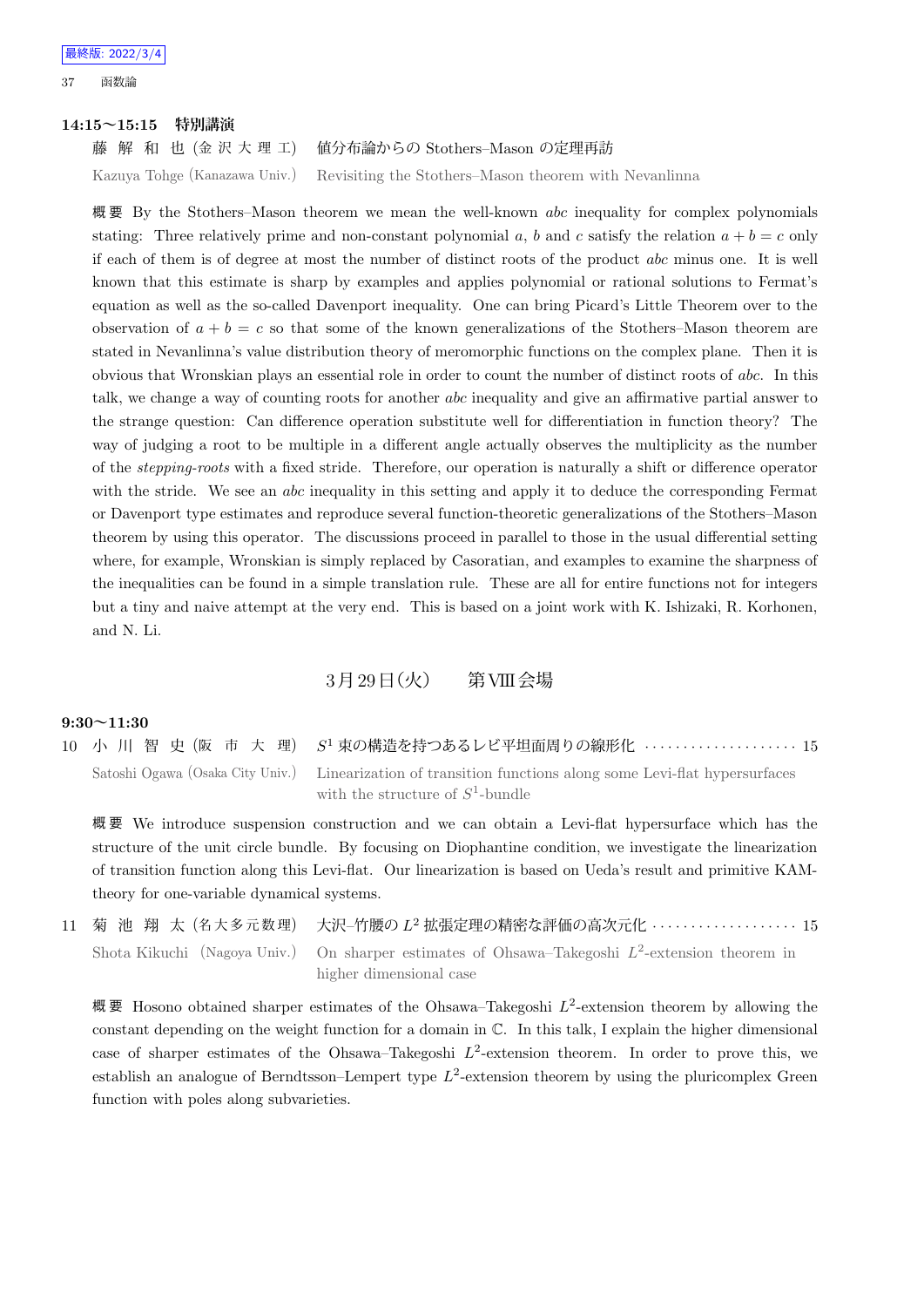#### 12 大 沢 健 夫 (名 大*<sup>⋆</sup>* )*♭* 擬凸境界を持つ複素多様体上の多項式増大度のコホモロジー消滅について

*· · · · · · · · · · · · · · · · · · · · · · · · · · · · · · · · · · · · · · · · · · · · · · · · · · · · · · · · · · · · · ·* 15 Takeo Ohsawa (Nagoya Univ.*<sup>⋆</sup>*

) On the cohomology vanishing with polynomial growth on complex manifolds with pseudoconvex boundary

概要 ∂ cohomology groups with polynomial growth  $H_{p,g}^{r,s}$  will be studied. It will be shown that, given a complex manifold *M*, a locally pseudoconvex bounded domain  $\Omega \subseteq M$  satisfying certain geometric boundary condition and a holomorphic vector bundle  $E \to M$ ,  $H_{p,g}^{r,s}(\Omega,E) = 0$  holds for all  $s \ge 1$  if *E* is Nakano positive and  $r = \dim M$ . It will be also shown that  $H_{p,g}^{r,s}(\Omega, E) = 0$  for all *r* and *s* with  $r + s > \dim M$  if moreover rank $E = 1$ .

13 綾 野 孝 則 (阪市大数学研) V. M. Buchstaber

(Steklov Inst. of Math.)

種数 2 の超楕円関数の楕円関数への還元 *· · · · · · · · · · · · · · · · · · · · · · · · · · ·* 15

Takanori Ayano (Osaka City Univ.) Reduction of hyperelliptic functions of genus 2 to elliptic functions

Victor M. Buchstaber

(Steklov Inst. of Math.)

概 要 When solutions of differential equations in terms of hyperelliptic functions of genus 2 are given, under conditions when a reduction of these functions to elliptic functions is possible, it is important to find an explicit form of these solutions in terms of elliptic functions. In this talk, we consider a hyperelliptic curve *V* of genus 2 which admits a morphism of degree 2 to an elliptic curve. Then there exist two elliptic curves  $E_i$ ,  $i = 1, 2$ , and morphisms of degree 2 from *V* to  $E_i$ . We express the hyperelliptic functions associated with *V* on  $\mathbb{C}^2$  in terms of the Weierstrass elliptic functions associated with  $E_i$ . As a corollary, a solution of the KdV-hierarchy in terms of the Weierstrass elliptic functions is given.

|  | 14 小池貴之(阪市大理) Holomorphic foliation associated with a semi-positive class of numerical<br>dimension one $\cdots$ $\cdots$ $\cdots$ $\cdots$ $\cdots$ $\cdots$ $\cdots$ $\cdots$ $\cdots$ $\cdots$ $\cdots$ $\cdots$ $\cdots$ 15 |  |
|--|---------------------------------------------------------------------------------------------------------------------------------------------------------------------------------------------------------------------------------|--|
|  | Takavuki Koike (Osaka City Univ.) Holomorphic foliation associated with a semi-positive class of numerical<br>dimension one                                                                                                     |  |

 $\mathbb{H}$ 要 Let *X* be a compact Kähler manifold and *α* be a class in the Dolbeault cohomology class of bidegree  $(1,1)$  on *X*. When the numerical dimension of  $\alpha$  is one and  $\alpha$  admits at least two smooth semi-positive representatives, we show the existence of a family of real analytic Levi-flat hypersurfaces in *X* and a holomorphic foliation on a suitable domain of *X* along whose leaves any semi-positive representative of  $\alpha$  is zero. As an application, we give the affirmative answer to our conjecture on the relation between the semi-positivity of the line bundle [*Y* ] and the analytic structure of a neighborhood of *Y* for a smooth connected hypersurface *Y* of *X*.

15 松 本 佳 彦 (阪 大 理) CR Killing 作用素と Bernstein–Gelfand–Gelfand 構成 · · · · · · · · · · · · · · 15 Yoshihiko Matsumoto (Osaka Univ.) The CR Killing operator and the Bernstein–Gelfand–Gelfand construction

概 要 What we call the CR Killing operator *D* on a contact manifold (*M, H*) equipped with a compatible almost CR structure *J* (also known as a strictly pseudoconvex partially integrable almost CR manifold) is the linear differential operator describing trivial deformations of *J*. We report our recent finding that *D* can also be found as the first operator in the so-called Bernstein–Gelfand–Gelfand sequence. More precisely, *D* is the first BGG operator induced by a modified tractor connection introduced by Cap, not by the normal tractor connection, of the adjoint tractor bundle.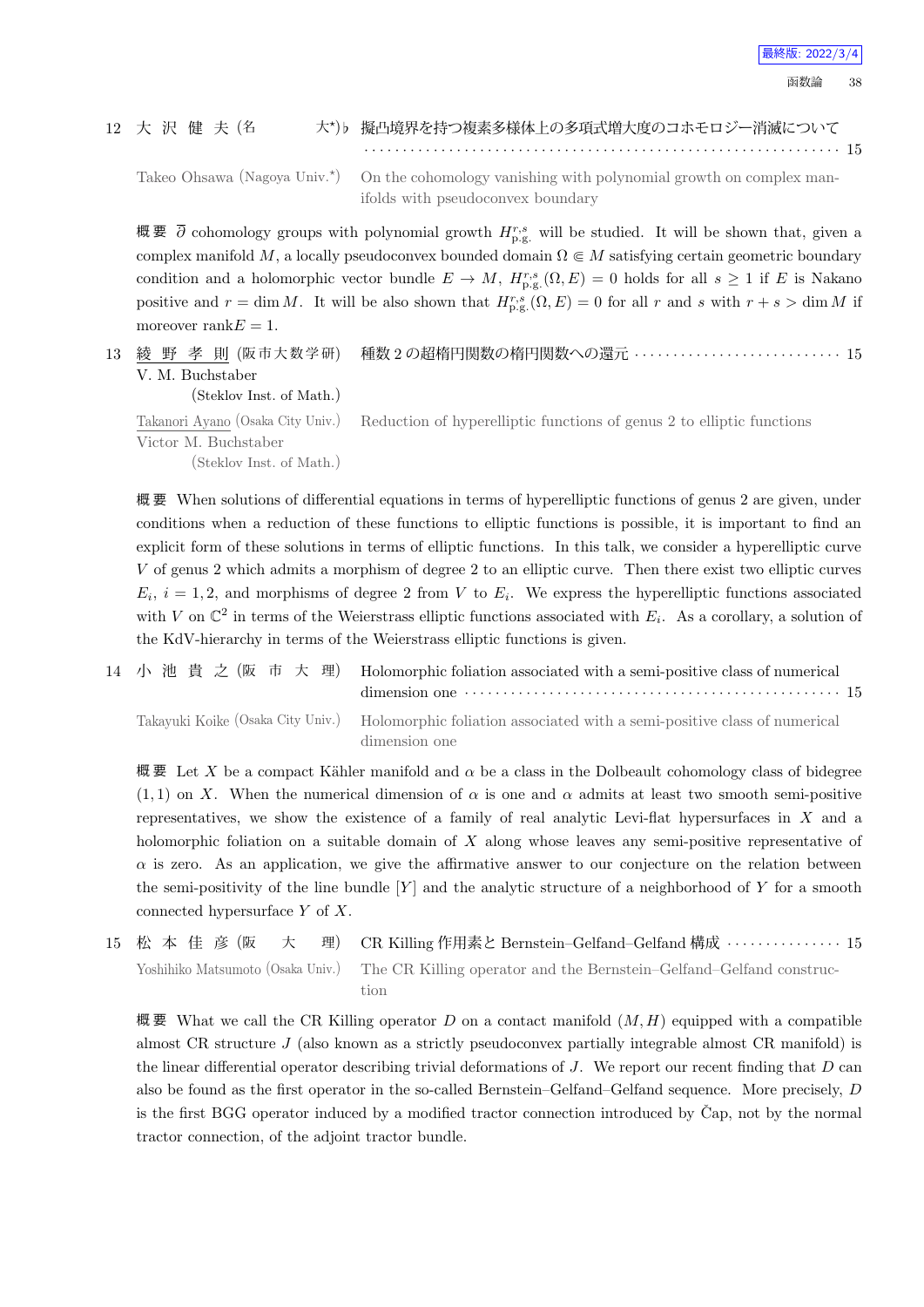| 16 千 葉 優 作 (お茶の水女大基幹) Asymptotic estimates of holomorphic sections on Bohr-Sommerfeld La-<br>grangian submanifolds $\cdots$ $\cdots$ $\cdots$ $\cdots$ $\cdots$ $\cdots$ $\cdots$ $\cdots$ $\cdots$ $\cdots$ $\cdots$ $\cdots$ $\cdots$ $\cdots$ $\cdots$ $\cdots$ $\cdots$ $\cdots$ $\cdots$ $\cdots$ $\cdots$ $\cdots$ $\cdots$ |
|-----------------------------------------------------------------------------------------------------------------------------------------------------------------------------------------------------------------------------------------------------------------------------------------------------------------------------------|
| Yusaku Tiba (Ochanomizu Univ.) Asymptotic estimates of holomorphic sections on Bohr–Sommerfeld La-                                                                                                                                                                                                                                |
| grangian submanifolds                                                                                                                                                                                                                                                                                                             |

概 要 Let *M* be a projective manifold and *L* be an ample line bundle over *M* with a Hermitian metric *h* whose Chern form is a Kähler form  $\omega$ . Let  $X \subset M$  be a Lagrangian submanifold of  $(M, \omega)$ . When *X* satisfies the Bohr–Sommerfeld condition, we give an asymptotic estimate of the norm  $|f|_{h^k}$  on *X* for  $f \in H^0(M, L^k)$ .

#### **13:15~14:15 特別講演**

田 島 慎 一 (新 潟 大*<sup>⋆</sup>* 特異点の複素解析, 代数解析とアルゴリズム Shinichi Tajima (Niigata Univ.*<sup>⋆</sup>* ) Complex analysis, algebraic analysis and algorithms in singularity thoery

概 要 In this talk, we consider singularities of varieties in the context of computational complex analysis and algebraic analysis. Based on the concept of local cohomology and Grothendieck local duality, we introduce a new approach for studying complex analytic properties of singularities. As applications of the proposed approach, effective methods for computing, for instance, logarithmic vector fields, limiting tangent spaces, integral dependence relations, micro-local b-functions are shown.

We introduce a new method for computing holonomic D-modules associated to non-isolated hypersurface singularities. Main ingredient of the approach are Poincaré-Birkhoff-Witt algebra and the theory of comprehensive Gröbner systems. As applications, we present a method for computing vertical monodromy of vanishing cycles sheaves and micro-local b-functions. We discuss some relations between characteristic varieties of relevant holonomic D-modules and Lê cycles introduced by D. Massey.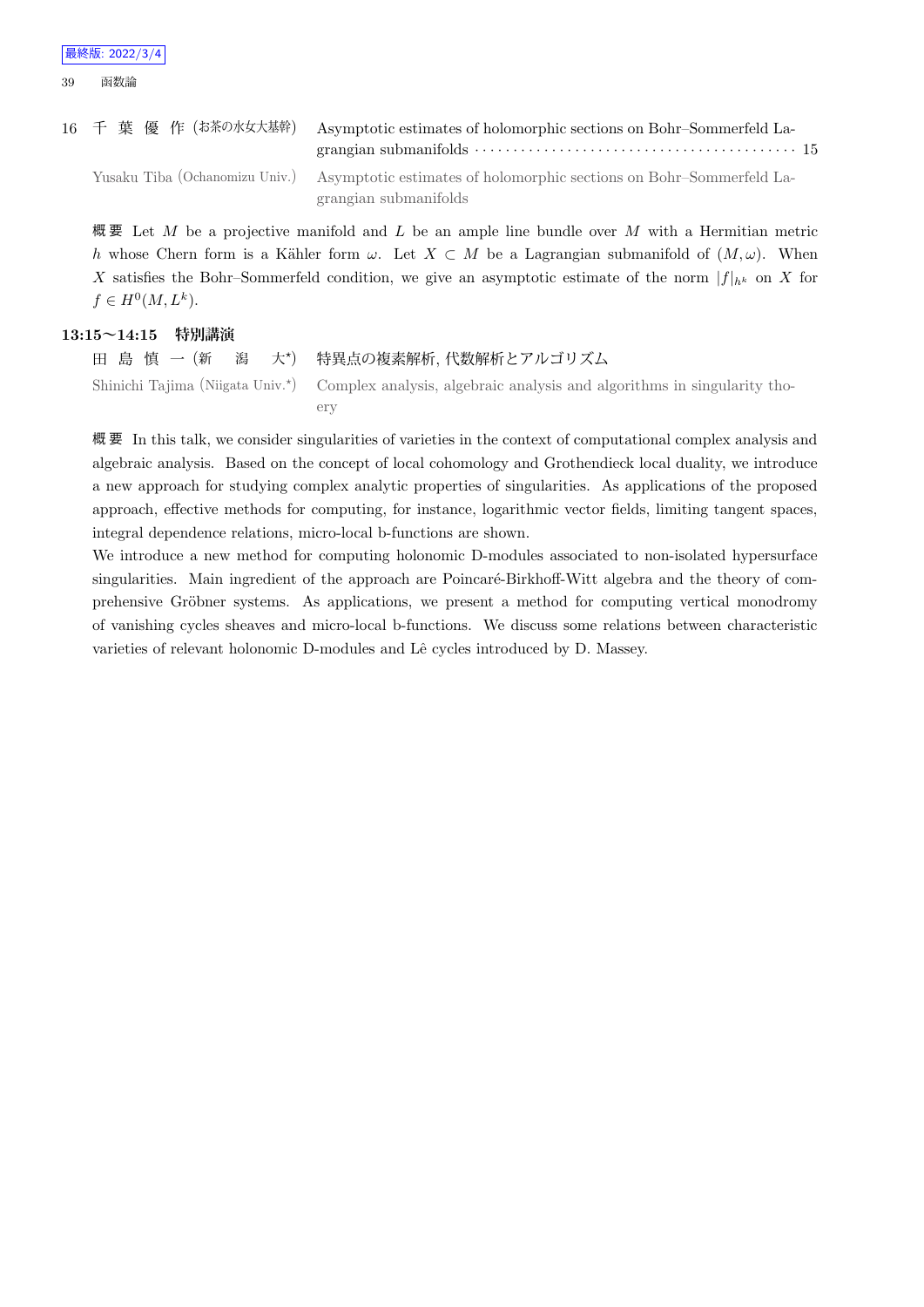## **函 数 方 程 式 論**

 $3 \overline{H} 28 \overline{H}$ (月) 第II会場

#### **9:00~12:00**

1 小 森 大 地 (北 大 M D S) 無限階擬微分作用素の層とその表象の同型性 *· · · · · · · · · · · · · · · · · · · · · · ·* 12 Daichi Komori (Hokkaido Univ.) The equivalence of the sheaf of pseudodifferential operator and its symbol class

概 要 The study of pseudodifferential operators was developed by Aoki and Kataoka with symbol theory. Locally they constructed the morphism between the stalks of two sheaves by the aid of the Radon transformation. However their method cannot be extended to the global case. In this talk we introduce the construction of the sheaf morphism from the sheaf of pseudodifferential operators to the sheaf of its symbol class via Čech–Dolbeault cohomology. The theory of Čech–Dolbeault cohomology was originated by Suwa, and it allows us to manipulate the sheaf cohomology without some conditions such as Steinness of coverings. We also show that two morphisms are compatible with each other.

|  | 2 安 達 駿 弥(熊 本 大 自 然) 4つの特異点を持つ2階 Fuchs 型微分方程式のモノドロミー不変 Hermite                                                                                   |
|--|--------------------------------------------------------------------------------------------------------------------------------------------------|
|  | Shunya Adachi (Kumamoto Univ.) Monodromy invariant Hermitian forms for second order Fuchsian differ-<br>ential equations with four singularities |

概 要 Gauss hypergeometric differential equation (GHE) is the second order Fuchsian differential equation with three singularities. Under some suitable condition, GHE has a monodromy invariant Hermitian form, which is useful for the study of geometric nature of solutions. More generally, it is known that for the Fuchsian differential equation having an integral representation of solutions, there exists an invariant Hermitian form. In this talk we consider second order Fuchsian differential equations with four singularities, which seems to have no integral representation of solutions in general. As a main result, without assuming the existence of integral representation of solutions, we give sufficient and necessary condition for the existence of monodromy invariant Hermitian form.

3 渋 川 元 樹 (神 戸 大 理) Artin-style characterizations for multiple gamma and sine functions *· ·* 10 Genki Shibukawa (Kobe Univ.) Artin-style characterizations for multiple gamma and sine functions

概 要 We give multiple analogues of Artin's characterizations for the gamma function. As applications of our results, we characterize the multiple gamma and (Kurokawa's) sine functions.

4 小 川 原 弘 士 (熊本大数理科学総合教育センター) Ramanujan 関数の *q* 差分方程式の解の微分超越性 *· · · · · · · · · · · · · · · · · ·* 12 Hiroshi Ogawara (Kumamoto Univ.) Differential transcendence of solutions for *q*-difference equation of Ramanujan function

概 要 In this talk, we show any non-trivial solution for the second order linear *q*-difference equation of the Ramanujan function, one of the *q*-analogue of the Airy function, satisfies no non-trivial algebraic differential equation over the rational function field. Our proof is based on the criterion for differential transcendence of solutions for difference Riccati equations, which is constructed by Nishioka.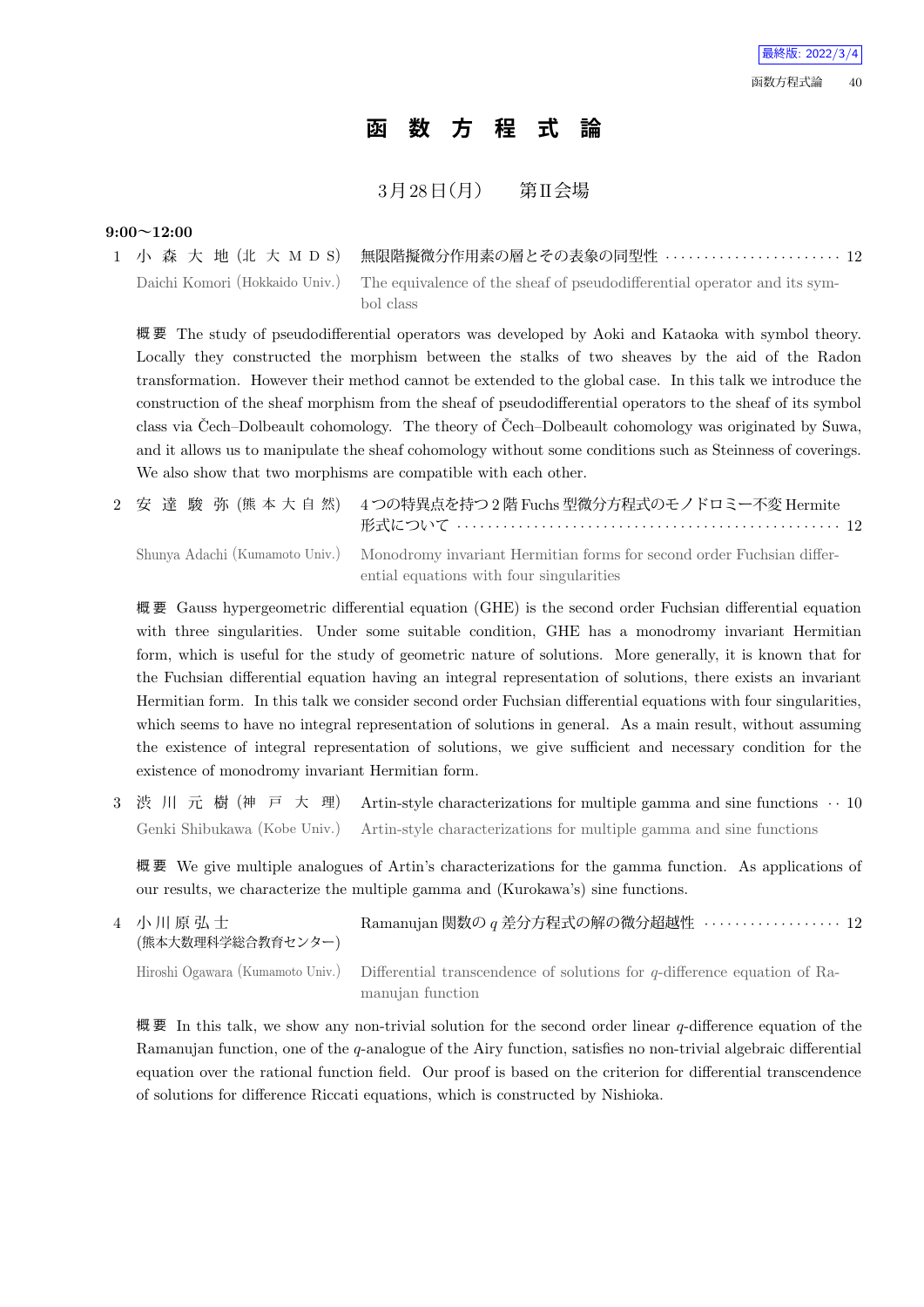41 函数方程式論

|                               | 5 青木貴史(近 畿 大*) Exact WKB analysis for the Pearcey system with a large parameter              |
|-------------------------------|----------------------------------------------------------------------------------------------|
|                               | 鈴木貴雄(近畿大理工) ………………………………………………………………… 12                                                     |
| 内 田 匠 風 (近畿大総合理工)             |                                                                                              |
|                               | Takashi Aoki (Kinki Univ.*) Exact WKB analysis for the Pearcey system with a large parameter |
| (Kinki Univ.)<br>Takao Suzuki |                                                                                              |
| (Kinki Univ.)<br>Shofu Uchida |                                                                                              |

概 要 The Pearcey system is an extension of the Airy equation for multi variables. In this talk, we show that the Borel transform of WKB solutions for the Pearcey system can be written as linear combinations of algebraic functions.

6 石 橋 和 葵 (広島商船高専) タイムスケール上における2種類の導関数をもつ半分線形ダイナミック 方程式の解の非振動性 *· · · · · · · · · · · · · · · · · · · · · · · · · · · · · · · · · · · · · · · · · ·* 12 Kazuki Ishibashi (Hiroshima Nat. Coll. of Maritime Tech.) Nonoscillation theorems for half-linear dynamic equations with mixed derivatives on a time scale

概 要 This talk deals with half-linear dynamic equations on a time scale that have two types of derivatives, and obtains sufficient conditions to be nonoscillatory. Note that if the time scale is selected from the set of all real numbers or the set of all natural numbers, then these equations will be half-linear differential equations and half-linear difference equations.

7 宇 佐 美 広 介 (岐 阜 大 工) 内 藤 学 (愛 媛 大*<sup>⋆</sup>*  $\pm^{\star}$ 摂動された半分線形常微分方程式の解の存在と漸近挙動について *· · · · · ·* 12 Hiroyuki Usami (Gifu Univ.) Manabu Naito (Ehime Univ.*<sup>⋆</sup>* ) On the existence and asymptotic behavior of solutions of perturbed half-linear ordinary differential equations

概 要 The existence and asymptotic behavior of solutions of half-linear ordinary differential equations with perturbed terms are investigated. The proofs of the results are based on the analysis of generalized Riccati equations associated with this half-linear equation.

8 柴 田 徹 太 郎 (広島大先進理工) Asymptotic behavior of solution to semilinear eigenvalue problem *· · · ·* 12 Tetsutaro Shibata (Hiroshima Univ.) Asymptotic behavior of solution to semilinear eigenvalue problem

概 要 We consider the asymptotic behavior of the solution curve of nonlinear ODEs with logarithmic nonlinear term. It is known that the bifurcation curve  $\lambda$  is a continuous function of the maximum norm  $\alpha = ||u_\lambda||_\infty$  of the solution  $u_\lambda$  associated with  $\lambda$ , and is written as  $\lambda = \lambda(\alpha)$ . We establish the asymptotic formulas for  $u_{\alpha}(t)$  and  $||u_{\alpha}||_1$  as  $\alpha \to \infty$ .

9 M. Ghergu (Univ. College Dublin) 宮 本 安 人 (東 大 数 理) V. Moroz (Swansea Univ.) Polyharmonic inequalities with nonlocal terms  $\cdots$  · · · · · · · · · · · · · · · · 10 Marius Ghergu (Univ. College Dublin) Yasuhito Miyamoto (Univ. of Tokyo) Vitaly Moroz (Swansea Univ.) Polyharmonic inequalities with nonlocal terms

概 要 We study the existence and non-existence of classical solutions for inequalities of type

$$
\pm \Delta^m u \ge (\Psi(|x|) * u^p) u^q \quad \text{in } \mathbb{R}^N (N \ge 1).
$$

Here,  $\Delta^m$  ( $m \geq 1$ ) is the polyharmonic operator,  $p, q > 0$  and  $*$  denotes the convolution operator, where Ψ *>* 0 is a continuous non-increasing function. We devise new methods to deduce that solutions of the above inequalities satisfy the poly-superharmonic property. This further allows us to obtain various Liouville type results. Our study is also extended to the case of systems of simultaneous inequalities.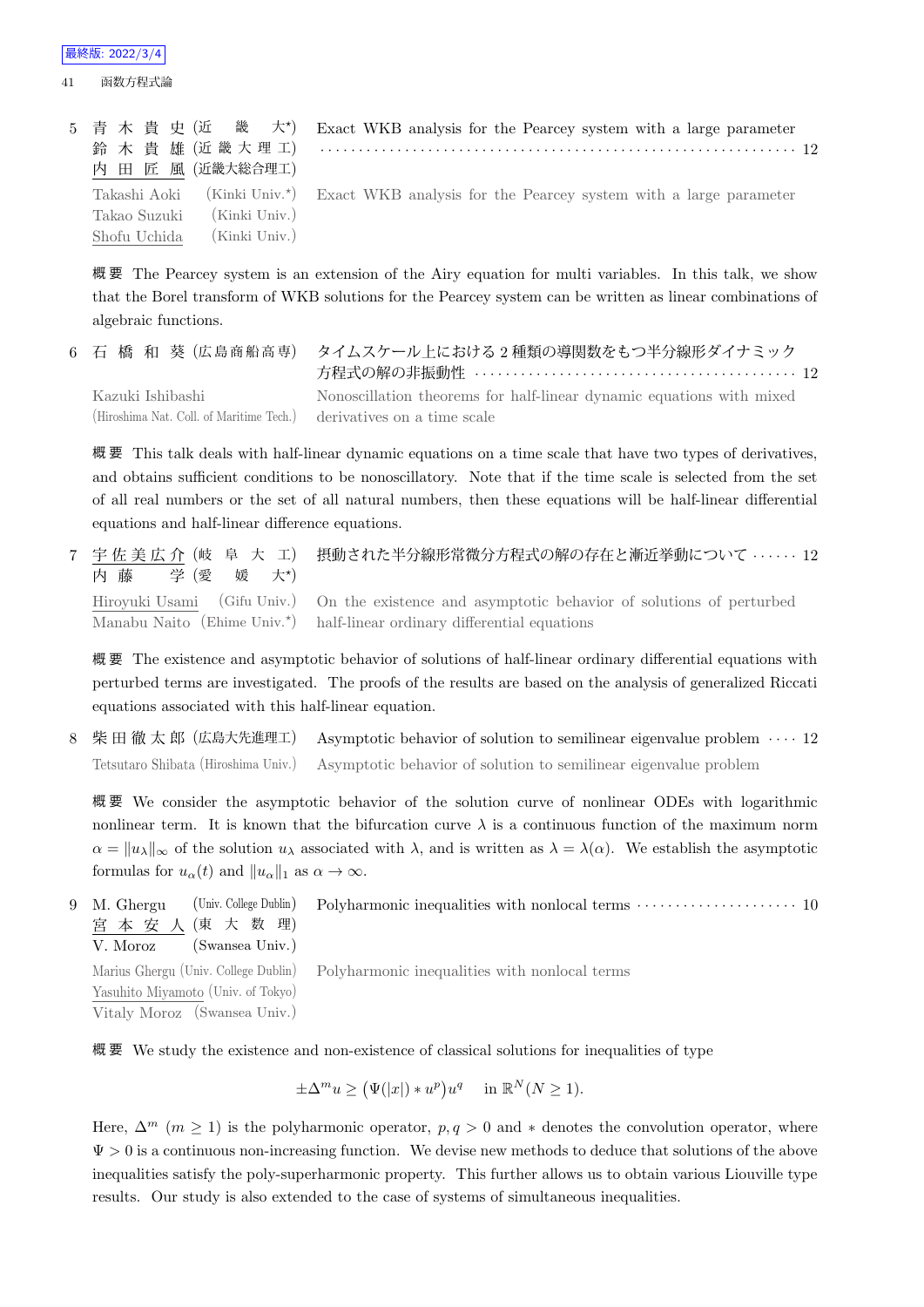最終版: 2022/3/4

10 長 澤 壯 之 (埼 玉 大 理 工) 石 関 彩 (埼玉大理工) 結び目と絡み目 Möbius エネルギー: 分解定理, 余弦公式と Möbius 不変性 *· · · · · · · · · · · · · · · · · · · · · · · · · · · · · · · · · · · · · · · · · · · · · · · · · · · · · · · · · · · · · ·* 10 Takeyuki Nagasawa (Saitama Univ.) Aya Ishizeki (Saitama Univ.) The Möbius energies of knots and links: Decomposition, the cosine formula, and their Möbius invariance

概要 The Möbius energy of knots is one of O'Hara's energies, named after the invariance under Möbius transformations. A similar energy is defined for links. In this talk, we unify the treatment of these energies, and give a Möbius invariant decomposition in a way simpler than before. For this, we use a map which is called the *Gauss map* in the case of links. Using it, we find that the decomposition of energy density is derived from the *parallelogram theorem*. Also, the cosine formula holds for the decomposed energies, which is known as an alternative expression for the original energy.

11 長 澤 壯 之 (埼 玉 大 理 工) 石 関 彩 (埼玉大理工) 絡み目の Möbius エネルギーの極限としての結び目の Möbius エネルギー *· · · · · · · · · · · · · · · · · · · · · · · · · · · · · · · · · · · · · · · · · · · · · · · · · · · · · · · · · · · · · ·* 10 Takeyuki Nagasawa (Saitama Univ.) Aya Ishizeki (Saitama Univ.) The Möbius energy of knots as a limit of the Möbius energy of links

概要 Analyzing the Möbius energy of knots, we always encounter difficulties of singularity of integrand at the diagonal part. As a simple way to avoid them, we regularize the denominator in the integrand. The regularized energy, however, loses the Möbius invariant property. Introducing the Möbius energy of links, we attempt a way to avoid singularity preserving this geometrically interesting property. Precisely saying, we show that the energy of links with a *compensated term* convergences to the Möbius energy of a knot as two components of links approaches to one closed curve which represents the knot. The link energy diverges without a compensated term. Our compensated term, which is constructed from the Gauss map, vanishes for any knots.

#### **14:15~16:15**

12 堀 内 利 郎 (茨 城 大 理) The CKN type inequalities involving non-doubling weights *· · · · · · · · · ·* 12 Toshio Horiuchi (Ibaraki Univ.) The CKN type inequalities involving non-doubling weights

概 要 We discuss validity of CKN type inequalities involving non-doubling weights, after a quick review of the classical CKN type inequalities. In one-dimensional case, a function  $w(t)$  on  $(0,\infty)$  is said to be a doubling weight if there exists a positive number *C* such that we have

$$
C^{-1}w(t) \le w(2t) \le Cw(t) \quad (0 < t < \infty),
$$

where *C* is independent of each  $t \in (0, \infty)$ . When  $w(t)$  does not possess this property,  $w(t)$  is said to be a non-doubling weight in the present talk. In one-dimensional case we typically treat  $e^{-1/t}$  and  $e^{1/t}$ . In such cases the limit of ratio  $w(t)/w(2t)$  as  $t \to +0$  may become 0 or  $+\infty$ , and hence they are regarded as non-doubling weights according to our notion.

13 安 藤 広 (茨 城 大 理 工) 堀 内 利 郎 (茨 城 大*<sup>⋆</sup>*  $\ket{+}$ Variational problems relating the generalized weighted Hardy's inequalities with compact perturbations  $\cdots \cdots \cdots \cdots \cdots \cdots \cdots \cdots \cdots \cdots 12$ Hiroshi Ando (Ibaraki Univ.) Toshio Horiuchi (Ibaraki Univ.*<sup>⋆</sup>* ) Variational problems relating the generalized weighted Hardy's inequalities with compact perturbations

概要 Let Ω be a bounded domain of  $\mathbb{R}^N$  with boundary of class  $C^2$ . We consider the variational problems relating the generalized weighted Hardy's inequalities with compact perturbations. As weights we treat the functions of distance to the boundary of  $\Omega$ . We study the infimum of the variational problem and it's achievability. Then we use the generalized weighted Hardy's inequalities with remainder terms on a tubular neighborhood of the boundary of  $\Omega$ .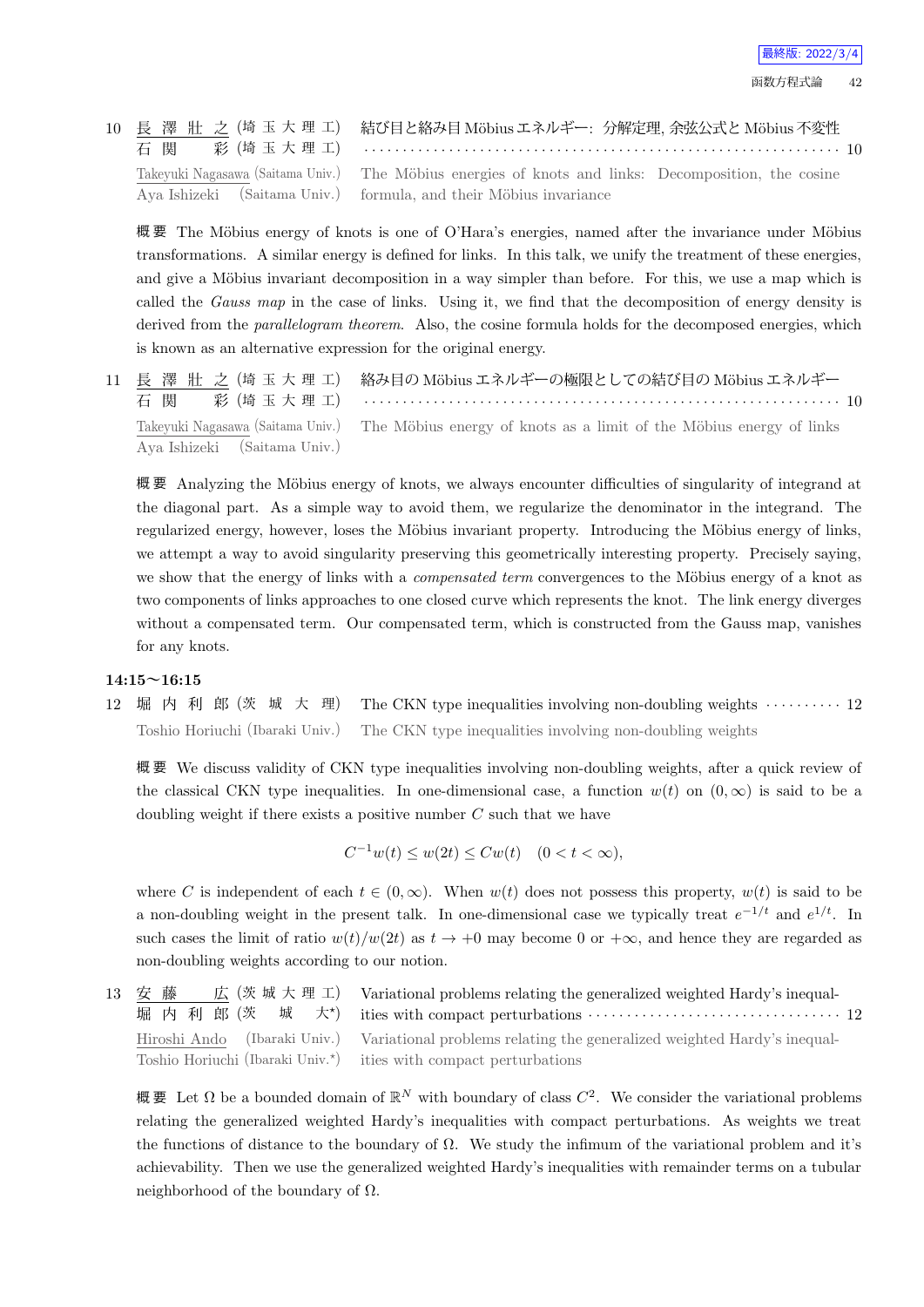43 函数方程式論

# 14 濱 本 直 樹 (阪 府 大 理) 制約条件付きベクトル場に対する Rellich–Hardy 不等式の最良定数につ いて *· · · · · · · · · · · · · · · · · · · · · · · · · · · · · · · · · · · · · · · · · · · · · · · · · · · · · · · · · ·* 10

Naoki Hamamoto (Osaka Pref. Univ.) Sharp Rellich–Hardy inequality for constrained vector fields

概 要 We report on sharp constant in the Rellich–Hardy inequality for constrained vector fields, especially for solenoidal fields. This inequality serves as an intermediate between the weighted Hardy and Rellich inequalities for solenoidal fields, which we established in our previous work as a development of Costin– Maz'ya's work on sharp Hardy inequality for axisymmetric solenoidal fields.

15 亀 高 惟 倫 (阪 大*<sup>⋆</sup>* 大\*) 渡 辺 宏 太 郎 (防 衛 大) 永 井 敦 (津田塾大学芸) 武 村 一 雄 (日 大 理 工) 山 岸 弘 幸 (産業技術高専) 弾性基盤上の張力をかけた半無限長の棒のたわみのグリーン関数の階層 構造とソボレフ不等式の最良定数 *· · · · · · · · · · · · · · · · · · · · · · · · · · · · · · · · ·* 10 Yoshinori Kametaka (Osaka Univ.*<sup>⋆</sup>* ) Kohtaro Watanabe (Nat. Defense Acad. of Japan) Atsushi Nagai (Tsuda Coll.) Kazuo Takemura (Nihon Univ.) Hiroyuki Yamagishi (Tokyo Metropolitan Coll. of Indus. Tech.) Positivity and hierarchical structure of Green functions and the best constant of Sobolev inequality corresponding to a bending problem of a beam on a half line

概 要 We consider the boundary value problem for 4-th order linear ordinary differential equation in a half line  $(0, \infty)$ , which represents bending of a beam on an elastic foundation under a tension. A tension is relatively stronger than a spring constant of elastic foundation. We here treat 4 self-adjoint boundary conditions, clamped, Dirichlet, Neumann and free edges, at  $x = 0$ . We show the positivity and the hierarchical structure of 4 Green functions and the best constants of the corresponding Sobolev inequalities.

| 16 | 森                                      | 竜 樹 (武 蔵 野 大 工) Global structure of stationary solutions for the 1-dimension Fix-Caginalp                                                                |
|----|----------------------------------------|----------------------------------------------------------------------------------------------------------------------------------------------------------|
|    | 田 崎 創 平 (北 大 理)                        | equation $\cdots$ $\cdots$ $\cdots$ $\cdots$ $\cdots$ $\cdots$ $\cdots$ $\cdots$ $\cdots$ $\cdots$ $\cdots$ $\cdots$ $\cdots$ $\cdots$ $\cdots$ $\cdots$ |
|    | 辻川 亨(宮崎大*)                             |                                                                                                                                                          |
|    | 四ツ谷晶二 (龍 谷 大*)                         |                                                                                                                                                          |
|    |                                        | Tatsuki Mori (Musashino Univ.) Global structure of stationary solutions for the 1-dimension Fix-Caginalp                                                 |
|    | Sohei Tasaki (Hokkaido Univ.) equation |                                                                                                                                                          |
|    | Tohru Tsujikawa (Univ. of Miyazaki*)   |                                                                                                                                                          |
|    | Shoji Yotsutani (Ryukoku Univ.*)       |                                                                                                                                                          |

概 要 We are interested in stationary solutions of the Fix–Caginalp equation, which is proposed by Fix (1983) and Caginalp (1986) to understand phenomena of the non-isothermal solid-liquid phase transition. Elliott–Zheng (1990) and Suzuki–Tasaki (2009) obtained some partial results concerning the existence and non-existence of stationary solutions under restricted conditions. In this talk, we show the global structure of all stationary solutions of the 1-dimensional Fix–Caginalp equation with Neumann boundary conditions.

17 寺 井 健 悟 (東 大 数 理) 三 竹 大 寿 (東 大 数 理) On weak solutions to first-order discount mean field games  $\cdots \cdots \cdots$  10 Kengo Terai (Univ. of Tokyo) Hiroyoshi Mitake (Univ. of Tokyo) On weak solutions to first-order discount mean field games

概 要 In this talk, we establish the existence and uniqueness of weak solutions to first-order discount mean field games and a stability result to give the existence for the ergodic problem. We show an example to illustrate the multiplicity of weak solutions to the ergodic problem. With this motivation, we address a selection condition, which is a necessary condition that any limit of solutions under subsequence satisfies. As an application, we show a nontrivial example to get the convergence of weak solutions.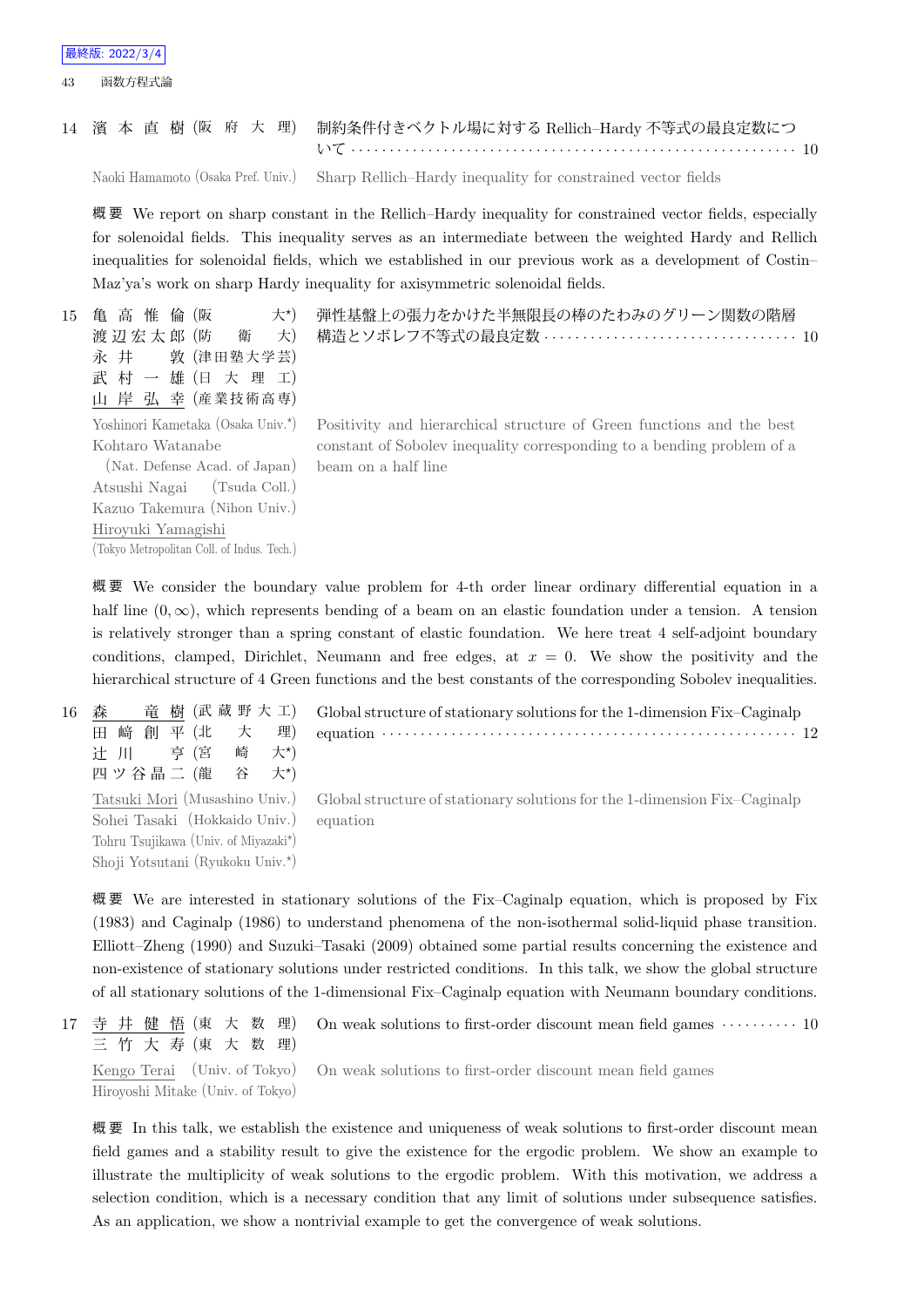18 森 龍 之 介 (明大 M I M S) 富 松 瑛 太 (東 工 大 理) 利根川吉廣 (東 工 大 理) Ryunosuke Mori (Meiji Univ.) Eita Tomimatsu (Tokyo Tech) Yoshihiro Tonegawa (Tokyo Tech)

移流項付き一般化平均曲率流に対する強解について *· · · · · · · · · · · · · · · · ·* 12

On a strong solution to a generalized mean curvature flow with a transport term in the sense of Brakke's formulation

概 要 Suppose that a family of *k*-dimensional surfaces in R *<sup>n</sup>* evolves by the generalized mean curvature flow with a given transport vector in the sense of Brakke's formulation of velocity. When the flow is locally close to a time-dependent *k*-dimensional plane in a weak sense of measure in space-time, it is represented as a graph of a  $C^{1,\alpha}$  function over the plane. On the other hand, it is not known if the graph satisfies the corresponding PDE pointwise in general. For this problem, when  $k = n - 1$  and the distributional time derivative of the graph is a signed Radon measure, it is proved that the graph satisfies the PDE pointwise. An application to a short-time existence theorem for a surface evolution problem is given.

#### **16:30~17:30 2021年度(第20回)日本数学会解析学賞受賞特別講演**

高 橋 太 (阪 市 大 理)*♭* Hardy 不等式に関連する数学解析 Futoshi Takahashi (Osaka City Univ.) Mathematical analysis related with Hardy inequalities

概要 In this talk, I will concern several topics on Hardy inequalities in subcritical or critical regime, Hardy– Leray inequalities for vector fields, and related functional inequalities. This talk is based on several works with Megumi Sano, and Naoki Hamamoto.

3月29日 (火) 第II会場

#### **9:00~12:00**

|                                                         | 19 岡 大将(東北大理) Space-time periodic homogenization for the porous medium equation<br>赤木剛朗(東北大理) with nonnegative initial data ……………………………………… 12 |
|---------------------------------------------------------|------------------------------------------------------------------------------------------------------------------------------------------------|
| Goro Akagi (Tohoku Univ.) with nonnegative initial data | Tomoyuki Oka (Tohoku Univ.) Space-time periodic homogenization for the porous medium equation                                                  |

概 要 In this talk, we shall discuss a space-time periodic homogenization problem for the porous medium equation with periodically oscillating (in space and time) coefficients and nonnegative initial data.

| 小杉卓裕                                                 | 20 佐藤龍一(福岡大理) On existence of solutions to a system of fully nonlinear parabolic equa-                |
|------------------------------------------------------|-------------------------------------------------------------------------------------------------------|
| (鳥取環境大人間形成教育センター)                                    | Ryuichi Sato (Fukuoka Univ.) On existence of solutions to a system of fully nonlinear parabolic equa- |
| Takahiro Kosugi<br>(Tottori Univ. of Environ. Stud.) | tions                                                                                                 |

概 要 We consider the Cauchy problem for a system of fully nonlinear parabolic equations. In this talk we shall show the existence of global-in-time solutions to the problem. Our condition to ensure the global existence is specific to the fully nonlinear parabolic system.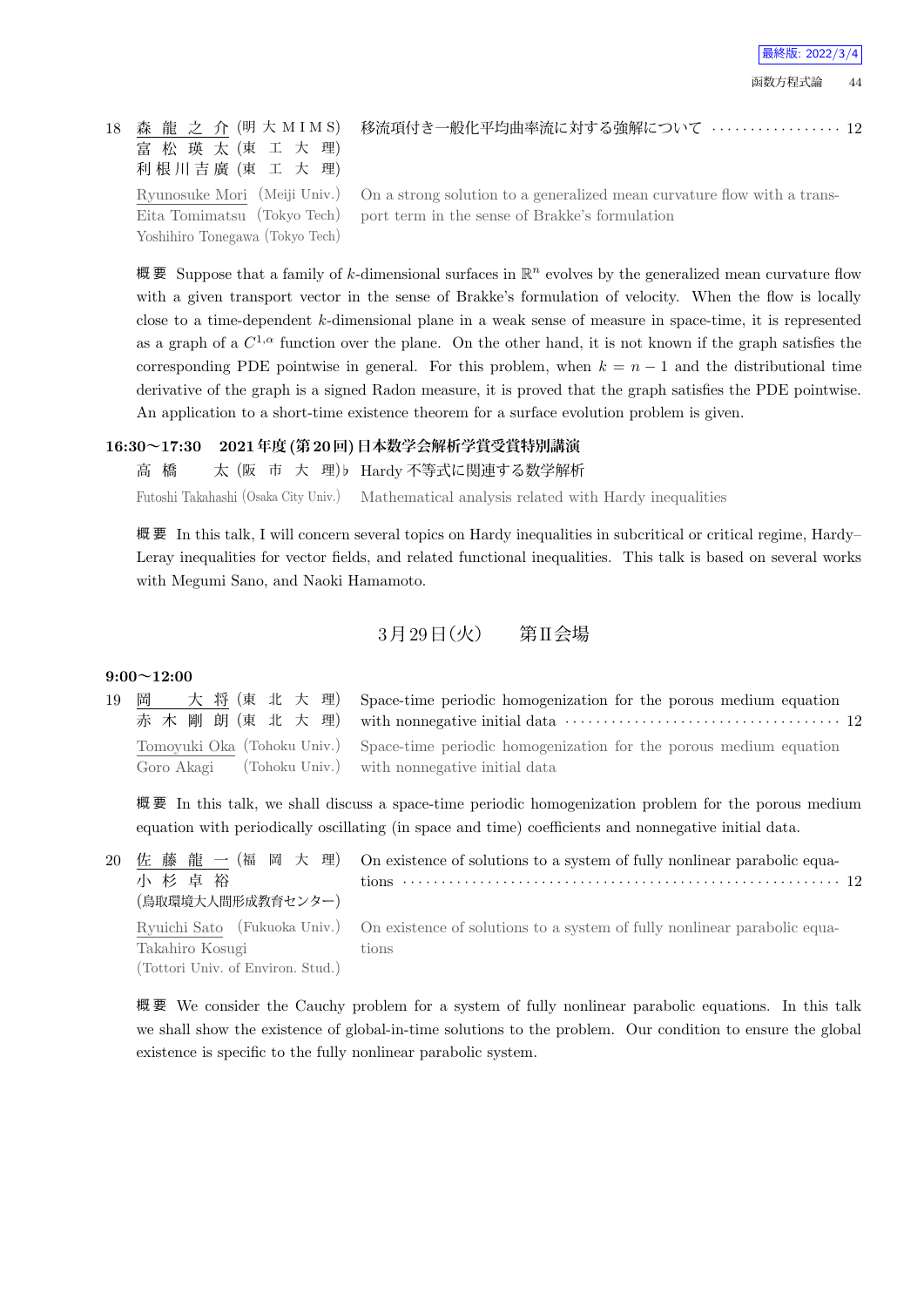45 函数方程式論

| 21 吉 見<br>小川卓克(東北大理)<br>清 水 扇 丈 (京大人間環境)                                | 優(京大人間環境) 熱方程式の斜め境界条件下での最大 <i>L</i> ユ-正則性 ‥‥‥‥‥‥‥‥‥‥‥ 10                                           |
|-------------------------------------------------------------------------|----------------------------------------------------------------------------------------------------|
| Takayoshi Ogawa (Tohoku Univ.) condition<br>Senjo Shimizu (Kyoto Univ.) | Yu Yoshimi (Kyoto Univ.) Maximal $L^1$ -regularity of the heat equation under the oblique boundary |

概要 For the inhomogeneous oblique boundary data, maximal  $L^1$ -regularity of the heat equation is obtained in time end-point case upon the homogeneous Besov space  $\dot{B}_{p,1}^s(\mathbb{R}^n_+)$  with  $1 < p < \infty$ . We use the method of Ogawa–Shimizu (arXiv:2110.10442 to be published in JEE) in which they utilized the almost orthogonal properties between the boundary potential and the Littlewood–Paley dyadic decomposition of unity in the Besov and the Lizorkin–Triebel spaces.

| 22 | 和久井洋司 (東京理大理)<br>(Univ. of Wrocław)<br>S. Cygan<br>(Univ. of Wrocław)<br>G. Karch<br>K. Krawczyk (Univ. of Wrocław)                                  | 移流拡散方程式の定数定常解の安定性  12                                             |
|----|------------------------------------------------------------------------------------------------------------------------------------------------------|-------------------------------------------------------------------|
|    | Hiroshi Wakui (Tokyo Univ. of Sci.)<br>Szymon Cygan (Univ. of Wrocław)<br>Grzegorz Karch (Univ. of Wrocław)<br>Krzysztof Krawczyk (Univ. of Wrocław) | Stability of constant steady states of a drift-diffusion equation |

概要 We study stability of constant steady states of a drift-diffusion equation on n-dimensional Euclidean spaces. Our problem has its constant steady states which can be chosen as arbitrary real number. We have proved that stability of each constant steady states depend on the value of itself.

| 23 Y. Epshteyn (Univ. of Utah)        | 結晶粒界の運動モデルに由来する Fokker-Planck 方程式の解の長時間挙動                                                                  |
|---------------------------------------|------------------------------------------------------------------------------------------------------------|
| (Illinois Inst. of Tech.)<br>Chun Liu |                                                                                                            |
| 水野将司(日大理工)                            |                                                                                                            |
|                                       | Yekaterina Epshteyn (Univ. of Utah) Long-time asymptotic behavior for solutions to the Fokker-Planck equa- |
| Chun Liu (Illinois Inst. of Tech.)    | tion related to the evolution of grain boundaries                                                          |
| Masashi Mizuno (Nihon Univ.)          |                                                                                                            |

概 要 We consider long-time asymptotic behavior for solutions to the Fokker–Planck equation, which is related to the mathematical model of the evolution of grain boundaries with two state variables, the lattice misorientation and the triple junction. Since the Fokker–Planck equation satisfies the energy law, the long-time asymptotics of the solutions seems the Boltzmann distribution of the state variables. We show the exponential stability of the Boltzmann distribution in a weighted *L* 2 space. Furthermore, we explain the relationship between the Boltzmann distribution and the marginal distribution.

|        | 24 塚 本 悠 暉 (明大研究・知財) 有界領域上の移流項付きアレン・カーン方程式の収束性 ・・・・・・・・・・・10                                         |
|--------|------------------------------------------------------------------------------------------------------|
| domain | Yuki Tsukamoto (Meiji Univ.) Convergence of the Allen–Cahn equation with transport term in a bounded |

概 要 In this talk, we explane the Allen–Cahn equation with transport term in a bounded domain. We prove that the limit interface is mean curvature flow with transport term under the condition that the energy is uniformly bounded with respect to time. Using this result, we can show the existence of mean curvature flow with a gradient vector field as transport term.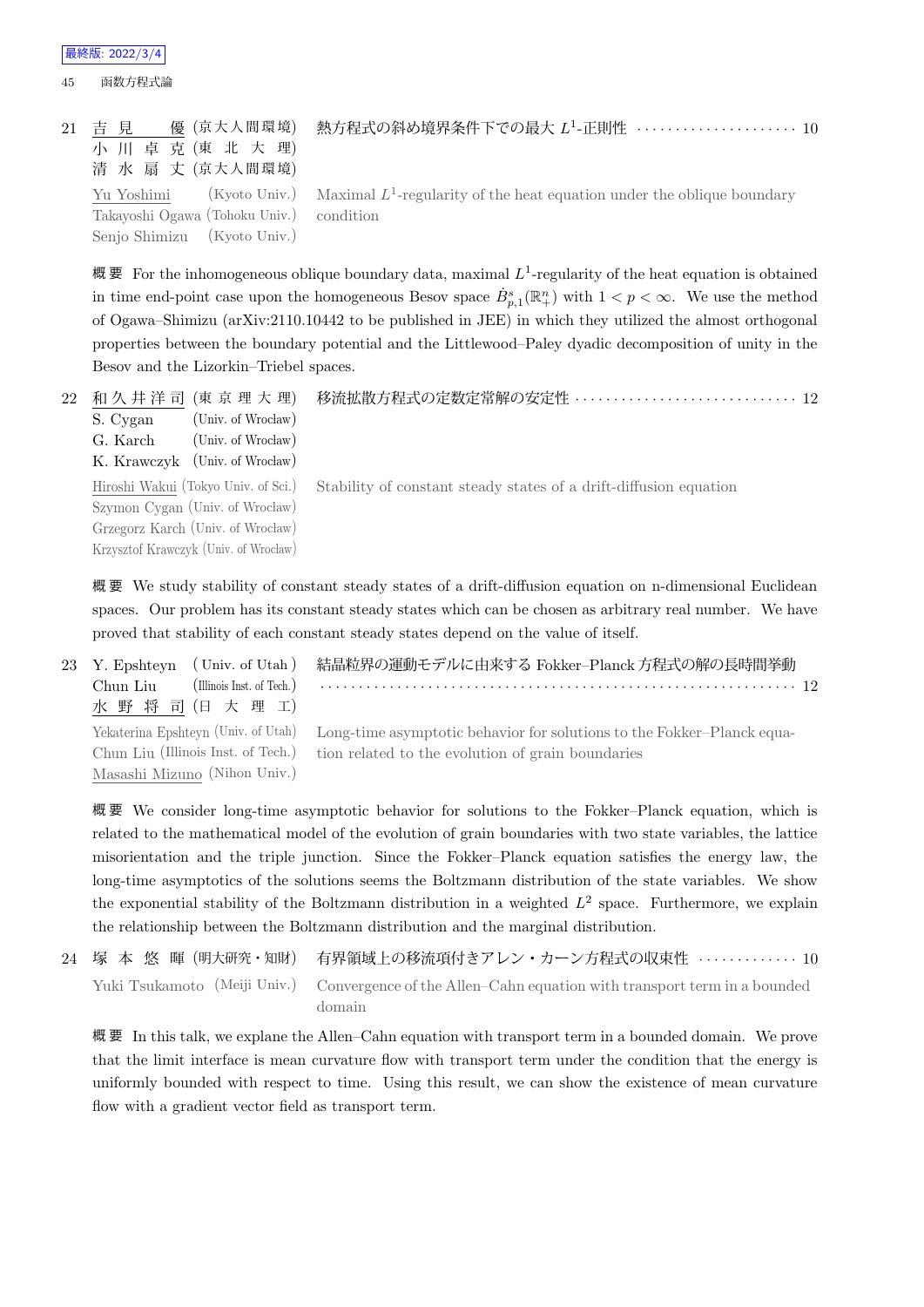

| 25 岩 渕 | 司 (東 北 大 理) A spectral localization applied to the critical surface quasi-geostrophic<br>equation on a ball $\cdots$ $\cdots$ $\cdots$ $\cdots$ $\cdots$ $\cdots$ $\cdots$ $\cdots$ $\cdots$ $\cdots$ $\cdots$ $\cdots$ $\cdots$ $\cdots$ $\cdots$ |  |
|--------|----------------------------------------------------------------------------------------------------------------------------------------------------------------------------------------------------------------------------------------------------|--|
|        | Tsukasa Iwabuchi (Tohoku Univ.) A spectral localization applied to the critical surface quasi-geostrophic<br>equation on a ball                                                                                                                    |  |

概 要 We study the Cauchy problem for the quasi-geostrophic equations in a ball of the two dimensional space under the homogeneous Dirichlet boundary condition. We show the existence, the uniqueness of the strong solution in the framework of Besov spaces. In the proof, we establish a spectral localization technique and commutator estimates.

| 岩 渕 司 (東 北 大 理)                          | 26 オーヘーダヒ(東 北 大 理) 表面準地衡方程式の解の最適な減衰評価 ‥‥‥‥‥‥‥‥‥‥‥‥‥‥‥ 12                                                |
|------------------------------------------|---------------------------------------------------------------------------------------------------------|
| Tsukasa Iwabuchi (Tohoku Univ.) equation | Dáithí Ó hAodha (Tohoku Univ.) The optimal decay estimate of solutions to the surface quasi-geostrophic |

概 要 We construct a linear approximation of the solution to the Surface Quasi-Geostrophic Equation in two-dimensional Euclidean space, and obtain a convergence rate, in the Lebesgue norm, between the solution and this approximation with respect to time. We also demonstrate that the nonlinear term of the solution is bounded sharply by the same function of time.

| 忠 勝 (Tamkang Univ.)<br>郭       | 27 下 條 昌 彦(都 立 大 理) 反応拡散方程式の伝播現象と Liouville 型定理 ・・・・・・・・・・・・・・・・・・・12                                                  |
|--------------------------------|------------------------------------------------------------------------------------------------------------------------|
| Masahiko Shimojo               | A Liouville type theorem of reaction diffusion system and its application<br>(Tokyo Metro. Univ.) to spreading problem |
| Jong-Sheng Guo (Tamkang Univ.) |                                                                                                                        |

概 要 We establish a Liouville type theorem for entire solutions of these reaction-diffusion systems. Based on this theorem, we derive the stabilization of the solutions of the reaction-diffusion system to the unique positive constant state, under the condition that this positive constant state is globally stable in the corresponding kinetic systems. An example about spreading phenomena from epidemiology are given to illustrate the applications of this theory.

| 28 | 條 昌 彦 (都 立 大 理)<br>郭<br>忠 勝 (Tamkang Univ.)                                                                | - 特異被食捕食系の伝播現象と進行波 ・・・・・・・・・・・・・・・・・・・・・・・・・・・・・・・・・ 10                      |
|----|------------------------------------------------------------------------------------------------------------|------------------------------------------------------------------------------|
|    | Yu-Shuo Chen (Tamkang Univ.)                                                                               |                                                                              |
|    | Masahiko Shimojo<br>(Tokyo Metro. Univ.)<br>Jong-Shenq Guo (Tamkang Univ.)<br>Yu-Shuo Chen (Tamkang Univ.) | Spreading problem and traveling wave of a singular predator-prey sys-<br>tem |
|    |                                                                                                            |                                                                              |

概 要 We concern the dynamical behaviors of a singular predator-prey model. We compute the spreading speed of the predator and asymptotic behavior of the spreading solution beyond and behind the front. Some existence theorems of traveling wave on a line is also discussed.

| 29 久 藤 衡 介(早 大 理 工) 重定・川崎・寺本モデルにおける交差拡散極限系の棲み分け定常解の大                                                                                                          |
|---------------------------------------------------------------------------------------------------------------------------------------------------------------|
| Kousuke Kuto (Waseda Univ.) Global bifurcation structure of segregated steady-states for a cross-<br>diffusion limit in the Shigesada-Kawasaki-Teramoto model |

概 要 Recently, the author obtained a limiting (shadow) system of the stationary Shigesada–Kawasaki– Teramoto model as both cross-diffusion terms tend to infinity with the same order. This talk is concerned with the bifurcation structure of nonconstant solutions of the limiting system. In the one-dimensional case, this result gives infinitely many branches that connect the positive constant solution with a singular limit.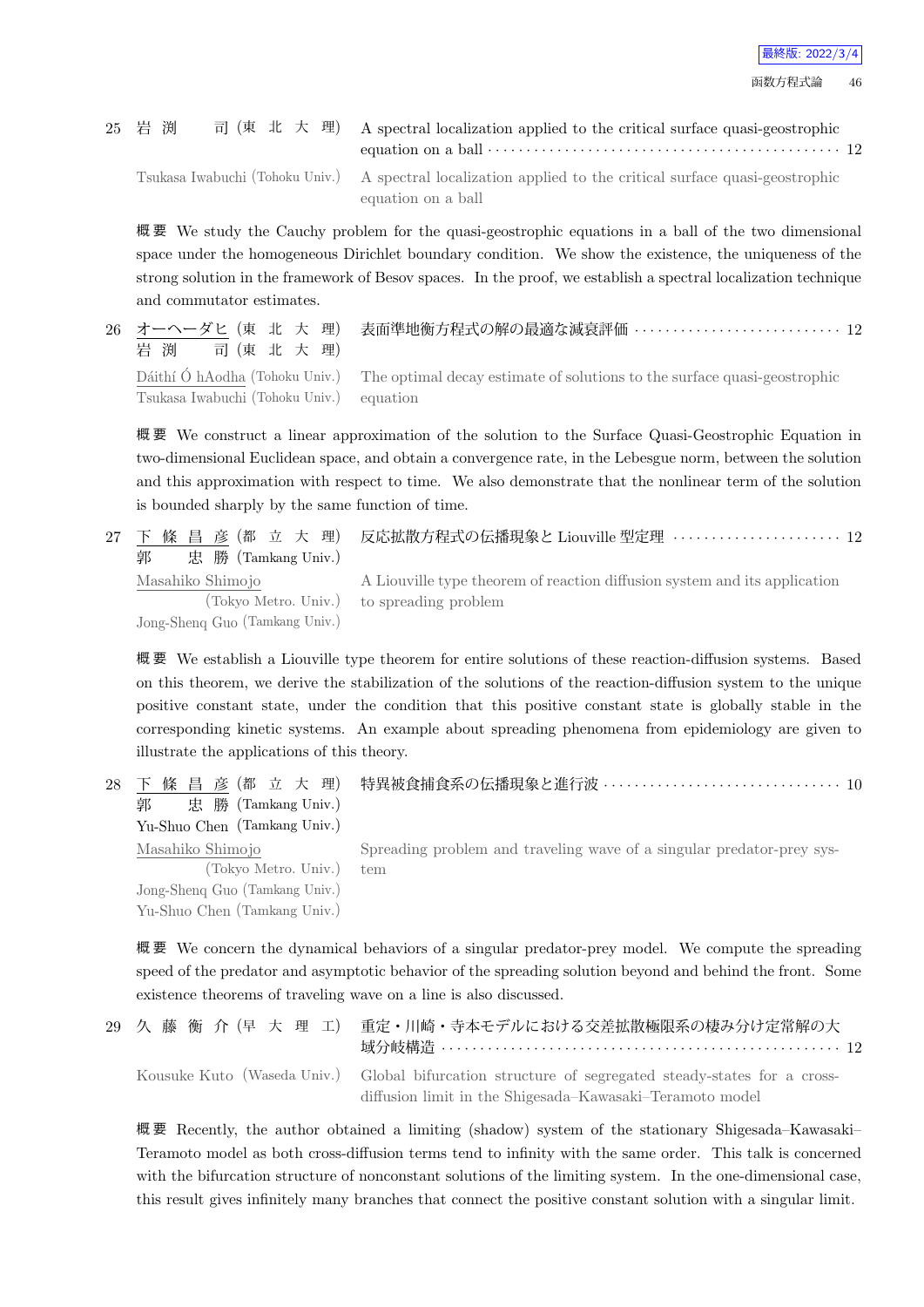47 函数方程式論

#### **13:00~14:00 特別講演**

## 松 澤 寛 (神奈川大理) 高次元空間における多安定型非線形項をもつ反応拡散方程式の自由境界 問題について

Hiroshi Matsuzawa (Kanagawa Univ.) A free boundary problem of reaction-diffusion equation with a multistable type nonlinearity in high space dimensions

概 要 In this talk, I will treat propagation phenomena in a free boundary problem of reaction diffusion equation of the form :  $u_t = \Delta u + f(u)$  ( $t > 0$ ,  $x \in \Omega(t)$ ) with free boundary  $\Gamma(t) = \partial \Omega(t)$  which is determined by the Stefan condition of the form  $u_t = \mu |\nabla u|^2$  on  $\Gamma(t)$ . In the work of Du and Lin (2010), this type of problem was introduced when  $N = 1$  as a model which describes the spreading of new or invasive species. From this work, propagating phenomena in the free boundary problems attract more and more attention of mathematicians. In this talk, I will present some recent study on propagation profiles of solutions for the free boundary problem of reaction-diffusion equation with some class of multi-stable nonlinearity in high space dimensions. I will give first the result about radially symmetric case. I will also present the general (non-symmetric) case. This talk is based on some joint works with Dr. Yuki Kaneko (Japan Women's University) and Professor Yoshio Yamada (Waseda University).

## $3 \cancel{\text{F}} 30 \cancel{\text{F}} (\textit{7k})$  第II会場

#### **9:00~12:00**

30 勝 呂 剛 志 (東 北 大 理)*♭* 放物-楕円型 Keller–Segel 系の初期値問題の一様局所可積分空間における 適切性について *· · · · · · · · · · · · · · · · · · · · · · · · · · · · · · · · · · · · · · · · · · · · · · · ·* 12 Takeshi Suguro (Tohoku Univ.) Well-posedness of the Cauchy problem of the parabolic-elliptic Keller– Segel system in uniformly local spaces

概 要 We consider the Cauchy problem of the parabolic-elliptic Keller–Segel system. This system is one of the diffusion equations involving a nonlocal term. It is interesting whether this problem is well-posed in function spaces containing non-decaying functions. We show that the Cauchy problem of the Keller–Segel system is well-posed in uniformly local Lebesgue spaces.

31 細 野 竜 也 (東 北 大 理)*♭* Finite time blow-up of solutions to an attraction–repulsion chemotaxis system in four dimensional case *· · · · · · · · · · · · · · · · · · · · · · · · · · · · · · · · · ·* 12 Tatsuya Hosono (Tohoku Univ.) Finite time blow-up of solutions to an attraction–repulsion chemotaxis

system in four dimensional case

概 要 This talk deals with the solution of the Cauchy problem for an attraction-repulsion chemotaxis system in  $\mathbb{R}^n$  with the positive parameters  $\beta_1, \beta_2, \lambda_1, \lambda_2$ . According to previous results in  $\mathbb{R}^2$ , it has shown that for the initial mass  $||u_0||_{L^1}$ , the value  $8\pi/(\beta_1 - \beta_2)$  is the threshold whether the solution exists globally in time or not under the attractive dominant case  $\beta_1 > \beta_2$ . In this talk, for the 4-dimensional case, we show that the solution with  $||u_0||_{L^1} > (8\pi)^2/\chi$  may blow up in finite time, where  $\chi$  is a positive constant explicitly determined by  $\beta_1, \beta_2, \lambda_1, \lambda_2$ . The constant  $(8\pi)^2$  can be regarded as the 4-dimensional threshold value for the global existence corresponding to the system which has  $8\pi$ -dichotomy in  $\mathbb{R}^2$ .

32 田 中 悠 也 (東 京 理 大 理) 横 田 智 巳 (東 京 理 大 理) Blow-up in a degenerate parabolic-elliptic chemotaxis system with logistic source and nonlinear production  $\cdots \cdots \cdots \cdots \cdots \cdots \cdots \cdots \cdots$  12 Yuya Tanaka (Tokyo Univ. of Sci.) Tomomi Yokota (Tokyo Univ. of Sci.) Blow-up in a degenerate parabolic-elliptic chemotaxis system with logistic source and nonlinear production

概 要 This talk deals with a degenerate parabolic-elliptic chemotaxis system with logistic source and nonlinear production. In a nondegenerate case, a condition such that solutions blow up in finite time was obtained in our previous work (J. Math. Anal. Appl.; 2022; 506; 29). The purpose of this talk is to show that solutions blow up in finite time in a degenerate case.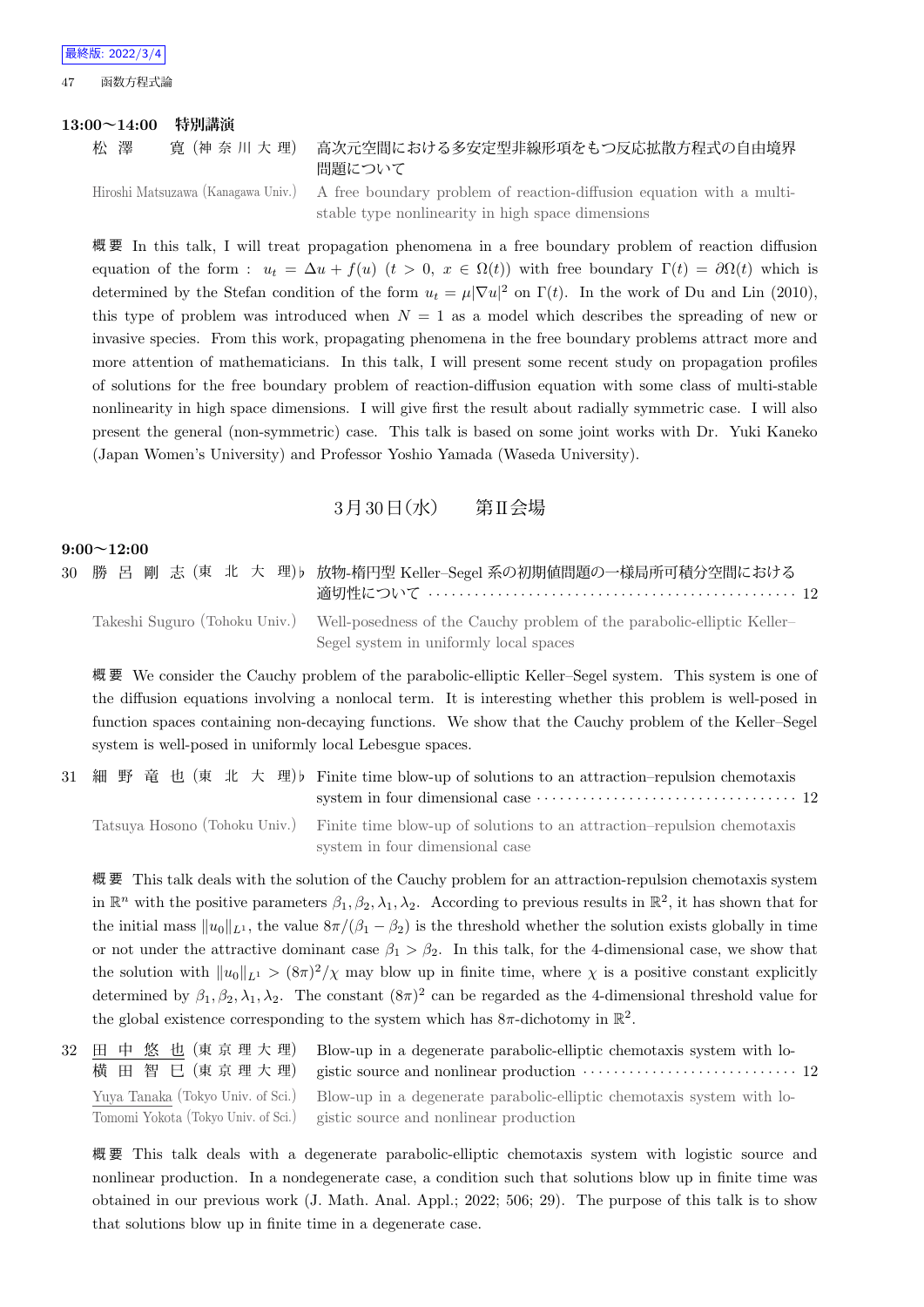|  |  |  |  | 33 上 村 豊 (東京海洋大海洋) b Boussinesq system のソリトン解 ·································· 12 |
|--|--|--|--|-------------------------------------------------------------------------------------|
|--|--|--|--|-------------------------------------------------------------------------------------|

Yutaka Kamimura (Tokyo Univ. of Marine Sci. and Tech.)

Soliton solutions of the Boussinesq system

概 要 Based upon a reflectionless inverse scattering theory we establish an inverse scattering method by which N-soliton solutions of a nonlinear evolution system (the Boussinesq system) are constructed.

34 米 田 昌 史 (千葉大融合理工) Asymptotic stability of soliton for discrete nonlinear Schrödinger equation on one-dimensional lattice *· · · · · · · · · · · · · · · · · · · · · · · · · · · · · · · · · ·* 10 Masafumi Yoneda (Chiba Univ.) Asymptotic stability of soliton for discrete nonlinear Schrödinger equation on one-dimensional lattice

概要 Discrete nonlinear Schrödinger equation (DNLS) is a partial differential equation which appear in various region of physics. We will explain the behavior of the solution of DNLS. In particular, we focus on the stability of soliton. The stability is that the solution of DNLS converge to standing wave solutions in some sense for a long time. The standing wave solution is a special solution of DNLS.We will explain proof of the stability which consists of spectrum theory, linear estimates and boot strap argument.

|  | 35 吉野正史(広島大理) Movable singular point of non autonomous Hamiltonian system of de-                      |
|--|-------------------------------------------------------------------------------------------------------|
|  | Masafumi Yoshino (Hiroshima Univ.) Movable singular point of non autonomous Hamiltonian system of de- |
|  | gree of freedom one                                                                                   |

概要 In this talk we study the movable singular point of a Hamiltonian system with Hamiltonian  $H :=$  $H_0 + H_1$ . Here  $H_0$  is integrable and has a singular solution *v* while  $H_1$  is a perturbation. A singular solution for *H* has the form  $F(v)$  for some transformation *F* defined on a domain of the phase space which contains the orbit of *v* tending to infinity.

36 深 谷 法 良 (東 京 理 大 理) V. Georgiev ( Pisa Univ. ) 池 田 正 弘 (理化学研・慶大理工) 点相互作用を持つ 2 次元非線形シュレディンガー方程式の定在波解の安 定性と不安定性 *· · · · · · · · · · · · · · · · · · · · · · · · · · · · · · · · · · · · · · · · · · · · · · · ·* 12 Noriyoshi Fukaya (Tokyo Univ. of Sci.) Vladimir Georgiev (Pisa Univ.) Masahiro Ikeda (RIKEN/Keio Univ.) On stability and instability of standing waves for 2d-nonlinear Schrödinger equations with point interaction

概 要 We study existence and stability properties of ground-state standing waves for two-dimensional nonlinear Schrödinger equation with a point interaction and a focusing power nonlinearity. The Schrödinger operator with a point interaction  $(-\Delta_{\alpha})_{\alpha\in\mathbb{R}}$  describes a one-parameter family of self-adjoint realizations of the Laplacian with delta-like perturbation. The operator  $-\Delta_{\alpha}$  always has a unique simple negative eigenvalue  $e_{\alpha}$ . We prove that if the frequency of the standing wave is close to  $-e_{\alpha}$ , it is stable. Moreover, if the frequency is sufficiently large, we have the stability in the  $L^2$ -subcritical or critical case, while the instability in the  $L^2$ -supercritical case.

| 37 長 田 祐 輝 (都 立 大 理) | 非対称ポテンシャルの下での3波相互作用をもつ非線形シュレディンガー                                                                                                                         |
|----------------------|-----------------------------------------------------------------------------------------------------------------------------------------------------------|
|                      | Yuki Osada (Tokyo Metro. Univ.) Existence of a minimizer for a nonlinear Schrödinger system with three<br>wave interaction under non-symmetric potentials |

概要 In this talk, we show the existence of a minimizer for the  $L^2$ -constrained minimization problem associated with a nonlinear Schrödinger system with three wave interaction without assuming symmetry for potentials.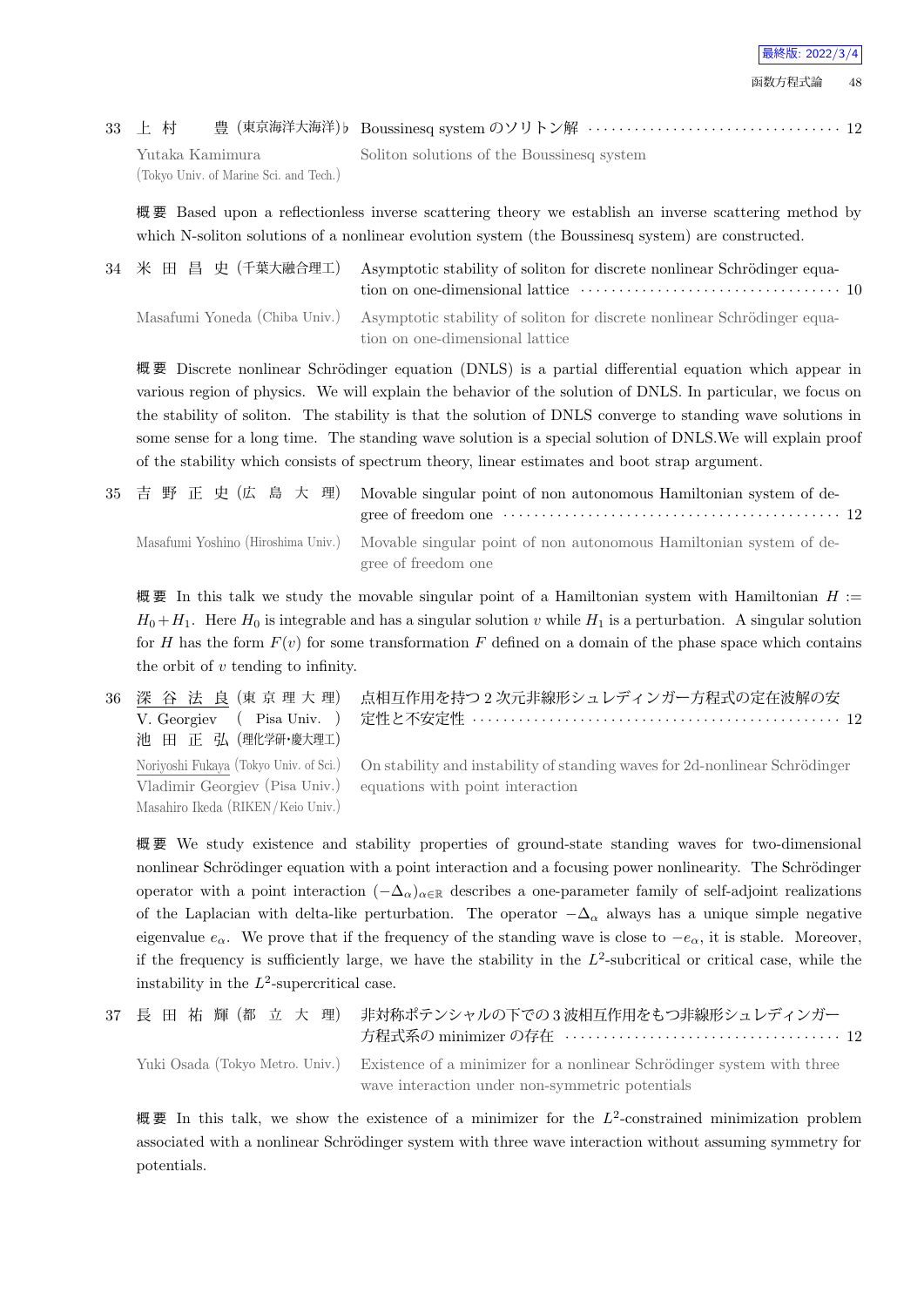#### 最終版: 2022/3/4

49 函数方程式論

```
38 浜 野   大 (埼 玉 大 理 工)
池 田 正 弘
     (理化学研 AIP・慶大理工)
町 原 秀 二 (埼 玉 大 理 工)
Masaru Hamano (Saitama Univ.)
```
Masahiro Ikeda (RIKEN/Keio Univ.) Shuji Machihara (Saitama Univ.)

逆冪乗型ポテンシャルをもつ非線形シュレディンガー方程式の爆発解に ついて *· · · · · · · · · · · · · · · · · · · · · · · · · · · · · · · · · · · · · · · · · · · · · · · · · · · · · · · ·* 10

Blow-up solutions to nonlinear Schrödinger equation with an inverse power potential

概要 In this talk, we treat nonlinear Schrödinger equation with a mass-critical nonlinear term and an inverse power potential in one dimension. We note that the equation is not scale invariant. We consider the time behavior of solutions for initial data with negative energy. In particular, we prove that the solutions blow up. Ogawa–Tsutsumi proved the similar result for an equation without a potential. They used scale invariance of the equation without the potential. Since our equation has not scale invariance, we cannot apply directly Ogawa–Tsutsumi's argument. Therefore, we change scale of weighted function in a localized virial identity and prove our result.

39 佐藤拓也(東北大理)♭ Lower bound estimates of solutions to the dissipative nonlinear Schrödinger equation *· · · · · · · · · · · · · · · · · · · · · · · · · · · · · · · · · · · · · · · · · · · · · · · · · · · · · ·* 12 Takuya Sato (Tohoku Univ.) Lower bound estimates of solutions to the dissipative nonlinear Schrödinger equation

概要 We consider the Cauchy problem for the nonlinear Schrödinger equation with a power type nonlinearity  $\lambda |u|^{p-1}u$ . The condition Im  $\lambda < 0$  yields a dissipative property for the solution to the nonlinear Schrödinger equation. We show that  $p = 1 + 2/n$  is the critical exponent to exhibit the  $L^2$ -decay of dissipative solutions, namely we show the  $L^2$ -lower bound of the solution when  $p > 1 + 2/n$ .

|  | 40 波 多 間 備 (京 大 数 理 研) リースポテンシャルを持つ無限粒子系に対する Hartree 方程式の初期値                                                                |
|--|-----------------------------------------------------------------------------------------------------------------------------|
|  | Sonae Hadama (Kyoto Univ.) Well-posedness of the Hartree equation for infinitely many particles with<br>the Riesz potential |

概 要 We study the Hartree equation describing the time evolution of the wave functions of *N* fermions interacting with each other. From a physics perspective, the case where *N* is infinite is also important. In this case, the well-posedness and scattering was first studied by Lewin–Sabin. It has been advanced recently by Chen–Hong–Pavlovi´c and Collot–de Suzzoni. However, these studies only deal with the cases where the interaction is weak, and therefore, there were no results for the cases with strong interaction, for example, the Riesz potential. In this talk, we report the results on the local and global well-posedness of the Hartree equation with the Riesz potential, which is important from a physics perspective.

#### **14:15~16:15**

| 41 | 橋 本 隼 也 (埼玉大理工)<br>勇 (埼 玉 大*)<br>道 工<br>町 原 秀 二 (埼玉大理工)                                    | 確率非線形シュレディンガー方程式の $H^2$ -時間局所適切性 ··········· 10                                                         |
|----|--------------------------------------------------------------------------------------------|---------------------------------------------------------------------------------------------------------|
|    | Isamu Dôku (Saitama Univ. <sup>*</sup> ) tions in $H^2$<br>Shuji Machihara (Saitama Univ.) | Shunya Hashimoto (Saitama Univ.) The local well-posedness of the stochastic nonlinear Schrödinger equa- |

概要 The Cauchy problem for the stochastic nonlinear Schrödinger equation with a multiplicable noise is considered where the nonlinear term is of a power type and its coefficients are complex numbers. In particular, it is important to consider the complex coefficients in the noise which cover non-conservative cases, because they include measurement effects in quantum physics. The main purpose of this work is to construct classical solutions in  $H^2(\mathbb{R}^d)$  for the problem in question.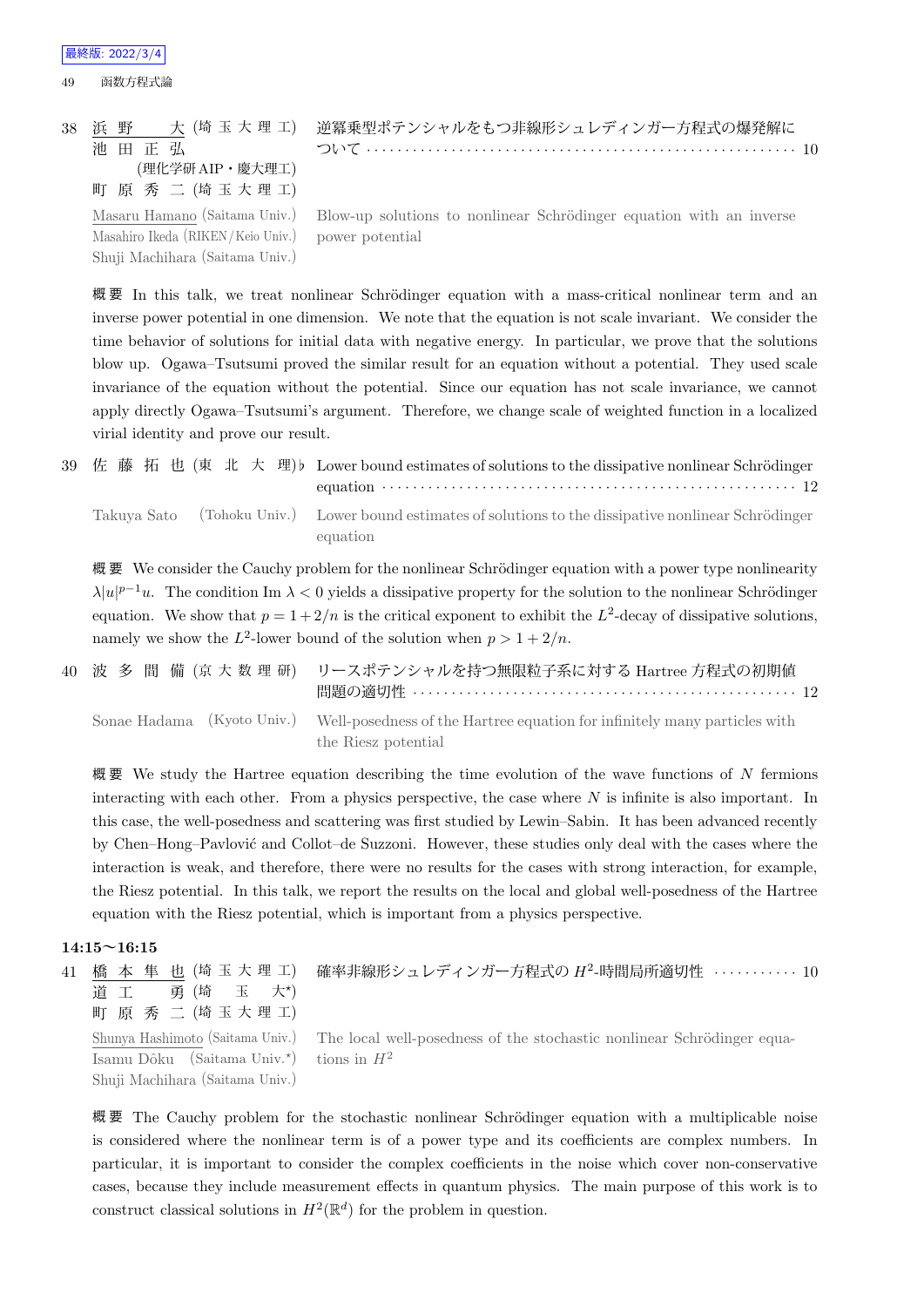42 加 藤 勲 (京 大 理) Ill-posedness for the half wave Schr¨odinger equation *· · · · · · · · · · · · · · · ·* 10 Isao Kato (Kyoto Univ.) Ill-posedness for the half wave Schrödinger equation

概 要 We study ill-posedness for the half wave Schrödinger equation introduced by Xu  $(2017)$ . Ill-posedness is obtained in the super-critical or at the critical space. The proof for the super-critical space is based on the argument established by Christ, Colliander and Tao (2003). For the critical space, we use the standing wave solution, which was proved the existence by Bahri, Ibrahim and Kikuchi (2021).

43 眞 﨑 聡 (阪 大 基 礎 工) 瀬 片 純 市 (九 大 数 理) 瓜 屋 航 太 (岡 山 理 大 理) Satoshi Masaki (Osaka Univ.) Jun-ichi Segata (Kyushu Univ.)

Kota Uriya (Okayama Univ. of Sci.)

On classification of cubic nonlinear systems

概 要 In this talk, we introduce a classification result of systems with two unknowns and cubic polynomial nonlinearities. We define an equivalence relation between two systems by the linear transformation of unknowns. The goal is to understand a quotient set with respect to the equivalence relation. To this end, we introduce a matrix representation of a system. The representation not only gives us an explicit formula of the equivalence relation and but also describes characteristic properties of the system such as conservation laws. The classification result is based on the study of nonlinear dispersive equations but it is applicable to a wide class of systems of PDEs and ODEs.

44 眞 崎 聡 (阪 大 基 礎 工) 瀬 片 純 市 (九 大 数 理) 瓜 屋 航 太 (岡山理大理) ある非線形クラインゴルドン方程式系の解の漸近挙動について *· · · · · · · ·* 10 Satoshi Masaki (Osaka Univ.) Jun-ichi Segata (Kyushu Univ.) Kota Uriya (Okayama Univ. of Sci.)

On asymptotic behavior of solutions to a nonlinear Klein–Gordon system

3 次非線形方程式系の分類について *· · · · · · · · · · · · · · · · · · · · · · · · · · · · · · ·* 12

概要 In this talk, we study the asymptotic behavior of solutions to a specific system of the cubic Klein– Gordon equations in one dimension. The cubic nonlinearity is critical in one dimension with respect to the large-time behavior of (small) solutions. It turns out that the system, which is obtained systematically by our classification result, admits a solution with a new type of asymptotic behavior.

|                                  | 45 北 村 駿 介 (東 北 大 理)b 特性方向の重みを持つ一次元半線形波動方程式の古典解の lifespan 評価              |
|----------------------------------|---------------------------------------------------------------------------|
| 高村博之(東北大理)                       |                                                                           |
| 若狭恭平(釧路工高専)                      |                                                                           |
| Shunsuke Kitamura (Tohoku Univ.) | The lifespan estimates of classical solutions of one dimensional semilin- |
| Hiroyuki Takamura (Tohoku Univ.) | ear wave equations with characteristic weights                            |
| Kyouhei Wakasa                   |                                                                           |
| (Kushiro Nat. Coll. of Tech.)    |                                                                           |

概 要 In this talk, we report on the lifespan estimates of classical solutions of semilinear wave equations with characteristic weights and compactly supported data in one space dimension. The results includes those for weights by time-variable, but excludes those for weights by space-variable in some cases. We have interactions of two characteristic directions.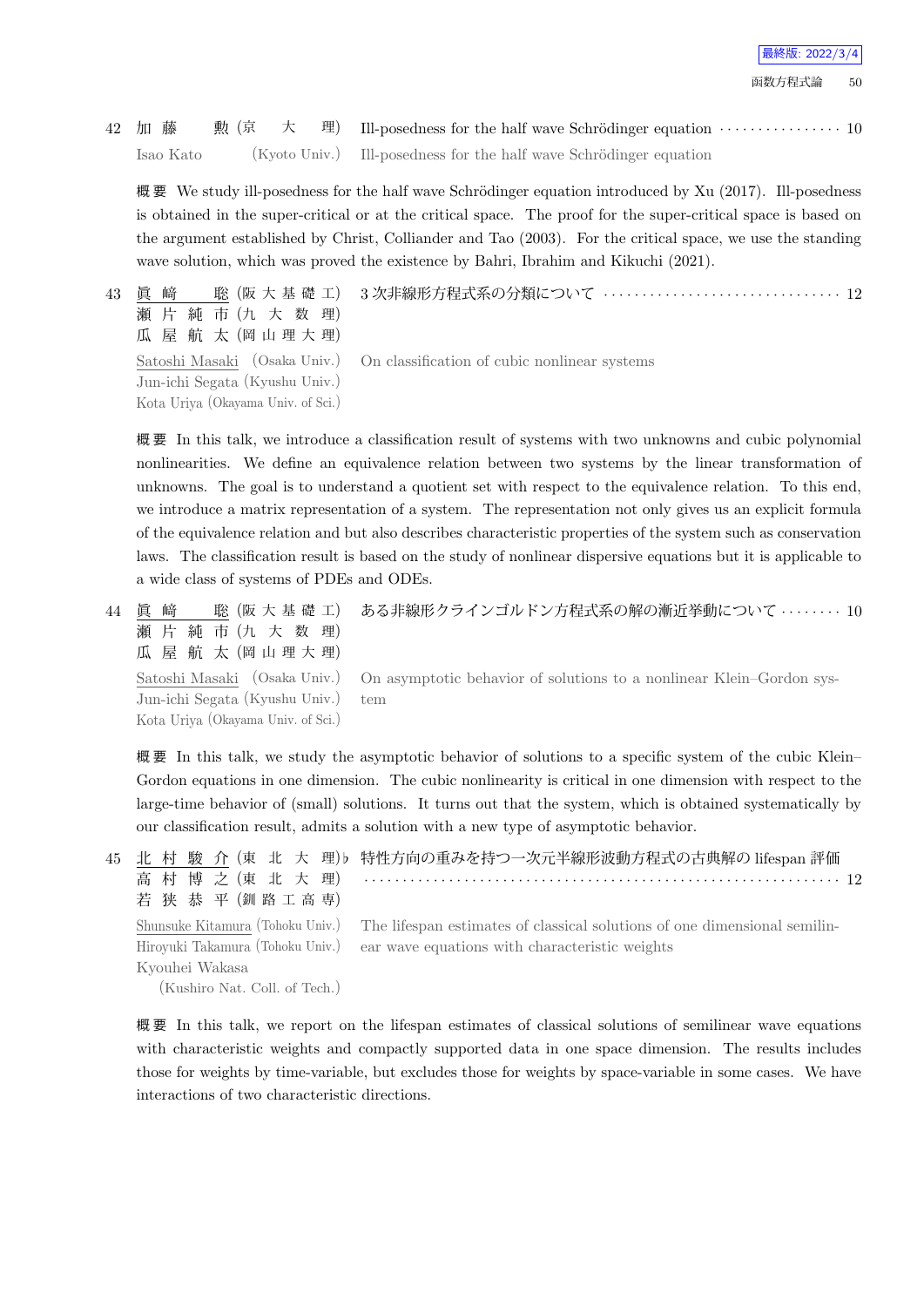51 函数方程式論

|                                                  | 46 高 村 博 之 (東 北 大 理)b 空間1次元における空間変数による重み付き微分型半線形波動方程式の                                                    |
|--------------------------------------------------|-----------------------------------------------------------------------------------------------------------|
|                                                  | 北村 駿 介 (東 北 大 理) 古典解 ………………………………………………………… 12                                                            |
| 森澤功暁(東北大理)                                       |                                                                                                           |
|                                                  | Hiroyuki Takamura (Tohoku Univ.) Semilinear wave equations of derivative type with spatial weights in one |
| Shunsuke Kitamura (Tohoku Univ.) space dimension |                                                                                                           |
| Katsuaki Morisawa (Tohoku Univ.)                 |                                                                                                           |

概 要 In this talk, we discuss about the initial value problems for semilinear wave equations of derivative type with spatial weights in one space dimension. The lifespan estimates of classical solutions are quite different from those for nonlinearity of unknown functions itself as the global-in-time existence can be established by spatial decay.

47 高 村 博 之 (東 北 大 理) *♭* 非線形波動方程式の一般論を超える空間 1 次元の combined effect *· · · · ·* 12 佐々木多希子 (武蔵野大工・東北大理) 森澤 功 暁 (東 北 大 理) Hiroyuki Takamura (Tohoku Univ.) Takiko Sasaki (Musashino Univ. /Tohoku Univ.) Katsuaki Morisawa (Tohoku Univ.) The combined effect in one space dimension beyond the general theory for nonlinear wave equations

概 要 In this talk, we introduce lifespan estimates for a special class of semi-linear wave equations in one space dimension for which the so-called combined effect is observed. It is remarkable that we have better results than those in the general theory which was established in 1992.

#### **16:30~17:30 特別講演**

| 側 島 基 宏 (東京理大理工)              |         |  |  | Weighted energy estimates for wave equations with space-dependent |
|-------------------------------|---------|--|--|-------------------------------------------------------------------|
|                               | damping |  |  |                                                                   |
| Motohiro Sobajima             |         |  |  | Weighted energy estimates for wave equations with space-dependent |
| (Tokyo Univ. of Sci.) damping |         |  |  |                                                                   |

概 要 In this talk we summarize recent progress on weighted energy estimates of polynomial type for the wave equation with space-dependent damping  $\partial_t^2 u - \Delta u + a(x)\partial_t u = 0$ , where the damping coefficient *a* decays like a polynomial  $|x|^{-\alpha}$  ( $\alpha \in [0,1)$ ) at spatial infinity. When we consider weighted energy estimates to such problems, usually the exponential function of the form  $e^{\psi(x,t)}$  appears as a weight function in the energy functional. However, this choice excludes a class of initial data with polynomial decay. In contrast, we introduce another class of weight functions involving the confluent hypergeometic functions to provide corresponding weighted energy estimates which have weight functions with polynomial order. Next, we deal with global existence for the semilinear problem with a power type nonlinearity as an application of such estimates.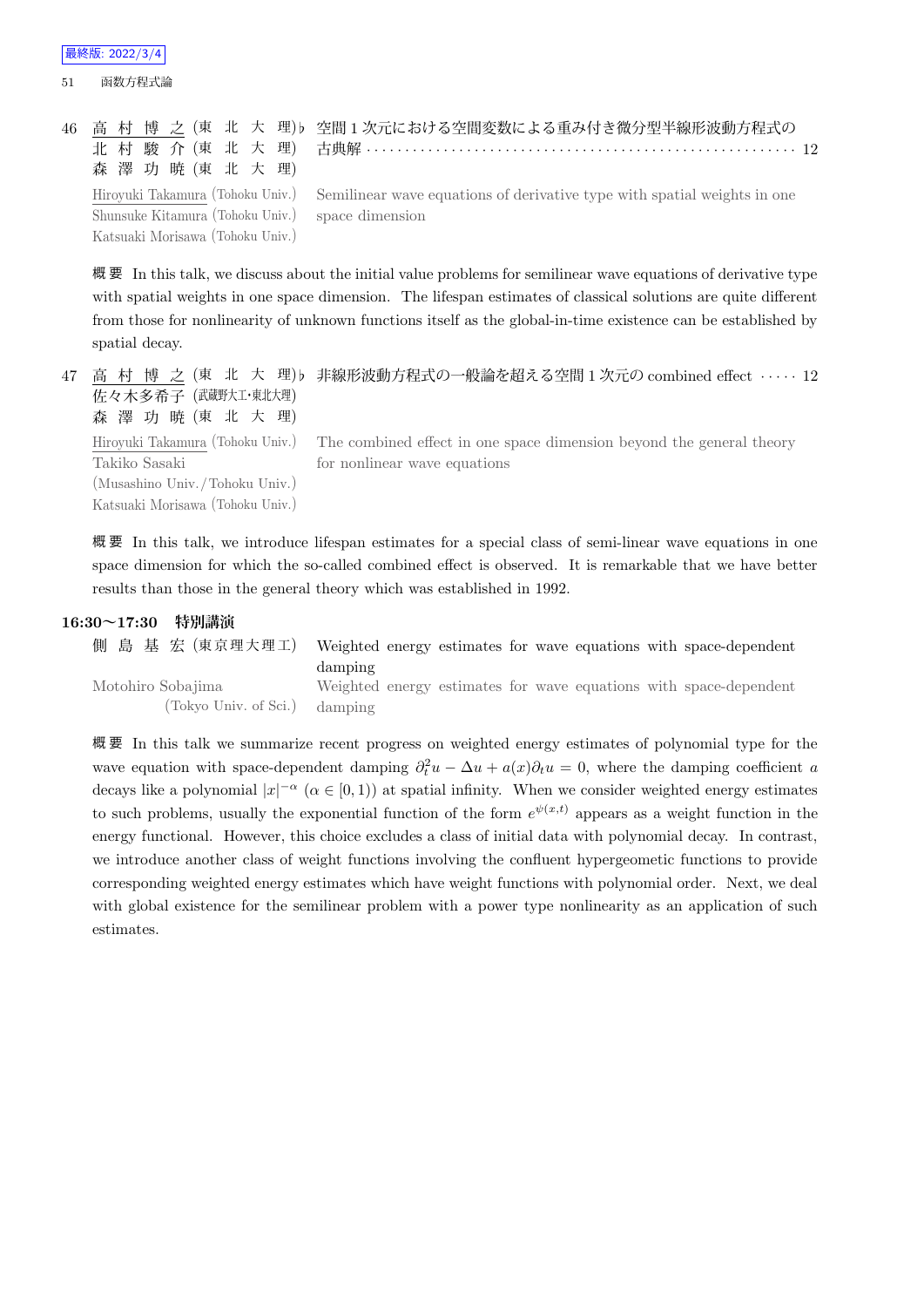## $3\bar{H}$  $31\bar{H}$  $(\pi)$  第II会場

#### **9:00~12:00**

Itsuko Hashimoto (Kanazawa Univ.)

48 柏 原 崇 人 (東 大 数 理) 伊 藤 弘 道 (東 京 理 大 理) 速度を含む Signorini 型接触条件と Tresca 摩擦条件下での線形動弾性体 方程式の一意可解性 *· · · · · · · · · · · · · · · · · · · · · · · · · · · · · · · · · · · · · · · · · · · ·* 12 Takahito Kashiwabara (Univ. of Tokyo) Hiromichi Itou (Tokyo Univ. of Sci.) Unique solvability of a crack problem with Signorini-type and Tresca friction conditions in a linearized elastodynamic body

概 要 We consider a time-dependent linear elasticity equation including a crack, which is a thin surface embedded in a bulk domain. On the crack we impose a non-penetrating (a.k.a. Signorini) condition and a given friction (a.k.a. Tresca) condition for the normal and tangential directions, respectively. Since an original Signorini condition involving only displacement leads to a severe mathematical difficulty, we modified it in such a way that it includes velocity. For this problem we are able to prove existence and uniqueness of a strong solution, which is our main result.

49 福 田 一 貴 (信 州 大 工) 板 坂 健 太 粘性 Fornberg–Whitham 方程式の解の高次漸近形 *· · · · · · · · · · · · · · · · · ·* 10 Ikki Fukuda (Shinshu Univ.) Kenta Itasaka Higher-order asymptotic profiles of the solutions to the viscous Fornberg– Whitham equation

概 要 We consider the Cauchy problem for the viscous Fornberg–Whitham equation which is one of the nonlinear and nonlocal dispersive-dissipative equations. In this talk, we establish the global existence of the solutions and study its asymptotic behavior. We show that the solution to this problem converges to the self-similar solution to the Burgers equation called the nonlinear diffusion wave, due to the dissipation effect by the viscosity term. Moreover, we analyze the optimal asymptotic rate to the nonlinear diffusion wave and the detailed structure of the solution by constructing higher-order asymptotic profiles. Also, we investigate how the nonlocal dispersion term affects the asymptotic behavior of the solutions and compare the results with the ones of the KdV–Burgers equation.

50 杉 崎 聡 平 (東工大情報理工) 西 畑 伸 也 (東工大情報理工) 橋本伊都子 (金沢大理工) 流入境界条件下での流体の方程式の球対称な定常解の漸近安定性について *· · · · · · · · · · · · · · · · · · · · · · · · · · · · · · · · · · · · · · · · · · · · · · · · · · · · · · · · · · · · · ·* 12 Souhei Sugizaki (Tokyo Tech) Shinya Nishibata (Tokyo Tech) Asymptotic stability of a radially symmetric stationary solution for the compressible Navier–Stokes equation with an inflow boundary condition

概 要 We study a radially symmetric stationary solution for the compressible Navier–Stokes equation with an inflow boundary condition. Precisely, we obtain the decay rates of the solution and its first derivatives. Moreover, we show an asympotic stability of the stationary solution.

51 青 木 基 記 (東 北 大 理) 岩 渕 司 (東 北 大 理) On the energy conservation law for the full system of compressible Navier–Stokes equations *· · · · · · · · · · · · · · · · · · · · · · · · · · · · · · · · · · · · · · · ·* 12 Motofumi Aoki (Tohoku Univ.) Tsukasa Iwabuchi (Tohoku Univ.) On the energy conservation law for the full system of compressible Navier–Stokes equations

概要 We study a sufficient condition such that a weak solution of the full system of compressible Navier– Stokes equations satisfies the energy conservation law. We focus on two and three space dimensions and especially consider the case that the pressure is written by the ideal gas law.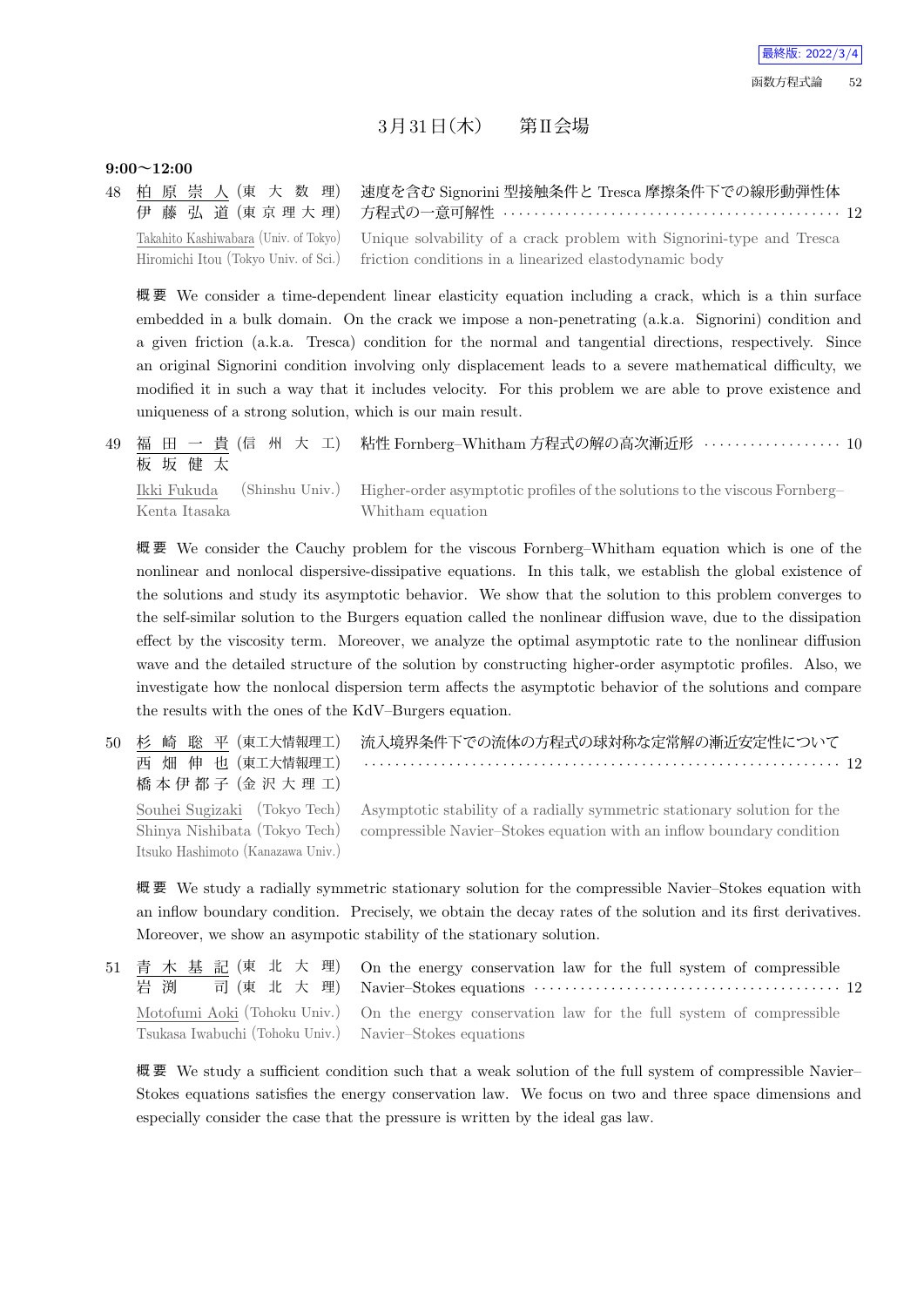53 函数方程式論

52 大 縄 将 史 (東京海洋大海洋環境) 鈴 木 政 尋 (名 工 大 工) Masashi Ohnawa (Tokyo Univ. of Marine Sci. and Tech.) Masahiro Suzuki (Nagoya Inst. of Tech.)

Asymptotic stability of air flow over mountains with wave breaking

概 要 We consider stationary shock waves appearing in air flow over mountains modeled by one-dimensional shallow water equation. The shock wave connects an upstream supercritical state to a downstream subcritical state discontinuously. If the discontinuity is located in a lee side of the mountain, we claim the asymptotic stability of the stationary shock wave whatever large the strength of the shock or the gradient of the mountain height may be.

|            | 53 池 田 幸 太(明大総合数理) 樟脳粒の集団運動における一様流の安定性解析 ‥‥‥‥‥‥‥‥‥‥‥‥12                               |
|------------|---------------------------------------------------------------------------------------|
| Kota Ikeda | (Meiji Univ.) Stability analysis of a uniform flow in a mathematical model of camphor |
|            | boats.                                                                                |

概 要 Various collective motions of camphor boats, called jamming, clustering, and swarming state observed in a one-dimensional circuit, have been studied. It is expected that the center manifold theories proposed in previous works are useful for the analysis of the collective motion of camphor boats. In my previous work, we have developed a new theory for a system with Dirac's delta functions in  $L^2$ -framework. In this talk, we will examine the stability analysis in the reduced system and numerically show that the uniform flow can be destabilized even if the length of the circuit is large.

|  | 54 古 川 賢 (理 化 学 研) 異方 Lebesgue 空間におけるプリミティブ方程式と Navier-Stokes 方程式                         |
|--|-------------------------------------------------------------------------------------------|
|  | Ken Furukawa (RIKEN) Singular limit problems on the primitive equations and Navier-Stokes |
|  | Takahito Kashiwabara (Univ. of Tokyo) equations in anisotropic spaces                     |

概 要 In this talk, we introduce the mathematical relationship between the Navier–Stokes equations and the primitive equations. Then we show that the solution of the scaled Navier–Stokes equations converges to the solution of the primitive equations in anisotropic Lebesgue spaces under less regularity assumptions.

55 後 藤 田 剛 (東工大情報理工) Energy conservation in 2D incompressible inviscid flows *· · · · · · · · · · · · ·* 10 Takeshi Gotoda (Tokyo Tech) Energy conservation in 2D incompressible inviscid flows

概 要 We consider energy conservation in 2D incompressible inviscid flows through weak solutions of the filtered-Euler equations, which describe a regularized Euler equations. We show that the energy dissipation rate for the filtered weak solution with vorticity in  $L^p$ ,  $p > 3/2$  converges to zero in the limit of the filter parameter. Although the energy defined in the whole space is not finite in general, we formally extract a time-dependent part from the energy and define the energy dissipation rate as its time-derivative. Moreover, the limit of the filtered weak solution is a weak solution of the Euler equations and it satisfies a local energy balance in the sense of distributions.

|                                                     | 56 鶴 見 裕 之 (京 大 理) Existence of the 2D stationary Navier-Stokes flow on the whole plane             |
|-----------------------------------------------------|-----------------------------------------------------------------------------------------------------|
|                                                     | 前 川 泰 則 (京 大 理) around a radial flow …………………………………………… 12                                           |
|                                                     | Hiroyuki Tsurumi (Kyoto Univ.) Existence of the 2D stationary Navier-Stokes flow on the whole plane |
| Yasunori Maekawa (Kyoto Univ.) around a radial flow |                                                                                                     |

概要 We consider the stationary Navier–Stokes equations on the whole plane  $\mathbb{R}^2$ . We show that for a given small and smooth external force around a radial flow, there exists a classical solution decaying like  $|x|^{-1}$ . In our result, it is not necessary to impose any symmetric conditions on external forces.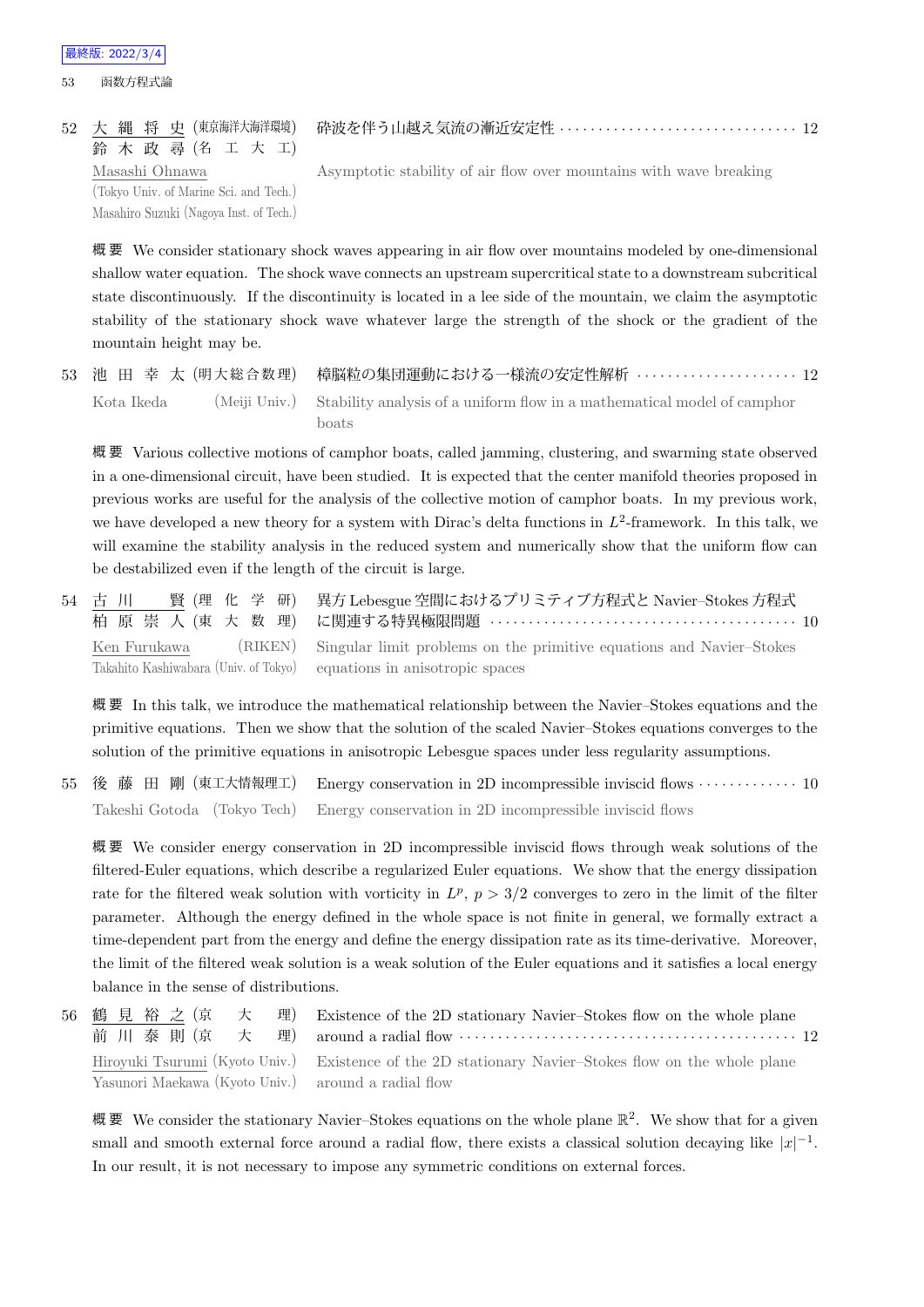### **14:15~16:15**

57 小 薗 英 雄

(早大理工・東北大 RACMaS) 寺 澤 祐 高 (名大多元数理) 若 杉 勇 太 (広島大先進理工) Hideo Kozono

Asymptotic behavior and Liouville-type theorems for axisymmetric stationary Navier–Stokes equations outside of an infinite cylinder with a periodic boundary condition *· · · · · · · · · · · · · · · · · · · · · · · · · · · · · · · · · · · · ·* 10

(Waseda Univ. /Tohoku Univ.) Yutaka Terasawa (Nagoya Univ.) Yuta Wakasugi (Hiroshima Univ.) Asymptotic behavior and Liouville-type theorems for axisymmetric stationary Navier–Stokes equations outside of an infinite cylinder with a periodic boundary condition

概 要 We study the asymptotic behavior of solutions to the steady Navier–Stokes equations outside of an infinite cylinder in  $\mathbb{R}^3$ . We assume that the flow is periodic in  $x_3$ -direction and has no swirl. This problem is closely related with two-dimensional exterior problem. Under a condition on the generalized finite Dirichlet integral, we give a pointwise decay estimate of the vorticity at the spatial infinity. Moreover, we prove a Liouville-type theorem only from the condition of the generalized finite Dirichlet integral.

58 L. Brandolese ( Univ. Lyon 1 ) 岡 部 考 宏 (阪 大 基 礎 工) Control of weak solutions of the Navier–Stokes equation by external forcing *· · · · · · · · · · · · · · · · · · · · · · · · · · · · · · · · · · · · · · · · · · · · · · · · · · · · · · · ·* 10 Lorenzo Brandolese (Univ. Lyon 1) Takahiro Okabe (Osaka Univ.) Control of weak solutions of the Navier–Stokes equation by external forcing

概要 We consider the incompressible Navier–Stokes equations in the whole space  $\mathbb{R}^n$ ,  $n = 2, 3, 4$ . The aim of this talk is to control of the energy decay of weak solutions by external force. For this purpose, we give a refinement of the method in our previous result and derive weighted *L* 1 -estimate of weak solutions of the Navier–Stokes equations which satisfies the strong energy inequality.

| 59 渡 邊 圭 市 (早 大 理 工) Stability of stationary solutions to a free boundary problem of the                                       |
|--------------------------------------------------------------------------------------------------------------------------------|
| Keiichi Watanabe (Waseda Univ.) Stability of stationary solutions to a free boundary problem of the<br>Navier-Stokes equations |

概 要 We consider the stability of equilibrium figures of uniformly rotating viscous incompressible fluid in  $\mathbb{R}^3$  with surface tension, where the equilibrium figures are rotationally symmetric about a certain axis. It is proved that this stability result can be obtained by the positivity of the second variation of the energy functional associated with the equation that determines equilibrium figures, provided that initial data are close to an equilibria state. The solution converges exponentially to an equilibrium. The proof is inspired by a series of papers due to Shibata, but a new orthogonal condition is introduced in order to show the exponential stability of an associated analytic  $C_0$ -semigroup. If a value of initial angular momentum is small, the steady-state is determined uniquely.

|                                  | 60 村 田 美 帆 (静 岡 大 工) Global well posedness for a Q-tensor model of nematic liquid crystals         |
|----------------------------------|----------------------------------------------------------------------------------------------------|
|                                  | 柴 田 良 弘 (早 大 理 工) ……………………………………………………………… 10                                                      |
|                                  | Miho Murata (Shizuoka Univ.) Global well posedness for a Q-tensor model of nematic liquid crystals |
| Yoshihiro Shibata (Waseda Univ.) |                                                                                                    |

概要 We consider the global well posedness and the decay estimates for a Q-tensor model of nematic liquid crystals in  $\mathbb{R}^N$ ,  $N \geq 3$ . This system is coupled system by the Navier–Stokes equations with a parabolictype equation describing the evolution of the director fields  $\mathbb{Q}$ . The proof is based on the maximal  $L_p$ - $L_q$ regularity and the  $L_p$ - $L_q$  decay estimates to the linearized problem.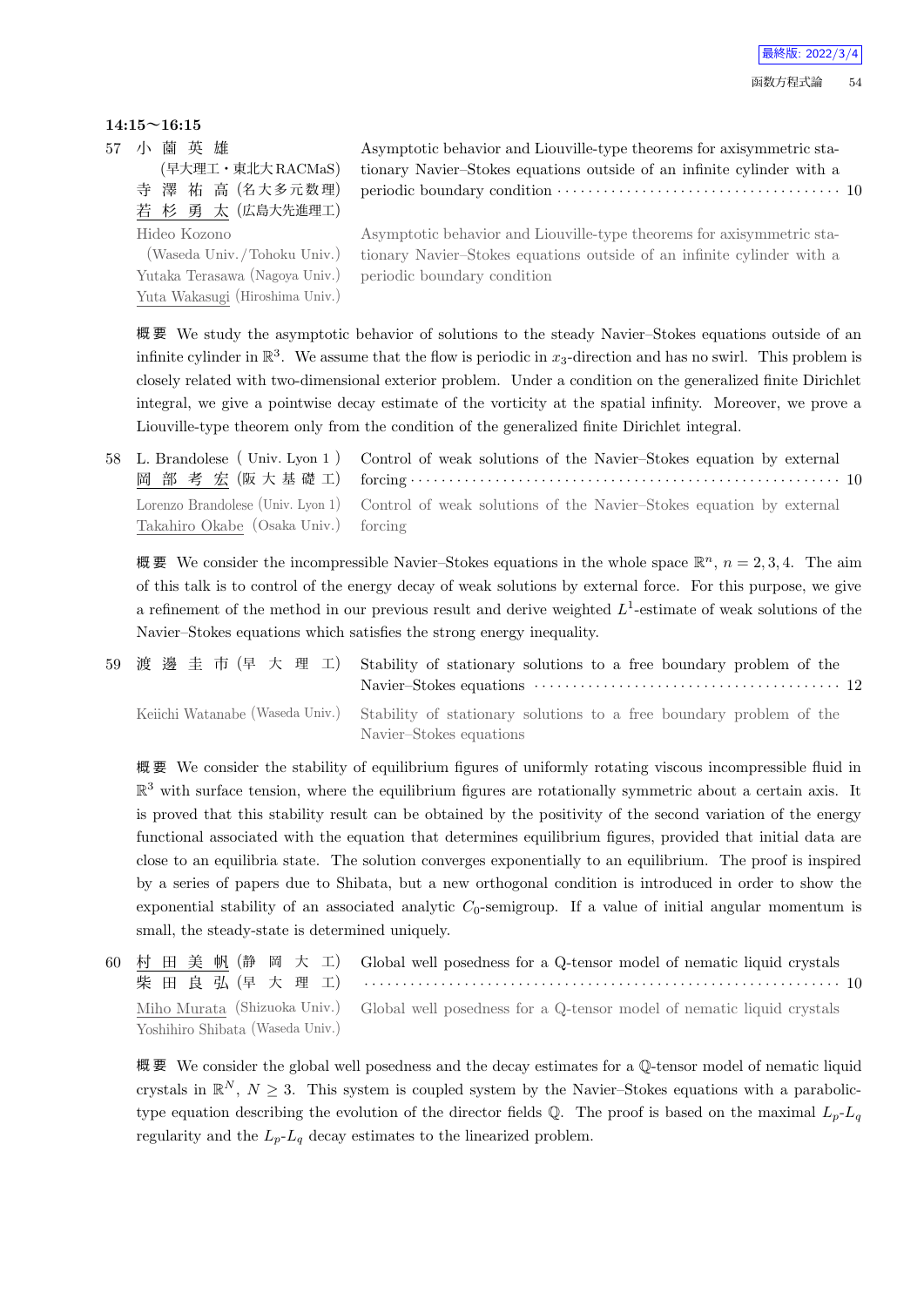55 函数方程式論

| 61 藤井 幹 大 (九 大 数 理) Large time behavior of solutions to the 3D anisotropic Navier-Stokes                       |
|----------------------------------------------------------------------------------------------------------------|
| Mikihiro Fujii (Kyushu Univ.) Large time behavior of solutions to the 3D anisotropic Navier-Stokes<br>equation |

概 要 We consider the large time behavior of the solution to the 3D Navier–Stokes equation with horizontal viscosity and show that the  $L^p$  decay rate of the horizontal components of the velocity field coincides to that of the 2D heat kernel, while the vertical component decays like the 3D heat kernel. Moreover, we consider the asymptotic expansion of the solution and find that a portion of the nonlinear term affect the leading term of the horizontal components of the velocity field, whereas the leading term of the vertical component is given by only the linear solution.

| 62 柴田良弘(早大理工) Global solution of the 3D compressible Navier-Stokes equations with<br>free surface in the maximal regularity class $\cdots \cdots \cdots \cdots \cdots \cdots 10$ |  |
|----------------------------------------------------------------------------------------------------------------------------------------------------------------------------------|--|
| Yoshihiro Shibata (Waseda Univ.) Global solution of the 3D compressible Navier-Stokes equations with                                                                             |  |
| free surface in the maximal regularity class                                                                                                                                     |  |

概 要 In this paper concerns the global wellposedness issue of the barotropic compressible Navier–Stokes equations (CNS) with free surface in the smooth exterior domain in 3D Euclidean space. By using the decay estimate in the semigroup theory, we construct the global-in-time solution in the time weighted maximal  $L_p$ -*L*<sub>q</sub> regularity class for some  $p > 2$  and  $q > 3$ . Namely, the solution is bounded as  $L_p$  in time and  $L_q$ in space. Compared with the previous results of the free boundary value problem of (CNS) in unbounded domains, we relax the regularity assumption on the initial states, which is the advantage by using the maximal  $L_p$ - $L_q$  regularity framework.

63 柴 田 良 弘 (早 大 理 工) The  $L_p$ - $L_q$  decay estimate for the multidimensional compressible flow with free surface in the exterior domain *· · · · · · · · · · · · · · · · · · · · · · · · · · ·* 10

Yoshihiro Shibata (Waseda Univ.) The  $L_p$ - $L_q$  decay estimate for the multidimensional compressible flow with free surface in the exterior domain

概 要 The aim of this talk is to develop the general  $L_p$  theory for the barotropic compressible Navier–Stokes equations with the free boundary condition in the exterior domain in the *N* dimensional Euclidean space  $(N \geq 3)$ . By the spectral analysis, we obtain the classical  $L_p$ - $L_q$  decay estimate for the linearized model problem in view of the partial Lagrangian transformation.

#### **16:30~17:30 特別講演**

上 田 好 寛 (神 戸 大 海 事) 緩和項を持つ対称双曲型方程式系における消散構造の数学解析 Yoshihiro Ueda (Kobe Univ.) Mathematical analysis of the dissipative structure for the symmetric hyperbolic system with relaxation

概 要 In this talk, we consider the dissipative structure for the linear symmetric hyperbolic system with non-symmetric relaxation. If the relaxation matrix of the system has symmetric property, Shizuta and Kawashima in 1985 introduced the suitable stability condition, and Umeda, Kawashima and Shizuta in 1984 analyzed the dissipative structure. On the other hand, Ueda, Duan and Kawashima in 2012 and 2018 focused on the system with non-symmetric relaxation, and got the partial results. Furthermore, they argued the new dissipative structure called the regularity-loss type. In this situation, our purpose of this talk is to extend the stability theory introduced by Shizuta and Kawashima in 1985 and Umeda, Kawashima and Shizuta in 1984 for our general system.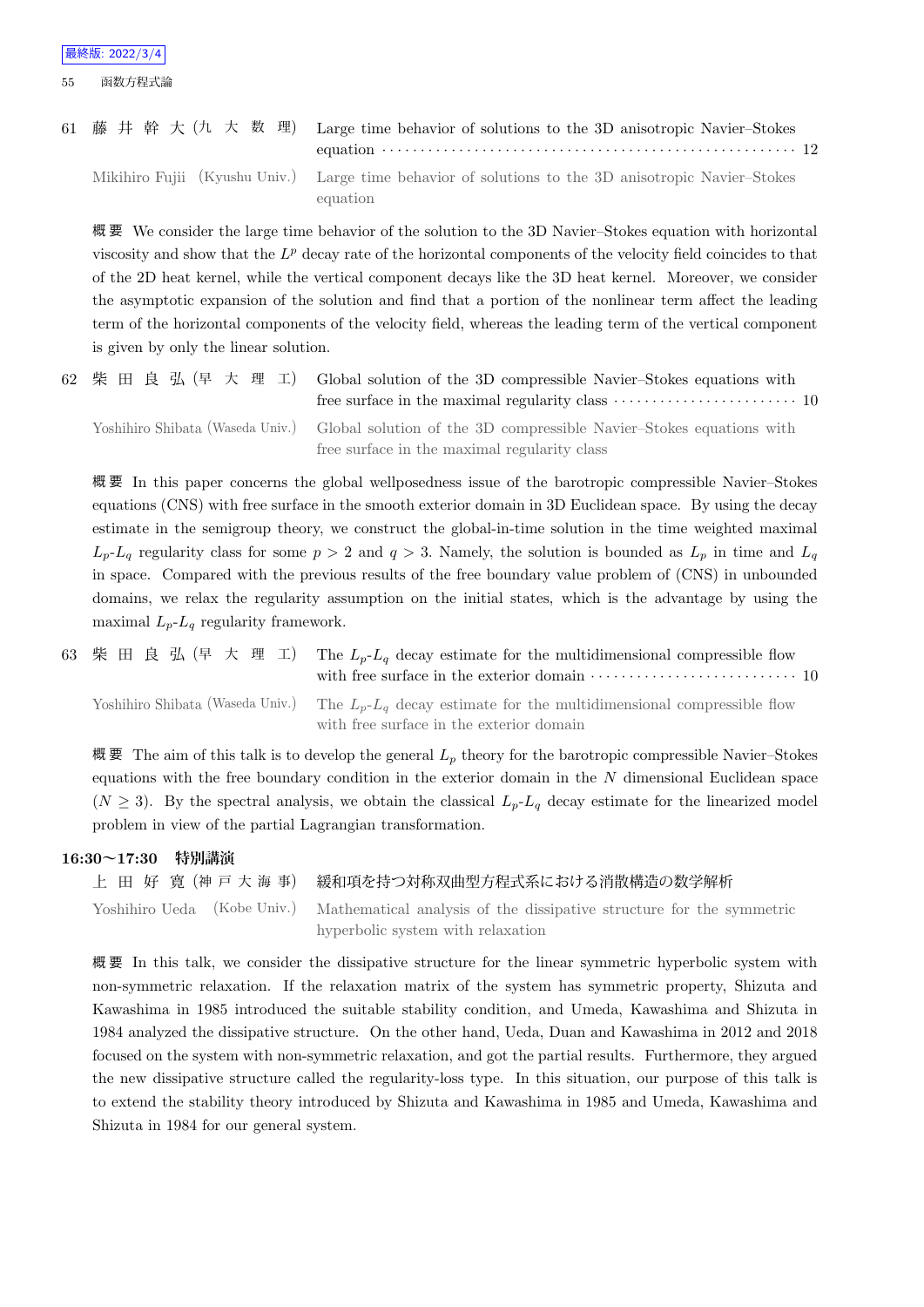## **実 函 数 論**

3月30日 (水) 第VIII会場

#### **9:30~11:45**

| Yukino Tomizawa          | Geometric properties of complete geodesic space |
|--------------------------|-------------------------------------------------|
| (Niigata Inst. of Tech.) |                                                 |

概 要 In general, geodesic spaces is not linear, but they have generalization of properties in linear spaces. The purpose of this study is to elucidate the geometrical characteristics of geodesic spaces. We report some geometric properties such as uniform convexity in complete Busemann spaces.

| 2 松下慎也<br>(秋田県立大システム科学技術) | Douglas-Rachford 法について ……………………………………… 15                                |
|---------------------------|--------------------------------------------------------------------------|
|                           | Shin-ya Matsushita (Akita Pref. Univ.) On the Douglas-Rachford algorithm |

概 要 The Douglas–Rachford algorithm is an important and powerful algorithm that can be applied to solving problems, such as minimizing the sum of two proper closed convex functions, or, more generally, finding a zero point of the sum of two monotone operators. In this talk, we study a modified version of the Douglas–Rachford algorithm for convex minimization problem in a real Hilbert space.

3 厚 芝 幸 子 (東京女大現代教養) Convergence theorems for monotone nonexpansive mappings *· · · · · · · ·* 15 Sachiko Atsushiba (Tokyo Woman's Christian Univ.) Convergence theorems for monotone nonexpansive mappings

概 要 In this talk, we prove nonlinear ergodic theorems for a family of monotone nonexpansive mappings in ordered uniformly convex Banach spaces. We also weak and strong convergence theorems for the mappings.

|  | 4 青 山 耕 治(千 葉 大 社 会) 吸引点と擬非拡大拡張 ‥‥‥‥‥‥‥‥‥‥‥‥‥‥‥‥‥‥‥‥‥‥‥ 15                                    |  |
|--|-----------------------------------------------------------------------------------------------|--|
|  | Koji Aoyama (Chiba Univ.) A quasinonexpansive extension of a mapping with an attractive point |  |

概 要 We show that, under appropriate conditions, there exists a quasinonexpansive extension of a mapping with an attractive point in the sense of Takahashi and Takeuchi (2011) such that the fixed point set of the extension equals the attractive point set of the given mapping. Then using the quasinonexpansive extension, we establish some convergence theorems for approximating attractive points of a generalized hybrid mapping in the sense of Kocourek, Takahashi, and Yao (2010).

5 田 中 亮 太 朗 (東 京 理 大 教 養) Birkhoff–James 直交性に基づくバナッハ空間の非線形分類について *· · ·* 15 Ryotaro Tanaka (Tokyo Univ. of Sci.) Nonlinear classification of Banach spaces based on Birkhoff–James orthogonality

概 要 For Banach spaces  $X, Y$ , we say that  $X$  is isomorphic to  $Y$  with respect to the structure of Birkhoff– James orthogonality, denoted by  $X \sim_{B} Y$ , if there exists a bijection  $T : X \to Y$  that preserves Birkhoff– James orthogonality in both directions. It is shown that the finite dimension of a Banach space is preserved under "<sup></sup>∼*BJ*", reflexive smooth Banach spaces are isomorphically classified from the viewpoint of Birkhoff– James orthogonality, and three or more dimensional Hilbert spaces are characterized by their structure of Birkhoff–James orthogonality.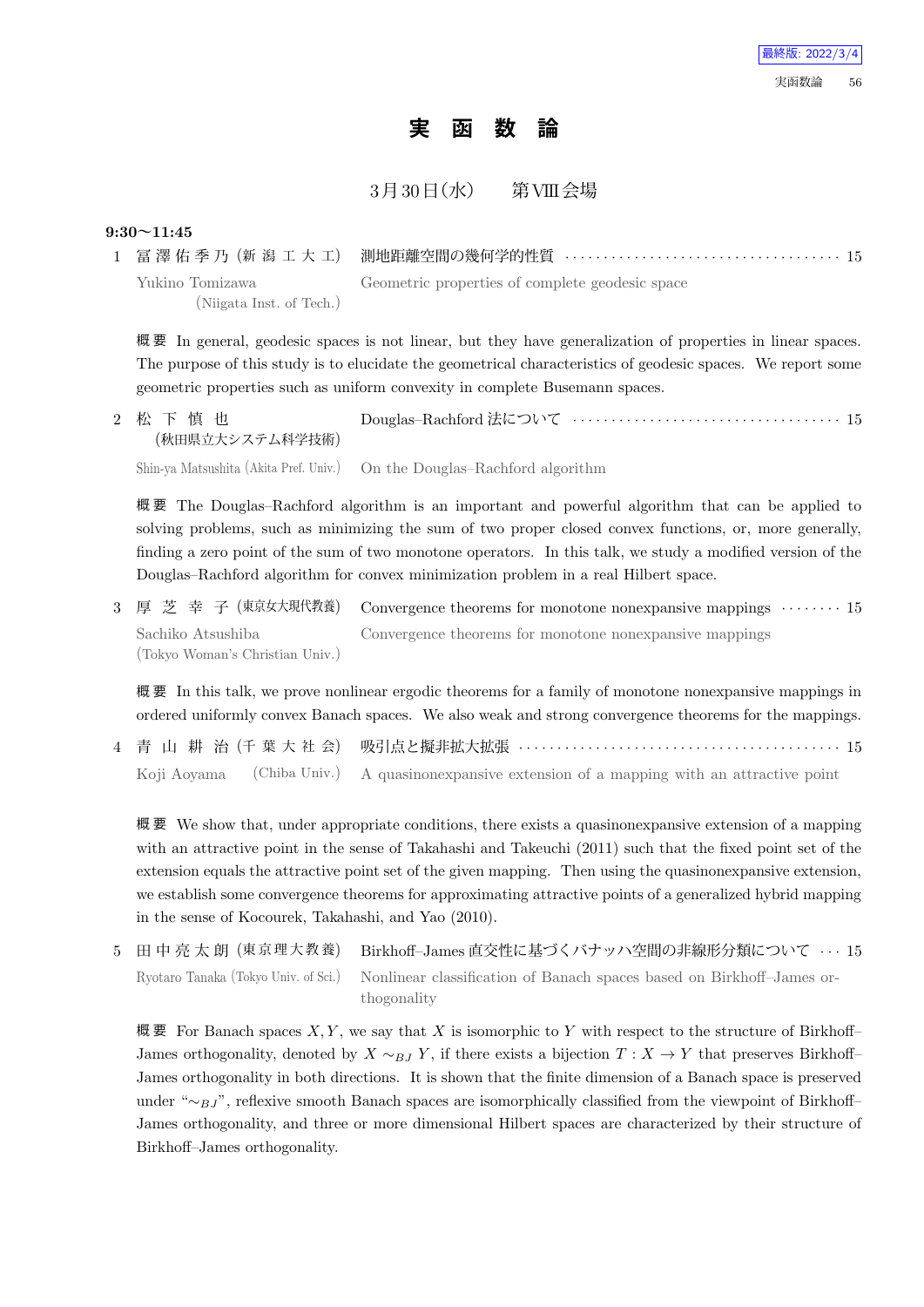6 三 谷 健 一 (岡山県立大情報工) 斎 藤 吉 助 (新 潟 大*<sup>⋆</sup>*  $\pm$ \*) バナッハ空間の skewness に関する最近の進展について *· · · · · · · · · · · · · ·* 15 Kenichi Mitani (Okayama Pref. Univ.) Kichi-Suke Saito (Niigata Univ.*<sup>⋆</sup>* ) Some recent results on skewness of Banach spaces

概 要 In this talk, we present some recent results on the skewness of Banach spaces, especially in connection with James constant and characteristic of convexity.

7 川 﨑 敏 治 (玉 川 大 工) 拡張不定積分に関する注意点 *· · · · · · · · · · · · · · · · · · · · · · · · · · · · · · · · · · · ·* 15 Toshiharu Kawasaki (Tamagawa Univ.) Notes on the extended indefinite integral

概 要 In this talk, we will describe the points to note regarding the family of indefinite integral with respect to the extended integral.

#### **14:30~16:00**

8 河 邊 淳 (信 州 大 工) 非加法的測度空間上の可測関数空間の位相構造 *· · · · · · · · · · · · · · · · · · · · ·* 15 Jun Kawabe (Shinshu Univ.) A topology on the space of measurable functions on a nonadditive measure space

概要 In this talk, given a nonadditive measure  $\mu$ , a topology, which is compatible with convergence in  $\mu$ -measure, is defined on the real linear space of all measurable functions by using the distance introduced by Dunford and Schwartz. Some properties of the topology, such as the open sphere condition, completeness, the Hausdorff separation axiom, separability, linearlization, and pseudo-metrizability, are related to the characteristics of nonadditive measures.

9 福 田 亮 治 (大 分 大 理 工) 本田あおい (九工大情報工) 岡 崎 悦 明 (ファジィシステム研) 単調測度空間の完備化と測度代数・*L*<sup>0</sup> 完備性 *· · · · · · · · · · · · · · · · · · · · · ·* 15 Ryoji Fukuda (Oita Univ.) Aoi Honda (Kyushu Inst. of Tech.) Yoshiaki Okazaki (Fuzzy Logic Systems Inst.) Completion of a monotone measure space and completeness of a measure algebra and  $L_0$  space

概要 Let  $(X, \mathcal{B}, \mu)$  be a monotone measure space. We discuss the *μ*-completion of the *σ*-algebra *B* and completeness of the measure algebra and the *L*<sup>0</sup> topology. We consider these problems under the condition of weak zero additivity, quasi subadditivity, and some other assumptions for the monotone measure  $\mu$ . To prove the completeness, we define power transform of a monotone measure or a pseudo metric. This concept is very useful for our proof. Using this concept, we also prove the metrizability of these topologies.

10 山 口 哲 志 (茨 城 大 理 工) 中 井 英 一 (茨 城 大 理 工) Generalized fractional integral operators on Campanato spaces and their bi-preduals *· · · · · · · · · · · · · · · · · · · · · · · · · · · · · · · · · · · · · · · · · · · · · · · · · · · ·* 15 Satoshi Yamaguchi (Ibaraki Univ.) Eiichi Nakai (Ibaraki Univ.) Generalized fractional integral operators on Campanato spaces and their bi-preduals

概 要 In this talk we prove the boundedness of the generalized fractional integral operator  $I_\rho$  on generalized Campanato spaces with variable growth condition, which is a generalization and improvement of previous results, and then, we establish the boundedness of  $I_\rho$  on their bi-preduals. We also prove the boundedness of  $I_\rho$  on their preduals by the duality.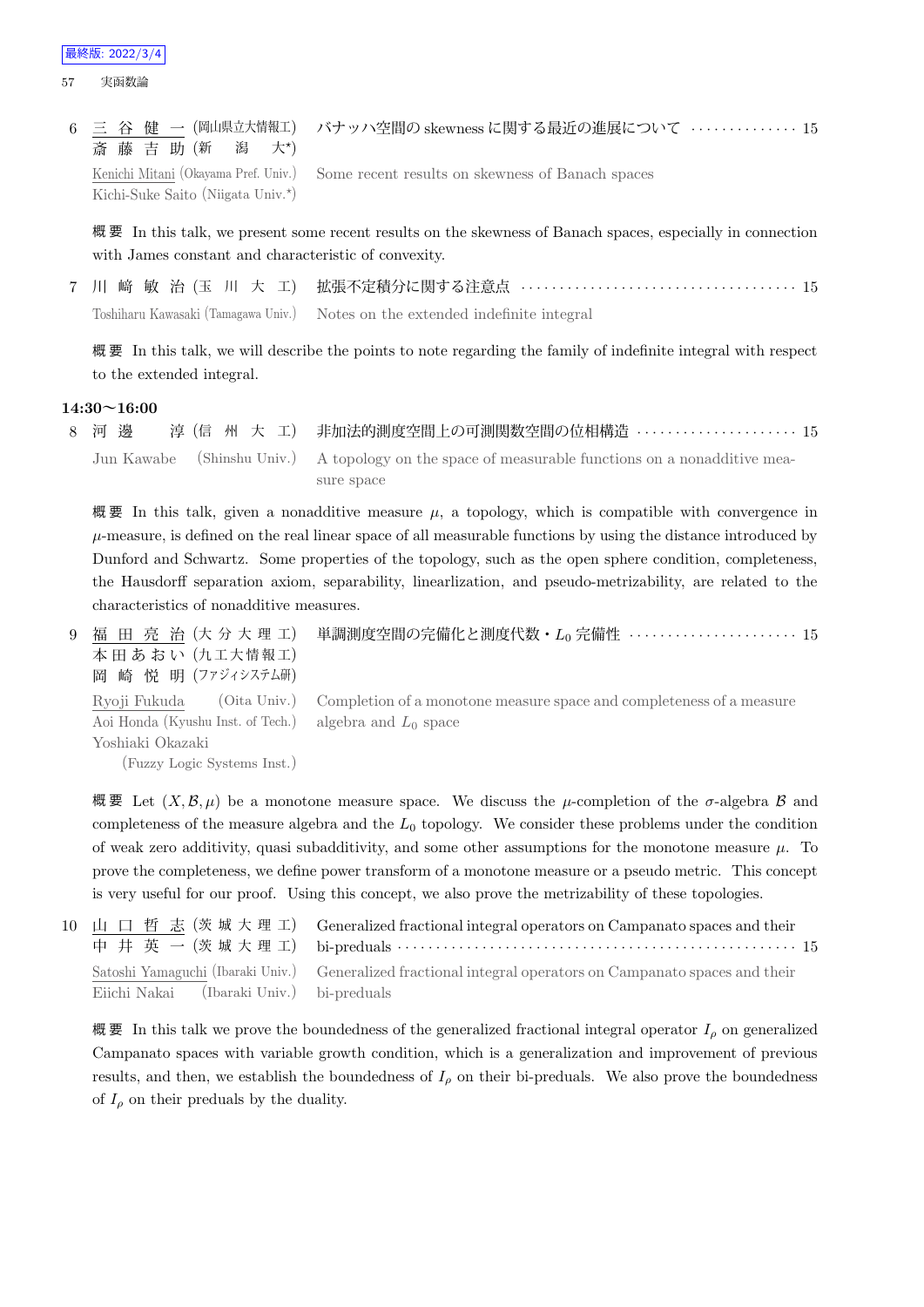11 川 澄 亮 太 Pointwise multipliers on weak Orlicz–Morrey spaces  $\cdots$  *interminism* in the Pointwise multipliers on weak Orlicz–Morrey spaces  $\cdots$  *interminism* Ryota Kawasumi Pointwise multipliers on weak Orlicz–Morrey spaces

概 要 In this talk we give the characterization of pointwise multipliers on weak Orlicz–Morrey spaces. To do this we first prove a generalized Hölder's inequality for the weak Orlicz–Morrey spaces. Next, to characterize the pointwise multipliers, we use the fact that all pointwise multipliers from a weak Orlicz–Morrey space to another weak Orlicz–Morrey space are bounded operators. Weak Orlicz–Morrey spaces contain weak  $L^p$ , weak Orlicz and generalized weak Morrey spaces. Then our results contain several previous results as corollaries.

| 12 波多野修也 (中 大 理 工) | Weak-type boundedness of commutators with respect to singular inte-<br>gral operators on Orlicz–Morrey spaces $\dots\dots\dots\dots\dots\dots\dots\dots\dots\dots\dots\dots$ |
|--------------------|------------------------------------------------------------------------------------------------------------------------------------------------------------------------------|
|                    | Naoya Hatano (Chuo Univ.) Weak-type boundedness of commutators with respect to singular inte-                                                                                |
|                    | gral operators on Orlicz-Morrey spaces                                                                                                                                       |

概 要 In this paper, we give the weak-type boundedness of its commutators on Orlicz–Morrey spaces.

#### **16:15~17:15 特別講演**

| 木 村 泰 紀 (東 邦 大 理) 完備測地距離空間上のリゾルベント作用素                                        |
|------------------------------------------------------------------------------|
| Yasunori Kimura (Toho Univ.) Resolvent operators on complete geodesic spaces |

概 要 The convex minimization problem is one of the central topics in convex analysis, and many researchers have investigated this problem in various ways. The notion of resolvent operators is an essential and powerful tool for studying this topic because it connects convex analysis to fixed point theory for nonexpansive and other nonlinear mappings.

This talk focuses on the convex functions defined on complete geodesic spaces with their curvature bounded above. According to the geometric structures of the underlying space, we need to change the definition of the resolvent operator. We first survey the variety of known definitions and their fundamental properties. Then, we consider minimization problems for such functions. To generate an approximating sequence converging to a solution to this problem, we use a resolvent operator. Finally, we obtain some convergence theorems of the generated iterative sequence.

We can extend the notion of resolvent operators for convex functions to that for bifunctions for equilibrium problems. We will also discuss this topic and recent developments.

### 3月31日 (木) 第VIII会場

#### **9:30~12:00**

|                                           | 13 久保田翔大 (千葉大融合理工) Optimal controls in 1D-time-discrete Warren-Kobayashi-Lobkovsky-          |
|-------------------------------------------|----------------------------------------------------------------------------------------------|
| 白 川                                       | 健 (千 葉 大 教 育) Carter system ………………………………………………… 15                                           |
|                                           | Shodai Kubota (Chiba Univ.) Optimal controls in 1D-time-discrete Warren-Kobayashi-Lobkovsky- |
| Ken Shirakawa (Chiba Univ.) Carter system |                                                                                              |

概 要 We consider optimal control problems for time-discrete state problems of one-dimensional systems. Each state problem is denoted by  $(S)_{\varepsilon}$ , with  $\varepsilon \geq 0$ , and is based on the non-isothermal model of grain boundary motion.In this regard, each optimal control problem is denoted by  $\text{OP}|_{\varepsilon}$ , with  $\varepsilon \geq 0$ , and it is prescribed as a minimization problem of a cost function. Additionally, the problems  $(S)_{\varepsilon}$  and  $(OP)_{\varepsilon}$  are supposed to admit limiting profiles as  $\varepsilon \downarrow 0$ , and then, the limiting problems are supposed to contain no little singularities. The main mathematical results concerned with: (A) the solvability to the problems  $(S)_{\varepsilon}$ ; (B) the existence of the optimal control; (C) the necessary condition for the optimal control when  $\varepsilon > 0$ ; (D) limiting observation as  $\varepsilon \downarrow 0$ ; will be reported as the main theorems of this talk.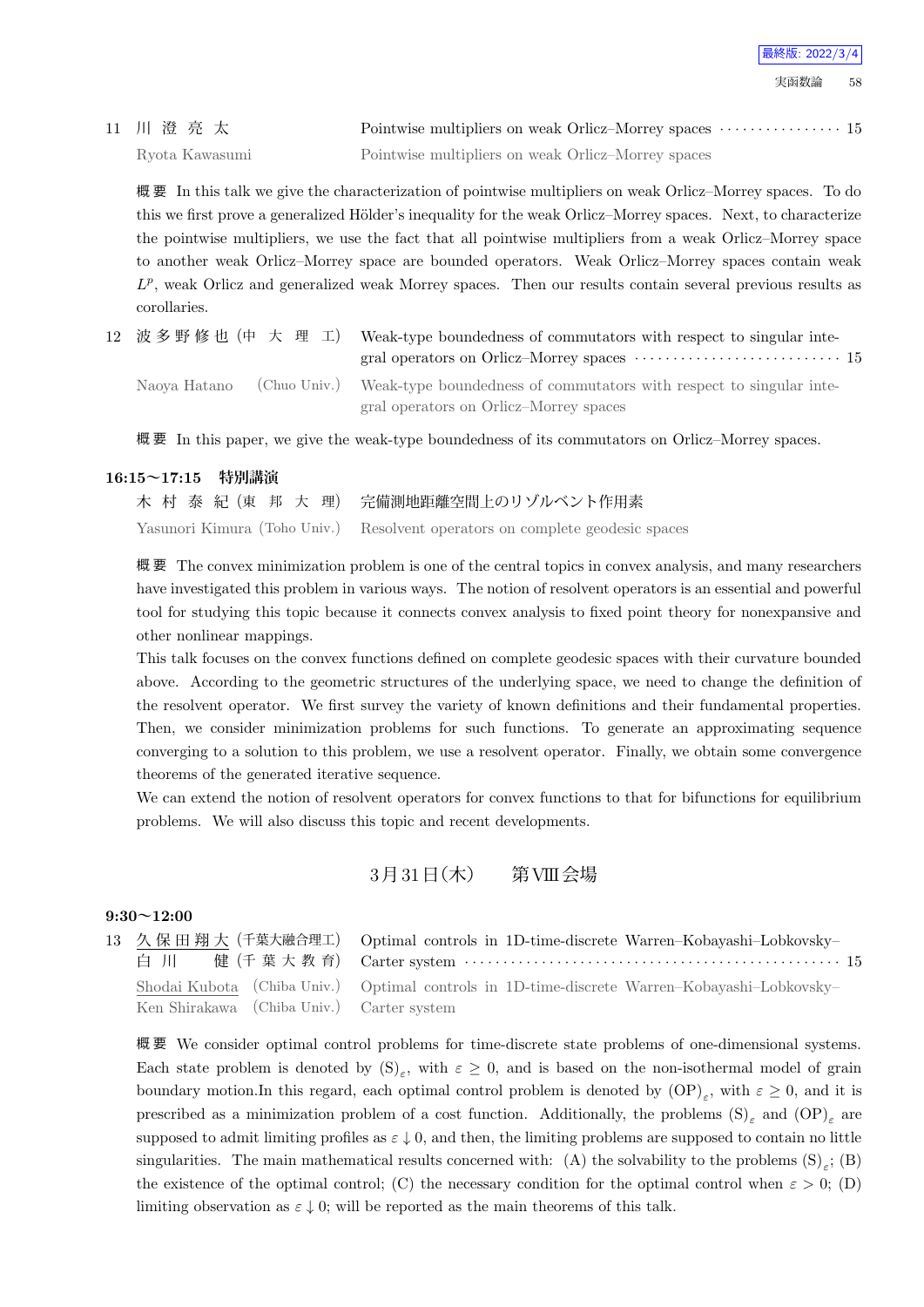|                                            | 14 千代祐太朗 (東京理大理) A simplified quasilinear attraction-repulsion chemotaxis system: bound-                   |  |
|--------------------------------------------|------------------------------------------------------------------------------------------------------------|--|
|                                            | 横 田 智 巳 (東 京 理 大 理) edness ………………………………………………………… 15                                                       |  |
|                                            | Yutaro Chiyo (Tokyo Univ. of Sci.) A simplified quasilinear attraction-repulsion chemotaxis system: bound- |  |
| Tomomi Yokota (Tokyo Univ. of Sci.) edness |                                                                                                            |  |

概 要 This talk deals with a quasilinear parabolic-elliptic-elliptic attraction-repulsion chemotaxis system. When there is no repulsion term, global existence and boundedness were obtained by the effect of the diffusion term by Tao–Winkler (J. Differential Equations; 2012; 252; 692–715). The purpose of this talk is to establish global existence and boundedness in a quasilinear attraction-repulsion chemotaxis system by using the repulsion term instead of the diffusion term.

15 千 代 祐 太 朗 (東 京 理 大 理) A simplified quasilinear attraction-repulsion chemotaxis system: stabilization *· · · · · · · · · · · · · · · · · · · · · · · · · · · · · · · · · · · · · · · · · · · · · · · · · · · · · · ·* 15 Yutaro Chiyo (Tokyo Univ. of Sci.) A simplified quasilinear attraction-repulsion chemotaxis system: stabilization

概 要 This talk deals with stabilization in a quasilinear parabolic-elliptic-elliptic attraction-repulsion chemotaxis system. As to a quasilinear parabolic-parabolic Keller–Segel system, it was shown by Ciestak–Winkler (Nonlinear Anal.; 2017; 159; 129–144) that solutions converge to the mean value of the initial data. The purpose of this talk is to confirm that their method is also effective for a quasilinear parabolic-elliptic-elliptic attraction-repulsion chemotaxis system.

16 小 杉 千 春 (日 本 女 大 理) 愛 木 豊 彦 (日本女大理) 平面上の圧縮性弾性体の伸縮運動に対する初期値境界値問題の強解の存 在について *· · · · · · · · · · · · · · · · · · · · · · · · · · · · · · · · · · · · · · · · · · · · · · · · · · · ·* 15 Chiharu Kosugi (Japan Women's Univ.) Toyohiko Aiki (Japan Women's Univ.) Existence of strong solutions for the model representing motions of compressible elastic materials on the plane

概 要 We talk about existence of strong solutions to the initial and boundary value problem for beam equations with the viscosity term. For this model, we have already shown the existence and uniqueness of weak solutions. On our problem we suppose that the stress function has a singularity such that the value tends to infinity as the strain goes to *−*1. By applying this singularity, we obtain an estimate for the strain from below, and from the estimate and the time discretization method, we can prove existence of a strong solution. The uniqueness is guaranteed by the uniqueness of the weak solution. We would like to consider the large time behavior of solutions as future work.

17 熊 崎 耕 太 (長 崎 大 教 育) 愛 木 豊 彦 (日本女大理) A. Muntean (Karlstad Univ.) 非単調な境界条件を持つ気泡ゴム内の拡散物質の浸透を表すある 1 次元 自由境界問題について *· · · · · · · · · · · · · · · · · · · · · · · · · · · · · · · · · · · · · · · · · ·* 15

Kota Kumazaki (Nagasaki Univ.) Toyohiko Aiki (Japan Women's Univ.) Adrian Muntean (Karlstad Univ.)

A one-dimensional free boundary problem describing migration into rubber with a non-monotone boundary condition

概 要 In this talk, we consider a one-dimensional free boundary problem describing the migration of diffusants into rubber. In this problem, the free boundary represents the front of the diffusant region and its growth rate is given by an ordinary differential equation including the effect of breaking the growth of the diffusant region. Due to the breaking effect, it is difficult to prove the existence of a solution because the boundary condition imposed on the moving boundary becomes non-monotone. In this talk, we establish the existence and uniqueness of a solution to the problem and give the maximum value of the free boundary.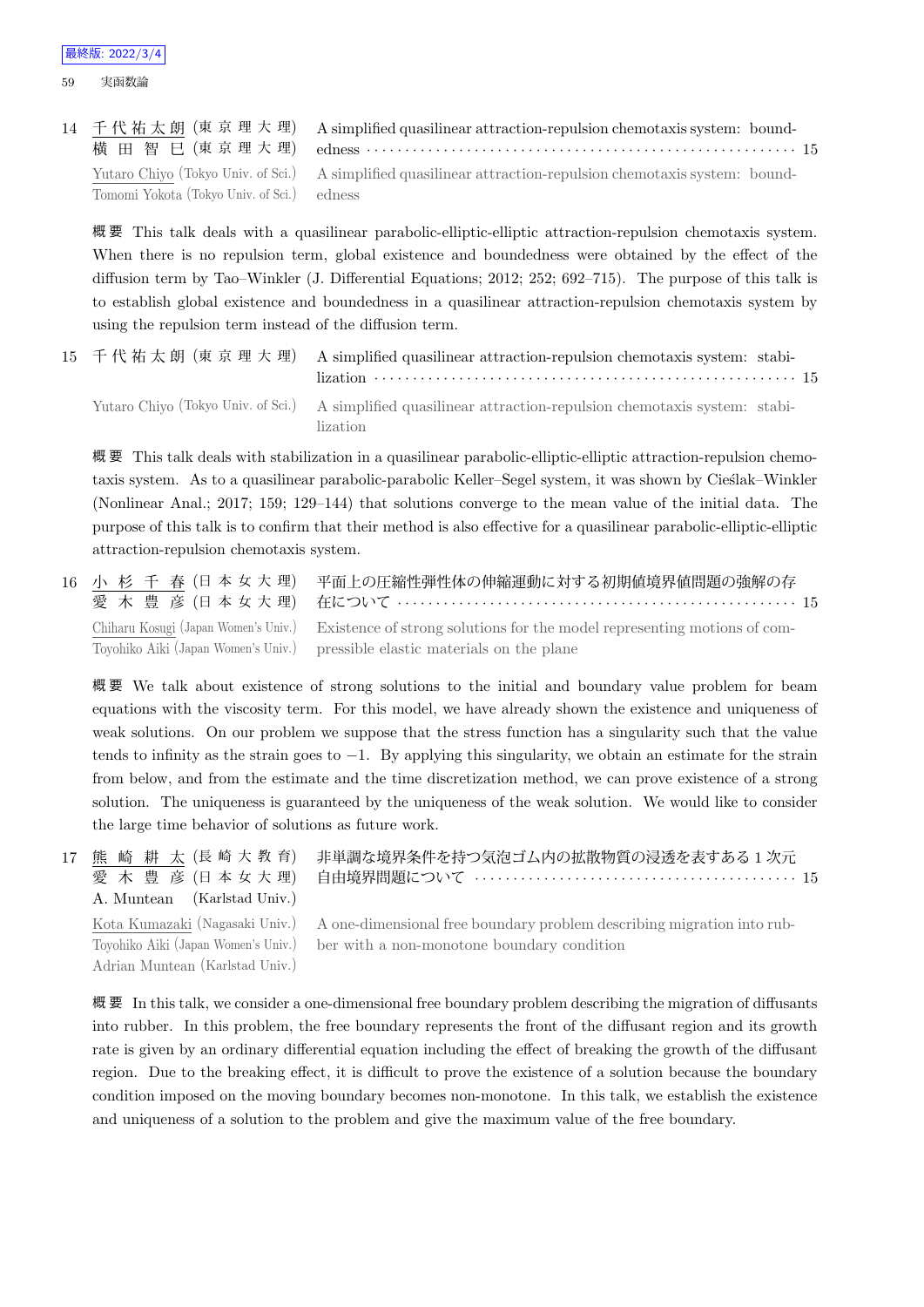実函数論 60

18 深 尾 武 史 (京都教育大教育) 境界上での擬不良設定問題について *· · · · · · · · · · · · · · · · · · · · · · · · · · · · · · ·* 15 Takeshi Fukao (Kyoto Univ. of Edu.) A quasi ill-posed problem on the boundary

概 要 In this talk, we consider a quasi ill-posed problem on the boundary on some two or three dimensional bounded domain. In order to discuss the solvability of the quasi ill-posed problem on the boundary, we consider a transmission problem with the Cahn–Hilliard equations as an auxiliary condition in the bulk. In a previous study, we characterize the second-order nonlinear diffusion equation as an asymptotic limit from the fourth-order Cahn–Hilliard equations. Following this idea, we apply the vanishing viscosity method to LW model, that is, the equation and dynamic boundary condition of Cahn–Hilliard type.

19 山 崎 教 昭 (神 奈 川 大 工) 剣 持 信 幸 (千 葉 大*<sup>⋆</sup>*  $\pm$ \*) 白 川 健 (千 葉 大 教 育) Noriaki Yamazaki (Kanagawa Univ.) Nobuyuki Kenmochi (Chiba Univ.*<sup>⋆</sup>* ) Ken Shirakawa (Chiba Univ.)

Singular optimal control problems for doubly nonlinear evolution inclusions with quasi-variational structure *· · · · · · · · · · · · · · · · · · · · · · · · · · · · ·* 15

Singular optimal control problems for doubly nonlinear evolution inclusions with quasi-variational structure

概 要 In this talk we consider singular optimal control problems for abstract doubly quasi-variational evolution inclusions governed by time-dependent subdifferentials with the unknown-dependent constraints. Then, we show the existence of optimal control for our problems. Also, we apply our abstract results to quasi-variational inequalities with time-dependent gradient constraints.

#### **14:15~15:15**

20 来 間 俊 介 (東 京 理 大 理) A nonlocal Penrose–Fife type phase field system with inertial term *· · ·* 15 Shunsuke Kurima (Tokyo Univ. of Sci.) A nonlocal Penrose–Fife type phase field system with inertial term

概要 This talk deals with a nonlocal Penrose–Fife type phase field system with inertial term. Colli– Grasselli–Ito (2002) have proved existence of solutions to a parabolic-hyperbolic Penrose–Fife phase field system. However, nonlocal Penrose–Fife type phase field systems with inertial term seem to be not studied yet. The present work asserts that we can establish existence of solutions to a nonlocal Penrose–Fife type phase field system with inertial term.

| 21 渡 邉 | 紘 (大分大理工) | 放物型・双曲型単独保存則のエントロピー解に対する Oleinik 型評価とそ                                                                                                                |
|--------|-----------|-------------------------------------------------------------------------------------------------------------------------------------------------------|
|        |           | Hiroshi Watanabe (Oita Univ.) Oleinik type estimates for entropy solutions to scalar parabolic-hyperbolic<br>conservation laws and their applications |

概 要 We consider one-dimensional Cauchy problems (CP) for scalar parabolic-hyperbolic conservation laws. The equation has both properties of hyperbolic equations and those of parabolic equations. Accordingly, it is difficult to investigate the regularity and the behavior of solutions to (CP). In this talk, we prove Oleinik type estimates for entropy solutions to (CP). Moreover, we also discuss their applications.

22 赤 木 剛 朗 (東 北 大 理) 田 中 直 樹 (静 岡 大 理) Gradient flow theory for time-dependent energies and applications to nonlinear PDEs *· · · · · · · · · · · · · · · · · · · · · · · · · · · · · · · · · · · · · · · · · · · · · · · ·* 15 Goro Akagi (Tohoku Univ.) Naoki Tanaka (Shizuoka Univ.) Gradient flow theory for time-dependent energies and applications to nonlinear PDEs

概 要 In this talk, we shall present an abstract theory for (generalized) gradient flows and applications to nonlinear PDEs.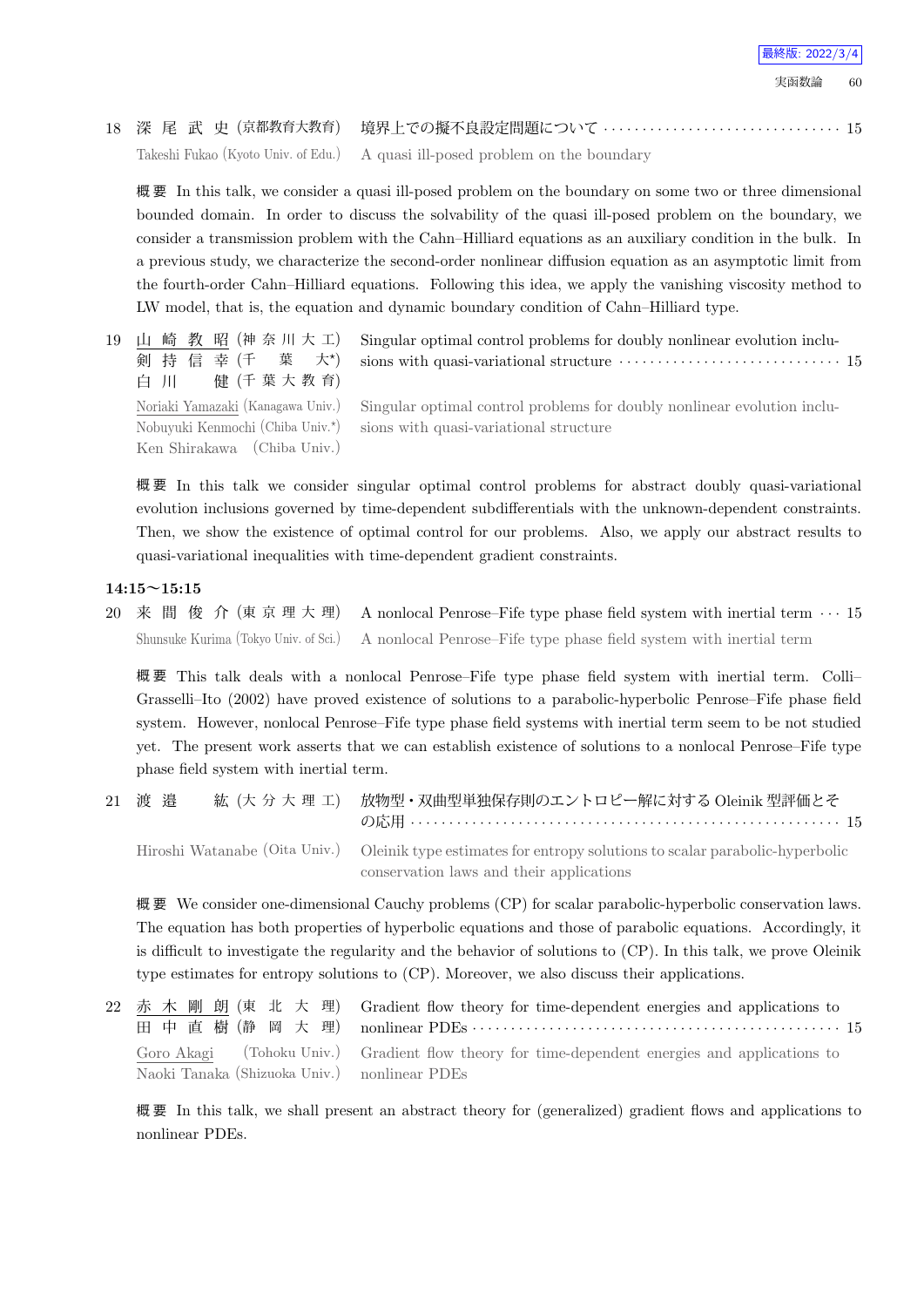61 実函数論

#### **15:30~16:30 特別講演**

吉 川 周 二 (大 分 大 理 工) 炭素繊維複合材料の動的変形に関連する問題の数学解析 Shuji Yoshikawa (Oita Univ.) Mathematical analysis for the problems related to dynamic deformation of CRFP

概 要 CFRP (Carbon-Fiber-Reinforced Plastics) are well-known materials that are layered plastic plates strengthened by fibered carbons like plywoods. My interest is directed to consider the dynamical behavior of CFRP. To give a mathematical analysis for CFRP, we first decompose the problem into four components: thermo-elastic, plastic, anisotropic, and composite materials. Each problem has interesting open problems from the mathematical viewpoint. I will first introduce some results related to these problems, especially through the perspective of the energy method and structure-preserving discretization technique.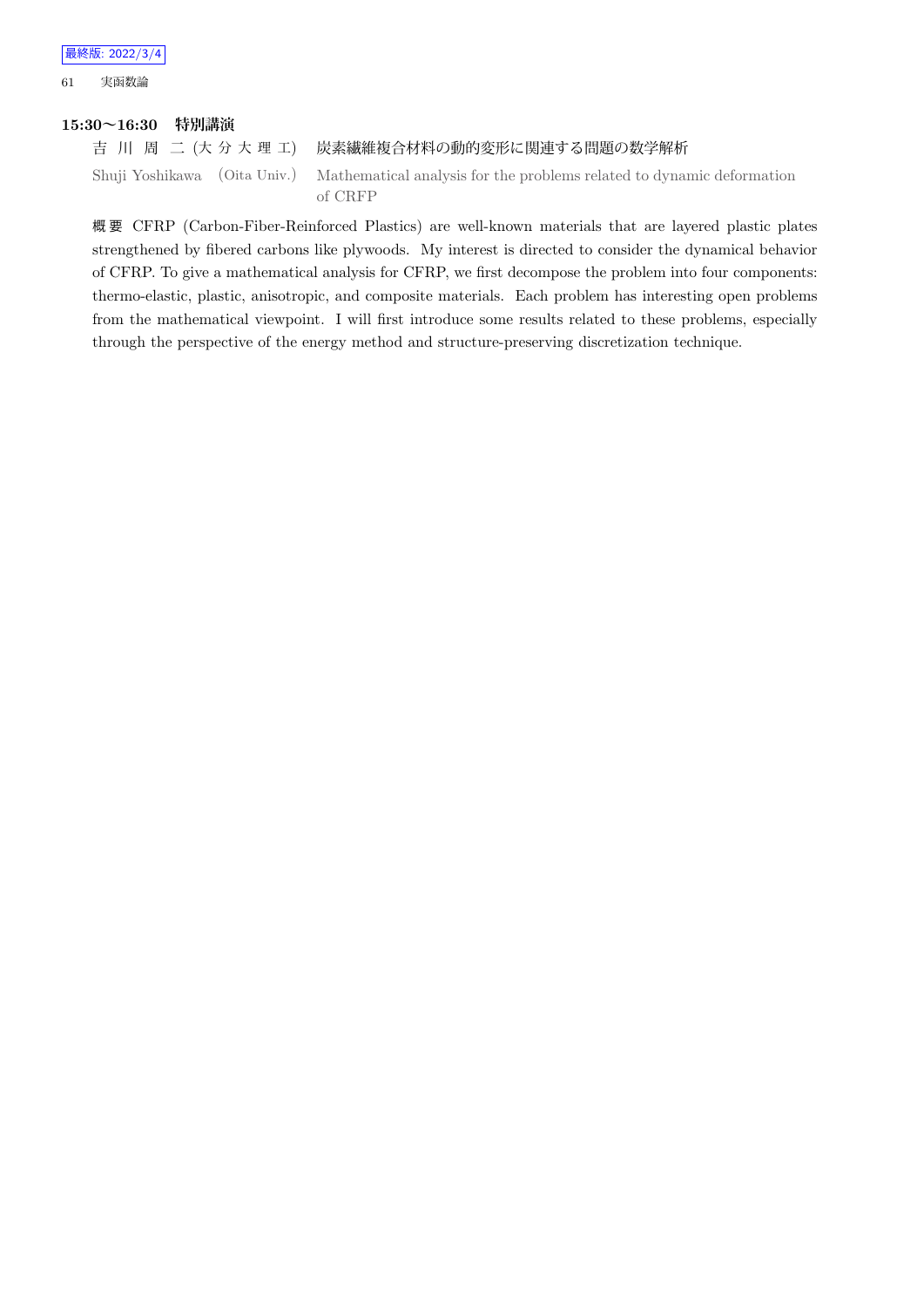## **函 数 解 析 学**

 $3 \overline{H} 28 \overline{H} (\overline{H})$  第I会場

```
10:00~11:30
```

|                               | 1 佐々木俊二(上 青 木 中) リーマンゼータ関数のオマージュ–「ゼータワン関数」から「zeta-denominator- |
|-------------------------------|----------------------------------------------------------------|
|                               |                                                                |
| Shunji Sasaki                 | Homage of Riemann zeta function "Zeta one function"            |
| (Kamiaoki Junior High School) |                                                                |

概 要 In researching the "Riemann zeta function", we created a new function "zeta-one function" which is obtained by adding 1 to the denominator of the function and derives the relation equation between this new function and the "Riemann zeta function" It was also found to be represented by the "digamma function." It would be greatly appreciated if it could help research future zeta functions.

2 瀬 戸 道 生 (防 衛 大) 桑 原 修 平 (札 幌 静 修 高) 狭義正定値核の構成法について *· · · · · · · · · · · · · · · · · · · · · · · · · · · · · · · · · · ·* 10 Michio Seto (Nat. Defense Acad. of Japan) Shuhei Kuwahara (Sapporoseishu High School) On construction of strictly positive definite kernels

概 要 In this talk, we give new examples of strictly positive definite kernels with the theory of the Hardy space over the unit disk.

3 甘 中 一 輝 (理化学研iTHEMS)*♭* 3 次元コンパクト反ド・ジッター多様体の安定固有値の重複度 *· · · · · · · ·* 15 Kazuki Kannaka (RIKEN) Multiplicities of stable eigenvalues on compact anti-de Sitter 3-manifolds

概 要 A *pseudo-Riemannian locally symmetric space* is the quotient manifold Γ*\G/H* of a semisimple symmetric space *G/H* by a discontinuous group Γ. Toshiyuki Kobayashi initiated the study of spectral analysis of *intrinsic differential operators* (such as the Laplacian) of a pseudo-Riemannian locally symmetric space. For instance, Kassel–Kobayashi studied the behavior of eigenvalues of intrinsic differential operators of Γ*\G/H* when deforming a discontinuous group Γ. As a special case, they found infinitely many *stable eigenvalues* of the (hyperbolic) Laplacian of a compact anti-de Sitter 3-manifold Γ*\*SO(2*,* 2)*/*SO(2*,* 1) ([Adv. Math. 2016]). In this talk, I would like to explain recent results about *multiplicities* of stable eigenvalues in the anti-de Sitter setting.

|  | 4 髙 江 洲 俊 光 (群 馬 大 理 工) 空間・運動量切断が加わった φ <sup>4</sup> モデルの 基底状態エネルギーの 1 次の                                                    |  |
|--|------------------------------------------------------------------------------------------------------------------------------|--|
|  | Toshimitsu Takaesu (Gunma Univ.) On the first order expansion of a ground state energy of the $\phi^4$ model<br>with cutoffs |  |

概 要 We consider the *ϕ* <sup>4</sup> model with a spatial cutoff and momentum cutoff. The total Hamiltonian is a self-adjoint operator on a boson Fock space. Suppose regularity conditions of the momentum cutoff. Then we obtain the first order expansion of a non-degenerate ground state energy of the total Hamiltonian.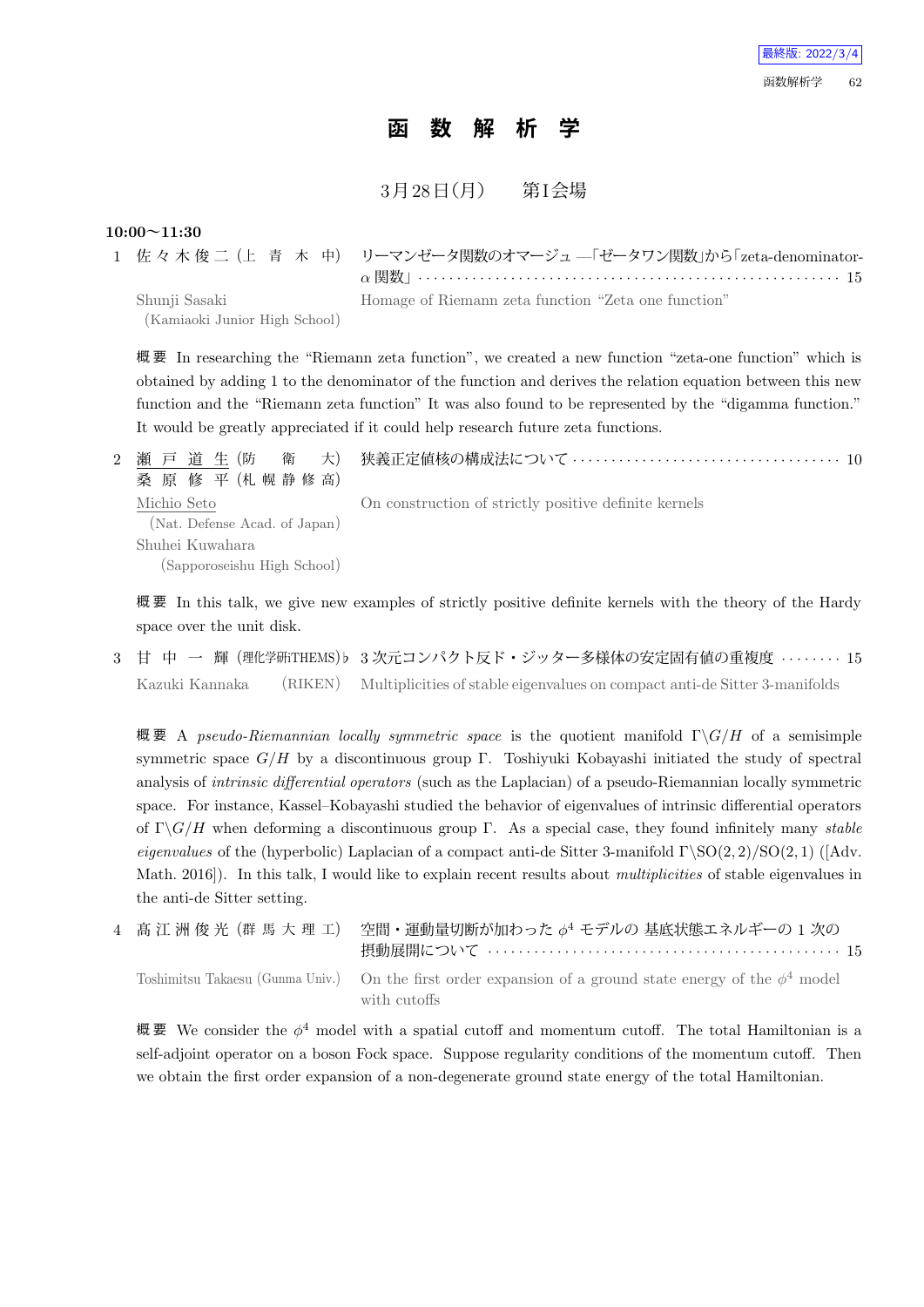63 函数解析学

5 岩 田 順 敬 (関西大化学生命工) 作用素の対数表現を用いた非線形半群の生成 *· · · · · · · · · · · · · · · · · · · · · · ·* 15 Yoritaka Iwata (Kansai Univ.) Generation of nolinear semigroup by the logarithm of operators

概 要 Logarithmic representation of infinitesimal generators are directly associated with the higher order evolution equations, as well as some nonlinear evolution equations. In particular nonlinear transforms such as the Cole–Hopf transform and the Miura transform are the transform to the nonlinear differential equations. Meanwhile the recurrence formula generalizing the Cole–Hopf transform and the Miura transform clarifies the unknown relation between the 1st order and higher order evolution equations. In this talk, nonlinear abstract evolution equation in a Banach space is studied by the logarithmic representation of operators. In conclusion a representation for the nonlinear semigroup is obtained.

## **14:15~15:15 特別講演**

佐 野 め ぐ み (広島大先進理工) 調和移植とその関数不等式への応用 Megumi Sano (Hiroshima Univ.) Harmonic transplantation and its application to functional inequalities

概 要 First, we will introduce harmonic transplantation proposed by Hersch in 1969. Also, we will explain

the difference between harmonic transplantation and Mobius transformation. We will point out that various transformations can be understood as a special case or a general case of harmonic transplantation. As an application, we will derive several improvements and several limiting forms of the Hardy and the Sobolev inequalities via harmonic transplantation. In the half-space, we cannot apply harmonic transplantation to these inequalities directly due to the lack of the explicit form of the *p*-Green function. Therefore, we will consider a modification of the original harmonic transplantation. By using that, we derive the improved Hardy inequality in the half-space and the critical Hardy inequality as the limiting form.

3月29日 (火) 第I会場

|   | $10:00 \sim 12:00$     |                                                     |
|---|------------------------|-----------------------------------------------------|
| 6 | 谷 口 大 和 (関西学院大理工)      |                                                     |
|   | 中 村 麦 穂 (関西学院大理工)      |                                                     |
|   | Nobukazu Shimeno       | Zonal spherical function on a real symplectic group |
|   | (Kwansei Gakuin Univ.) |                                                     |
|   | Yamato Taniguchi       |                                                     |
|   | (Kwansei Gakuin Univ.) |                                                     |
|   | Mugiho Nakamura        |                                                     |
|   | (Kwansei Gakuin Univ.) |                                                     |
|   |                        |                                                     |

概 要 We give explicit expressions of the zonal spherical functions on some weakly symmetric spaces that are close to a rank one symmetric space for a real symplectic group by using the Jacobi function and elementary functions.

| 7 井上順子<br>A. Baklouti (Univ. of Sfax)       | 局所コンパクト群のコンパクト拡大における LP-Fourier 変換のノルムに<br>(鳥取大教育支援・国際交流推進機構)  ついて ‥‥‥‥‥‥‥‥‥‥‥‥‥‥‥‥‥‥‥‥‥‥‥‥‥‥‥‥‥‥ 15  |
|---------------------------------------------|-------------------------------------------------------------------------------------------------------|
| Ali Baklouti (Univ. of Sfax) compact groups | Junko Inoue (Tottori Univ.) The norm of the $L^p$ -Fourier transform on compact extensions of locally |

概要 We study the norm of the L<sup>p</sup>-Fourier transform on locally compact groups. Let G be a separable unimodular locally compact group of type I, and let *N* be a unimodular closed normal subgroup of type I such that  $G/N$  is compact. For all exponents p such that  $1 < p \le 2$ , we show the inequality  $\|\mathscr{F}^p(G)\| \leq \|\mathscr{F}^p(N)\|$ , where  $\|\mathscr{F}^p(G)\|$  and  $\|\mathscr{F}^p(N)\|$  are the norms of  $L^p$ -Fourier transforms on G and N respectively.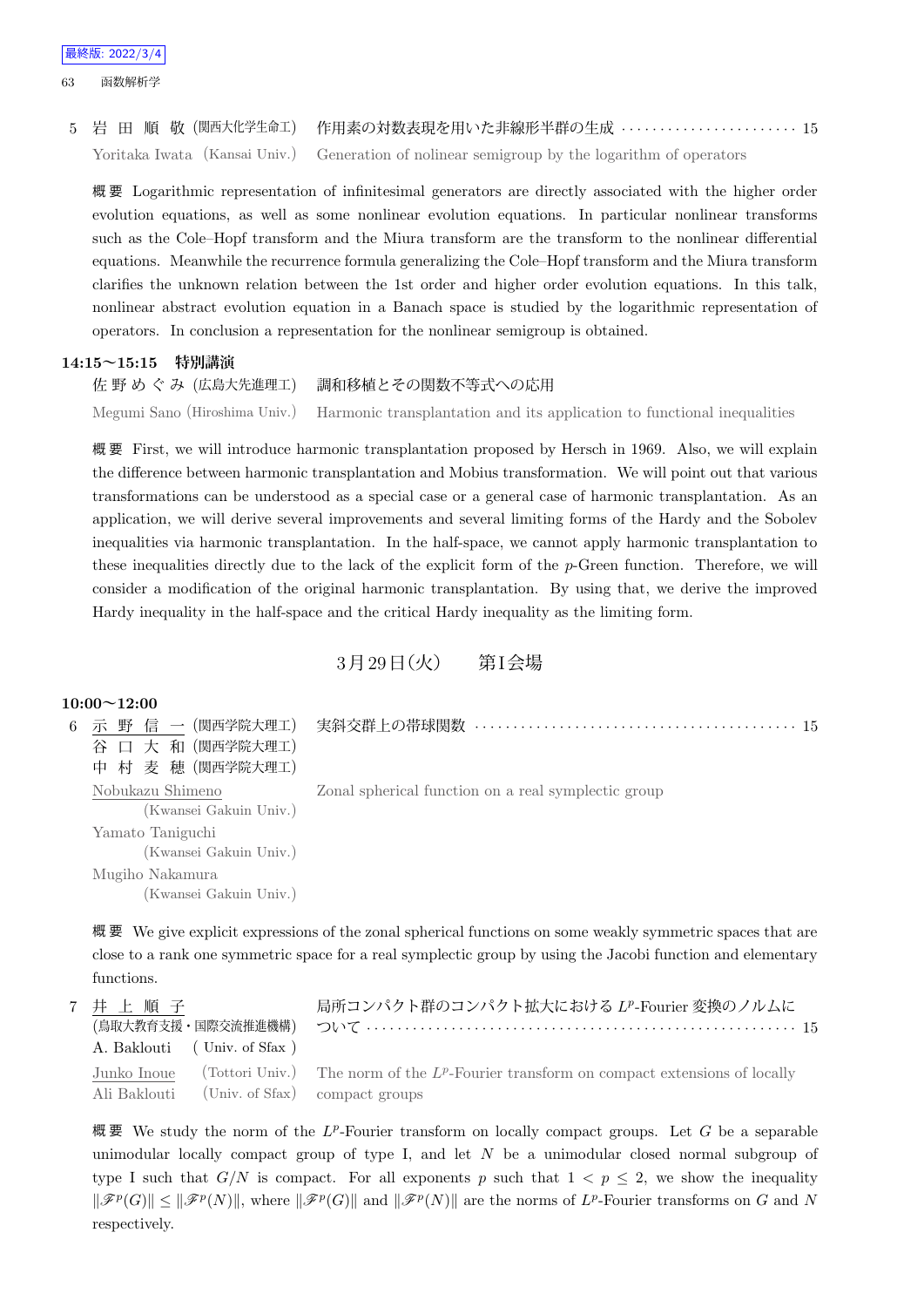# 8 V. Pérez Valdés (東 大 数 理) Construction of vector-valued differential symmetry breaking operators for the group  $SO(4,1)$   $\cdots$   $\cdots$   $\cdots$   $\cdots$   $\cdots$   $\cdots$   $\cdots$   $\cdots$   $\cdots$   $\cdots$   $\cdots$   $\cdots$   $\cdots$   $\cdots$   $\cdots$   $\cdots$

Víctor Pérez Valdés (Univ. of Tokyo) Construction of vector-valued differential symmetry breaking operators for the group  $SO(4,1)$ 

概 要 In this talk, we construct and give a complete classification of all the symmetry breaking operators  $D: C^{\infty}(S^3, V^3_{\lambda}) \to C^{\infty}(S^2, \mathcal{L}_{\nu,m})$  that can be written as differential operators, between the spaces of smooth sections of a 3-rank vector bundle  $V^3_\lambda \to S^3$  over the 3-sphere, and a line bundle  $\mathcal{L}_{\nu,m} \to S^2$  over the 2-sphere. In particular, we give the necessary and sufficient condition on the tuple of parameters  $(\lambda, \nu, m)$ for which these differential symmetry breaking operators exist.

9 中 濱 良 祐 (九 大 I M I) Computation of weighted Bergman norms on block diagonal matrices in bounded symmetric domains for  $Sp(r, \mathbb{R})$   $\cdots$   $\cdots$   $\cdots$   $\cdots$   $\cdots$   $\cdots$   $\cdots$  15 Ryosuke Nakahama (Kyushu Univ.) Computation of weighted Bergman norms on block diagonal matrices

in bounded symmetric domains for  $Sp(r, \mathbb{R})$ 

概 要 Let  $G/K \simeq D \subset \mathfrak{p}^+$  be a Hermitian symmetric space realized as a bounded symmetric domain, and we consider the weighted Bergman space  $\mathcal{H}_{\lambda}(D)$  on *D*. Then the norm on each *K*-type in  $\mathcal{H}_{\lambda}(D)$  is explicitly computed by Faraut–Korányi (1990). In this talk, we consider the case  $G = Sp(r, \mathbb{R})$ ,  $\mathfrak{p}^+ = Sym(r, \mathbb{C})$ , fix  $r = r' + r''$ , and decompose  $\mathfrak{p}^+$  into  $2 \times 2$  block matrices. Then the speaker presents the results on explicit computation of the norm of  $\mathcal{H}_{\lambda}(D)$  on each  $K'$ -type in the space of polynomials on the block diagonal matrices  $\mathfrak{p}_{11}^+ \oplus \mathfrak{p}_{22}^+$ . Also, as an application, the speaker presents the results on Plancherel-type formulas on the branching laws for the symmetric pair  $(Sp(r, \mathbb{R}), U(r', r''))$ .

10 伊 師 英 之 (阪 市 大 理) 大 城 和 秀 ( HOSEI(株) ) ベクトル値函数の連続ウェーブレット変換 *· · · · · · · · · · · · · · · · · · · · · · · · ·* 15 Hideyuki Ishi (Osaka City Univ.) Kazuhide Oshiro (HOSEI Inc.) Continuous wavelet transforms for vector-valued functions

概 要 We give a sufficient condition for the existence of admissible vectors for a unitary representation of the semidirect product group of a linear Lie group with the vector group, where the unitary representation is naturally defined on the space of square-integrable vector-valued functions. Moreover, we give a concrete admissible vector explicitly for the unitary representation of the 3-dimensional similitude group realized on the space of square-integrable complex vector fields.

| 11 笹木集夢(東海大理) A realization of the restriction of quasi-regular representations of the<br>Heisenberg group $\cdots \cdots \cdots \cdots \cdots \cdots \cdots \cdots \cdots \cdots \cdots \cdots 15$ |
|-----------------------------------------------------------------------------------------------------------------------------------------------------------------------------------------------------|
| Atsumu Sasaki (Tokai Univ.) A realization of the restriction of quasi-regular representations of the<br>Heisenberg group                                                                            |

概 要 This talk gives a realization of the restriction of quasi-regular representations of the Heisenberg group to a certain closed subgroup in the continuous representation on the space of holomorphic functions on the complex Heisenberg homogeneous space. Our realization is based on the heat kernels and the heat kernel transforms on  $\mathbb{R}^k$  and the Heisenberg group.

12 嵐 昊 一 (名大多元数理) 一般化 Heisenberg 群のコヒーレント状態表現と無重複表現 · · · · · · · · · · 15 Koichi Arashi (Nagoya Univ.) Coherent state representation and multiplicity-free representation of a generalized Heisenberg group

概 要 We classify holomorphic multipliers of a generalized Heisenberg group over a (not necessarily homogeneous) Siegel domain of the second kind, and show that the natural representations of the group defined by the multipliers are multiplicity-free.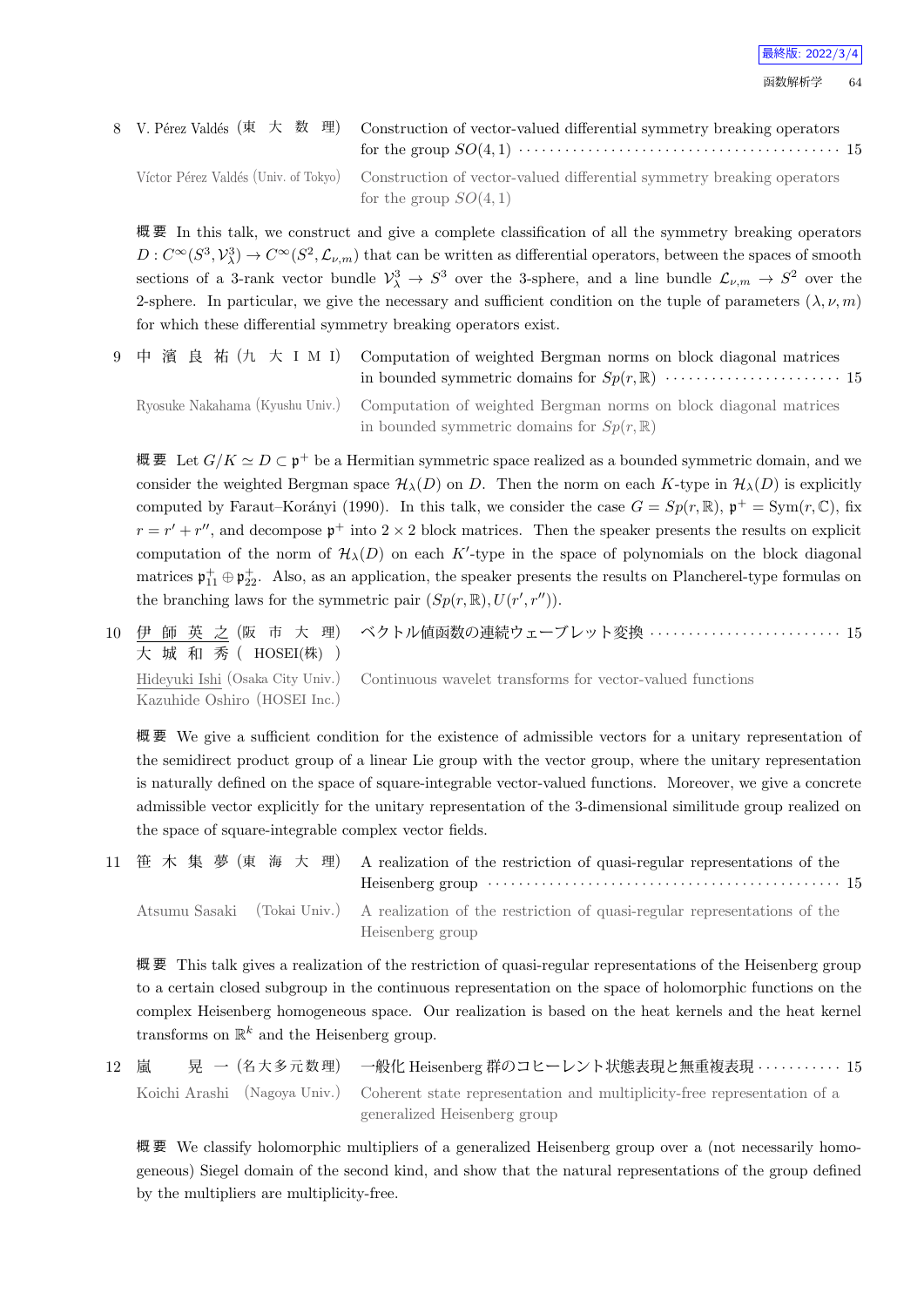65 函数解析学

#### **13:00~14:00 特別講演**

池 田 岳 (早 大 基 幹 理 工)*♭* K 理論的シューベルト・カルキュラス

Takeshi Ikeda (Waseda Univ.) K-theoretic Schubert calculus

概 要 During the last decade, there were significant progress in K-theoretic (quantum) Schubert calculus. First of all, I will try to give an overview on these works. The spaces we consider are the generalized flag varieties of semisimple linear algebraic group G. We are interested in the basis of the cohomology ring of these varieties associated to Schubert subvarieties. Main question is to determine the coefficients when we multiply two elements from the Schubert basis. Similar questions exist for a reasonable cohomology theory. In this talk, we consider the ordinary cohomology and the algebraic K-theory, and their quantum (equivariant) versions. Even in type A, i.e. G is the special linear group, and for the ordinary cohomology, we do not know an explicit formula for the Schubert structure constants of the full flag variety. On the other hand, the structure constants for the Grassmannian variety is also (well) known as the Littlewood– Richardson rule. I will explain the corresponding results for some typical Grassmannians in other classical types.

In the second part, we will discuss a remarkable new aspects in Schubert calculus stemming from the study on the affine Grassmannian variety. The cohomology groups of the affine Grassmannian has a natural ring structure. D. Peterson discovered a connection between the quantum cohomology ring of flag variety and the homology ring of the affine Grassmannian. The topics were further studied by many authors including Lam, Shimozono, Lapointe, Morse, Schilling. I will report on recent progress on the topics mainly from combinatorial point of view.

### 3月30日 (水) 第I会場

#### **10:00~11:30**

|  | 13 瀬 尾 祐 貴 (大阪教育大教育) 一般化 Tsallis 相対エントロピー関する行列トレース不等式について  15                                             |
|--|-----------------------------------------------------------------------------------------------------------|
|  | Yuki Seo (Osaka Kyoiku Univ.) Matrix trace inequalities related to the Tsallis relative entropies of real |
|  | order                                                                                                     |

概 要 In this talk, we show matrix trace inequalities related to Tsallis relative entropies. Hiai and Petz show the Hiai–Petz inequality related to Umegaki relative entropy and Fujii–Kamei relative entropy and a 1-parameter extension of it. We extend it by virtue of the Tsallis relative entropies.

14 内 山 充 (島根大*⋆*・立命館大総合科学技術研究機構) Operator means and matrix quadratic equations  $\cdots$  · · · · · · · · · · · · · · 15 Mitsuru Uchiyama (Shimane Univ.*<sup>⋆</sup>*/Ritsumeikan Univ.) Operator means and matrix quadratic equations

概 要 Let  $A, B$  be Hermitian matrices satisfying  $A \geq B \geq 0$ . Then we determine  $X \geq 0$  and  $Y \geq 0$  such that the arithmetic mean and the geometric mean of *X* and *Y* are respectively *A* and *B*. Further, we refer to a quadratic equation which these *X* and *Y* are solutions of.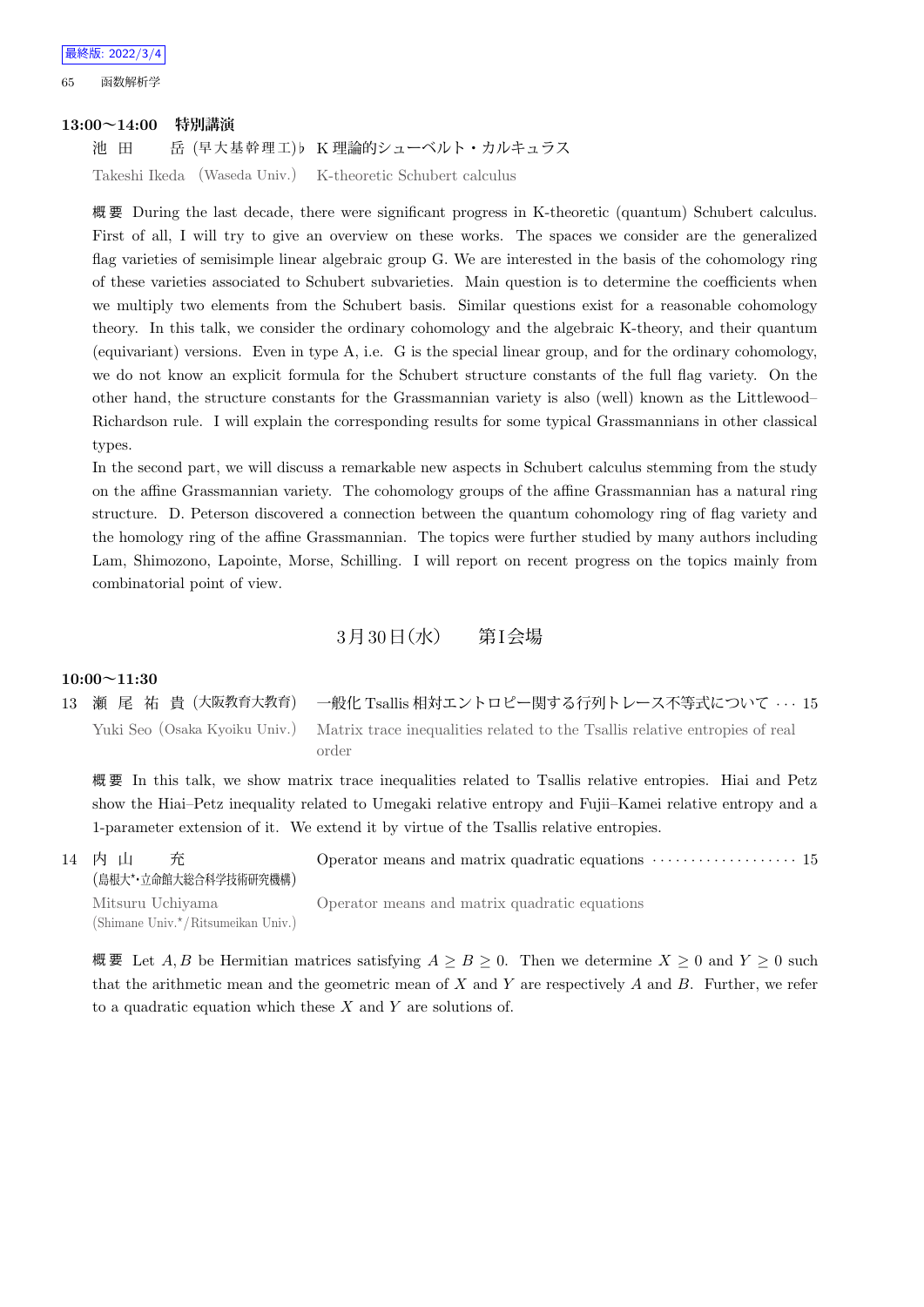| 最終版: 2022/3/4 |  |
|---------------|--|
| 函数解析学         |  |

15 渚 勝 (千葉大理・立命館大理工) 綿 谷 安 男 (九 大 数 理) Masaru Nagisa (Chiba Univ. /Ritsumeikan Univ.) Yasuo Watatani (Kyushu Univ.)

C\*-環の間の非線型正写像 *· · · · · · · · · · · · · · · · · · · · · · · · · · · · · · · · · · · · · · ·* 15

Non-linear positive maps on C\*-algebras

概要 We study non-linear positive maps on  $C^*$ -algebras, which are not necessary completely positive. We give several examples of such non-linear positive maps. We characterize the class of compositions of \*-multiplicative maps and positive linear maps as the class of non-linear maps of boundedly positive type abstractly.

| 16 大 坂 博 幸 (立命館大理工)<br>勝 (千 葉 大*)<br>渚<br>冨田来成(厚木商高)    | Stable rank for inclusions of Banach algebras $\cdots \cdots \cdots \cdots \cdots 15$ |
|---------------------------------------------------------|---------------------------------------------------------------------------------------|
| Masaru Nagisa (Chiba Univ. $\star$ )                    | Hiroyuki Osaka (Ritsumeikan Univ.) Stable rank for inclusions of Banach algebras      |
| Raisei Tomita<br>(Atsugi-Commercial Senior High School) |                                                                                       |

概 要 We present a formula for the stable rank of inclusions of unital Banach algebras in the sense of finite Watatani index. As an application we show that the stable rank of  $\ell^1$ -algebras of Disk algebras by any action of finite groups is 2.

| 17 細 川 卓 也 (茨 城 大 工) | Weighted composition operators from the Lipschitz space to the space<br>of bounded functions on a tree $\cdots$ $\cdots$ $\cdots$ $\cdots$ $\cdots$ $\cdots$ $\cdots$ $\cdots$ 15 |
|----------------------|-----------------------------------------------------------------------------------------------------------------------------------------------------------------------------------|
|                      | Takuya Hosokawa (Ibaraki Univ.) Weighted composition operators from the Lipschitz space to the space<br>of bounded functions on a tree                                            |

概 要 We study the weighted composition operators between the Lipschitz space and the space of bounded functions on the set of vertices of an infinite tree. We characterized the boundedness, the compactness, and the boundedness from below, the isometricity of weighted composition operators.

## **14:15~15:15 特別講演** 大 野 修 一 Weighted composition operators and their differences Shûichi Ohno Weighted composition operators and their differences

概 要 (Weighted)composition operators have been extensively investigated on various analytic function spaces, especially the Hardy and Bergman spaces, during recent decades. Then the main theme is to characterize the operator-theoretic behavior of weighted composition operators in terms of the functiontheoretic properties of their weight and analytic self-map. We here list problems on weighted composition operators and their differences on the Hardy and Bergman spaces.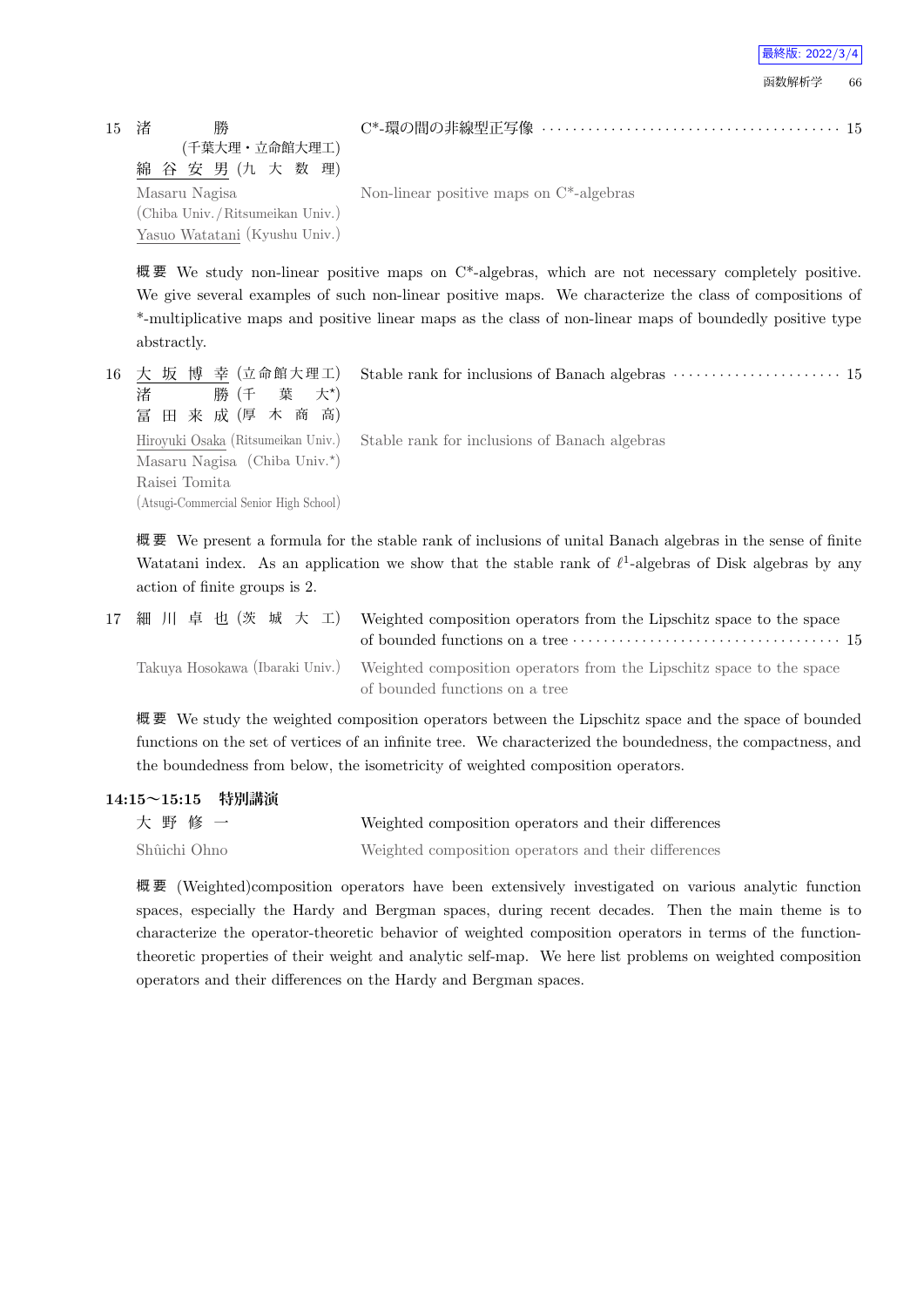## **統 計 数 学**

## $3 \cancel{\text{F} 128}$   $\text{H}$  (月) 第Ⅲ会場

#### **9:00~11:50**

1 豊 嶋 隆 晃 (東工大情報理工) 時空ホワイトノイズに駆動される分数階確率 Navier–Stokes 方程式 *· · · ·* 15 Takaaki Toyoshima (Tokyo Tech) Fractional stochastic Navier–Stokes equation driven by space-time white noise

概 要 We consider the stochastic Navier–Stokes equation driven by space-time white noise, where the Laplacian is replaced by a fractional one. In this equation, the nonlinearity has no meaning as a product of the distributions due to the poor regularity of the space-time white noise. To handle this type of singular stochastic partial differential equations, we use the renormalization method. In addition, the lower fractional index reduces the order of regularity expected in the Schauder estimate, and as a result, the number of elements to be renormalized increases. To deal with this situation, we use the theory of regularity structure for the construction. In particular, we will solve the equation without changing the form although we need the renormalization procedure.

| 2 伊藤 | 悠 (京都産大理) Backward representation of rough integral: an approach via fractional                               |  |
|------|---------------------------------------------------------------------------------------------------------------|--|
|      | Yu Ito (Kyoto Sangyo Univ.) Backward representation of rough integral: an approach via fractional<br>calculus |  |

概要 Using fractional calculus, M. Zähle (1998) introduced an approach to the Stieltjes integrals. As an extension of the (forward) integral by Zähle (1998), Y. Hu and D. Nualart (2009) and the speaker (2019) introduced an approach to the rough integral of controlled paths along Hölder rough paths of order  $\beta \in (1/3, 1/2]$ . In this talk, we extend the backward integral by Zähle (1998) to the rough integral, and describe a backward representation of the rough integral. Our definitions of the rough integral are given explicitly in terms of Lebesgue integrals for fractional derivatives, without using any arguments from discrete approximation.

3 高 野 凌 史 (阪 大 基 礎 工) 深 澤 正 彰 (阪 大 基 礎 工) A partial rough path space for rough volatility  $\cdots$   $\cdots$   $\cdots$   $\cdots$   $\cdots$   $\cdots$  15 Ryoji Takano (Osaka Univ.) Masaaki Fukasawa (Osaka Univ.) A partial rough path space for rough volatility

概 要 A rough volatility model is a stochastic volatility model for an asset price process with volatility being rough, meaning that the Holder regularity of the volatility path is less than half. Unfortunately, this model does not fall into the framework of the existing rough path theory because the integrand is not a controlled path of the integrator. In this talk, we will discuss about a new variant of rough path theory to analyze such a rough volatility model. Our first step is to construct an integration of an uncontrolled path and to prove its continuity. Second step is then to show the continuity of the solution of RDE which is driven by such an integral.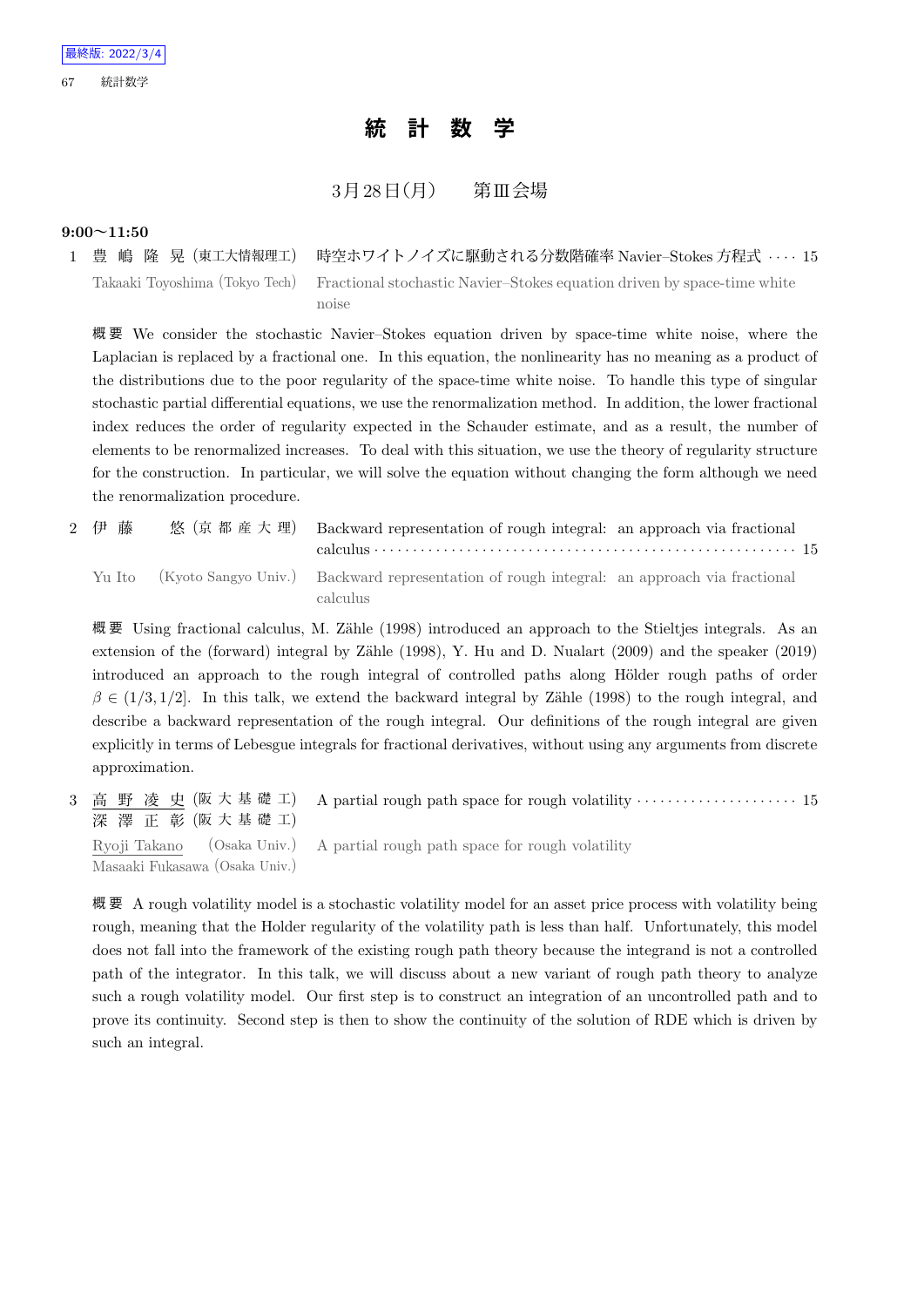|                                          | 4 鵜 飼 拓 人 (阪 大 基 礎 工) Limit distributions for the discretization error of stochastic Volterra     |
|------------------------------------------|---------------------------------------------------------------------------------------------------|
|                                          | 深 澤 正 彰 (阪大基礎工) equations ………………………………………………… 15                                                  |
|                                          | Takuto Ugai (Osaka Univ.) Limit distributions for the discretization error of stochastic Volterra |
| Masaaki Fukasawa (Osaka Univ.) equations |                                                                                                   |

概 要 Our study aims to specify the asymptotic error distribution in the discretization of a stochastic Volterra equation with a fractional kernel. It is well-known that for a standard stochastic differential equation, the discretization error, normalized with its rate of convergence  $1/\sqrt{n}$ , converges in law to the solution of a certain linear equation. Similarly to this, we first consider the rate of convergence to normalize the error. Then we show that the normalized discretization error of the Volterra equation converges in law to the solution of a certain linear Volterra equation.

5 濵 口 雄 史 (阪 大 基 礎 工) 線形な確率 Volterra 積分方程式の一般解法 *· · · · · · · · · · · · · · · · · · · · · · · · ·* 15 Yushi Hamaguchi (Osaka Univ.) On general solutions of linear stochastic Volterra integral equations

概 要 We provide a general solution to a linear stochastic Volterra integral equation, which includes a class of fractional stochastic differential equations. By means of the chaos expansion technique, we introduce a notion of the product generalizing the stochastic convolutions and show that the class of stochastic Volterra kernels becomes a Banach algebra. Then, we give a variation of constant formula for a general class of linear stochastic Volterra integral equations.

| 6  篠 崎 裕 司(日本銀行・東工大理)<br>二宮祥一(東工大理)                                                   | 再結合測度法による確率微分方程式の弱近似の効率化 ·············· 15                                 |
|---------------------------------------------------------------------------------------|----------------------------------------------------------------------------|
| Yuji Shinozaki                                                                        | Application of high-order recombination to weak approximations of stochas- |
| (Bank of Japan/Tokyo Tech) tic differential equations<br>Syoiti Ninomiya (Tokyo Tech) |                                                                            |

概 要 In this presentation, the error evaluation formula for the high-order recombination method given by Litterer–Lyons is improved and some partitioning algorithms based on this improved estimation are also presented. Specifically, it is proved that the error depends not only on the radiuses of the partitioned patches but also the weights of them. The algorithms are applied to some known higher-order discretization methods. Some numerical examples of practical financial problems are also discussed.

7 道 工 勇 (埼 玉 大 教 育) レヴィ雑音を伴う確率方程式の解について *· · · · · · · · · · · · · · · · · · · · · · · · ·* 10 Isamu Dôku (Saitama Univ.) On a solution for random equations with Lévy noise

概要 We consider the random equations driven by a Lévy noise. Actually we treat the Cauchy problem for random equations with compensated Poisson random measure. The principal operator part is described in an abstract manner in the sense of functional analysis. Other coefficient parts are given by some measurability and slight regularity assumptions. With an appropriate additional assumption we show that the random equation in question possesses a unique local mild solution.

8 小 川 重 義 (立 命 館 大 理 工) Noncausal integrals and mean value theorems *· · · · · · · · · · · · · · · · · · · · · ·* 10 Shigeyoshi Ogawa (Ritsumeikan Univ.) Noncausal integrals and mean value theorems

概 要 The mean value theorem for the integral is well known. But we are now concerned with the validity of a statement like the mean value theorem for the stochastic integral. The aim of the talk is to show that we can establish mean value theorems as exact formula when limitted to the *noncausal stochastic integral*(also called *ogawa integral*) of the form  $\int_a^b f(X_t) d_* W_t$ , where  $W_t$  is Brownain motion and  $X_t$  and Itô process, causal or not. We also discsuss the case of Itô integral  $\int_a^b f(X_t) d_0W_t$ , moreover such a genuin noncausal case where the process  $X_t$  is noncausal. Whole discussions are developed in the framework of the noncausal stochastic calculus. hence for the related materials and basic facts we would refer to the monograph "Noncausal Stochastic Calculus" by Ogawa,S.,(2017, Springer).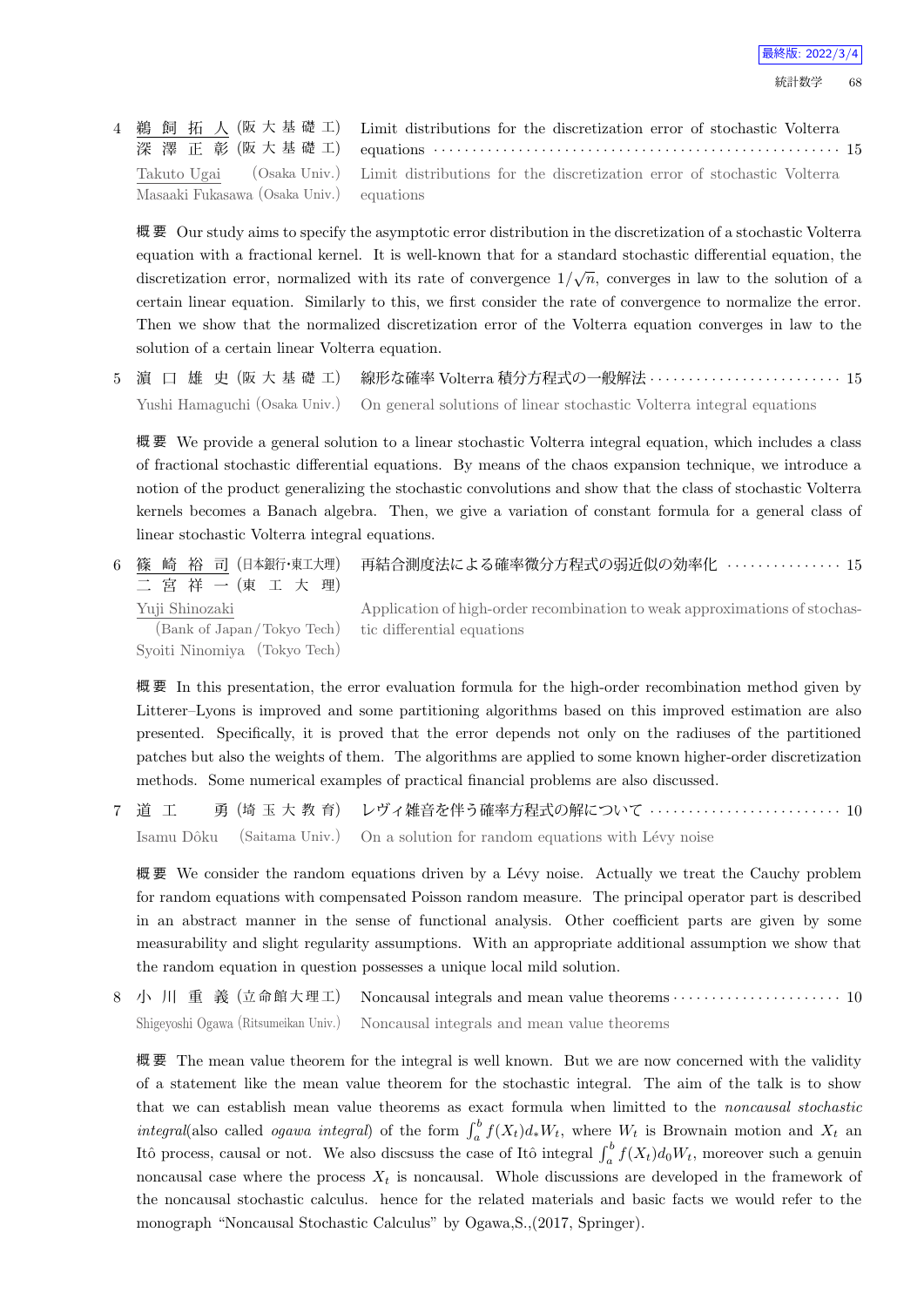9 石 谷 謙 介 (都 立 大 理) Brown 引越過程の構成と諸性質 *· · · · · · · · · · · · · · · · · · · · · · · · · · · · · · · · · ·* 15 Kensuke Ishitani (Tokyo Metro. Univ.) On the construction of Brownian house-moving and its properties

概 要 The purpose of this presentation is to construct a new stochastic process "Brownian house-moving," which is a Brownian bridge that stays between its starting point and its terminal point. To construct this process, statements are prepared on the weak convergence of conditioned Brownian bridge and conditioned three-dimensional Bessel bridge. Also studied are the sample path properties of Brownian house-moving and the decomposition formula for its distribution.

10 簗 島 瞬 (都 立 大 理) 石 谷 謙 介 (都 立 大 理) Bessel 引越過程の構成と諸性質 *· · · · · · · · · · · · · · · · · · · · · · · · · · · · · · · · · · ·* 15 Shun Yanashima (Tokyo Metro. Univ.) Kensuke Ishitani (Tokyo Metro. Univ.) On the construction of Bessel house-moving and its properties

概 要 The purpose of this presentation is to introduce the construction of a new stochastic process "*δ*dimensional Bessel house-moving" and its properties. *δ*-dimensional Bessel house-moving is a *δ*-dimensional Bessel process hitting a fixed point at  $t = 1$  firstly. We have two methods of the construction of this process, which are to characterize it using the first hitting time of a Bessel process, and to obtain it as the weak limit of conditioned Bessel bridges. We also study sample path properties of this process, and give the decomposition formula for its distribution.

#### **14:15~15:05**

11 黒 澤 哲 生 (都 立 大 理) 西 島 駿 介 (都 立 大 理) 服部久美子 (都 立 大 理) ランダム枝分かれコッホ曲線上での Loop 消しランダムウォーク *· · · · · ·* 15 Tetsuo Kurosawa (Tokyo Metro. Univ.) Shunsuke Nishijima (Tokyo Metro. Univ.) Kumiko Hattori (Tokyo Metro. Univ.) Loop erased random walk on a random branched Koch curve

概 要 A loop erased random walk is a random walk obtained by removing the loop from a simple random walk. It is a non-Markovian process that has been studied on  $\mathbb{Z}^d$  and on fractals. In this talk, we deal with a loop erased random walk under random environments. I will discuss the existence of a continuous limit on a random branching Koch curve and the asymptotic properties of the sample function around time 0.

|  | 12 笹 谷 晃 平 (京 大 数 理 研) Some relation between spectral dimension and Ahlfors regular conformal     |  |
|--|---------------------------------------------------------------------------------------------------|--|
|  | Kohei Sasaya (Kyoto Univ.) Some relation between spectral dimension and Ahlfors regular conformal |  |
|  | dimension of resistance metrics                                                                   |  |

概 要 The spectral dimension *d<sup>S</sup>* of a metric space is an exponent associated with the asymptotic behavior of the heat kernel of the standard Dirichlet form and Brownian motion on the space. The Ahlfors regular conformal dimension  $\dim_{AR}$  of the metric space is a quasisymmetric invariant, where quasisymmetry is a well-studied property of homeomorphisms between metric spaces. For (generalized) Sierpiński carpets or Sierpiński gaskets, Kigami showed that  $\dim_{AR} \leq d_S < 2$  or  $\dim_{AR} \geq d_S \geq 2$  holds, in 2020. In this lecture, we give an appropriate extension of these results to the framework of resistance forms. We also show that another simple extension, which is to be expected, does not hold in the framework in general.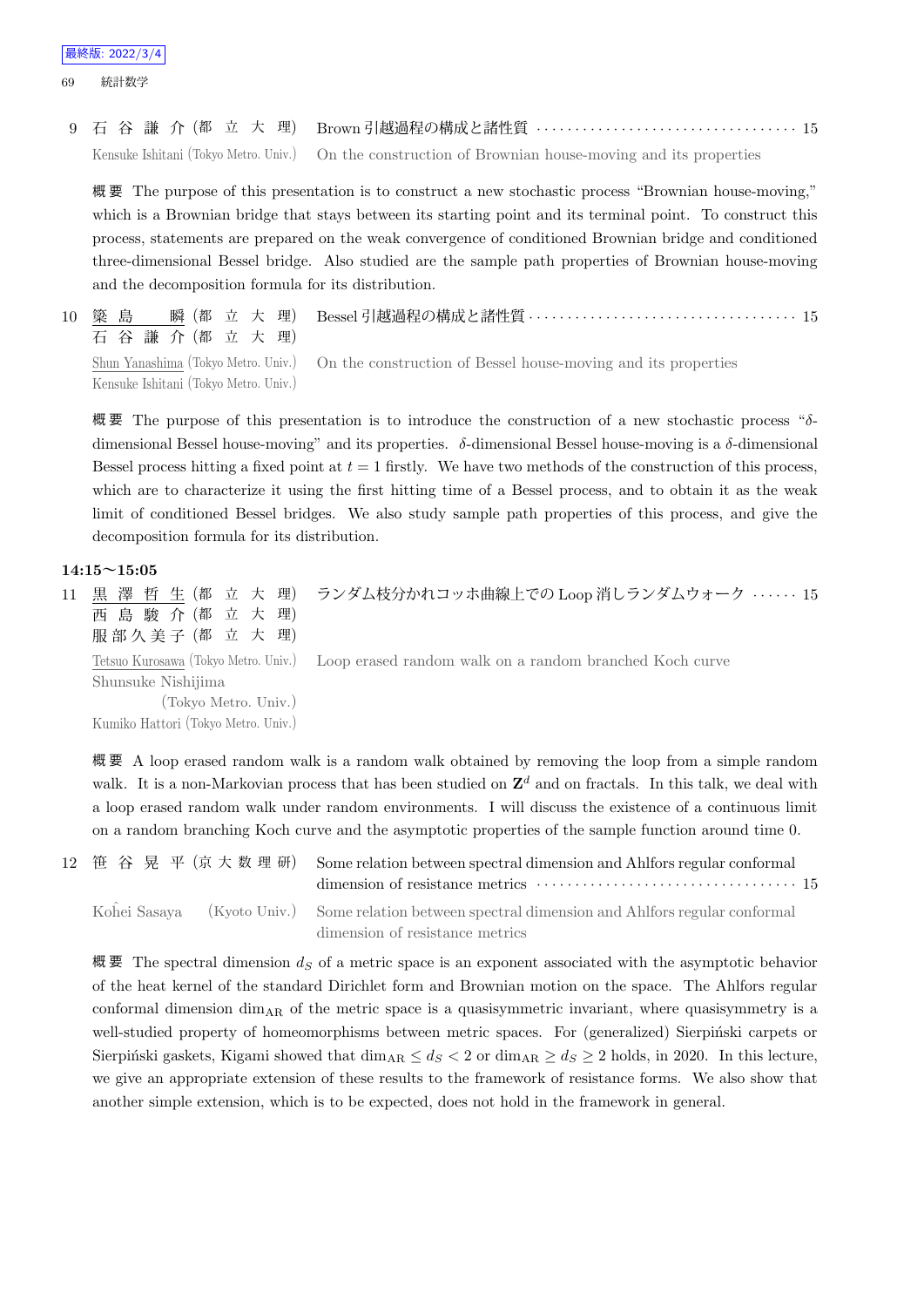13 梶 野 直 孝 (京 大 数 理 研) On singularity of energy measures for symmetric diffusions with full off-diagonal heat kernel estimates II: Some borderline examples *· · · · · ·* 15

Naotaka Kajino (Kyoto Univ.) On singularity of energy measures for symmetric diffusions with full off-diagonal heat kernel estimates II: Some borderline examples

概 要 We present a concrete family of fractals, which we call the *(two-dimensional) thin scale irregular Sierpinski gaskets* and each of which is equipped with a canonical strongly local regular symmetric Dirichlet form. We prove that any fractal *K* in this family satisfies the full off-diagonal heat kernel estimates with some space-time scale function  $\Psi_K$  and the singularity of the associated energy measures with respect to the canonical volume measure (uniform distribution) on *K*, and also that the decay rate of  $r^{-2}\Psi_K(r)$  to 0 as *r ↓* 0 can be made arbitrarily slow by suitable choices of *K*. These results together support [*Ann. Probab.* **48** (2020), no. 6, 2920–2951, Conjecture 2.15] stating that the full off-diagonal heat kernel estimates with space-time scale function  $\Psi$  satisfying  $\lim_{r\downarrow 0} r^{-2}\Psi(r) = 0$  imply the singularity of the energy measures.

#### **15:15~16:15 2021年度(第20回)日本数学会解析学賞受賞特別講演**

香 取 眞 理 (中 大 理 工) 多重シュラム・レヴナー発展とダイソンのブラウン運動模型 Makoto Katori (Chuo Univ.) Multiple Schramm–Loewner evolution and Dyson's Brownian motion model

概 要 Schramm–Loewner evolution (SLE) is a stochastic extension of the classical Loewner theory in complex analysis on a simply connected proper domain of C such that the driving function of the Loewner chain of conformal maps is given by a one-dimensional stochastic process. Here we assume that the domain is the upper-half complex-plane  $\mathbb H$  and the driving process runs on  $\mathbb R$ . It was proved that the SLE driven by a time changed Brownian motion on  $\mathbb{R}$ ,  $(B_{\kappa t})_{t\geq0}$ ,  $\kappa>0$ , determines a one-parameter family of probability laws of a random continuous curve in  $\overline{\mathbb{H}}$  connecting 0 and  $\infty$ , and that this family, denoted by  $\text{SLE}_{\kappa}$ ,  $\kappa > 0$ , covers all probability laws of such curves having the conformal invariance and the domain Markov property. In probability theory and statistical physics, the  $SLE_{\kappa}$  has been playing a central role in studying critical phenomena associated with continuous phase transitions and fractal geometries in two dimensions. Therefore, it is natural to generalize the SLE theory to describe random multiple curves in H driven by an interacting particle system on R. The problem is that the requirement of the conformal invariance and the domain Markov property is not sufficient to determine a 'canonical' family of multiple SLEs. Motivated by the recent work by Sheffield on the quantum gravity zipper and a series of papers by Miller and Sheffield on the imaginary geometry, we employ the coupling of Gaussian free fields (GFFs) and multiple SLEs. We show that a multiple SLE is correctly coupled with a certain GFF if and only if the driving particle system is given by Dyson's Brownian motion model studied in random matrix theory. Dyson's Brownian motion model is also a one-parameter  $(\beta > 0)$  family of one-dimensional log-gases. The coupling is achieved if and only if  $\beta = 8/\kappa$ . The present study on the GFF/multiple SLE coupling enables us to clarify the basic properties of the constructed multiple SLE (e.g., continuity of multiple SLE curves, 'phase transitions' at  $\kappa = 4$  and 8). Moreover, we expect that a notion of conformal invariance of SLE will enrich the study of random matrix theory via the present results on the trinity of the GFF, the multiple SLE, and Dyson's Brownian motion model. The present talk is based on a joint work with Shinji Koshida (Aalto University).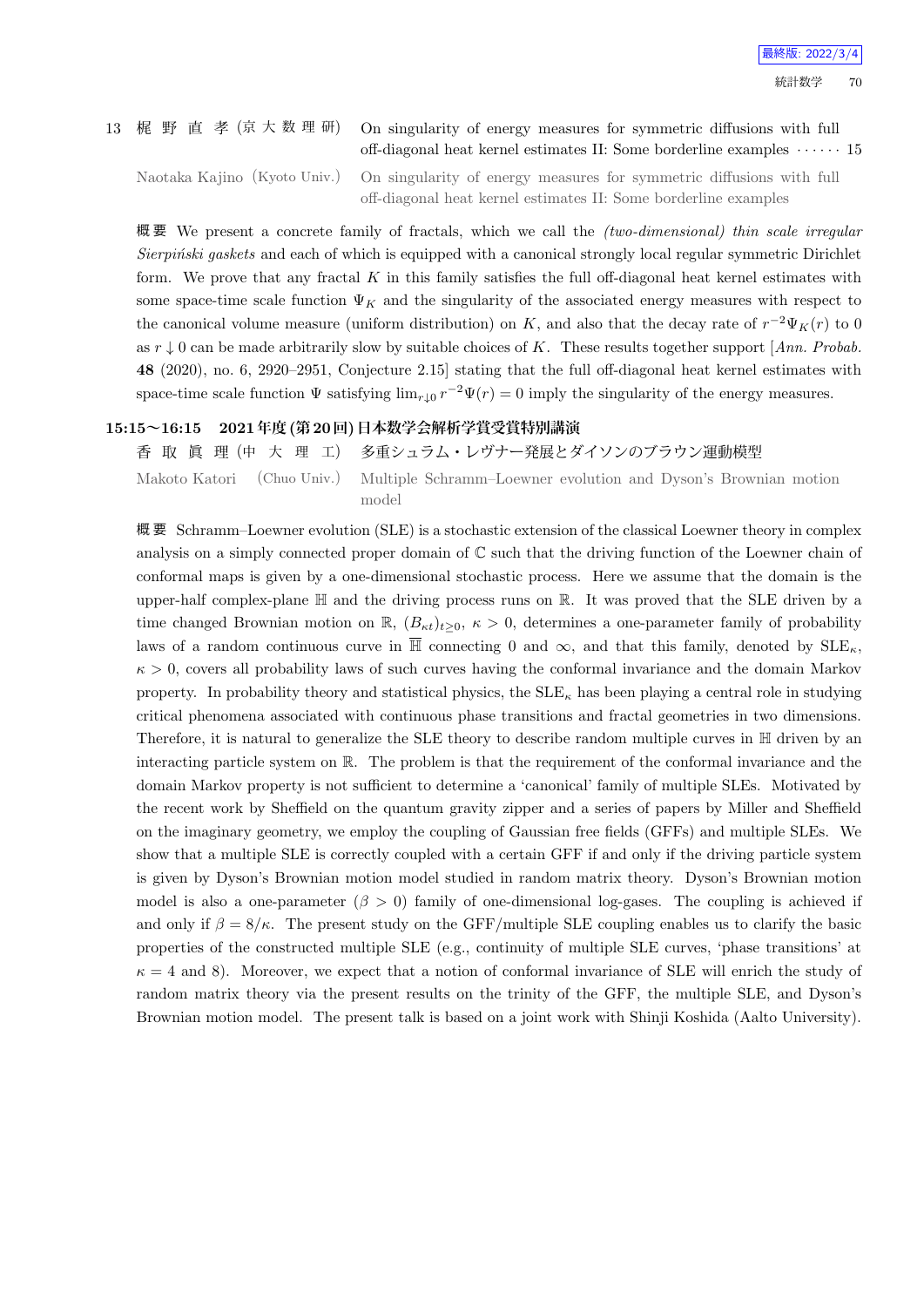71 統計数学

#### **16:30~17:30 特別講演**

|  |  |  | 長谷部高広(北 大 理) Loewner chains, Markov processes and non-commutative stochastic pro-                     |
|--|--|--|-------------------------------------------------------------------------------------------------------|
|  |  |  | cesses                                                                                                |
|  |  |  | Takahiro Hasebe (Hokkaido Univ.) Loewner chains, Markov processes and non-commutative stochastic pro- |
|  |  |  | cesses                                                                                                |

概 要 Loewner chains had been a key tool for proving the Bieberbach conjecture, which was finally settled by de Branges in 1985. The second main application of Loewner chains was discovered in the field of SLE around 2000, where a randomized Loewner chain is used to describe certain scaling limits of probabilistic models. It was realized more recently that Loewner chains also appear in connection with a certain class of non-commutative stochastic processes, which are further in correspondent with Markov processes. In this talk I will summarize the work on the interplay between those objects (Loewner chains, Markov processes and non-commutative stochastic processes). The talk is based on joint works with Uwe Franz, Sebastian Schleissinger and Ikkei Hotta.

## $3 \cancel{\text{F} 29}$ 日 $(\cancel{\text{K}})$  第Ⅲ会場

#### **9:00~11:30**

| 長谷部高広 (北 大 理)                           | 14 藤 江 克 徳 (北 大 理) ユニタリ共役不変なランダム行列とその主小行列の固有値分布 ……… 15                                                  |
|-----------------------------------------|---------------------------------------------------------------------------------------------------------|
| Takahiro Hasebe (Hokkaido Univ.) trices | Katsunori Fujie (Hokkaido Univ.) The spectra of principal submatrices in unitarily invariant random ma- |

概 要 In this talk, we observe a concentration phenomenon on the empirical eigenvalue distribution (EED) of the principal submatrix in a random hermitian matrix whose distribution is invariant under unitary conjugacy; for example, this class includes GUE (Gaussian Unitary Ensemble) and Wishart matrices. More precisely, if the EED of the whole matrix converges to some deterministic probability measure m, then the difference of rescaled EEDs of the whole matrix and of its principal submatrix concentrates at the Rayleigh measure (in general, a Schwartz distribution) associated with m by the Markov–Krein correspondence. For the proof, we use the moment method with Weingarten calculus and free probability. This talk is based on joint works with Takahiro Hasebe in Hokkaido university.

15 前 島 信 (慶  $\pm^{\star}$ 佐 久 間 紀 佳 (名 古 屋 市 大 理) 自由加法・自由自己相似過程と自由自己分解可能分布について *· · · · · · · ·* 10 Makoto Maejima (Keio Univ.*<sup>⋆</sup>* ) Noriyoshi Sakuma (Nagoya City Univ.) On free selfsimilar additive processes and free selfdecomposable distributions

概 要 In this talk, we shall introduce new definition of selfsimilarity in free probability theory and construct free analogue of the theorem by Sato, which connects *H*-selfsimilar free additive processes and selfdecomposable distributions. In addition, we give stochastic integration with respect to free additive processes and give a stochastic integral representation to construct back driving L´evy process for free selfdecomposable distributions.

16 野 場 啓 (統 計 数 理 研) 佐 久 間 紀 佳 (名 古 屋 市 大 理) 植 田 優 基 (北 教 大 旭 川) ブール自己分解可能分布について *· · · · · · · · · · · · · · · · · · · · · · · · · · · · · · · · ·* 10 Kei Noba (Inst. of Stat. Math.) Noriyoshi Sakuma (Nagoya City Univ.) Yuki Ueda (Hokkaido Univ. of Edu.) On Boolean selfdecomposability

概 要 In this talk, we will introduce Boolean selfdecomposable distributions. In the case of classical and free case, there are distributional similarities. In Boolean case, they are broken. We will show it with explicit examples.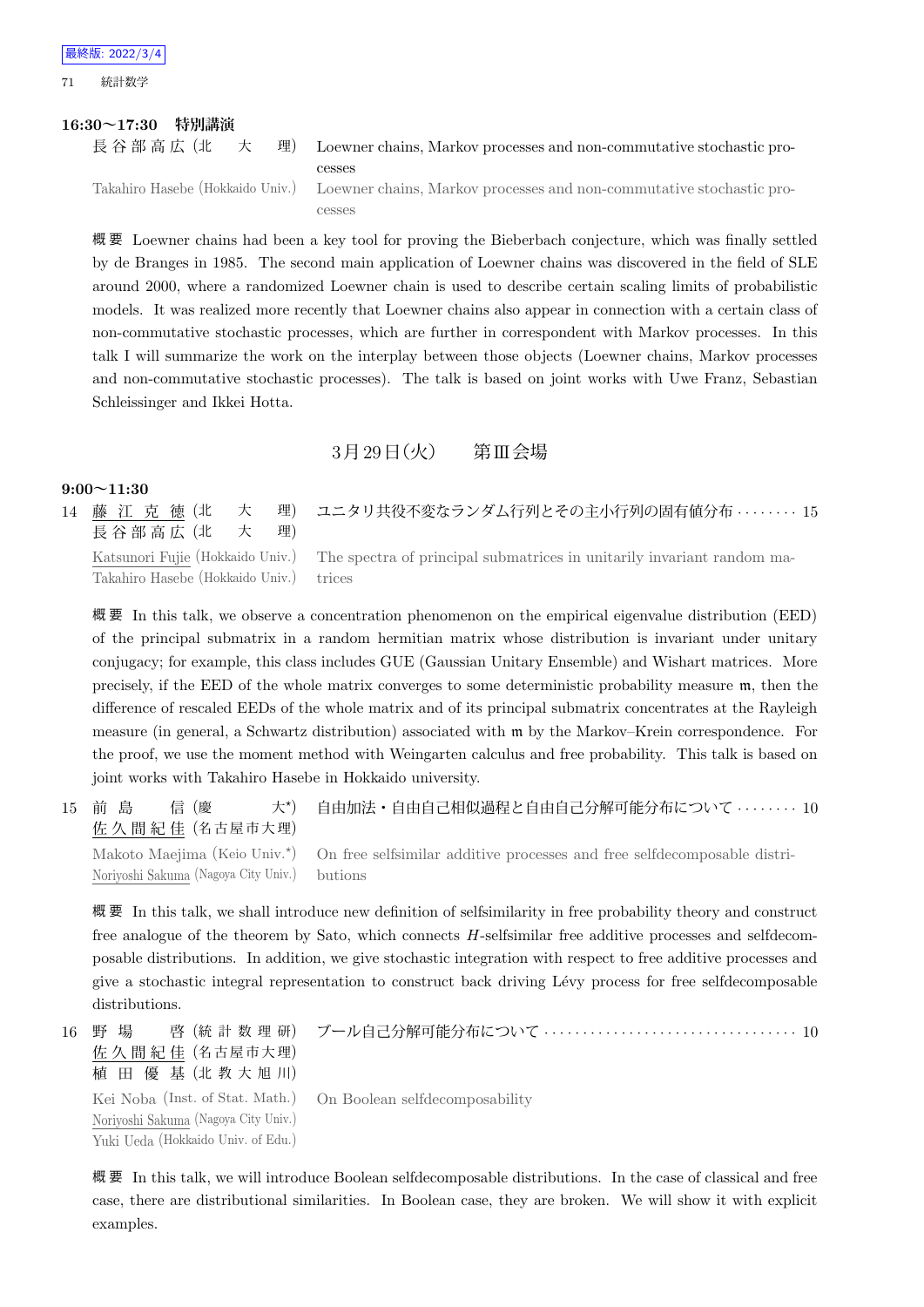#### 17 鈴 木 良 一 (慶 大 理 工) 佐 久 間 紀 佳 (名古屋市大理) カノニカルレヴィ過程に対する修正 Φ-ソボレフ不等式とその応用 *· · · · ·* 10 Ryoichi Suzuki (Keio Univ.) Noriyoshi Sakuma (Nagoya City Univ.) applications

A modified  $\Phi$ -Sobolev inequality for canonical Lévy processes and its

概要 In this talk, we derive a new modified  $\Phi$ -Sobolev inequality for canonical  $L^2$ -Lévy processes. This is a generalization of Φ-Sobolev inequality for the Poisson space and it for the Wiener space. Moreover, as an application of main theorem, we also get a concentration inequality for canonical Lévy processes and derive several examples.

18 野 場 啓 (統 計 数 理 研) L´evy 過程に対する屈折–反射戦略の最適性について *· · · · · · · · · · · · · · · · ·* 10 Kei Noba (Inst. of Stat. Math.) On the optimality of the refraction–reflection strategies for Lévy processes

概 要 In this talk, we think about de Finetti's optimal dividend problem with capital injection under the assumption that the dividend strategies are absolutely continuous. In many previous studies, the process before being controlled was assumed to be a spectrally one-sided Lévy process, however in this paper we use a Lévy process that may have both positive and negative jumps. In the main theorem, we show that a refraction–reflection strategy is an optimal strategy.

19 上 村 稔 大 (関西大システム理工) 竹 田 雅 好 (関西大システム理工) 特異な Lévy 密度を持つ対称 Lévy 型過程について ·················· 15 Toshihiro Uemura (Kansai Univ.) Masayoshi Takeda (Kansai Univ.) On symmetric stable-type processes with singular Lévy densities

概要 We are concerned with symmetric stable-type processes with singular Lévy densities. We first introduce a class of test functions of the infinitesimal generators of the symmetric Dirichlet forms associated with the processes as a "core" and then show some estimates of the processes in the talk.

20 永 沼 伸 顕 (熊 本 大 先 端) 4 次モーメント定理の一般化について *· · · · · · · · · · · · · · · · · · · · · · · · · · · · ·* 15 Nobuaki Naganuma (Kumamoto Univ.) On generalization of the fourth moment theorem

概 要 In this talk, we consider generalization of the fourth moment theorem shown by Nualart and Peccati (2005) and provide new criterion on central convergence of Wiener functionals belonging to a fixed Wiener chaos. We show the assertion by borrowing idea developed by Azmoodeh et al. (2016).

| 21 林<br>正 史 (琉 球 大 理)<br>大城<br>竹 居 正 登 (横浜国大工)                                  | Elephant random walk に対する中心極限定理におけるモーメント収束の<br>──壮(琉 球 大 理 工) 速さについて ‥‥‥‥‥‥‥‥‥‥‥‥‥‥‥‥‥‥‥‥‥‥‥‥‥‥‥ 15      |
|---------------------------------------------------------------------------------|----------------------------------------------------------------------------------------------------------|
| So Oshiro (Univ. of Ryukyus) random walks<br>Masato Takei (Yokohama Nat. Univ.) | Masafumi Hayashi (Univ. of Ryukyus) Rate of moment convergence in the central limit theorem for elephant |

概 要 The one-dimensional elephant random walk is a typical model of discrete-time random walk with step-reinforcement, and is introduced by Schütz and Trimper (2004). The walk admits a phase transition from the diffusive behavior to the superdiffusive behavior. We study the rate of the moment convergence in the central limit theorem for the position of the walker in the diffusive regime.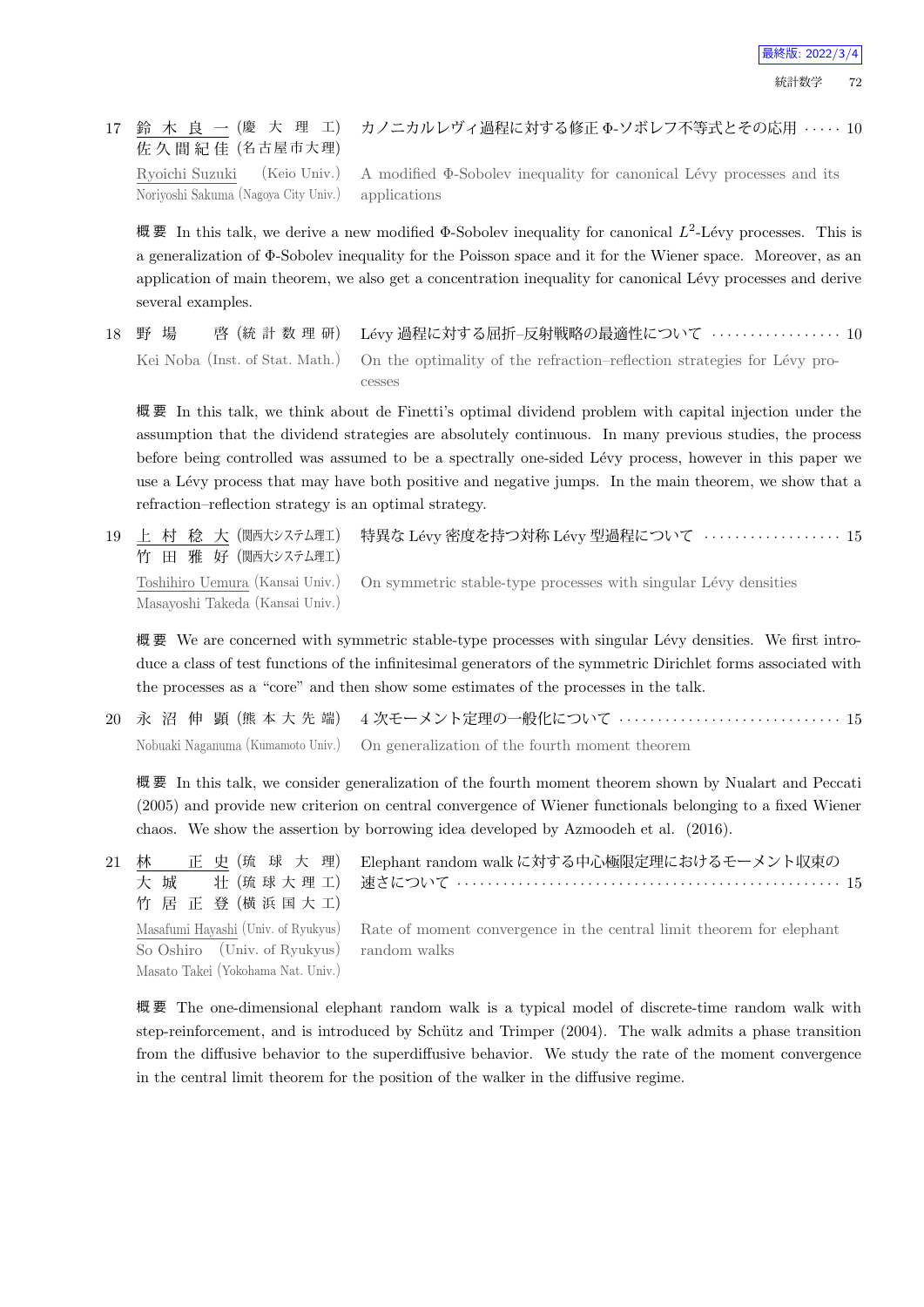73 統計数学

|                                  | 22 高橋博樹(慶大理工) Almost-sure weighted equidistibution of cycles for the random Gauss                 |
|----------------------------------|---------------------------------------------------------------------------------------------------|
|                                  | 鈴木新太郎 (慶 大 理 工) map ………………………………………………………… 15                                                     |
|                                  | Hiroki Takahashi (Keio Univ.) Almost-sure weighted equidistibution of cycles for the random Gauss |
| Shintaro Suzuki (Keio Univ.) map |                                                                                                   |

概 要 We consider an i.i.d. random dynamical system generated by the Gauss map and an alternating Gauss map with a neutral fixed point. We show that cycles of this random system weighted with their random Lyapunov exponents equidistribute with respect to the unique stationary measure that is absolutely continuous with respect to the Lebesgue measure. Our main tool is a level-2 large deviations for topological Markov shifts over countably infinite alphabet.

| 23 イェーリッシュヨハネス               | Multifractal analysis of homological growth rates for hyperbolic surfaces<br>(名大多元数理) ………………………………………………………………… 15 |
|------------------------------|--------------------------------------------------------------------------------------------------------------------|
| 高橋博樹(慶大理工)                   |                                                                                                                    |
|                              | Johannes Jaerisch (Nagoya Univ.) Multifractal analysis of homological growth rates for hyperbolic surfaces         |
| Hiroki Takahasi (Keio Univ.) |                                                                                                                    |

概 要 We perform a multifractal analysis of homological growth rates of oriented geodesics on a hyperbolic surface. Our main result provides a formula for the Hausdorff dimension of level sets of prescribed growth rate in terms of a generalized Poincare exponent of the Fuchsian group. Using methods of ergodic theory and thermodynamic formalism we prove the analyticity of the dimension spectrum.

## **11:30~12:00 統計数学分科会総会**

## 3月30日 (水) 第Ⅲ会場

#### **9:50~11:40**

24 田 中 輝 雄 (広 島 市 大 情 報) 分数型評価基準のマルコフ決定過程 *· · · · · · · · · · · · · · · · · · · · · · · · · · · · · · ·* 10 Teruo Tanaka (Hiroshima City Univ.) Markov decision processes with fractional rewards

概 要 We consider a Markov decision process with Borel state and action spaces under a discounted fractional criterion. At first, the fractional discounted Markov decision process is transformed to a discounted Markov decision process by using the parametric method. Next, assuming suitable conditions on the components of the corresponding Markov decision process, a standard approach is used. Applying these procedures and the dynamic programming approach, we obtain the optimal value function and policy for our problem.

```
25 藤 田 敏 治 (九 工 大 工) 分岐・合流型推移をもつ決定過程 · · · · · · · · · · · · · · · · · · · · · · · · · · · · · · · · · 15
    Toshiharu Fujita
            (Kyushu Inst. of Tech.)
                                    Decision process model with feedforward loop system
```
概要 In this study, we consider a deterministic decision process model with a feedforward loop system which is one of the nonserial transition systems. We introduce recursive equations by using dynamic programming technique.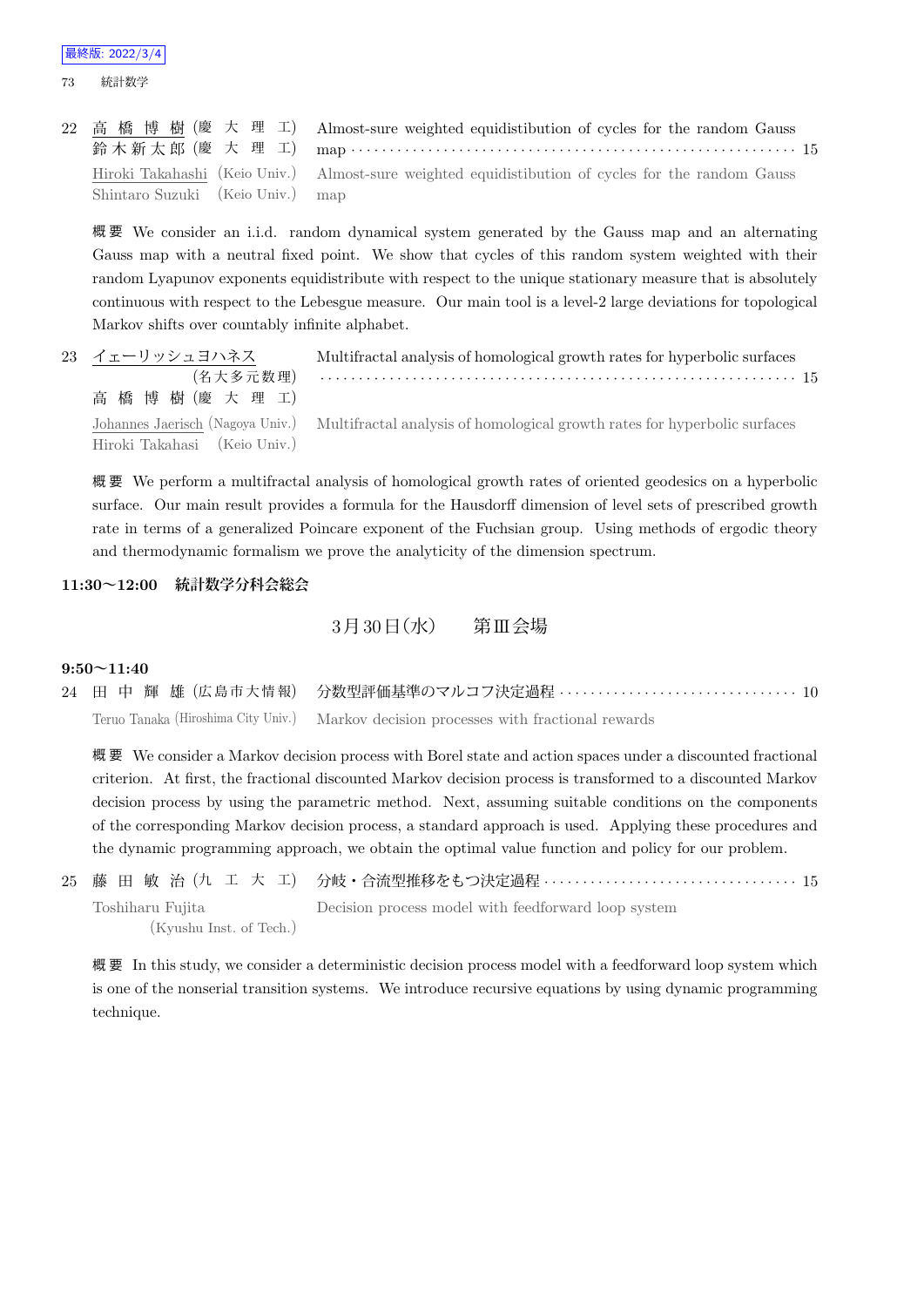26 地 嵜 頌 子 (大阪工大情報) 栗 木 進 二 (阪 府 大*<sup>⋆</sup>* 大\*) 藤 原 良 (筑 波  $\pm$ \*) 宮 本 暢 子 (東京理大理工) Shoko Chisaki (Osaka Inst. of Tech.) Shinji Kuriki (Osaka Pref. Univ.*<sup>⋆</sup>* ) Ryoh Fuji-Hara (Univ. of Tsukuba*<sup>⋆</sup>* ) Nobuko Miyamoto (Tokyo Univ. of Sci.)

Optimality of spanning bipartite block designs *· · · · · · · · · · · · · · · · · · · · ·* 10

Optimality of spanning bipartite block designs

概 要 It is usually to design an experiment using treatments and its blocks in the design of experiments. Consider a set of edges of a complete bipartite graph as a treatments set and suppose the treatments have a structure. Then, we proposed a spanning bipartite block design (SBBD) to achieve better estimation accuracy. In this talk, using an SBBD as a statistical model, we discuss the optimality of how small the variance of the estimator was. And we prove that the variances of all estimators are equal (variance balanced). We also show the goodness of SBBD by the simulation.

27 門 脇 聖 (松 江 工 高 専) 景 山 三 平 (広 島  $\pm\star$ ) Satoru Kadowaki

> (Matsue Coll. of Tech.) Sanpei Kageyama (Hiroshima Univ.*<sup>⋆</sup>* )

Two existence results between an affine resolvable SRGD design and a difference scheme *· · · · · · · · · · · · · · · · · · · · · · · · · · · · · · · · · · · · · · · · · · · · · ·* 15 Two existence results between an affine resolvable SRGD design and a difference scheme

概 要 The existence of affine resolvable block designs has been discussed since 1942 in the literature (cf. Bose (1942), Clatworthy (1973), Raghavarao (1988)). Kadowaki and Kageyama (2010, 2012) obtained a number of results on combinatorics for the existence of an affine resolvable SRGD design. In this paper, a new existence result is shown as a generalization of Theorem 3.3.3 given in Kadowaki and Kageyama (2010). Furthermore, another existence result is shown as a conditional converse of Theorem 3.3.3 and also a generalization of Theorem 3.3.4, both theorems given in Kadowaki and Kageyama (2010).

28 平 尾 将 剛 (愛知県立大情報) On *p*-frame potential of the Beltran and Etayo point processes on the sphere *· · · · · · · · · · · · · · · · · · · · · · · · · · · · · · · · · · · · · · · · · · · · · · · · · · · · · · · ·* 15 Masatake Hirao (Aichi Pref. Univ.) On p-frame potential of the Beltrán and Etayo point processes on the sphere

概 要 We address the expectation of the *p*-frame potential of two types of point processes on the sphere introduced by Beltrán and Etayo (2018, 2019). In particular, we show that the expectation of the *p*-frame potential of the process on the odd dimensional sphere has low potential among those of other well-studied random configurations on the sphere. As a by-product, we show that the random configurations of points coming from the process converge more rapidly towards finite unit norm tight frames than those coming from i.i.d. random points according to uniform measure on the sphere.

29 高橋勇人 (Random Data Lab.) Posterior distributions weakly converge to Martin-Löf random parameters *· · · · · · · · · · · · · · · · · · · · · · · · · · · · · · · · · · · · · · · · · · · · · · · · · · · · · · · · · ·* 15 Hayato Takahashi (Random Data Lab.) Posterior distributions weakly converge to Martin-Löf random parameters

概 要 In parametric models estimators that are consistent at all parameters are concerned, while in Bayes models those that are consistent at almost all parameters are concerned. The identification of the points at which the posterior distributions weakly converge constitutes the problem (Diaconis and Freedman 1986). We show that for joint probabilities on complete separable metric spaces, the posterior distributions are consistent at almost all parameters if and only if the posterior distributions are consistent at MLrandom parameters. Reference: Hayato Takahashi, Bayesian definition of random sequences with respect to conditional probabilities, preprint.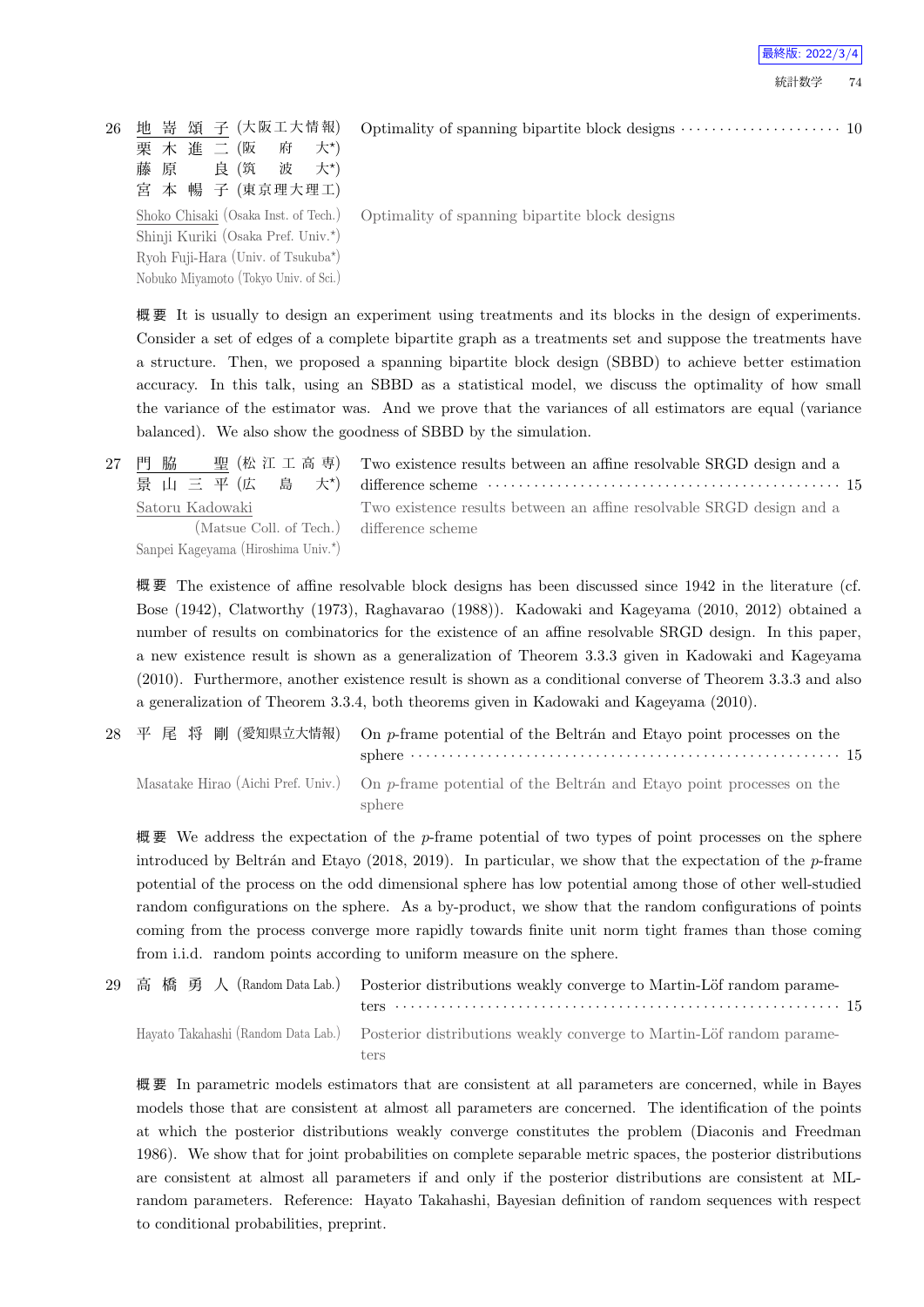#### 30 藤 澤 健 吾 (東京理大理工) 田 畑 耕 治 (東京理大理工) 順序カテゴリをもつ正方分割表における非対称かつ連関モデル *· · · · · · · ·* 15 Kengo Fujisawa (Tokyo Univ. of Sci.) Kouji Tahata (Tokyo Univ. of Sci.) Asymmetry plus association model for square contingency tables with ordinal categories

概 要 For the analysis of contingency tables, we are interested in considering a statistical model instead of independence when the independence between row and column variable does not hold. Many association models which indicate the structure of odds ratios have been proposed. Also, symmetry and asymmetry models which indicate the symmetric or asymmetric structure for cell probabilities have been proposed for the analysis of square contingency tables. We propose an asymmetry plus association model for square contingency tables with ordinal categories and provide its characteristics.

## **12:15~12:45 2021年度(第20回)日本数学会解析学賞授賞式**

## **14:25~15:25 特別講演**

廣 瀬 雅 代 (九 大 I M I) エリアレベルモデルに基づく小地域推定とその応用 Masayo Hirose (Kyushu Univ.) Small area inference under area level model and its application

概要 An empirical best linear unbiased predictor (EBLUP) can contribute in terms of the efficiency especially when the sample size within each area is not large enough to make reliable direct estimates. Moreover, it is of importance to assess its mean squared prediction error in small area inference. In this conference, I will briefly introduce to small area inference under area level model and then explain some of our recent results for EBLUP having further desired properties. Some data analysis results will be shown in conclusion.

#### **15:45~16:45 特別講演**

| 江村剛志<br>(久留米大バイオ統計センター) 対処–– | 2群間の生存時間の差の推定 —コピュラに基づく従属打ち切り問題への                                                                    |
|------------------------------|------------------------------------------------------------------------------------------------------|
|                              | Takeshi Emura (Kurume Univ.) Estimating the difference of survival distributions; a copula-based ap- |

proach to dependent censoring

概 要 Traditional estimators for survival distributions can handle censored data under the independent censoring assumption. When the assumption of independent censoring fails to hold, the traditional Kaplan– Meier estimator is biased. Accordingly, any two-sample comparison based on two Kaplan–Meier estimators leads to biased results, in particular, the Mann–Whitney effect estimator derived from two Kaplan–Meier estimators. We derive the asymptotic bias of this naive estimator of the Mann–Whitney effect under dependent censoring. We also propose a copula-based estimator of the Mann–Whitney effect, which can adjust for the bias due to dependent censoring. We derive the consistency and asymptotic normality of the proposed estimator under a misspecified copula. Simulations are conducted to check the performance of the proposed method. We apply our proposed method to a real dataset.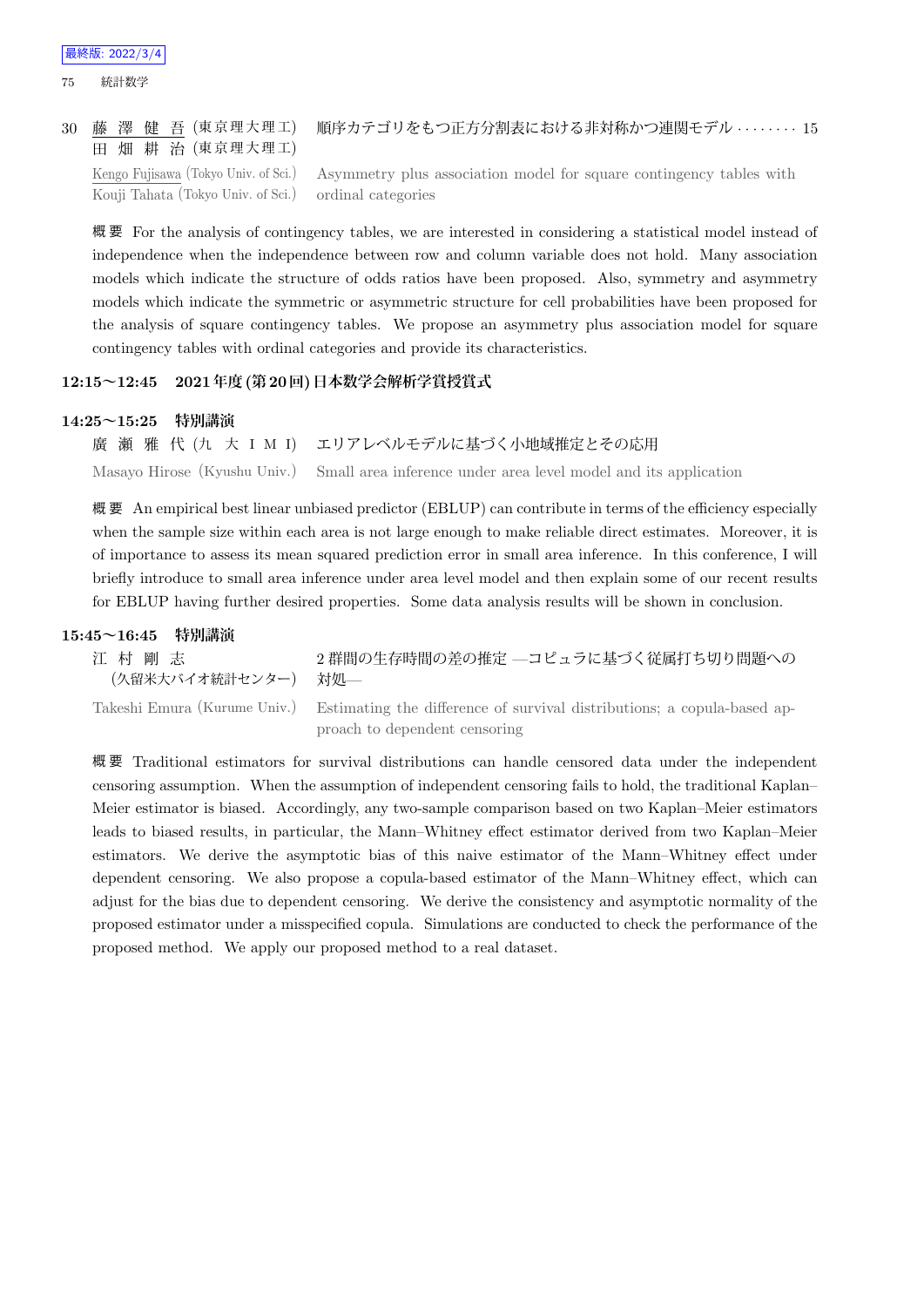## $3$ 月 $31$ 日 $(\pi)$  第Ⅲ会場

#### **9:50~11:40**

| 31 |                                                                  | 森       |  |  | 洸 (信州大経法)                         |  |  |  |  |
|----|------------------------------------------------------------------|---------|--|--|-----------------------------------|--|--|--|--|
|    |                                                                  | 後 藤     |  |  | 佑 一 (早 大 理 工)                     |  |  |  |  |
|    | 劉                                                                |         |  |  | 言(早 大 理 工)                        |  |  |  |  |
|    |                                                                  |         |  |  | 谷口正信(早大理工)                        |  |  |  |  |
|    | (Shinshu Univ.)<br>Kou Fujimori<br>(Waseda Univ.)<br>Yuichi Goto |         |  |  |                                   |  |  |  |  |
|    |                                                                  |         |  |  |                                   |  |  |  |  |
|    |                                                                  | Yan Liu |  |  | (Waseda Univ.)                    |  |  |  |  |
|    |                                                                  |         |  |  | Masanobu Taniguchi (Waseda Univ.) |  |  |  |  |

Sparse principal component analysis for high-dimensional stationary time series *· · · · · · · · · · · · · · · · · · · · · · · · · · · · · · · · · · · · · · · · · · · · · · · · · · · ·* 15

Sparse principal component analysis for high-dimensional stationary time series

概 要 In this talk, we discuss the sparse principal component analysis for high-dimensional stationary processes. The standard principal component analysis performs poorly when the dimension of the process is large. We establish the oracle inequalities for penalized principal component estimators for the processes including heavy-tailed time series. The rate of convergence of the estimators is established. We also elucidate the theoretical rate for choosing the tuning parameter in penalized estimators. The performance of the sparse principal component analysis is demonstrated by numerical simulations.

32 Yujie Xue (早 大 理 工) 谷 口 正 信 (早 大 理 工) Hellinger distance estimation for non-regular spectra *· · · · · · · · · · · · · · ·* 15 Yujie Xue (Waseda Univ.) Masanobu Taniguchi (Waseda Univ.) Hellinger distance estimation for non-regular spectra

概 要 For a Gaussian stationary process, in this talk, we will derive a time series Hellinger distance for spectra f and g:  $T(f,g) = \int \log\left\{\frac{1}{2}\sqrt{f(\lambda)/g(\lambda)} + \frac{1}{2}\sqrt{g(\lambda)/f(\lambda)}\right\}d\lambda$ . By evaluating  $T(f_{\theta}, f_{\theta+h})$  of the form  $O(h^{\alpha})$ , we elucidate the  $1/\alpha$ -consistent asymptotics of the maximum likelihood estimator of  $\theta$  for non-regular spectra. For regular spectra, we introduce the minimum Hellinger distance estimator  $\theta^T(\hat{g}_n) = \arg \min_{\theta} T(f_{\theta}, \hat{g}_n)$ , where  $\hat{g}_n$  is a nonparametric spectral density estimator, and as a benchmark, we introduce the Whittle divergence estimator  $\theta^W(\hat{g}_n)$ . It can be shown that both  $\theta^T(\hat{g}_n)$  and  $\theta^W(\hat{g}_n)$  are asymptotically efficient, and that the former is more robust than the latter. Small numerical studies will be provided.

33 シュシャオフェイ (早 大 理 工) Zhengze Li (早 大 理 工) 谷 口 正 信 (早 大 理 工) Comparison between the exact likelihood and Whittle likelihood for moving average processes  $\cdots \cdots \cdots \cdots \cdots \cdots \cdots \cdots \cdots \cdots \cdots 10$ Xiaofei Xu (Waseda Univ.) Zhengze Li (Waseda Univ.) Masanobu Taniguchi (Waseda Univ.) Comparison between the exact likelihood and Whittle likelihood for moving average processes

概 要 In this talk, we investigate the difference between the exact likelihood and Whittle likelihood with finite sample size for moving average processes of order one. We elucidate the theoretical expressions of two likelihood functions and their expectations and evaluate the performance between exact likelihood and Whittle likelihood numerically. We find that the exact likelihood and Whittle likelihood perform similarly when the true value of parameter is close to zero, while the difference becomes large and Whittle estimator performs poorly when parameter is close to one. This is an important warning when we use the Whittle likelihood and estimator if the moving average process has near unit root.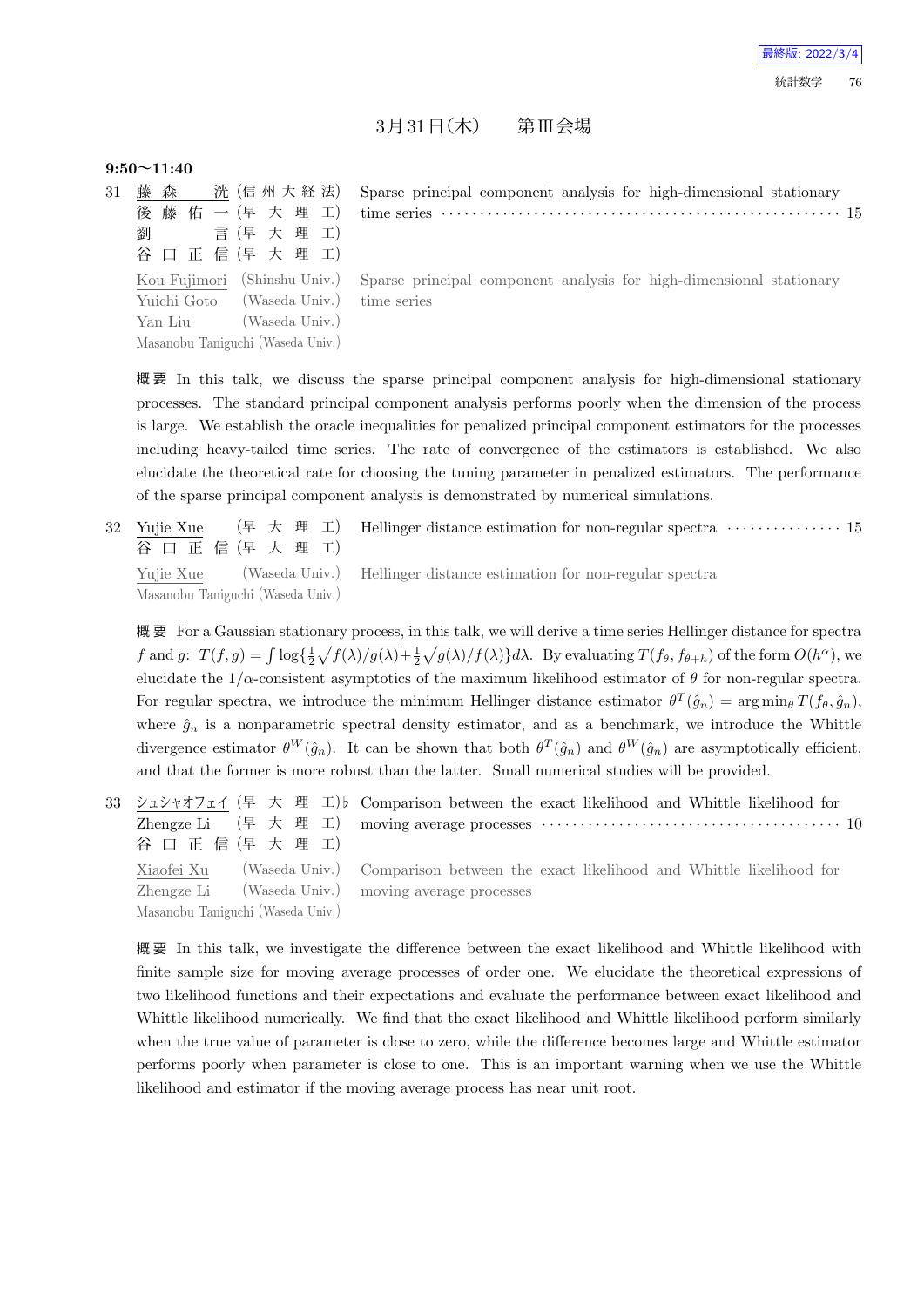77 統計数学

34 劉 言 (早 大 理 工) On the model selection of symmetric *α*-stable processes *· · · · · · · · · · · ·* · *·* 15 Yan Liu (Waseda Univ.) On the model selection of symmetric *α*-stable processes

概 要 In this talk, we consider the model selection problem of symmetric *α*-stable processes. The symmetric *α*-stable processes are known as a model with infinite variance. This is a distinct feature from the model with finite variance considered in the usual time series analysis. We consider the GAIC, an extended information criterion of AIC, to choose the correct model. It is shown that the selected order of the model is consistent with the true order of the model. This is a remarkable difference from the original property of AIC for a regular model with finite variance. The proof and numerical results will be shown in the presentation.

35 後 藤 佑 一 (早 大 理 工) 鈴 木 琴 音 (早 大 理 工) Xiaofei Xu (早 大 理 工) 谷 口 正 信 (早 大 理 工) Tests for the existence of group effects and interactions for two-way models with dependent error *· · · · · · · · · · · · · · · · · · · · · · · · · · · · · · · · · · · ·* 15 Yuichi Goto (Waseda Univ.) Kotone Suzuki (Waseda Univ.) Xiaofei Xu (Waseda Univ.) Masanobu Taniguchi (Waseda Univ.) Tests for the existence of group effects and interactions for two-way models with dependent error

概 要 In this talk, we propose tests for the existence of group effects and interactions for two-way models with dependent errors. Our framework allows us to deal with correlated groups, although many existing papers assume the independence of groups. Our test statistics are in the form of the natural extension of the classical F-statistic. We show the asymptotic null distribution of the proposed test statistic and the consistency of the test. Moreover, the nontrivial power of our test under the alternative is derived. A simulation study illustrates the finite-sample performance of the test. In the empirical study, we apply our test to the daily log-returns of 24 stock prices from six countries and four sectors.

```
36 波 止 元 仁 (東 京 工 高 専) Poisson limit distributions for diffeomorphisms with weak hyperbolic
                                        product structure · · · · · · · · · · · · · · · · · · · · · · · · · · · · · · · · · · · · · · · · · · · · · · 12
    Jin Hatomoto
          (Tokyo Nat. Coll. of Tech.)
                                        Poisson limit distributions for diffeomorphisms with weak hyperbolic
                                       product structure
```
概 要 We consider a diffeomorphism which admits a weak hyperbolic product structure region, which is the intersection of two transversal families of weak stable and weak unstable disks, with countably many branches and integrable return times. We introduce that for such maps the distribution of the number of visits to balls converges to the Poisson distribution as the radius decays to 0.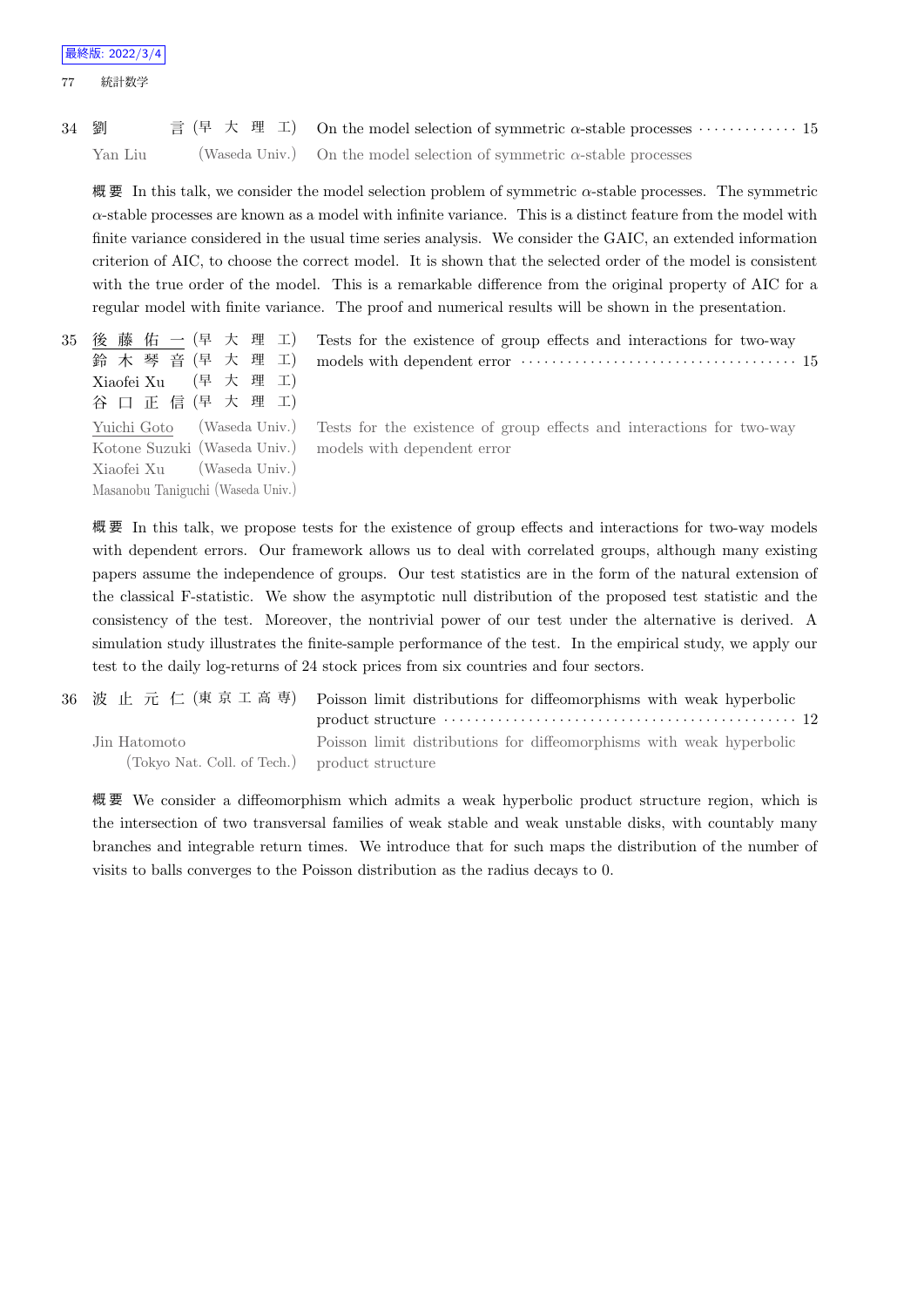| 37 |   | 行 木 孝 夫 (北 |          |     | 大                                | 理) |  |
|----|---|------------|----------|-----|----------------------------------|----|--|
|    | ⊞ | 所          |          | 智(北 | 大                                | 理) |  |
|    |   | 梶 川 駿 介 (京 |          |     | 大                                | 医) |  |
|    | 松 | 橋 眞 生 (京   |          |     | 大                                | 医) |  |
|    | 池 |            | 田 昭 夫 (京 |     | 大                                | 医) |  |
|    | 津 | 田          | 一郎       |     |                                  |    |  |
|    |   |            |          |     | (中部大創発学術院·中部大AI数理データサイエンスセンター)   |    |  |
|    |   |            |          |     | Takao Namiki (Hokkaido Univ.)    |    |  |
|    |   |            |          |     | Satoru Tadokoro (Hokkaido Univ.) |    |  |
|    |   |            |          |     | - -- -- /-- -- \                 |    |  |

時系列遷移グラフ解析による順列エントロピーの評価とてんかん脳波に 対する応用 *· · · · · · · · · · · · · · · · · · · · · · · · · · · · · · · · · · · · · · · · · · · · · · · · · · · ·* 10

Evaluation of permutation entropy by time-series transition graph analysis and its application to epilepsy

Shunsuke Kajikawa (Kyoto Univ.) Masao Matsuhashi (Kyoto Univ.) Akio Ikeda (Kyoto Univ.) Ichiro Tsuda (Chubu Univ. /Chubu Univ.)

improves the evaluation of permutation entropy. We also applied this method to ECoG recorded brain wave data of epilepsy patients to characterize seizures in the epileptic focus.

概 要 We proposed a method called time series transition graph for nonlinear time series analysis, which

#### **14:20~16:25**

38 栗 田 絵 梨 (東 京 理 大 理) 瀬尾 隆 (東 京 理 大 理) Eri Kurita (Tokyo Univ. of Sci.) Takashi Seo (Tokyo Univ. of Sci.) A sample measure of Mardia's multivariate kurtosis with three-step monotone missing data *· · · · · · · · · · · · · · · · · · · · · · · · · · · · · · · · · · · · · · · · ·* 15 A sample measure of Mardia's multivariate kurtosis with three-step monotone missing data

概 要 In this talk, we consider a sample measure of Mardia's multivariate kurtosis with three-step monotone missing data. In the case of complete data, Mardia (1970) has defined the sample measure of multivariate kurtosis and given its exact mean and exact variance under multivariate normal population. In this talk, we define a new sample measure of multivariate kurtosis for three-step monotone missing data. Furthermore, we derive its expectation and variance using perturbation method. From this result, we obtain a multivariate normality test statistic in the case of three-step monotone missing data. Finally, some simulation results for three-step monotone missing data are presented to investigate the accuracy of the normal approximation of the test statistic proposed in this talk.

| 39 | 種 市 信 裕 (北 教 大 札 幌)                  | 3次元分割表における条件付き独立性検定統計量の分布の近似について                                           |
|----|--------------------------------------|----------------------------------------------------------------------------|
|    | 関 谷 祐 里 (北 教 大 釧 路)                  |                                                                            |
|    | 淳 (数 学 利 用 研)<br>外 山                 |                                                                            |
|    | Nobuhiro Taneichi                    | On an approximation of the distribution of test statistics for conditional |
|    | (Hokkaido Univ. of Edu.)             | independence of 3-way contingency tables.                                  |
|    | Yuri Sekiya (Hokkaido Univ. of Edu.) |                                                                            |
|    | Jun Toyama                           |                                                                            |
|    | (Inst. for Pract. Appl. of Math.)    |                                                                            |

概要 Tests of the hypothesis of conditional independence in  $J \times K \times L$  contingency tables are considered. Class of statistics based on fai-divergence for testing the hypothesis are also considered. All members of the statistics have the same chi-square limiting distribution under the hypothesis. We show derivation of an expression of approximation for the distributions of the class of statistics based on an asymptotic expansion. Using the expression, transformed statistics are obtained which converge to a chi-square limiting distribution faster than the original ones.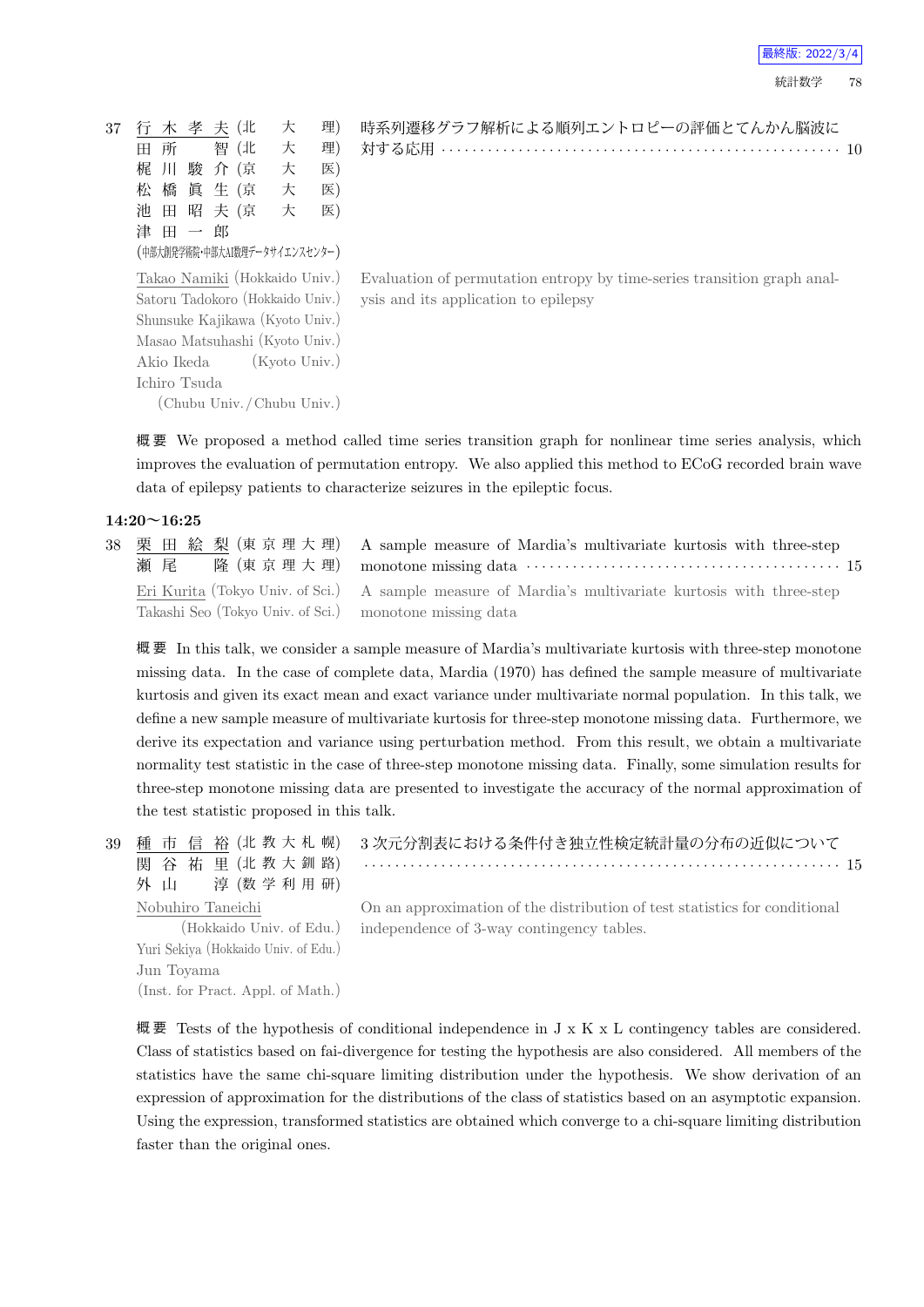#### 79 統計数学

| 40 坂 東 拓 馬 (東大情報理工)               | 高次元における客観的総合指標の一致性  15                                                                                |
|-----------------------------------|-------------------------------------------------------------------------------------------------------|
| 智 也 (東大情報理工)<br>清                 |                                                                                                       |
| 矢 田 和 善 (筑波大数理物質)                 |                                                                                                       |
|                                   | Takuma Bando (Univ. of Tokyo) Consistency of the objective general index in high-dimensional settings |
| Tomonari Sei (Univ. of Tokyo)     |                                                                                                       |
| Kazuyoshi Yata (Univ. of Tsukuba) |                                                                                                       |

概 要 The objective general index is a scale-invariant weighting method for ranking of multivariate data. We show that the sample objective general index is a consistent estimator of the population counterpart in high-dimensional settings together with a set of conditions, where the ratio of the dimension to the sample size is assumed to tend to zero. The proof is based on a recent result on random matrix theory. Numerical experiments are conducted to support the theoretical result. An example of real data analysis suggests an application of the weight to variable selection.

41 前 園 宜 彦 (中 大 理 工) S. Penev Improved confidence intervals for expectiles in risk management *· · · · ·* 15

(Univ. of New South Wales) Yoshihiko Maesono (Chuo Univ.) Spiridon Penev (Univ. of New South Wales) Improved confidence intervals for expectiles in risk management

概 要 In this presentation, we will study asymptotic properties of the expectile estimator. We obtain asymptotic representations of the estimator and Edgeworth expansion of the estimator.

42 増 田 弘 毅 (九 大 数 理) 江 口 翔 一 (大阪工大情報) レヴィ確率微分方程式のモデル選択規準について *· · · · · · · · · · · · · · · · · · ·* 15 Hiroki Masuda (Kyushu Univ.) Shoichi Eguchi (Osaka Inst. of Tech.) On model selection of Lévy driven SDE models

概要 We develop information criteria for the parametric coefficients of a semiparametric ergodic Lévy driven model observed at high-frequency. Our asymptotics is based on the fully explicit two-stage Gaussian quasilikelihood function of the Euler-approximation type. For model selections of the scale and drift coefficients, we propose explicit Gaussian quasi-information criteria through the stepwise inference procedure.

43 小 池 祐 太 (東 大 数 理) 実現共分散行列の高次元漸近混合正規性 *· · · · · · · · · · · · · · · · · · · · · · · · · · ·* 15 Yuta Koike (Univ. of Tokyo) Asymptotic mixed normality of realized covariance in high-dimensions

概 要 The asymptotic mixed normality of the realized covariance matrix of a multi-dimensional continuous semimartingale observed at a high-frequency is established, where the dimension may be much larger than the sample size. More precisely, a mixed-normal approximation of the error distribution in terms of the Kolmogorov distance is shown in such a setting. The proof is based on a variant of the Chernozhukov– Chetverikov–Kato theory on high-dimensional central limit theorems for sums of independent random vectors, where the theory is accommodated to random asymptotic covariance matrices with the help of Malliavin calculus.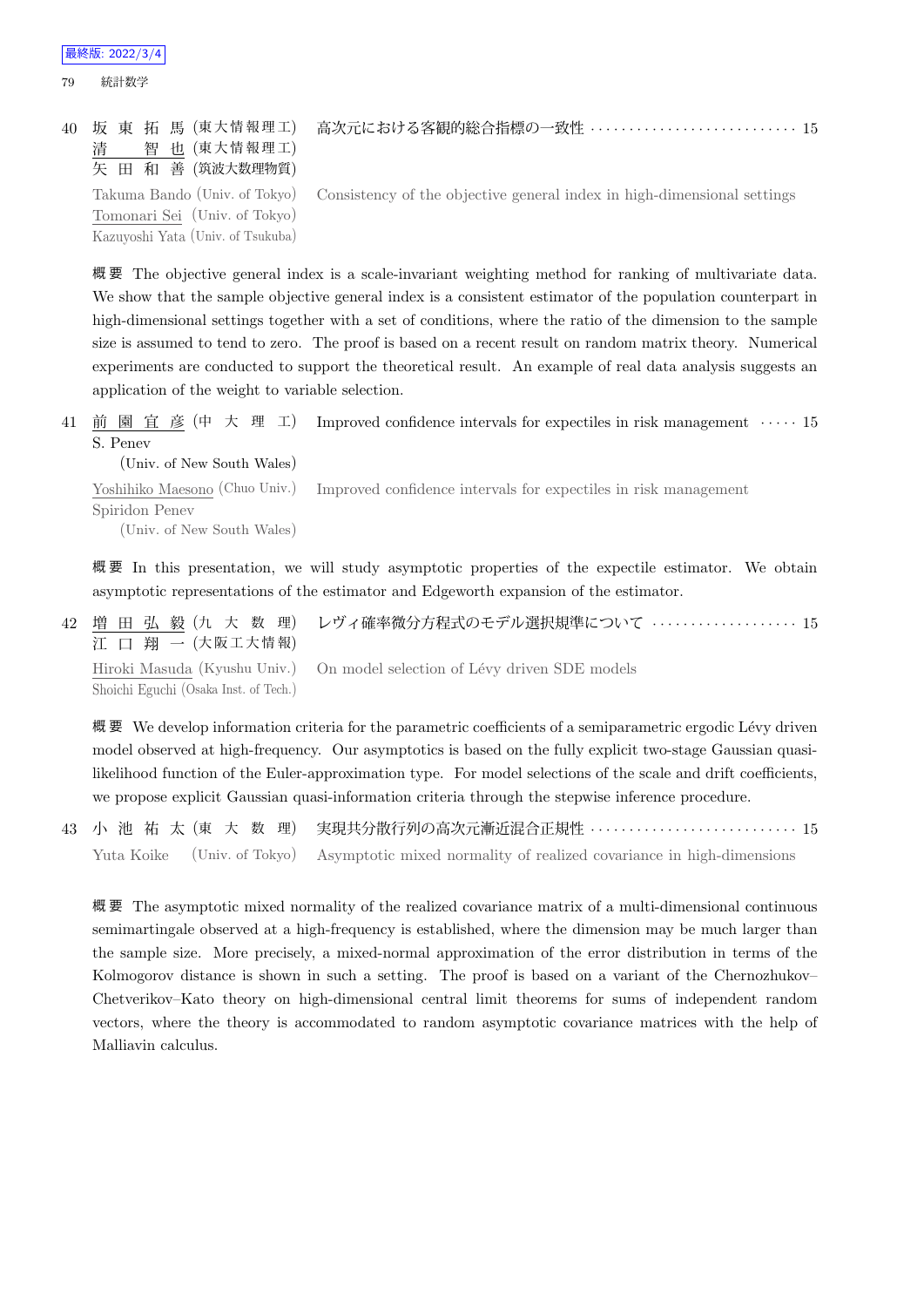## 44 中 山 優 吾 (京 大 情 報) 矢 田 和 善 (筑波大数理物質) 青 嶋 誠 (筑波大数理物質)

高次元主成分スコアに基づく異常値の検出法 *· · · · · · · · · · · · · · · · · · · · · · ·* 15

Yugo Nakayama (Kyoto Univ.) Kazuyoshi Yata (Univ. of Tsukuba) Makoto Aoshima (Univ. of Tsukuba)

Outlier detection based on high-dimensional principal component scores

概要 In this talk, we consider outlier detection based on the principal component analysis (PCA) for highdimensional low-sample-size data. The classical method of outlier detection uses the Mahalanobis distance. However, if the dimension is large, inverting the sample covariance matrix used in the Mahalanobis distance may result in substantial numerical instability, so that the alternative is needed. On the other hand, one example of the methods for the univariate data is the Smirnov–Grubbs test. We propose a test procedure by applying the first PC scores to the Smirnov–Grubbs test. By using asymptotic properties of the PCA, we evaluate its size and power. Finally, we check the performance of the test procedure both theoretically and numerically.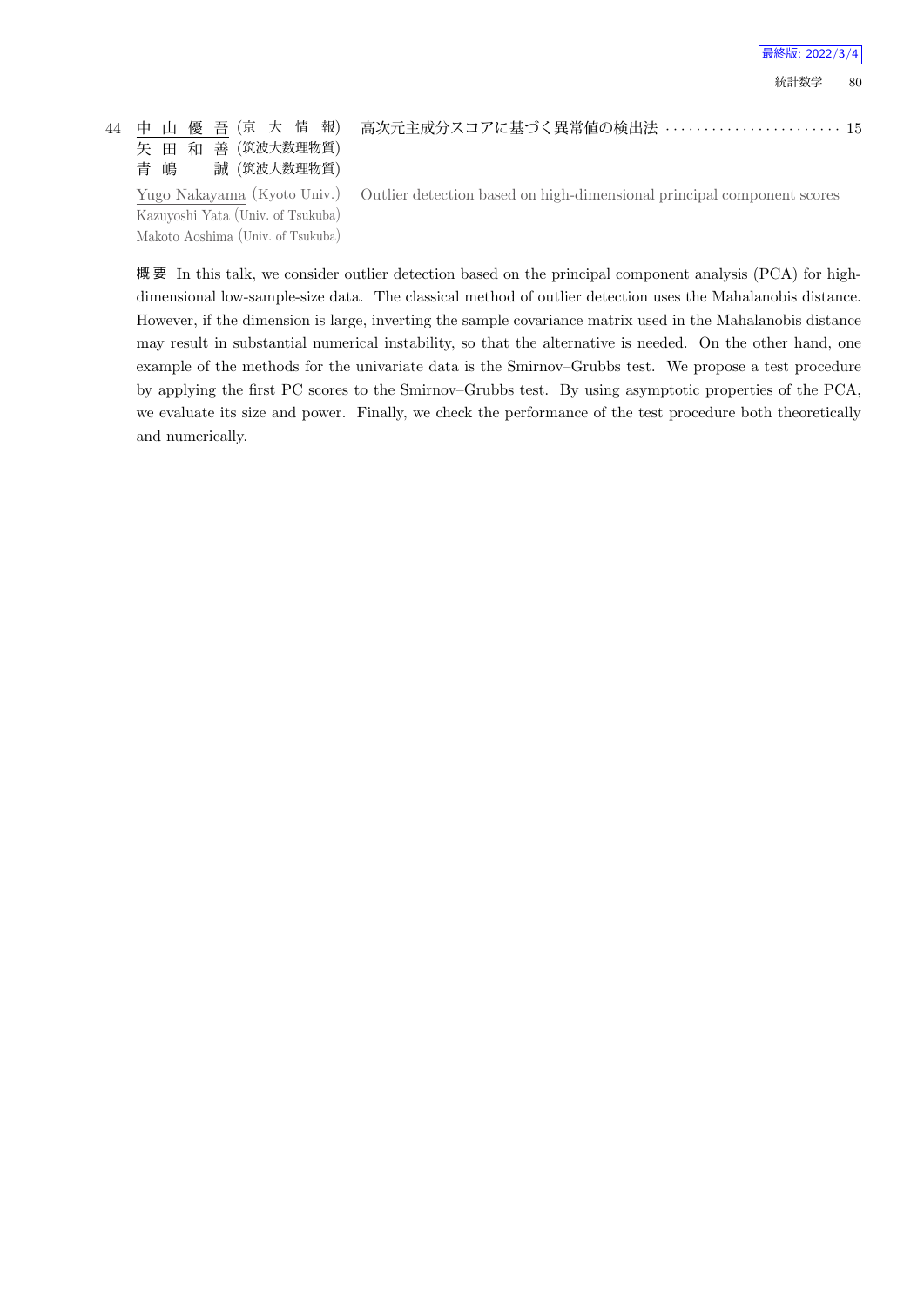## **応 用 数 学**

## $3 \cancel{\theta} 128 \cancel{\theta}$ (月) 第 $\text{V}\hat{\ominus}$ 場

#### **10:00~12:00**

| 暁 南 (山 梨 大 工)<br>盧          | Almost external difference families via cyclotomy $\dots\dots\dots\dots\dots\dots$ 15 |  |
|-----------------------------|---------------------------------------------------------------------------------------|--|
| 川 口 翔 大 (日本エンヂニヤ)           |                                                                                       |  |
| 三嶋美和子 (岐 阜 大 工)             |                                                                                       |  |
|                             | Xiao-Nan Lu (Univ. of Yamanashi) Almost external difference families via cyclotomy    |  |
| Shota Kawaguchi             |                                                                                       |  |
| (Nippon-Engineer Co. Ltd.)  |                                                                                       |  |
| Miwako Mishima (Gifu Univ.) |                                                                                       |  |

概 要 In this talk, we will introduce a new type of combinatorial designs, called almost external difference families (AEDFs). The notion of AEDFs is a generalization of external difference families, and AEDFs also have natural relationship with well-studied combinatorial designs such as almost difference sets, disjoint difference families, and difference systems of sets. AEDFs can be used as a combinatorial characterization for special types of optimal weak algebraic manipulation detection codes, which are employed as coding schemes for linear secret sharing. Furthermore, a construction of AEDFs via cyclotomy in finite fields will be proposed.

| 松井 一(豊田工大工)                        | 2 尾 白 典 文(豊 田 工 大 工) 有理整数剰余環上の反転不変な誤り訂正符号 ‥‥‥‥‥‥‥‥‥‥‥‥‥‥15                                                |
|------------------------------------|-----------------------------------------------------------------------------------------------------------|
| Hajime Matsui (Toyota Tech. Inst.) | Norifumi Ojiro (Toyota Tech. Inst.) Reversible error-correcting codes over rational integer residue rings |

概 要 Codes over the ring of rational integers modulo ideal are called integer codes. We formulate a theorem on reversibility of the prime factorization for generator matrices of integer codes. To show that this theorem brings an effective construction of reversible integer codes of large modulus, we exhibit searching results for reversible and self-dual integer codes of various modulus at code lengths 3 and 4.

3 神 吉 知 博 (松 江 工 高 専) 名 倉 誠 (大阪電通大基礎理工) 大 谷 信 一 (関東学院大理工) 指数型 extended Riordan array と統一スターリング数について *· · · · · · ·* 10 Tomohiro Kamiyoshi (Matsue Coll. of Tech.) Makoto Nagura (Osaka Electro-Comm. Univ.) On exponential extended Riordan array and unified Stirling numbers

Shinichi Otani (Kanto Gakuin Univ.)

概 要 We propose the notion of extended Riordan array, permitted negative indices, of exponential type by using the Roman factorial. In this context, we will establish a fundamental theory of the unified Stirling numbers that were introduced by Hsu and Shiue. As a consequence, we give a luminous explanation for the reciprocity law among those numbers that was discovered by Choi, et al. and Maltenfort. Moreover, our methods reveal that some interesting numbers appear in a certain part of the exponential extended array, although the numbers in the area had been regarded as zero until now.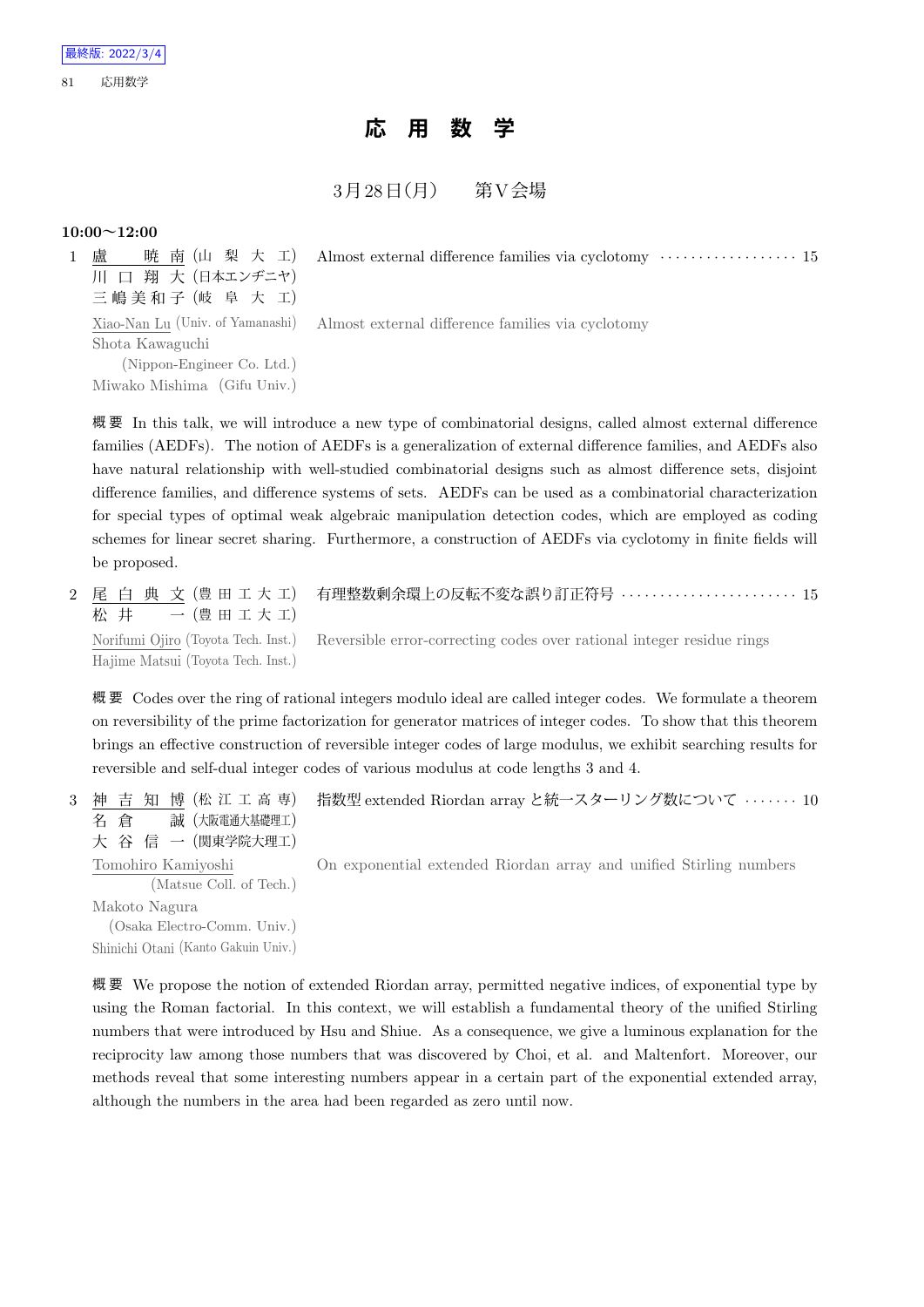最終版: 2022/3/4

4 弘 畑 和 秀 (茨 城 工 高 専) B. Elliott (Univ. of Kentucky) R. J. Gould ( Emory Univ. ) Kazuhide Hirohata (Ibaraki Nat. Coll. of Tech.) Bradley Elliott (Univ. of Kentucky)

Ronald J. Gould (Emory Univ.)

Degree sum conditions for the existence of vertex-disjoint chorded cycles in a graph *· · · · · · · · · · · · · · · · · · · · · · · · · · · · · · · · · · · · · · · · · · · · · · · · · · · ·* 15

Degree sum conditions for the existence of vertex-disjoint chorded cycles in a graph

概 要 Let *k* be a positive integer. In 2008, Finkel proved that if *G* is a graph of order at least 4*k* and the minimum degree of *G* is at least 3*k*, then *G* contains *k* vertex-disjoint chorded cycles. Chiba et al. and Gould et al. improved Finkel's result. In this talk, we consider a generalization of these results.

5 安 藤 清 (国 立 情 報 学 研) Properly 3-contractible edges in a minimally 3-connected graph *· · · · · ·* 15 Kiyoshi Ando (Nat. Inst. of Informatics) Properly 3-contractible edges in a minimally 3-connected graph

概 要 A 3-contractible edge is said to be "properly 3-contractible" if it is contained in no triangle. Let  $E^*(G)$  denote the set of edges of *G* which are contained in no triangle and let  $E_c^*(G)$  denote the set of properly 3-contractible edges of *G*. Let  $U^{(i)}(G)$  denote the set of degree 3 vertices *x* of *G* such that the subgraph of *G* induced by the neighborhood of *x* has *i* edges.

We prove that, "For a minimally 3-connected graph  $G$ , the following  $(1)$ ,  $(2)$  and  $(3)$  are equivalent.  $(1)$   $G$ is a wheel, (2)  $E^*(G) = \emptyset$  and (3)  $U^{(0)}(G) = U^{(1)}(G) = \emptyset$ ." and (I)  $|E_c^*(G)| \geq \frac{1}{2}|U^{(1)}(G)| + |U^{(0)}(G)|$  and (II)  $|E_c^*(G)| > \frac{1}{2}|E^*(G)|$ ." We also show the sharpness of the inequalities.

6 藤 田 慎 也 (横浜市大データサイエンス) 辺着色グラフの rainbow connectivity に関する極値問題 *· · · · · · · · · · · · ·* 10 Shinya Fujita (Yokohama City Univ.) Extremal problems on rainbow connectivity in edge-colored graphs

概 要 Some recent results on rainbow connectivity in edge-colored graphs will be reviewed.

7 松 本 直 己 (慶 大 D M C) Chromatic number of triangle-free and broom-free graphs in terms of their order *· · · · · · · · · · · · · · · · · · · · · · · · · · · · · · · · · · · · · · · · · · · · · · · · · · · ·* 15 Naoki Matsumoto (Keio Univ.) Chromatic number of triangle-free and broom-free graphs in terms of their order

概 要 The Gyárfás–Sumner conjecture asks whether for every tree  $T$ , the class of (induced)  $T$ -free graphs is *χ*-bounded. The conjecture is solved for several special trees, but it is still open in general. Motivated by the conjecture, the chromatic number of triangle-free and broom-free graphs is well studied, since a broom is one of the generalizations of a star, where a *broom*  $B(m, n)$  is the graph obtained from a star  $K_{1,n}$  and an *m*-vertex path  $P_m$  by identifying the center of  $K_{1,n}$  and a leaf of  $P_m$ . Gyárfás, Szemeredi and Tuza proved that for every triangle-free and  $B(m, n)$ -free graph  $G$ ,  $\chi(G) \leq m + n - 1$ . This upper bound has been improved by Wang and Wu to  $m + n - 2$  for  $m \geq 2, n \geq 1$ . In this talk, we introduce the result that any triangle-free and *B*(4*,* 2)-free graph *G* is 3-colorable if the number of vertices of *G* is at least 17. The sharpness of the bound of the order is attained by the Clebsch graph.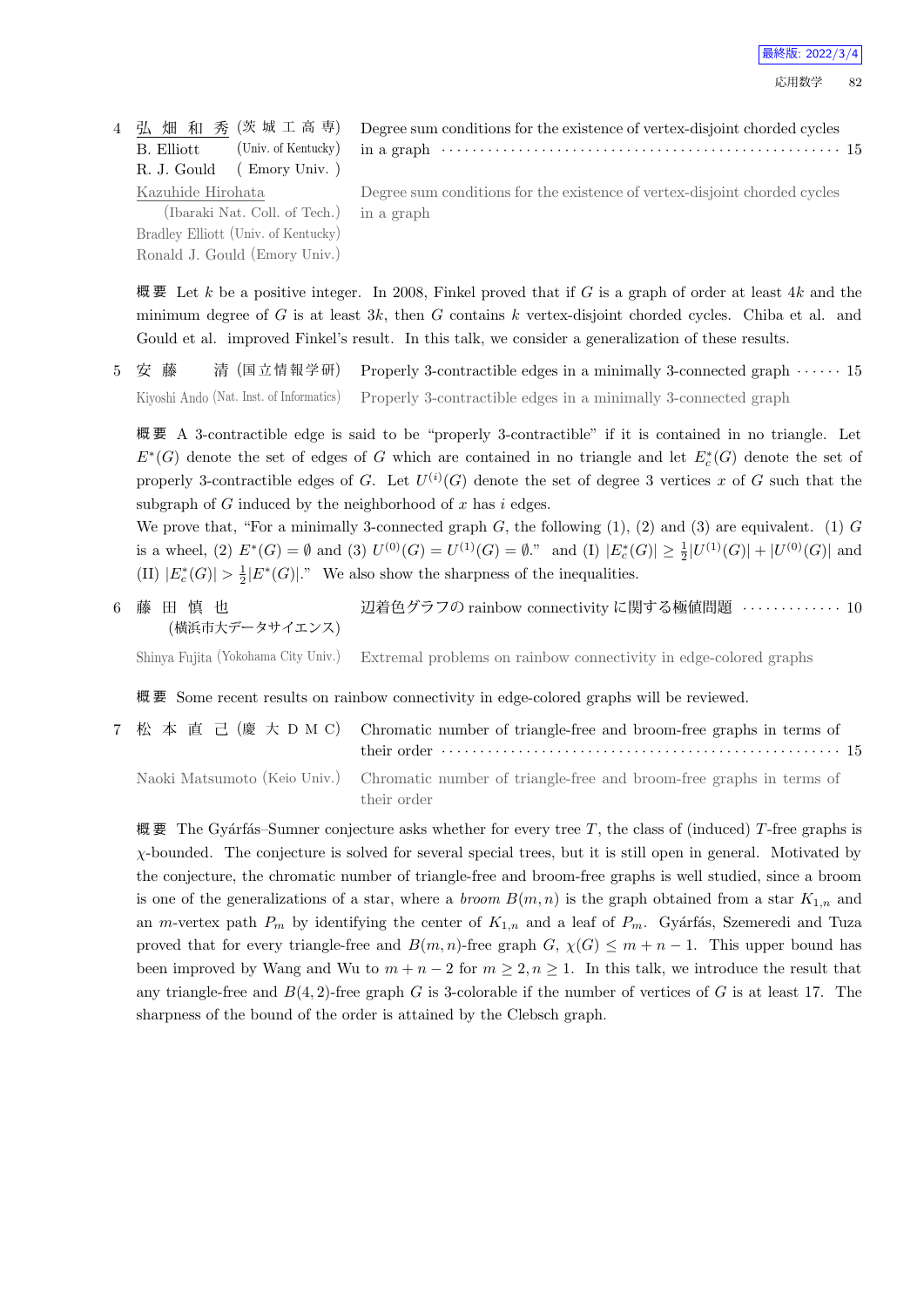#### **14:15~16:00**

|                            | 8 松 原 和 樹 (埼玉大教育) Continuous flattening of multi-layered pyramids with rigid radial edges                |  |
|----------------------------|----------------------------------------------------------------------------------------------------------|--|
|                            | 奈良知惠(明大MIMS) ………………………………………………………………… 15                                                                |  |
|                            | Kazuki Matsubara (Saitama Univ.) Continuous flattening of multi-layered pyramids with rigid radial edges |  |
| (Meiji Univ.)<br>Chie Nara |                                                                                                          |  |

概 要 There are many ways to continuously flatten polyhedra. In this talk, under the assumption that every radial edge is rigid, we prove that a continuous flattening motion exists for any multi-layered pyramid having a common convex base, with each apex having a common perpendicular foot. Furthermore, we illustrate an example of a multi-layered pyramid with a non-convex base that cannot be continuously flattened while maintaining the rigidity of the radial edges.

```
9 篠 原 雅 史 (滋 賀 大 教 育)
   須 田 庄 (防 衛 大)
   野 崎 寛 (愛知教育大教育)
                                  R
8 上の最良な 2-距離集合の一意性について · · · · · · · · · · · · · · · · · · · · · · · 15
   Masashi Shinohara (Shiga Univ.)
   Sho Suda (Nat. Defense Acad. of Japan)
   Hiroshi Nozaki (Aichi Univ. of Edu.)
                                  Uniqueness of optimal two-distance sets in \mathbb{R}^8
```
概要 A finite subsets X in the *d*-dimensional Euclidean space  $\mathbb{R}^d$  is called a two-distance set if there are only two different values of distances between two distinct points in *X*. A two-distance set *X* in  $\mathbb{R}^d$  is said to be optimal if  $|X'| \leq |X|$  for any two-distance set X' in  $\mathbb{R}^d$ . It is known that  $|X| \leq (d+1)(d+2)/2$  for two-distance set X in  $\mathbb{R}^d$ . Lisoněk construct a two-distance set L in  $\mathbb{R}^8$  with 45 points. By the inequality, L is optimal two-distance set in  $\mathbb{R}^8$ . In this talk, we prove a uniqueness of optimal two-distance sets in  $\mathbb{R}^8$ up to isomorphism.

10 久 保 田 匠 (横 浜 国 大 工) 瀬 川 悦 生 (横浜国大環境情報) Perfect state transfer in Grover walks between states associated to vertices of a graph *· · · · · · · · · · · · · · · · · · · · · · · · · · · · · · · · · · · · · · · · · · · · · · · ·* 15 Sho Kubota (Yokohama Nat. Univ.) Etsuo Segawa (Yokohama Nat. Univ.) Perfect state transfer in Grover walks between states associated to vertices of a graph

概要 We study perfect state transfer in Grover walks, which are typical discrete-time quantum walk models. In particular, we focus on states associated to vertices of a graph. We call such states vertex type states. Perfect state transfer between vertex type states can be studied via Chebyshev polynomials. We derive a necessary condition on eigenvalues of a graph for perfect state transfer between vertex type states to occur. In addition, we perfectly determine the complete multipartite graphs whose partite sets are the same size on which perfect state transfer occurs between vertex type states, together with the time.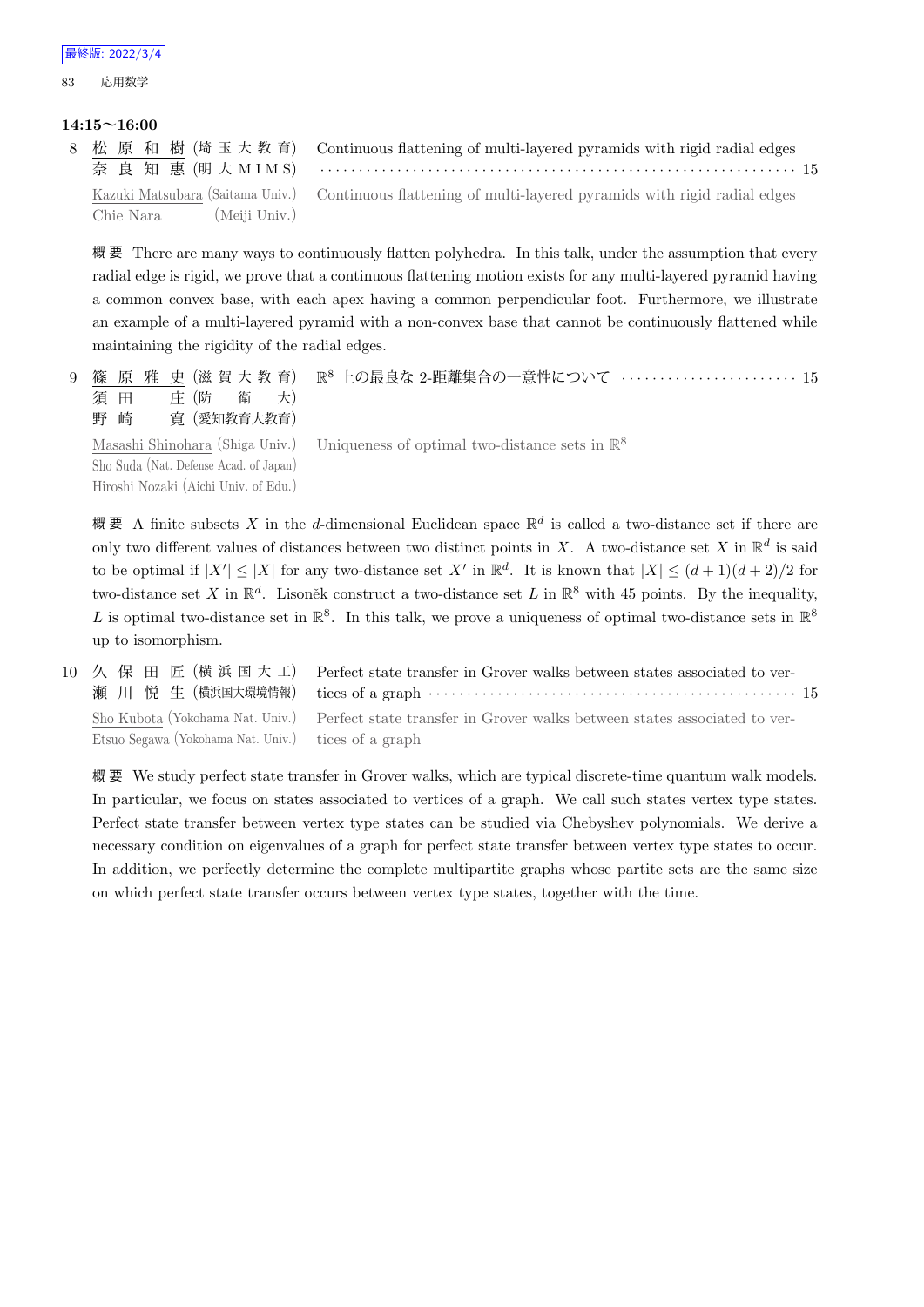| 最終版: 2022/3/4 |
|---------------|
|---------------|

| 11 |                                        | 大 野 博 道 (信 州 大 工) 円上の量子ウォークとスプリットステップ量子ウォークのユニタリ同値類                                                  |
|----|----------------------------------------|------------------------------------------------------------------------------------------------------|
|    | 成 松 明 廣 (横浜国大工)                        |                                                                                                      |
|    | M. S. A. Nirjhor                       |                                                                                                      |
|    | (東工大環境·社会理工)                           |                                                                                                      |
|    | 和田和幸(八戸工高専)                            |                                                                                                      |
|    |                                        | Hiromichi Ohno (Shinshu Univ.) Unitary equivalence classes of quantum walks on cycles and split-step |
|    | Akihiro Narimatsu                      | quantum walks                                                                                        |
|    | (Yokohama Nat. Univ.)                  |                                                                                                      |
|    | Md Sams Afif Nirjhor (Tokyo Tech)      |                                                                                                      |
|    | Kazuyuki Wada                          |                                                                                                      |
|    | (Nat. Inst. of Tech., Hachinohe Coll.) |                                                                                                      |
|    |                                        |                                                                                                      |

概 要 We investigate unitary equivalence classes of quantum walks on cycles and split-step quantum walks (SSQWs). Unitary equivalence classes of quantum walks on a cycle with N vertices are parameterized by 2N real parameters. Moreover, the ranges of two of the parameters are restricted depending on the parity of N. SSQWs are introduced by Kitagawa and generalized by Suzuki. We define a new class of quantum walks which includes the above SSQWs, and clarify their unitary equivalence classes.

12 黄 海 仲 星 (横 浜 国 大 理 工) 多状態量子ウォークの固有値解析 *· · · · · · · · · · · · · · · · · · · · · · · · · · · · · · · · ·* 10 Chusei Kiumi (Yokohama Nat. Univ.) Eigenvalues of multi-state quantum walks

概 要 Localization is a characteristic property of multi-state quantum walks. It is well known that the existence of eigenvalues of time evolution operator is a necessary and sufficient condition of the occurrence of localization. The localization of space-homogeneous (i.e., the time evolution is consistent for every position.) multi-state quantum walks is studied by various previous research. However, the mathematical analysis of the space-inhomogeneous case is not studied yet. Therefore, in this paper, we focus on the eigenvalue problem on two-phase three and four-state quantum walks with one defect, which is very important for various applications. We use the transfer matrix to construct a generalized eigenfunction, then we derive the necessary and sufficient condition for the existence of eigenvalue and its concrete solution for some examples.

13 吉 田 建 一 (埼 玉 大 理 工) 児 玉 大 樹 (東北大 AIMR) ネットワークによる弾塑性のモデル化 *· · · · · · · · · · · · · · · · · · · · · · · · · · · · ·* 15

Ken'ichi Yoshida (Saitama Univ.) Hiroki Kodama (Tohoku Univ.) A mathematical model of network elastoplasticity

概 要 A thermoplastic elastomer (TPE) is a polymeric material with rubber elasticity and is removable at high temperatures. In this talk, we present results of modeling the elastoplastic deformation of a TPE by using a network represented as a periodic graph. A TPE consists of a soft domain, which exhibits rubber elasticity, and hard domains, which act as cross-links. This structure can be represented as a graph. We introduce the tension tensor for a periodically realized graph, which induces the stress and the elasticity. The hard domains of a TPE are less robust than the cross-links of vulcanized rubber. We express this as local moves of a graph, which induce the plasticity in elongation.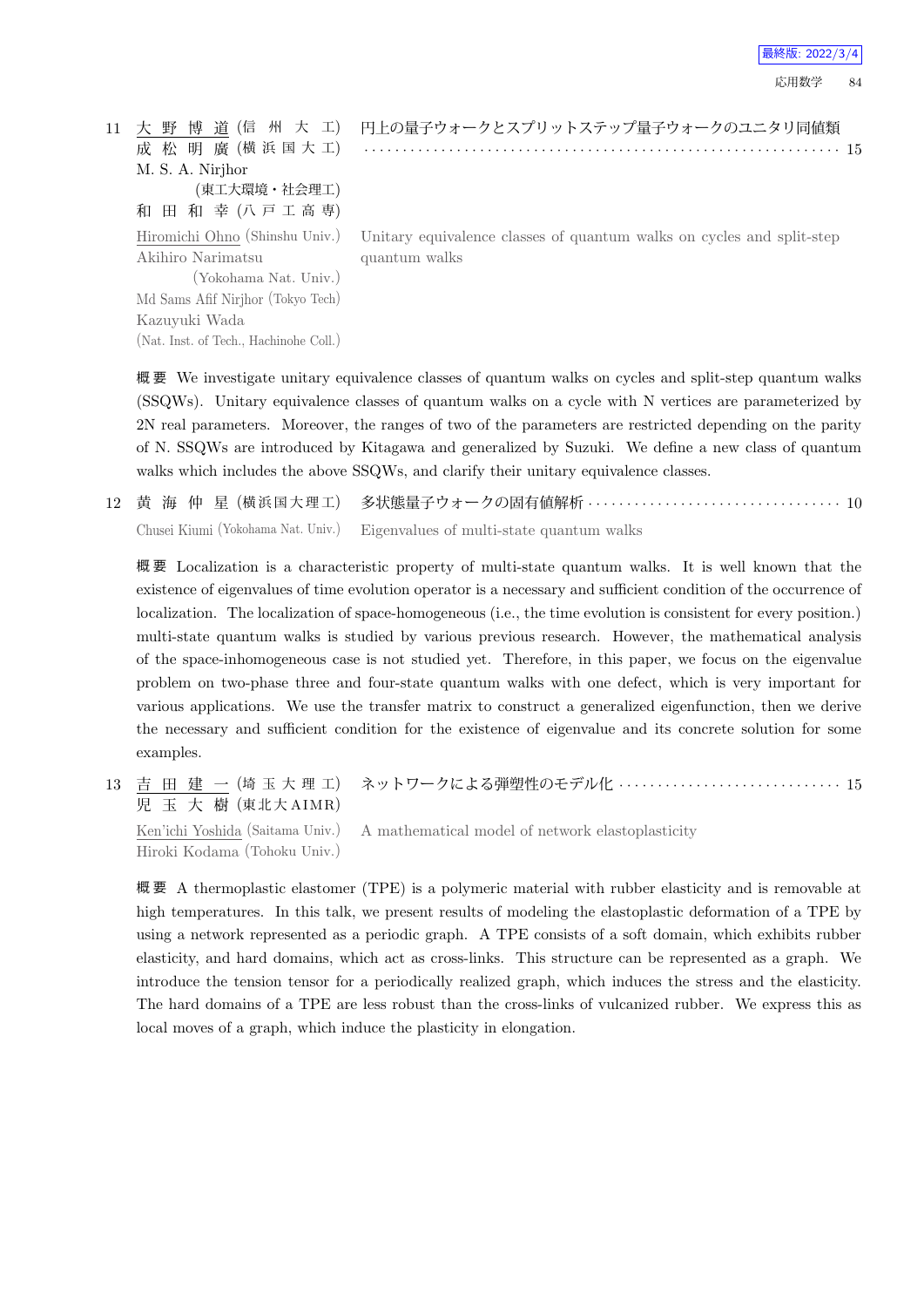#### **16:15~17:15 特別講演**

谷 口 哲 至 (広 島 工 大 工) グラフの固有値とライングラフの一般化

Tetsuji Taniguchi (Hiroshima Inst. of Tech.) A smallest eigenvalues of graphs and a generalization of line graphs

概 要 There is a previous study that uses the root system to classify graphs with smallest eigenvalue*≥ −*2. It follows that such graphs are classified by the *A, D, E*-root systems. The *A, D*-integral lattice is a sublattice of the standard lattice, but the *E*-integral lattice is not a sublattice of the standard lattice. However, *E*-integral lattice is 2-integrable. The integrability of integral lattices constructed from graphs with smallest eigenvalue $\geq \lambda$  is a subject of interest.

It is also well known that the smallest eigenvalue of a line graph is greater than or equal to *−*2. This naturally raises the question of knowing the hierarchical structure of graphs with smallest eigenvalues, but the (well-known) method of constructing line graphs cannot construct graphs with smallest eigenvalues*< −*2. Therefore, R. Woo and A. Neumaier formulated a method for constructing graphs with smallest eigenvalue*<*  $-2$  by highly generalizing the method of constructing line graphs, which is a simple task of replacing "edges" by " vertices". They studied graphs with smallest eigenvalue $\geq -1 - \sqrt{2}$  (1995). They introduce a graph called a Hoffman graph, and give a generalization of line graphs by the sum of Hoffman graphs. Then comes a relation between graphs and root systems, along with an irreducibility of Hoffman graphs.

## 3月29日 (火) 第V会場

### **10:00~11:45**

14 今 野 紀 雄 (横 浜 国 大 工) 大 島 優 季 (横浜国大理工) Domany–Kinzel モデルに対する IPS/Zeta 対応 *· · · · · · · · · · · · · · · · · · · · ·* 10 Norio Konno (Yokohama Nat. Univ.) Yuki Oshima (Yokohama Nat. Univ.) IPS/Zeta Correspondence for the Domany–Kinzel model

概 要 Our previous works presented zeta functions by the Konno–Sato theorem or the Fourier analysis for one-particle models including random walks, correlated random walks, quantum walks, and open quantum random walks. Moreover, we gave zeta functions for multi-particle models with probabilistic or quantum interactions, called the interacting particle system (IPS). In this talk, we consider the zeta function for the Domany–Kinzel model, as a special case of the IPS.

15 今 野 紀 雄 (横 浜 国 大 工) 田 村 駿 也 (横浜国大理工) 量子ウォークと相関付ランダムウォークに対する Walk/Zeta 対応 *· · · · ·* 10

Norio Konno (Yokohama Nat. Univ.) Shunya Tamura (Yokohama Nat. Univ.) Walk/Zeta Correspondence for quantum and correlated random walks

概 要 We compute the zeta function for the three- and four-state quantum walk, correlated random walk, and multi-state random walk on the one-dimensional torus using the Fourier analysis. We deal with also the four-state quantum walk and correlated random walk on the two-dimensional torus. In addition, we introduce a new class of models determined by the generalized Grover matrix bridging the gap between the Grover matrix and the positive support of the Grover matrix. Finally, we give a generalized version of the Konno–Sato theorem for the new class. We calculate the zeta function for the generalized Grover matrix on the d-dimensional torus as a result.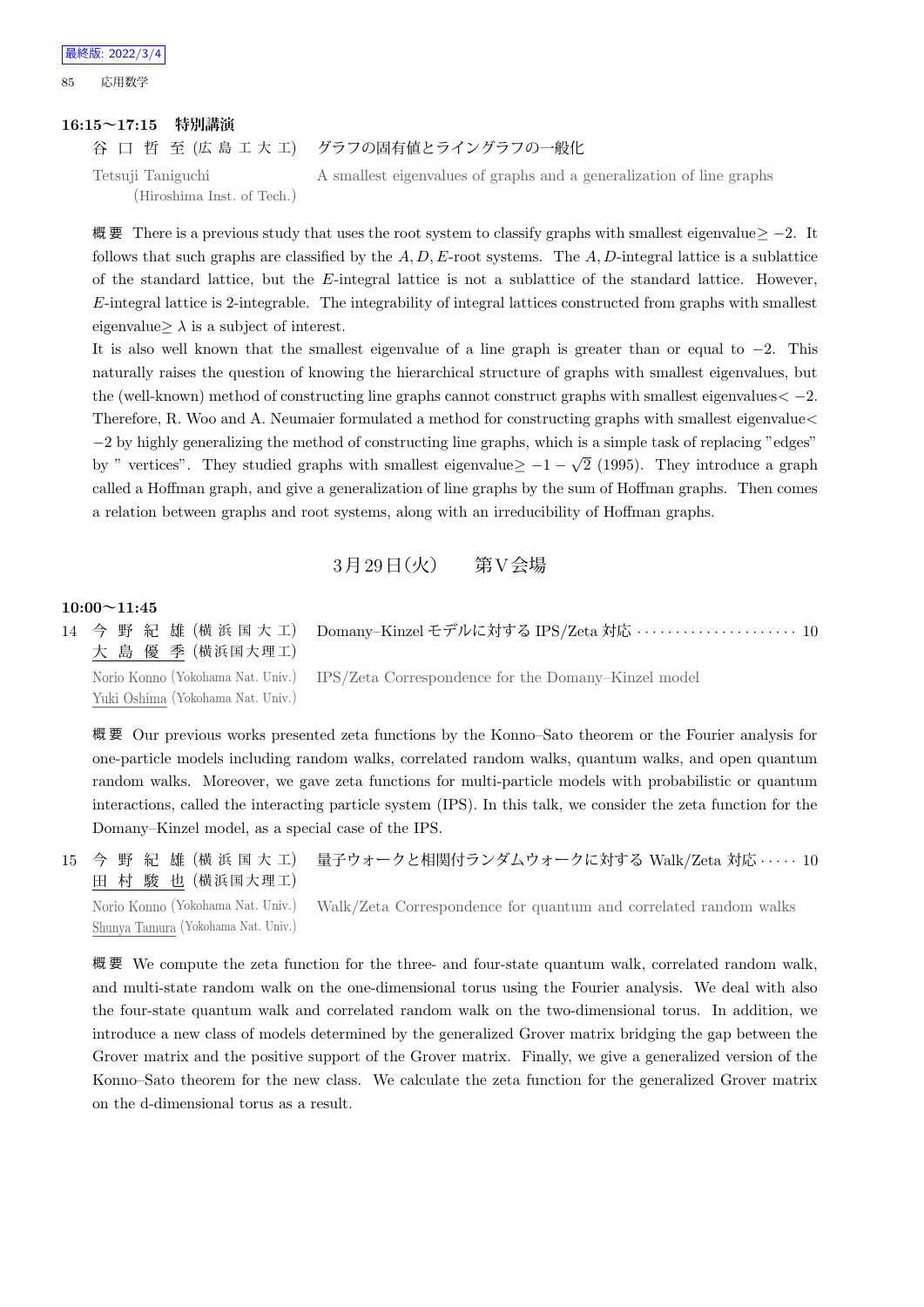| 16 | 巖 (小 山 工 高 専)<br>佐 藤<br>今 野 紀 雄 (横浜国大工)<br>小 松<br>尭<br>(産業数理研究所Calc·広島大先進理工) |                                                                       |
|----|------------------------------------------------------------------------------|-----------------------------------------------------------------------|
|    | Norio Konno (Yokohama Nat. Univ.)                                            | Iwao Sato (Oyama Nat. Coll. of Tech.) Vertex-face/Zeta correspondence |
|    | Takashi Komatsu<br>(Math. Res. Inst. Calc for Industry/Hiroshima Univ.)      |                                                                       |

最終版: 2022

概 要 We present the characteristic polynomial for the transition matrix of a vertex-face walk on a graph, and obtain its spectra. Furthermore, we express the characteristic polynomial for the transition matrix of a vertex-face walk on the 2-dimensional torus by using its adjacency matrix, and obtain its spectra. As an application, we define a new walk-type zeta function with respect to the transition matrix of a vertex-face walk on the 2-dimensional torus, and present its explicit formula.

|  | 17 石 川 彩 香 (横浜国大理工) グラフゼータから定まる量子ウォークモデルの族  15                                                             |
|--|------------------------------------------------------------------------------------------------------------|
|  | Ayaka Ishikawa (Yokohama Nat. Univ.) A family of quantum walks on a finite graph corresponding to the gen- |
|  | eralized weighted zeta function                                                                            |

概 要 We obtain a condition that associates the generalized weighted zeta function with a quantum walks on a finite graph. The spectrum of the transition matrix of the quantum walk is given by the zeta function. This result gives a family of quantum walks that follow from the generalized weighted zeta function.

18 森 田 英 章 (室 蘭 工 大 工) 交代経路上のグラフゼータについて *· · · · · · · · · · · · · · · · · · · · · · · · · · · · · · ·* 15 Hideaki Morita (Muroran Inst. of Tech.) On an alternating graph zeta function

概 要 We consider a zeta function defined for alternating paths on a finite digraph, and provide the three expressions; the exponential expression, the Euler expression, and the Hashimoto expression, in the framework of the combinatorial zeta function.

| 19 加 田     |  | 修 (法 政 大 理 工) Characteristic polynomials and zeta functions of equitably partitioned                                                 |
|------------|--|--------------------------------------------------------------------------------------------------------------------------------------|
|            |  | graphs $\cdots$ and $\cdots$ and $\cdots$ and $\cdots$ and $\cdots$ and $\cdots$ and $\cdots$ and $\cdots$ and $\cdots$ and $\cdots$ |
| Osamu Kada |  | (Hosei Univ.) Characteristic polynomials and zeta functions of equitably partitioned                                                 |
|            |  | graphs                                                                                                                               |

概 要 It is well known that for an equitable partition of the vertex set of a directed graph (digraph) *X*, the characteristic polynomial of a quotient graph divides that of *X*, but the remainder part is not well investigated. In this paper, we define a deletion graph which is a signed directed graph defined for a fixed set of deleting vertices, and give a similarity transformation exchanging the adjacency matrix  $A(X)$  which is compatible with the equitable partition for a block triangular matrix whose diagonal blocks are the adjacency matrix of the quotient graph and the deletion graph. In fact, we show the result for more general matrices, and as a corollary, we show a decomposition formula of the reciprocal of the Ihara–Bartholdi zeta function over an equitably partitioned undirected graph into the quotient graph part and the deletion graph part.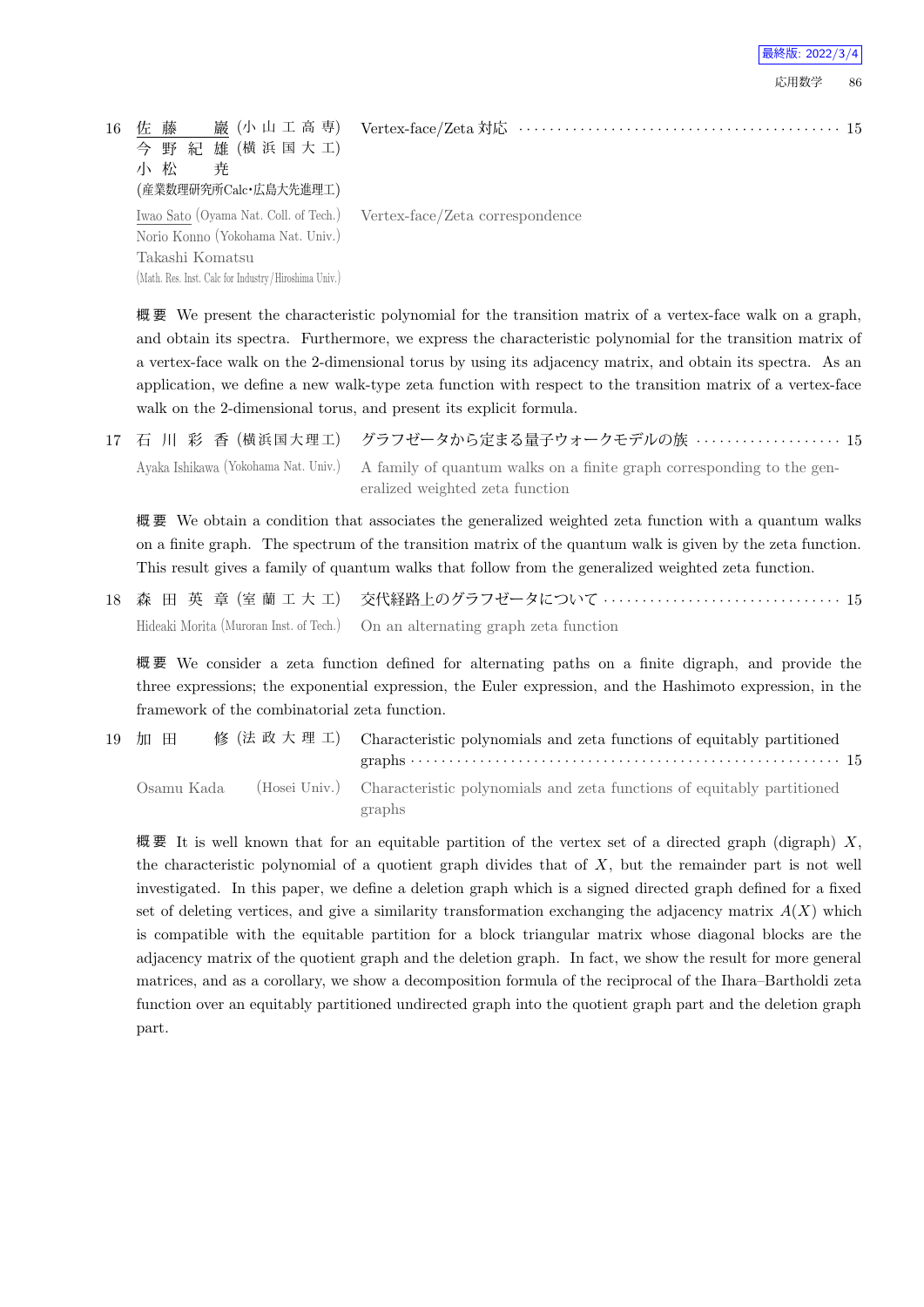#### 20 齋 藤 正 顕 (工学院大教育推進機構) 正則グラフにおける non-backtracking cycle の個数の誤差項の分布 *· · · ·* 15

Seiken Saito (Kogakuin Univ.) The distribution of the error terms of the number of non-backtracking cycles for a regular graph

概 要 For the number  $N_m$  of non-backtracking cycles of length  $m$  in a  $(q + 1)$ -regular graph, we consider the error term  $t_m$  of  $N_m$ . The sequence  $t_m$  can be expressed by the adjacency eigenvalues whose absolute values are less than  $2\sqrt{q}$ . In this study, we investigate the distribution of the data  $t_m$  ( $m = 1, 2, ...$ ) and give its moment generating function. We also applied this to show that the limit distribution of  $t_m/\sqrt{n}$  (where *n* is the number of eigenvalues whose absolute value is less than  $2\sqrt{q}$  becomes a normal distribution when a sequence of growing regular graphs satisfies certain conditions.

## **11:50~12:10 2021年度日本数学会応用数学研究奨励賞授賞式**

#### **13:15~14:15**

21 町 出 智 也 (国 立 情 報 学 研) Boolean 多項式の連立方程式の彩色問題への応用 *· · · · · · · · · · · · · · · · · · ·* 10 Tomoya Machide (Nat. Inst. of Informatics) An application of systems of Boolean polynomial equations to list color problems

概 要 We give an application of systems of Boolean polynomial equations to list color problems to obtain a computational complexity result having the bandwidth parameter. To symmetrize the result, we also discuss a generalization of list color problem.

| 22 大野由美子<br>(横浜国大研究推進機構)<br>松 本 直 己 (慶 大 D M C) | キャタピラの achromatic number と pseudoachromatic number について                                              |  |
|-------------------------------------------------|------------------------------------------------------------------------------------------------------|--|
| Naoki Matsumoto (Keio Univ.) lars               | Yumiko Ohno (Yokohama Nat. Univ.) The achromatic number and the pseudoachromatic number of caterpil- |  |

概 要 A *pseudocomplete k-coloring* of a graph is a (not necessarily proper) *k*-coloring such that each pair of colors appears on at least one edge. A *complete k-coloring* is a pseudocomplete *k*-coloring which is also a proper *k*-coloring. The *pseudoachromatic number* of a graph *G* is the largest number *k* such that *G* has a pseudocomplete *k*-coloring and the *achromatic number* of *G* is the largest number *k* such that *G* has a complete *k*-coloring.

In this talk, we deal with caterpillars, where a *caterpillar* is a tree such that the set of vertices of degree at least two induces a path, and we shall show that pseudoachromatic number and achromatic number are the same for a caterpillar satisfying certain conditions.

#### 23 永 並 健 吾 (成 蹊 大 理 工) 小 関 健 太 (横浜国大環境情報) 山 口 知 記 虹色面の現れないような平面四角形分割の頂点彩色 *· · · · · · · · · · · · · · · · ·* 15 Kengo Enami (Seikei Univ.) Proper colorings of plane quadrangulations without rainbow faces

Kenta Ozeki (Yokohama Nat. Univ.) Tomoki Yamaguchi

概 要 We consider a proper coloring of a plane graph such that no face is rainbow, where a face is rainbow if any two vertices on its boundary have distinct colors. Such a coloring is said to be proper anti-rainbow. A plane quadrangulation *G* is a plane graph in which all faces are bounded by a cycle of length 4. In this paper, we show that the number of colors in a proper anti-rainbow coloring of a plane quadrangulation *G* does not exceed  $3\alpha(G)/2$ , where  $\alpha(G)$  is the independence number of *G*. Moreover, if the minimum degree of *G* is 3 or if *G* is 3-connected, then this bound can be improved to  $5\alpha(G)/4$  or  $7\alpha(G)/6+1/3$ , respectively. All of these bounds are tight.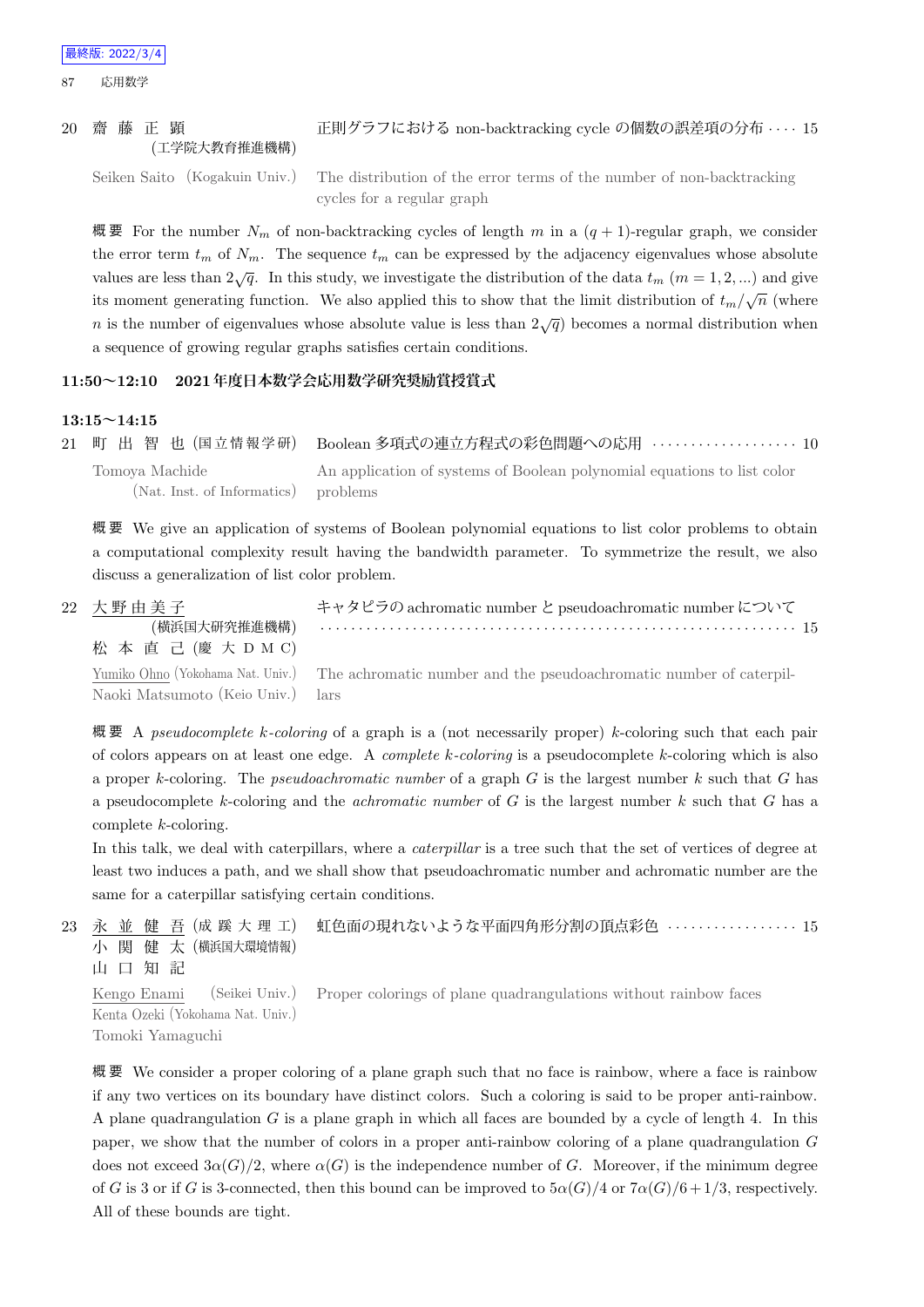#### 24 中 本 敦 浩 (横浜国大環境情報) 小 関 健 太 (横浜国大環境情報)

射影空間の四角形分割の染色数について *· · · · · · · · · · · · · · · · · · · · · · · · · · ·* 15

Atsuhiro Nakamoto (Yokohama Nat. Univ.) Kenta Ozeki (Yokohama Nat. Univ.) Chromatic number of quadrangulations of the projective space

概 要 Youngs proved that every quadrangulation on the 2-dimensional projective plane is 4-chromatic, if it is non bipartite. In our talk, we define a quadrangulation of a 3-dimensional space, and consider chromatic number of quadrangulations of the 3-dimensional projective space. We can find a similar result on the topic, but we can find an essential difference between this and ours.

 $3 \cancel{\text{F}} 30 \cancel{\text{F}} (\cancel{\text{r}})$  第V会場

### **9:00~10:45**

25 軸 丸 芳 揮 (九 大 I M I) 横 須 賀 洋 平 (鹿 児 島 大 理) 吊り下げ曲面の微分幾何学的定式化について *· · · · · · · · · · · · · · · · · · · · · · ·* 15

Yoshiki Jikumaru (Kyushu Univ.) Yohei Yokosuka (Kagoshima Univ.)

On the differential geometric formulation of hanging membranes

概 要 Antoni Gaudi, famous for his design of the Sagrada Familia, proposed a mechanically efficient structure obtained by a hanging chain to be upside-down. A hanging chain, often referred as catenary, is in equilibrium only with the tension for its own weight, therefore the upside-down object is in equilibrium only with the compression. Due to the complexity of the treatment of membranes compared to curves, previous research of hanging membranes in the architectural field are based on many experiments or numerical analysis. In this talk, we give a mathematically rigorous formulation of hanging membranes from the equilibrium equations of membranes and variational principles and show that our formulation is also efficient for the numerical analysis.

26 須 田 智 晴 (慶 大 理 工) Equivalence of topological dynamics without well-posedness *· · · · · · · · ·* 15 Tomoharu Suda (Keio Univ.) Equivalence of topological dynamics without well-posedness

概 要 The problem of topological classification is fundamental in the study of dynamical systems. However, when we consider systems without well-posedness, it is unclear how to generalize the notion of equivalence. In this study, we formulate a notion of "topological equivalence" using the axiomatic theory of topological dynamics proposed by Yorke, which we also generalize here to the action of topological groups.

27 渡 辺 樹 (早 大 理 工) Deterministic limit of the stochastic model of nonlocal cross-diffusion *· · · · · · · · · · · · · · · · · · · · · · · · · · · · · · · · · · · · · · · · · · · · · · · · · · · · · · · · · · · · · ·* 15 Itsuki Watanabe (Waseda Univ.) Deterministic limit of the stochastic model of nonlocal cross-diffusion

概 要 The deterministic limit of the stochastic model of nonlocal cross-diffusion is considered. The stochastic model is given by system with types of particle which the diffusion rate depends on the density of another particle system. In this talk, we consider the deterministic limit of this model, and show the existence of solution to some nonlocal cross-diffusion equation by Markov chain approximation method.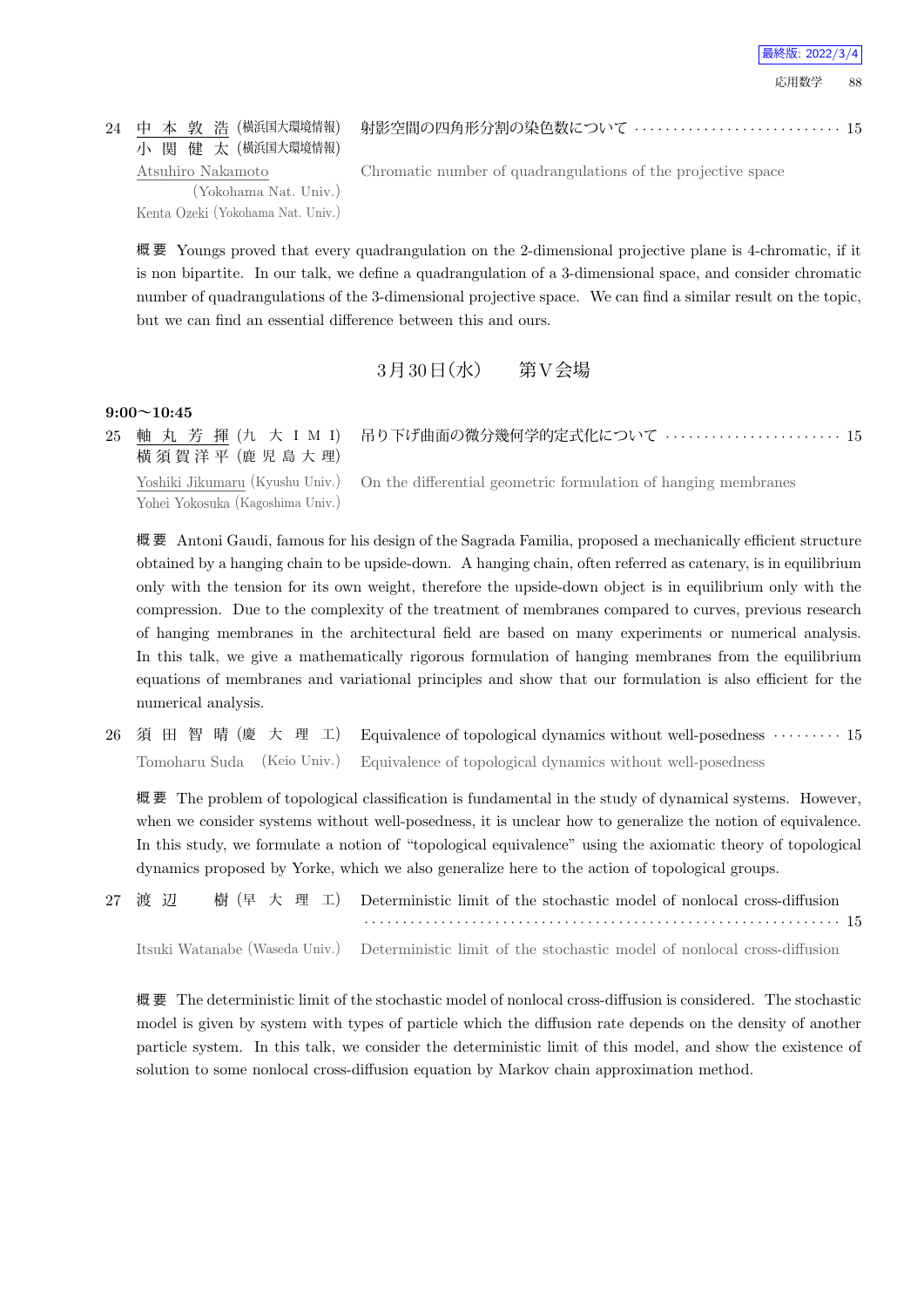|                                                        | 28 岩 崎   悟(阪 大 情 報) 2 頂点をもつ非有界なメトリックグラフ上の反応拡散方程式の単峰定常解                                               |
|--------------------------------------------------------|------------------------------------------------------------------------------------------------------|
|                                                        |                                                                                                      |
| 森田善久 (龍谷大先端理工)                                         |                                                                                                      |
|                                                        | Satoru Iwasaki (Osaka Univ.) Standing unimodal waves of reaction-diffusion equations on an unbounded |
| Shuichi Jimbo (Hokkaido Univ.) graph with two vertices |                                                                                                      |
| Yoshihisa Morita (Ryukoku Univ.)                       |                                                                                                      |

概 要 We study standing unimodal waves of reaction-diffusion equations on an unbounded metric graph with two vertices. In particular, we reveal a relation between a number of standing unimodal waves and a length of the bridge. Furthermore, stability of one of the standing unimodal waves is also studied by spectral analysis of linearized operators.

| 29 岩 崎<br>山口勇太郎 (阪 大 情 報)                    | 悟(阪 大 情 報) メトリックグラフ上の Allen-Cahn 方程式の定常解の個数について ‥‥ 15                                             |
|----------------------------------------------|---------------------------------------------------------------------------------------------------|
|                                              | Satoru Iwasaki (Osaka Univ.) Number of stationary solutions of the Allen–Cahn equation in compact |
| Yutaro Yamaguchi (Osaka Univ.) metric graphs |                                                                                                   |

概 要 In this study, we deal with the Allen–Cahn equation in compact metric graphs. Particularly, this study aims to reveal numbers of all stable stationary solutions of the problem. In this talk, we explain an idea of an algorithm counting up numbers of stable stationary solutions based on analysis about the star graph cases.

30 國 谷 紀 良 (神戸大システム情報) T. M. Touaoula ある時間遅れをもつ双安定な反応拡散方程式の大域挙動 *· · · · · · · · · · · · ·* 15

(Univ. Aboubekr Belka¨ıd)

Toshikazu Kuniya (Kobe Univ.) Tarik Mohammed Touaoula (Univ. Aboubekr Belka¨ıd) Global dynamics of a class of bistable reaction-diffusion equations with time delay

概 要 In this study, we are concerned with a class of bistable reaction-diffusion equations with distributed time delay. We investigate the global attractivity of each steady state and show that there can exist the basins of attraction of the trivial steady state and a positive steady state, which is larger than another unstable positive steady state. We apply our analytical results to a delayed diffusive blowflies model with Allee effect.

### **11:00~12:00 特別講演**

井 元 佑 介 (京 大 A S H B i) シングルセルデータ科学への招待 Yusuke Imoto (Kyoto Univ.) Invitation to single-cell data science

概 要 Single-cell data science is a new research field of applied mathematics in this century. Recent developments of experimental techniques like next-generation sequencing (NGS) enable us to acquire molecular data such as RNA, protein, and epigenome in single-cell resolutions. However, the single-cell data have the following characteristics: high-dimensional, low-sample size, sparsity (low detection rate), non-time series, and lack of 3D connectivity; these properties arose new data science challenges. In this talk, we would like to introduce the mathematical problems in single-cell data science in detail. Moreover, the latest research of the speaker and collaborators, which is a study of noise reduction based on high-dimensional statistics, will be explained.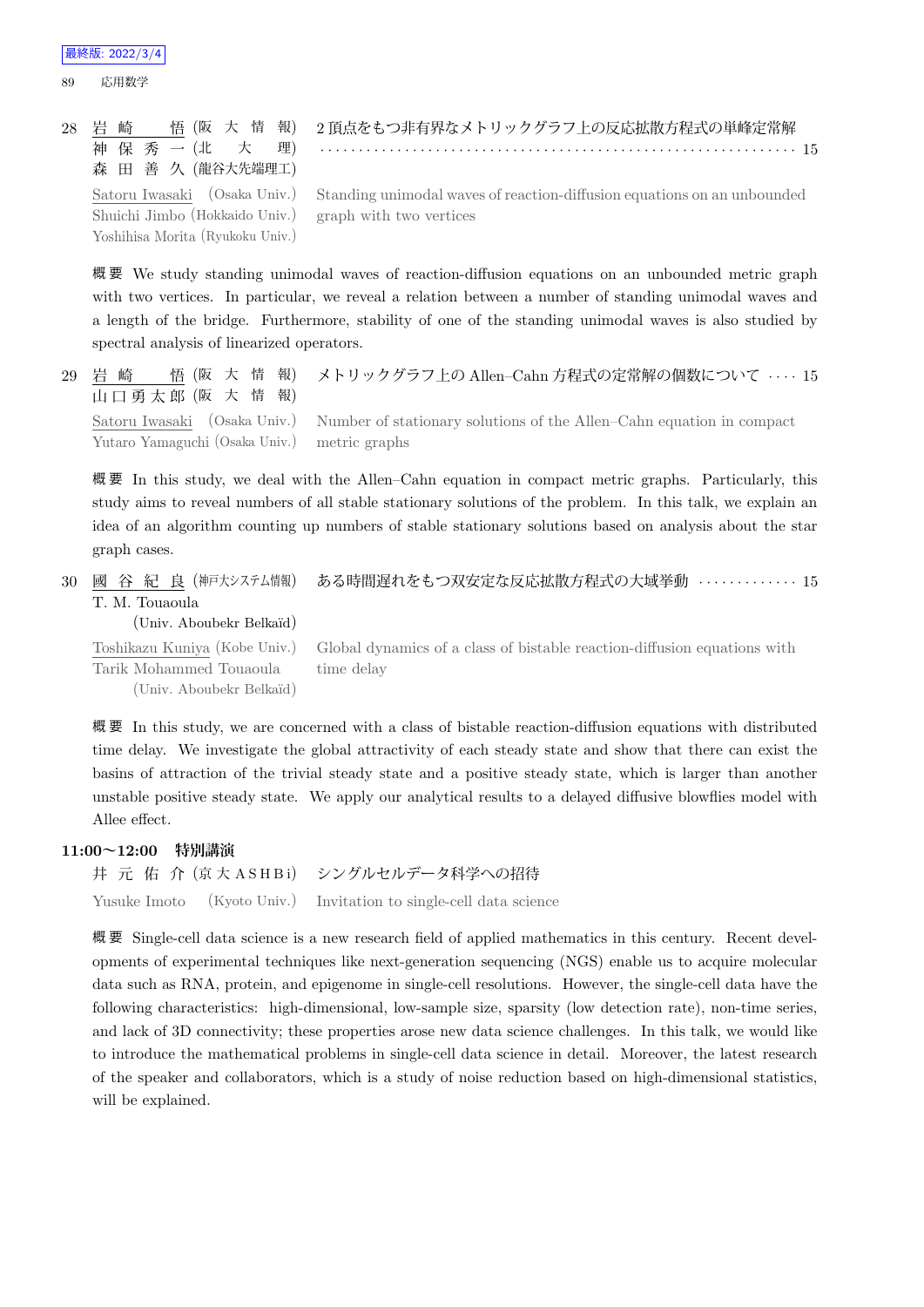#### **14:15~17:00**

31 長 瀬 准 平 (芝浦工大理工) 本田あおい (九工大情報工) 石 渡 哲 哉 (芝浦工大システム理工) 深層ニューラルネットによるショケ積分の表現 *· · · · · · · · · · · · · · · · · · · · ·* 15 Jumpei Nagase (Shibaura Inst. of Tech.) Aoi Honda (Kyushu Inst. of Tech.) Tetsuya Ishiwata (Shibaura Inst. of Tech.) Representation of the Choquet integral by deep neural networks

概 要 The inclusion-exclusion integral is a generalized integral on non-additive measures, and the application to neural network models has been proposed as a data analysis method because it deals with the interaction of each input. The Choquet integral, a fuzzy integral, is known as an example of inclusion-exclusion integral. In this research, we consider the relationship between deep neural network models, which have been developing in wide range of fields in recent years, and Möbius-type Choquet integrals. In other words, the calculation of Choquet integrals can be explained as one of the functions that the perceptron model can represent.

32 中 井 拳 吾 (東京海洋大学術) 小 林 幹 (立正大経済) 齊 木 吉 隆 (一橋大経営管理) 堤 夏 輝 (一 橋 大 商) Kengo Nakai (Tokyo Univ. of Marine Sci. and Tech.) Miki U. Kobayashi (Rissho Univ.) Yoshitaka Saiki (Hitotsubashi Univ.) Natsuki Tsutsumi (Hitotsubashi Univ.) 力学系不変集合の機械学習モデルによる再現性 *· · · · · · · · · · · · · · · · · · · · ·* 15

Reconstruction of invariant sets of dynamical systems by machine learning models

概 要 This study evaluates data-driven models obtained by machine-learning approach from a dynamical system perspective, such as unstable fixed points, periodic orbits and chaotic attractors. In addition, we find that hetero-chaotic dynamics with different unstable dimensions can be modeled by a data-driven model. A part of this talk is based on Kobayashi, Nakai, Saiki, Tsutsumi, Phys. Rev. E 104, 044215 (2021).

33 Qiwen Sun (名大多元数理・理化学研) 三 好 建 正 (理 化 学 研) S. Richard (名大多元数理・理化学研) Control simulation experiments of extreme events with the Lorenz-96 model *· · · · · · · · · · · · · · · · · · · · · · · · · · · · · · · · · · · · · · · · · · · · · · · · · · · · · · · ·* 15 Qiwen Sun (Nagoya Univ. /RIKEN) Takemasa Miyoshi (RIKEN) Serge Richard (Nagoya Univ. /RIKEN) Control simulation experiments of extreme events with the Lorenz-96 model

概 要 In this study, we investigate the controllability of a chaotic dynamical system by adding small perturbations to generate amplified effects and to prevent extreme events. The high sensitivity to initial conditions would ultimately lead to modifications of extreme events with infinitesimal perturbations. Based on this idea, we design the control simulation experiment (CSE) for the Lorenz-96 model, a widely-used toy system in data assimilation studies. We also study the sensitivity of the control to the amplitude of the perturbation, the forecast length, and the localized perturbation. The CSE would be applicable to other chaotic dynamical systems including realistic numerical weather prediction models.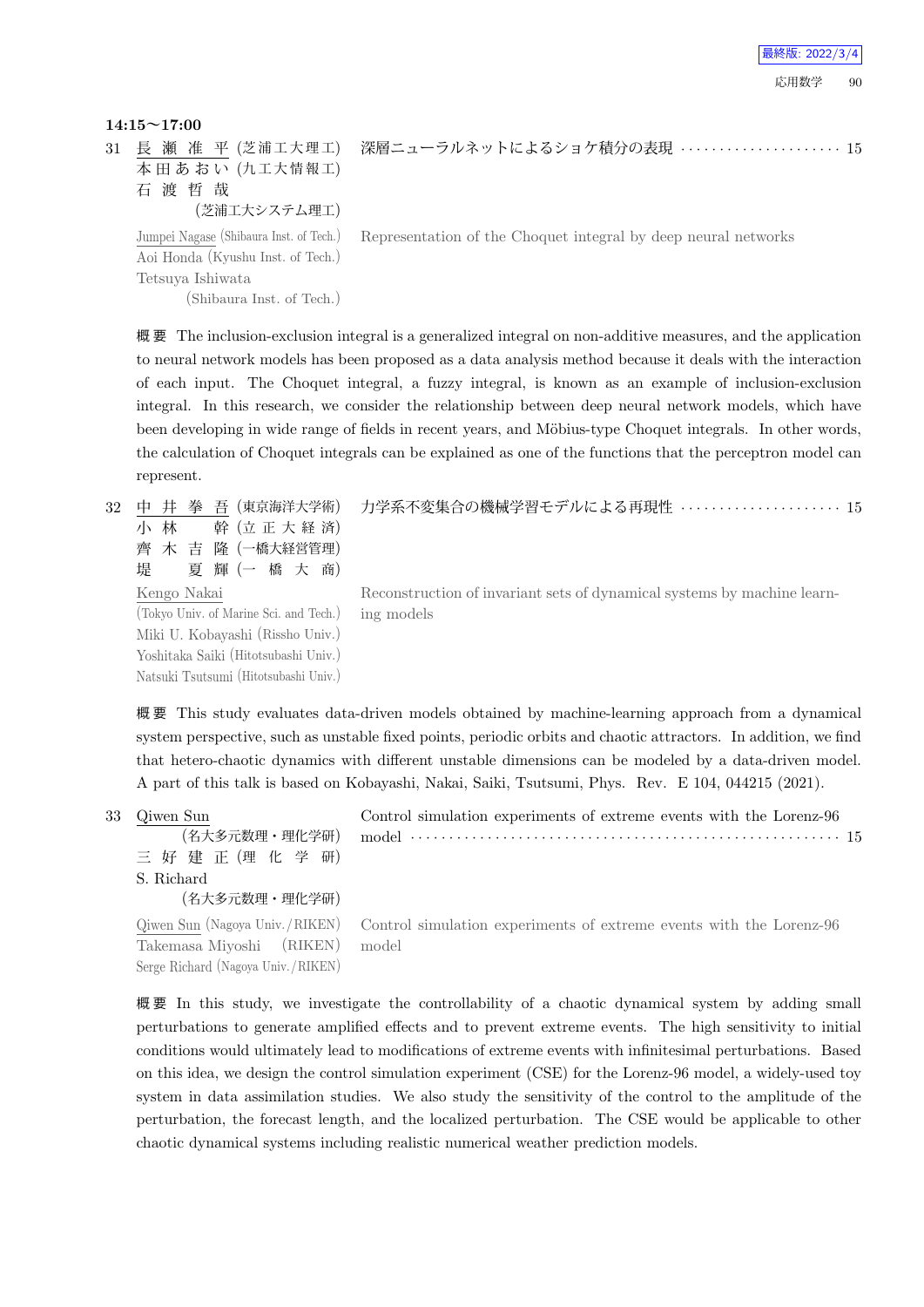34 山 岡 直 人 (阪 府 大 理) 核-周辺モデルにおける離散型レプリケータ方程式の解の漸近挙動 *· · · · ·* 15 Naoto Yamaoka (Osaka Pref. Univ.) Asymptotic behavior of solutions of discrete replicator equations with the core-periphery model

概 要 In this talk, we consider the asymptotic behavior of solutions of the difference equation corresponding to a replicator equation with the core-periphery model  $\Delta_h \lambda_i(t_n) = {\omega_i(t_n) - \bar{\omega}(t_n)}\lambda_i(t_n)$  (i = 1,2). We obtain a sufficient condition for solutions  $(\lambda_1(t_n), \lambda_2(t_n))$  of the difference equation to tend to the equilibrium  $(0, 1)$  as  $n \to \infty$ .

| 35 | 松 江<br>要                                       | 常微分方程式の爆発解の複数項漸近展開  15                                            |
|----|------------------------------------------------|-------------------------------------------------------------------|
|    | $(\uparrow \uparrow \uparrow$ IMI · 九大 I2CNER) |                                                                   |
|    | 落合啓之(九大 I M I)                                 |                                                                   |
|    | 小 谷 久 寿 (東北大 AIMR)                             |                                                                   |
|    | 佐々木多希子 (武蔵野大工·東北大理)                            |                                                                   |
|    | 浅 井 大 晴 (早大基幹理工)                               |                                                                   |
|    | Kaname Matsue                                  | Multiple-order asymptotic expansion of blow-up solutions for ODEs |
|    | (Kyushu Univ. / Kyushu Univ.)                  |                                                                   |
|    | Hiroyuki Ochiai (Kyushu Univ.)                 |                                                                   |
|    | Hisatoshi Kodani (Tohoku Univ.)                |                                                                   |
|    | Takiko Sasaki                                  |                                                                   |
|    | (Musashino Univ./Tohoku Univ.)                 |                                                                   |
|    | (Waseda Univ.)<br>Taisei Asai                  |                                                                   |

概 要 Multiple-order asymptotic expansions of blow-up solutions near blow-up for ordinary differential equations are considered. Under a mild assumption of vector fields involving the scale invariance, we develop a general strategy for obtaining asymptotic expansion of blow-up solutions under the knowledge of blow-up rates, which can be obtained through dynamics at infinity. We show that, if the blow-up is type-I, all possible terms appearing the expansion of a blow-up solution are determined by "eigenvalues" of the matrix associated with vector fields near the principal term of the blow-up and lower order terms of vector fields. The "eigenvalues" provide some algebraic aspects of blow-ups.

| 36 西 田 孝 明 (京 | $\star$ <sup>*</sup> ) An example of heat convection in the horizontal layer with non-uniform                                     |  |
|---------------|-----------------------------------------------------------------------------------------------------------------------------------|--|
|               | Takaaki Nishida (Kyoto Univ. <sup>*</sup> ) An example of heat convection in the horizontal layer with non-uniform<br>heat source |  |

概 要 Stommel (1950) considered a model of thermal convection in horizontally long liquid layer with gravity. He obtained approximate solutions by asymptotic expansion of the equations with respect to a dimensionless parameter and showed its picture of contour line of the stream function and isothermal line. It may be considered as a simplest model of thermal effect to the ocean current. (cf. Sverdrup 1942). Here we show the existence of stationary solutions under some assumptions including  $h \ll 1/l$  and under stress free boundary conditions on the velocity. Also we show a picture of the isothermal line and the contour lines of the solution.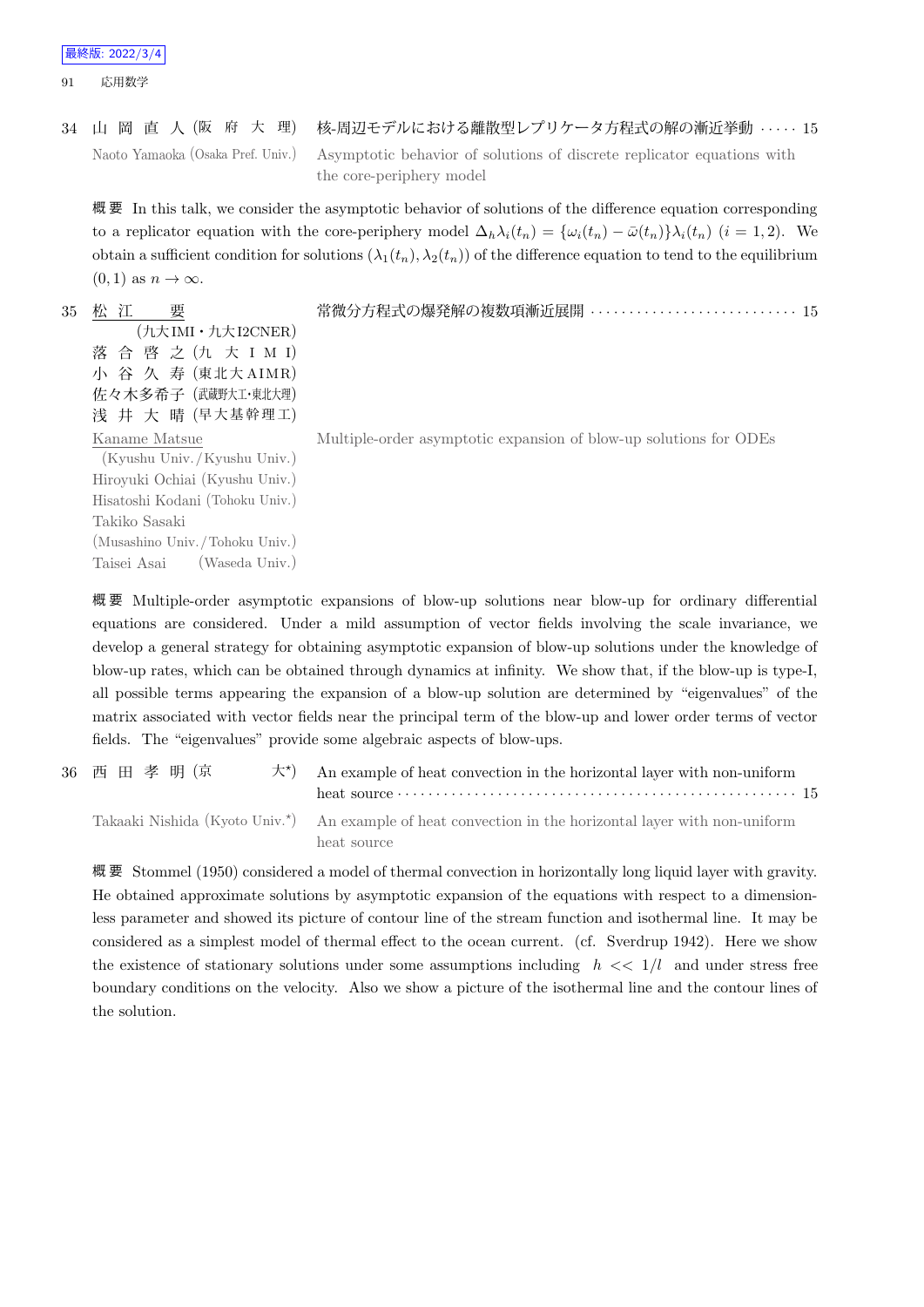37 榊 原 航 也 (岡 山 理 大 理) 長 山 雅 晴 (北 大 電 子 研) 物 部 治 徳 (岡山大異分野基礎研) Koya Sakakibara

(Okayama Univ. of Sci.) Masaharu Nagayama (Hokkaido Univ.) Harunori Monobe (Okayama Univ.) 変形する自己駆動系に対する界面モデルの数値計算 *· · · · · · · · · · · · · · · · ·* 15

Numerical computation of an interface model for deformable self-propelled systems

概 要 In this talk, we deal with an interface model for deformable self-propelled systems in which the surface tension difference is the driving force. Numerical results will be presented as a first step to elucidate the mathematical mechanism.

| 38 西 | 慧 (京 都 産 大 理) 3種反応拡散方程式でみられる進行連結パルス解の相互作用と遷移ダイナ                                                      |
|------|------------------------------------------------------------------------------------------------------|
|      | Kei Nishi (Kyoto Sangyo Univ.) Transient behaviors of traveling multiple-pulse solutions in a three- |
|      | Yasumasa Nishiura (Hokkaido Univ.) component FitzHugh-Nagumo system                                  |

概 要 The dynamics of traveling multiple-pulse solutions arising in a three-component FitzHugh–Nagumo system is considered. It is numerically found that two traveling multiple-pulses weakly attract with each other to become one larger multiple-pulse solution, and that, by parameter variations, such multiple-pulse solutions are destabilized via a Hopf bifurcation and split up into smaller multiple-pulse solutions. In order to elucidate the dynamics in more detail, we derive ordinary differential equations for the interface motions of the multiple-pulses. The reduced ODEs allow us to reveal the global bifurcation structures of multiple-pulse solutions, especially traveling 2-pulse and 3-pulse solutions, and clarify the mechanism for the numerically observed behaviors from a view point of the bifurcation theory.

39 長 山 雅 晴 (北 大 電 子 研) *♭* 2 つの自己駆動体運動を記述する反応拡散-粒子モデルに対する数値分岐 安ヶ平裕介 (北 大 理) 解析について *· · · · · · · · · · · · · · · · · · · · · · · · · · · · · · · · · · · · · · · · · · · · · · · · · ·* 15 Masaharu Nagayama (Hokkaido Univ.) Yusuke Yasugahira (Hokkaido Univ.) On a numerical bifurcation analysis of a particle reaction-diffusion model for a motion of two self-propelled disks

概 要 Theoretical analysis using mathematical models is often used to understand a mechanism of collective motion in a self-propelled system. In the experimental system using camphor disks, several kinds of characteristic motions have been observed due to the interaction of two camphor disks. In this paper, we understand the emergence mechanism of the motions caused by the interaction of two self-propelled material by analyzing the global bifurcation structure using the numerical bifurcation method for a mathematical model. Finally, it is also shown that the irregular motion, which is one of the characteristic motions, is chaotic motion and that it arises from periodic bifurcation phenomena and quasi-periodic motions due to torus bifurcation.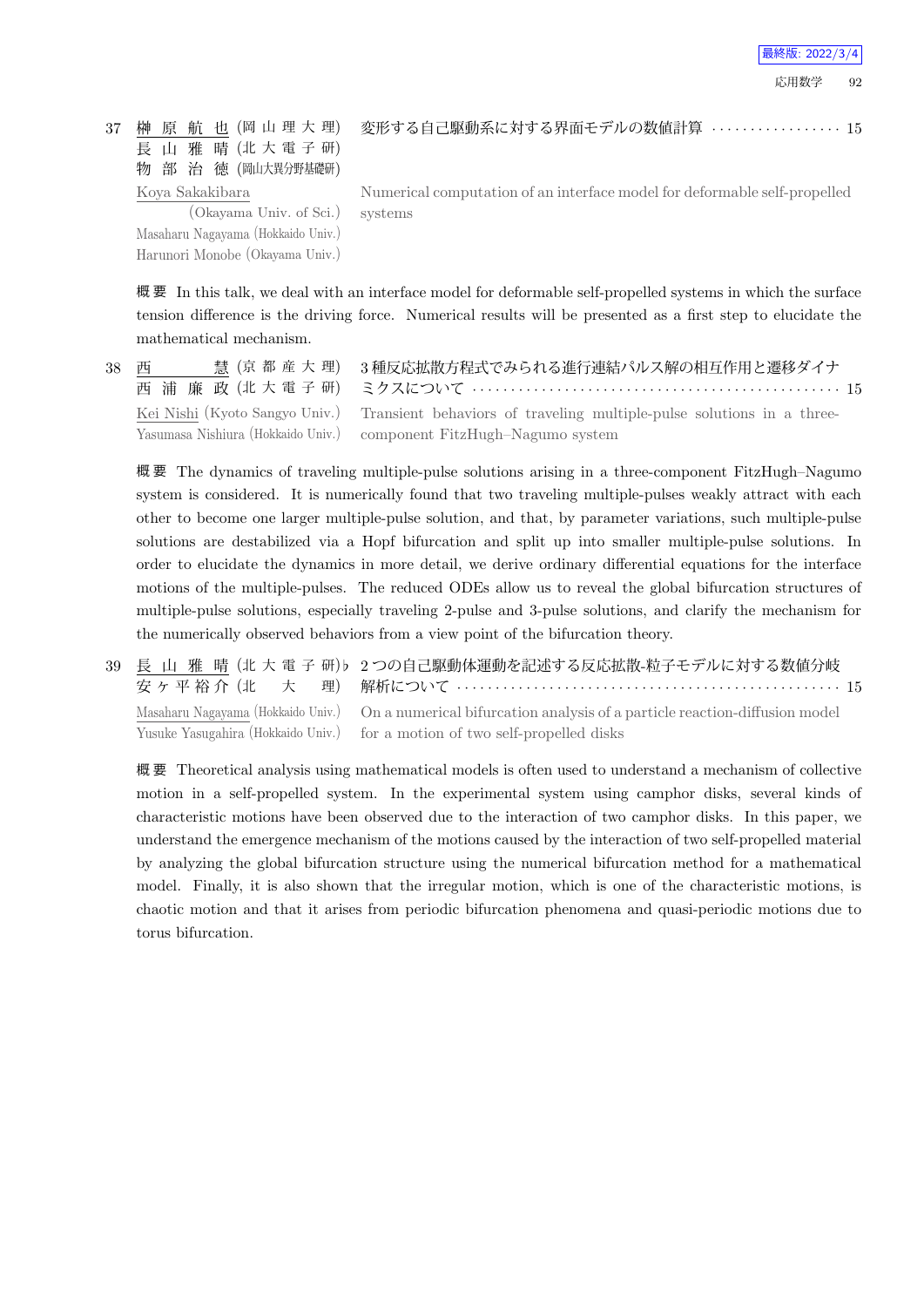## 3月31日(木) 第V会場

#### **9:00~10:45**

40 坂 口 文 則 (福 井 大 工) 「不良設定」の逆利用 —微分方程式の整数型解法における多倍長の恵み—

*· · · · · · · · · · · · · · · · · · · · · · · · · · · · · · · · · · · · · · · · · · · · · · · · · · · · · · · · · · · · · ·* 15 Fuminori Sakaguchi (Univ. of Fukui) A reverse application of 'ill-posedness' —an advantage of multiple pre-

cision in a integer-type algorithm for solving ODEs—

概 要 Usually, in numerical analysis, 'ill-posedness' and 'ill-conditionedness' are unwelcome. However, they affect nothing, in the algorithms based only on four arithmetical operation among integers without round-off errors. There, their 'reverse applications' for simplifying algorithms and reducing computational quantities may be possible. An integer-type algorithm for solving higher-order linear ODEs, proposed by the author and M. Hayashi about ten years ago, turned out to have been a kind of such a 'reverse application of ill-posedness', in the sense that it utilizes simple integer operations among integer basis vectors which are numerically almost linearly dependent (almost parallel). In this study, we investigate to what extent the advantage of its 'reverse application' is enlarged by the use of multiple-precision integer operations. The results are successful in reducing computational quantities considerably.

|                                               | 41 土 屋 拓 也 (八 戸 工 大) 質量保存を考慮した重力崩壊する時空における Einstein 方程式の数値計算                                                     |
|-----------------------------------------------|------------------------------------------------------------------------------------------------------------------|
| 浦川遼介                                          |                                                                                                                  |
| 米田 元(早大理工)                                    |                                                                                                                  |
| Takuya Tsuchiya<br>(Hachinohe Inst. of Tech.) | Numerical integration of Einstein equations in gravitational collapse<br>spacetime considering mass conservation |
| Ryosuke Urakawa<br>Gen Yoneda (Waseda Univ.)  |                                                                                                                  |

概 要 We perform numerical simulations of the Einstein equations in the gravitational collapse spacetime. We set the mass density in spherical symmetry as the initial condition, and integrate the Einstein equations and the conservation equations of energy momentum tensor. We reported the simulations with the Crank– Nicolson scheme and the centered space discretization at the MSJ Spring Meeting 2021. Then, the results of the mass density were the partially negative. Therefore, we improve the discretization by using the forth-order Runge–Kutta scheme and the upwind scheme. In addition, we will present some hi-precision numerical simulations by the dynamical equations with the constraint terms.

|  | 42 本 多 泰 理 (東洋大情報連携) Revisiting the stability of GAN …………………………………… 10 |
|--|------------------------------------------------------------------------|
|  | Hirotada Honda (Toyo Univ.) Revisiting the stability of GAN            |

概 要 In this article, we discuss the stability of min-max GAN originally proposed by Goodfellow et al. We will make use of the theory of iterated function system.

| 43 内 海 晋 弥 (学 習 院 大 理) Guermond-Minev 型射影 Lagrange-Galerkin スキームの Oseen 問題に対                                                                         |
|------------------------------------------------------------------------------------------------------------------------------------------------------|
| Shinya Uchiumi (Gakushuin Univ.) A pressure error estimate for a projection Lagrange–Galerkin scheme of<br>Guermond–Minev type for the Oseen problem |

概 要 We consider a finite element scheme for the transient Oseen problem, which is a linearization of the Navier–Stokes (NS) problem. We focus on two numerical methods. One is the Lagrange–Galerkin (LG) method, which combines the method of the characteristics and Galerkin method. We also focus on the projection method. The main advantage is the computational efficiency that decouples the velocity and pressure. Guermond and Minev have developed an LG/projection scheme for the NS problem, and derived an error estimate for the velocity. The estimate for the pressure, however, is not known to the best of the author's knowledge. Here, we derive an error estimate for the pressure in the Oseen problem.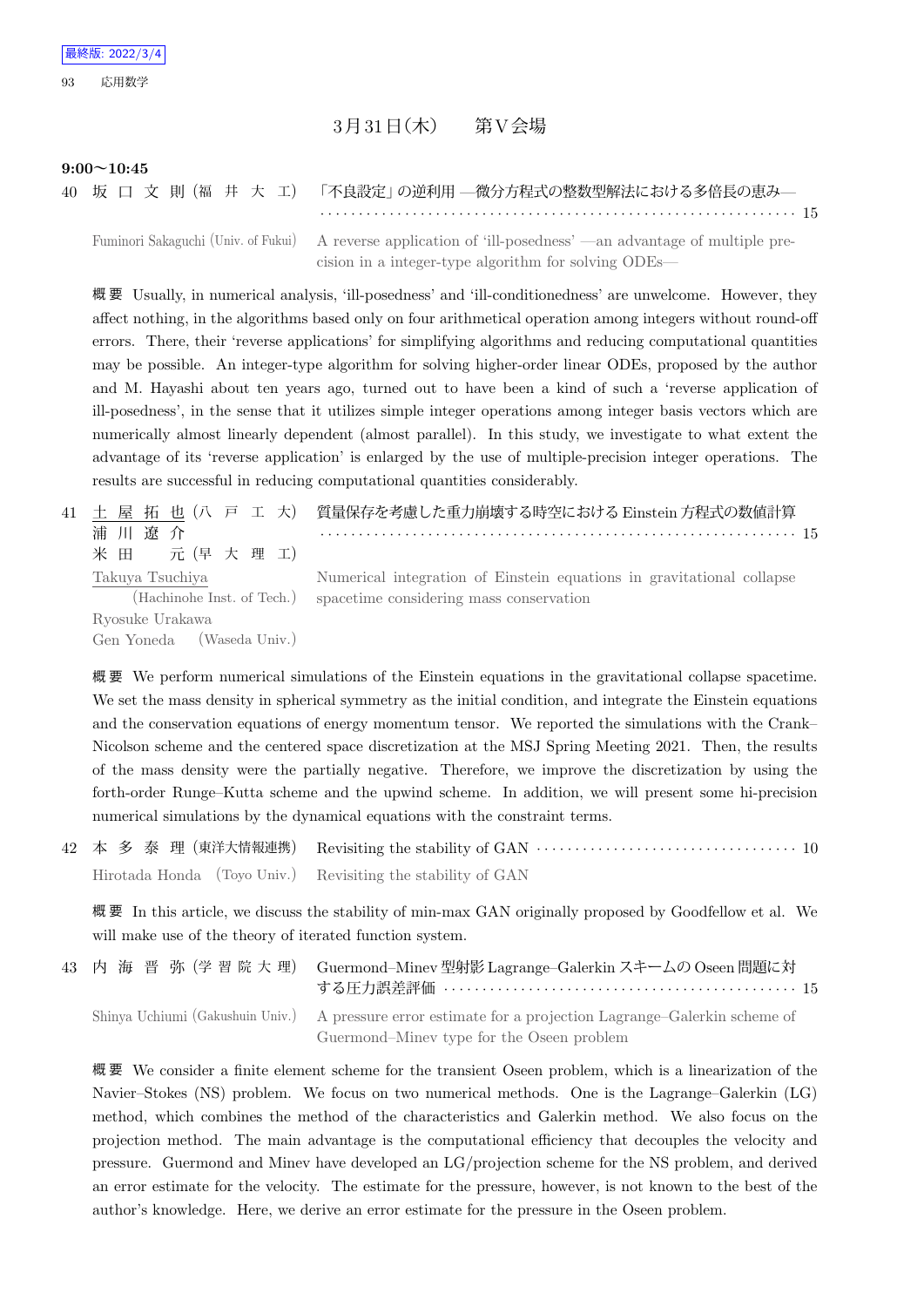```
44 渡 部 善 隆
    (九大情報基盤研究開発センター)
    長 藤 か お り
          (Karlsruhe Inst. of Tech.)
    M. Plum
          (Karlsruhe Inst. of Tech.)
    木 下 武 彦 (佐 賀 大 理 工)
    中 尾 充 宏 (早 大 理 工)
    Yoshitaka Watanabe (Kyushu Univ.)
    Kaori Nagatou
          (Karlsruhe Inst. of Tech.)
    Michael Plum (Karlsruhe Inst. of Tech.)
    Takehiko Kinoshita (Saga Univ.)
    Mitsuhiro T. Nakao (Waseda Univ.)
```
Orr–Sommerfeld 方程式の臨界 Reynolds 数に対する計算機援用証明 *· · ·* 15

A computer-assisted proof of critical Reynolds number for Orr–Sommerfeld equation

概 要 This talk presents a computer-assisted proofs of the critical Reynolds number for the Orr–Sommerfeld equation describing the hydrodynamic stability of Poiseuille flow. Using spectral Galerkin approximate solutions bounding its small defect and a fixed-point theorem, an enclosure of a strong candidate of the critical Reynolds number is shown.

45 奥 村 真 善 美 (北 大 電 子 研) 小 林 康 明 (北 大 電 子 研) 長 山 雅 晴 (北 大 電 子 研) 藤 原 裕 展 (理 化 学 研) 安ヶ平祐介(北 大 理) Makoto Okumura (Hokkaido Univ.) Yasuaki Kobayashi (Hokkaido Univ.) Masaharu Nagayama (Hokkaido Univ.) Hironobu Fujiwara (RIKEN) Yasugahira Yusuke (Hokkaido Univ.) 基底膜大変形モデルによる毛包形成メカニズムの数理的考察 *· · · · · · · · · ·* 15

A mathematical study of the mechanism of hair follicle formation using a mathematical model for large deformation of basement membrane

概 要 The skin is the boundary between the body and the outside world. All living things, including humans, interact with the outside world through the skin. The skin is composed of epidermis, dermis, and subcutaneous tissue. Besides, as an appendage of the skin, a hair follicle is the source of the hair. The hair follicle is crucial for maintaining the epidermis and hair tissue homeostasis and for repairing damaged tissue. In this study, we have attempted to examine the mechanism of hair follicle formation from a mathematical point of view by applying a mathematical model, which enables the description of the concave deformation of the basement membrane. In this talk, we show the results obtained from this attempt.

#### **11:00~12:00 特別講演**

```
飯 田 渓 太 (阪大蛋白質研) 遺伝子発現の1細胞データ解析
Keita Iida (Osaka Univ.) Single-cell gene expression data analysis
```
概 要 Gene expression is a biochemical process producing RNA and proteins that can regulates cellular processes such as homeostasis, adaptation, and differentiation, however its dysregulation can induce cell death or cancer formation. In recent years, experimental technologies to quantify gene expression such as fluorescence in situ hybridization and single-cell RNA sequencing have been developed and some of these data are available publicly. Furthermore, mathematical and bioinformatics studies offer techniques to model stochastic gene expressions, quantify biochemical parameters, and infer cell states. Here, we introduce our model- and data-driven approaches to analyze such single-cell data to understand gene expression regulations leading to cellular differentiation and dysregulation.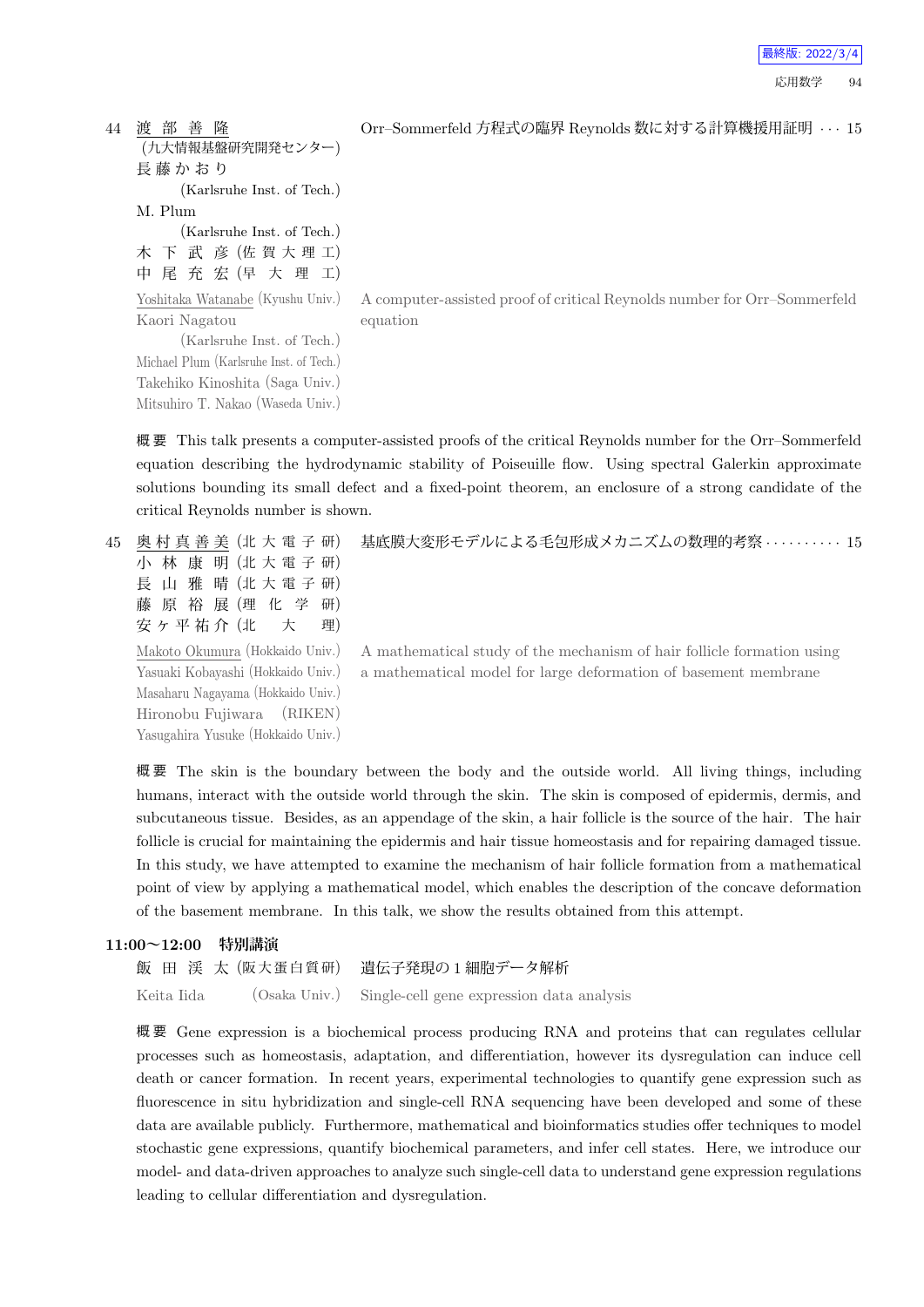# **ト ポ ロ ジ ー**

## $3 \cancel{\text{F} 28}$ 日 $( \cancel{\text{F} })$  第VII会場

### **9:30~12:00**

|                                                 | 1 狩 野 隼 輔 (東北大RACMaS) A characterization of pseudo-Anosov mapping classes by tropical cluster        |  |
|-------------------------------------------------|------------------------------------------------------------------------------------------------------|--|
| Tsukasa Ishibashi (Kyoto Univ.) transformations | Shunsuke Kano (Tohoku Univ.) A characterization of pseudo-Anosov mapping classes by tropical cluster |  |

概 要 For a mapping class on a punctured surface, we prove that the kind of pseudo-Anosov property is equivalent to the combinatorial property of mutation loops. In particular, we conclude that the algebraic entropies of the cluster A- and X-transformations induced by the mutation loop given by a pseudo-Anosov mapping class both coincide with its topological entropy.

| 2 バラルリホラモン                            | Realization of manifolds as leaves of foliated spaces $\cdots \cdots \cdots \cdots 15$ |
|---------------------------------------|----------------------------------------------------------------------------------------|
| (立命館大総合科学技術研究機構)                      |                                                                                        |
| J. A. Álvarez López                   |                                                                                        |
| (Univ. of Santiago de Compostela)     |                                                                                        |
| Ramón Barral Lijó (Ritsumeikan Univ.) | Realization of manifolds as leaves of foliated spaces                                  |
| Jesús Antonio Álvarez López           |                                                                                        |
| (Univ. of Santiago de Compostela)     |                                                                                        |
|                                       |                                                                                        |

概 要 We will present our results about the geometric realization of Riemannian manifolds as leaves of compact foliated spaces with a leafwise Riemannian metric.

| 3 児 玉 大 樹                         | ある複素曲面特異点の Milnor 束から見出された $S^5$ から $S^3$ へのトーラ                              |
|-----------------------------------|------------------------------------------------------------------------------|
|                                   | (東北大AIMR・理化学研iTHEMS) スファイブレーション ‥‥‥‥‥‥‥‥‥‥‥‥‥‥‥‥‥‥‥‥‥‥‥ 15                   |
| 粕谷直彦(北大理)                         |                                                                              |
| 三 松 佳 彦 (中 大 理 工)                 |                                                                              |
| 森 淳秀(大阪歯大歯)                       |                                                                              |
|                                   |                                                                              |
| Hiroki Kodama                     | Torus fibrations from $S^5$ to $S^3$ found from Milnor fibrations of certain |
|                                   | (Tohoku Univ./RIKEN) complex surface singularities                           |
| Naohiko Kasuya (Hokkaido Univ.)   |                                                                              |
| Yoshihiko Mitsumatsu (Chuo Univ.) |                                                                              |

概 要 We explain  $T_{pqr}$  cusp singularities and Milnor fibers  $F_{\theta}$  of them. We construct a complex map *g* on a Milnor fiber  $F_{\theta}$  so that it has  $p + q + r$  critical points and the inverse images of regular values are tori  $T^2$ . We also construct a deformation of the Milnor fiber so that all critical points become Lefschetz type.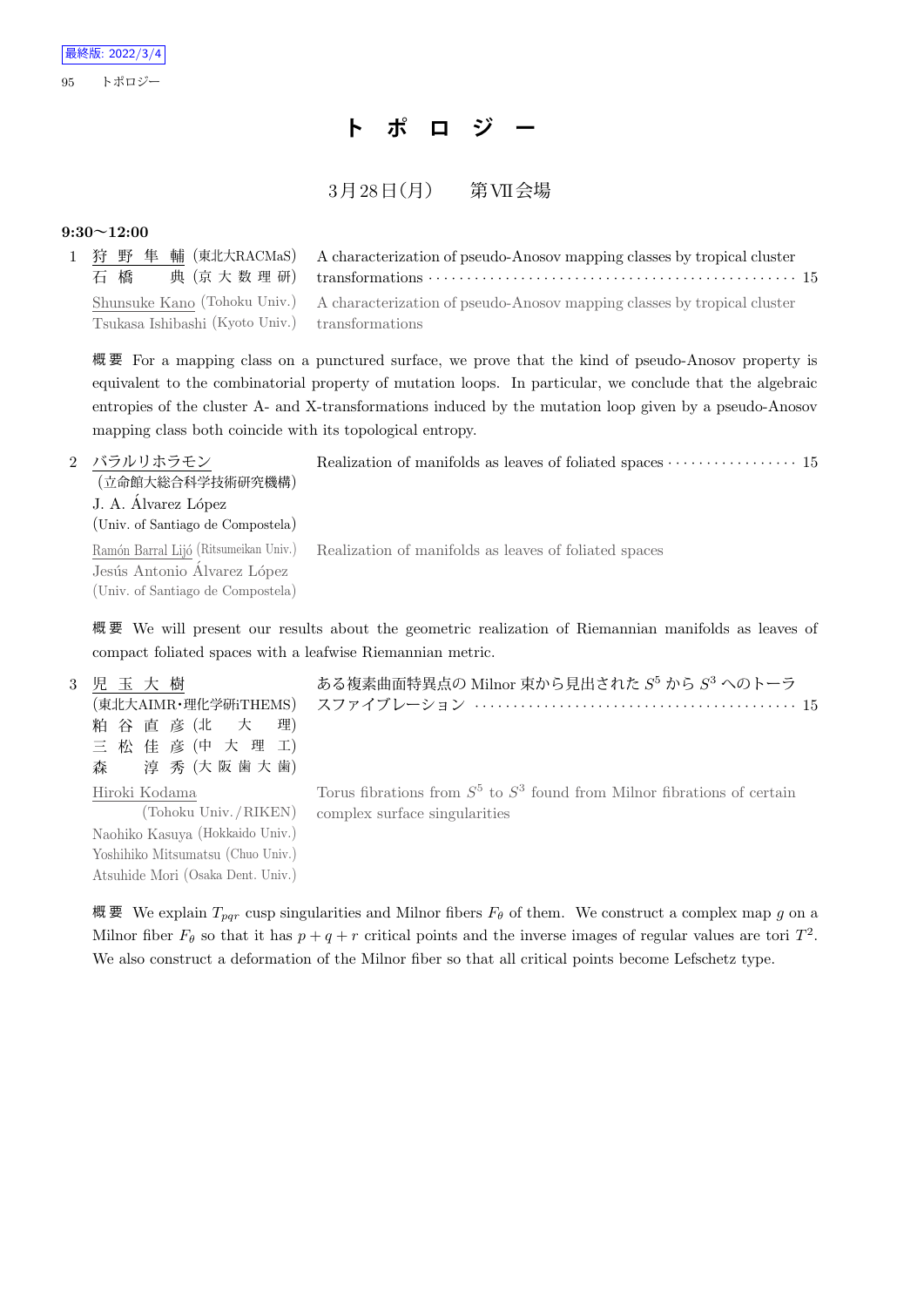

と K3 曲面の位相分解 *· · · · · · · · · · · · · · · · · · · · · · · · · · · · · · · · · · · · · · · · · ·* 15

|                                                              | 4 三 松 佳 彦 (中 大 理 工) カスプ特異点のミルナーファイバーのレフシェッツファイブレーション                       |
|--------------------------------------------------------------|----------------------------------------------------------------------------|
|                                                              |                                                                            |
| 児玉大樹                                                         |                                                                            |
| (東北大AIMR·理化学研iTHEMS)                                         |                                                                            |
| 森 淳秀(大阪歯大歯)                                                  |                                                                            |
| Yoshihiko Mitsumatsu (Chuo Univ.)                            | Lefschetz fibration on Milnor fibers of cusp singularities and topological |
| Naohiko Kasuya (Hokkaido Univ.) decomposition of K3 surfaces |                                                                            |
| Hiroki Kodama                                                |                                                                            |
| (Tohoku Univ./RIKEN)                                         |                                                                            |
| Atsuhide Mori (Osaka Dent. Univ.)                            |                                                                            |

概 要 We explain that the K3 surface admits a smooth topological decomposition into the two Milnor fibers of  $T_{\textit{pqr}}$  cusp singularities which are dual in the sense of the extended strange duality. Among such 10 decompositions, the pair  $T_{237} - T_{237}$  gives a particularly good decomposition.

5 平 田 康 史 (神奈川大工) Undecidability for the extent of products of monotonically normal spaces 矢 島 幸 信 (神奈川大*⋆*・数学アートラボ) *· · · · · · · · · · · · · · · · · · · · · · · · · · · · · · · · · · · · · · · · · · · · · · · · · · · · · · · · · · · · · ·* 10 Yasushi Hirata (Kanagawa Univ.) Yukinobu Yajima (Kanagawa Univ.*<sup>⋆</sup>*/Math Art Laboratory) Undecidability for the extent of products of monotonically normal spaces

概 要 We say that a space is almost discrete if it has at most one non-isolated point. In this talk, we discuss the extent of product spaces. We show: it is consistent with and independent of ZFC that there are a monotonically normal space *X* and an almost discrete space *Y* such that  $X \times Y$  is normal and  $e(X \times Y) > \omega = e(X) \cdot e(Y).$ 

6 西 信 洋 和 (長 野 工 高 専) 山 口 俊 博 (高 知 大 教 育) 有理 *H*(2)-構造を持つ coformal でない分類空間の例 *· · · · · · · · · · · · · · · · ·* 10

Hirokazu Nishinobu (Nagano Nat. Coll. of Tech.) Toshihiro Yamaguchi (Kochi Univ.) An example of non-coformal classifying space with rational  $H(2)$ -structure

概 要 Let  $Baut<sub>1</sub>X$  be the Dold–Lashof classifying spaces of a space X. In this talk, we give an example that there exists a space X such that  $Baut_1X$  are not coformal and are rational  $H(2)$ -spaces.

7 山 﨑 薫 里 (高 崎 経 大 経 済) Exchange economy from viewpoints of general topology *· · · · · · · · · · · · ·* 15 Kaori Yamazaki (Takasaki City Univ. of Econ.) Exchange economy from viewpoints of general topology

概 要 In this talk, we study exchange economy from viewpoints of general topology.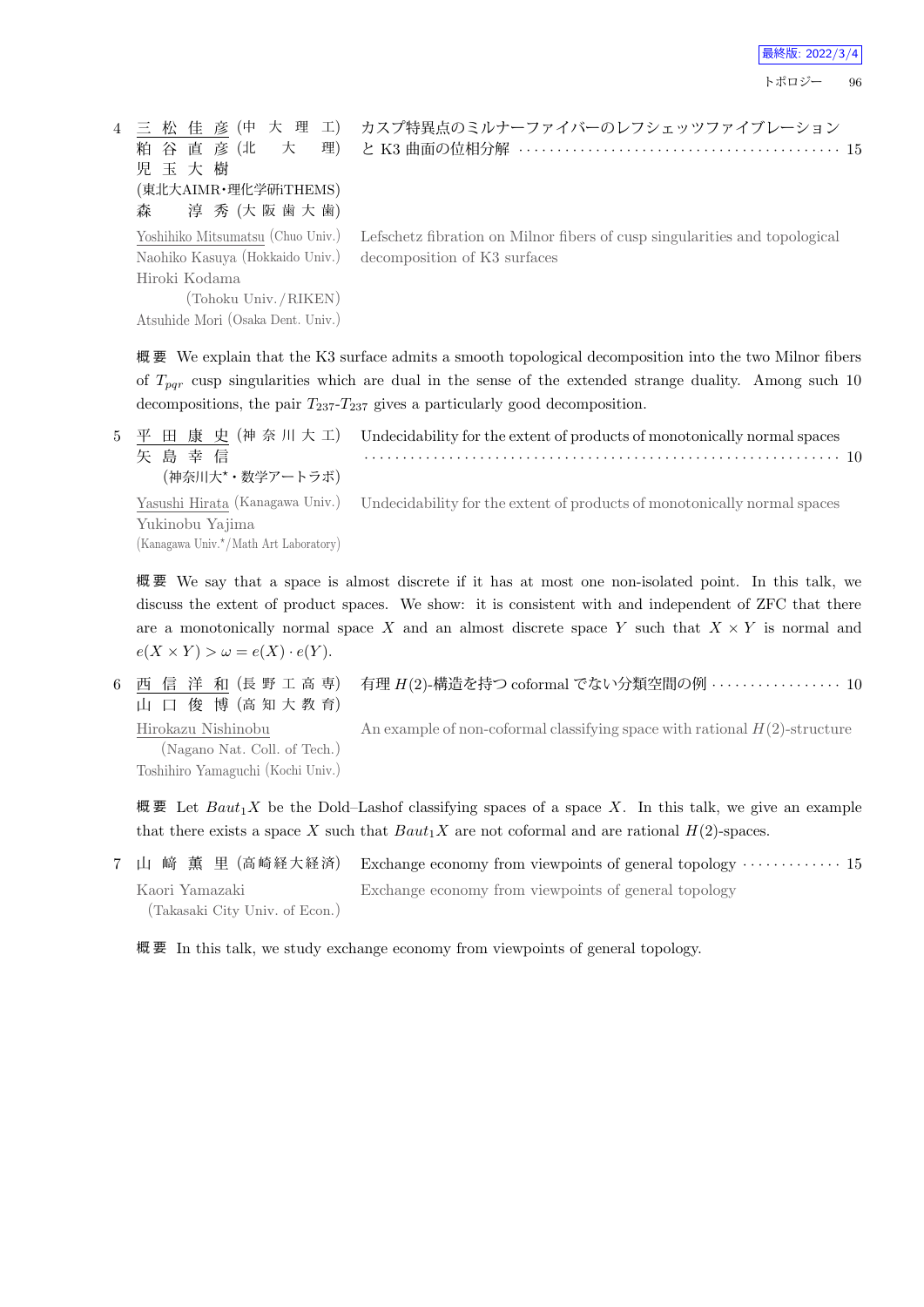97 トポロジー

#### 8 齋 藤 幸 子 (北 教 大 旭 川) 混合擬斉次多項式の Newton 非退化性および強義 Newton 非退化性 *· · · ·* 10

高 清 水 公 星 (釧路市立青陵中) Sachiko Saito (Hokkaido Univ. of Edu.) Kosei Takashimizu

(Seiryo Junior High School)

Newton non-degeneracy and strongly Newton non-degeneracy of mixed weighted homogeneous polynomials

概 要 A mixed polynomial *f* is called a mixed weighted homogeneous polynomial if it is both radially and polar weighted homogeneous. Let *f* be a mixed weighted homogeneous polynomial with respect to a strictly positive radial weight vector *P* and a polar weight vector *Q*. If *f* is Newton non-degenerate over the face  $\Delta(P)$  and *f* is polar weighted homogeneous of non-zero polar degree with respect to *Q*, then  $f: \mathbb{C}^{*n} \to \mathbb{C}$ has no mixed critical points. Moreover, if  $f^{-1}(0) \cap \mathbb{C}^{*n} \neq \emptyset$ , then  $f: \mathbb{C}^{*n} \to \mathbb{C}$  is surjective. In this talk, we give such an example of a mixed weighted homogeneous polynomial *f* which is Newton non-degenerate over the face  $\Delta(P)$  and for which  $f^{-1}(0) \cap \mathbb{C}^{*n} = \emptyset$ .

9 溝 田 裕 介 (九州産大理工) 一 木 俊 助 (東工大情報理工) 濱 田 直 希 ( KLab(株) ) 制約なし強凸問題は全て弱単体的である *· · · · · · · · · · · · · · · · · · · · · · · · · · ·* 15 Yusuke Mizota (Kyushu Sangyo Univ.) Shunsuke Ichiki (Tokyo Tech) Naoki Hamada (KLab Inc.) All unconstrained strongly convex problems are weakly simplicial

概 要 A multi-objective optimization problem is *C* <sup>0</sup> weakly simplicial if there exists a continuous surjection from a simplex onto the Pareto set such that the image of each subsimplex is the Pareto set of a subproblem. In this talk, we show that all unconstrained strongly convex problems are  $C^0$  weakly simplicial. (Joint work with Naoki Hamada and Shunsuke Ichiki)

#### **14:15~15:05**

10 市 原 一 裕 (日 大 文 理) 鄭 仁 大 (近 畿 大 理 工) 交代モンテシノス結び目に沿った純矯飾的手術 *· · · · · · · · · · · · · · · · · · · · ·* 10

Kazuhiro Ichihara (Nihon Univ.) In Dae Jong (Kinki Univ.) Purely cosmetic surgeries on alternating Montesinos knots

概 要 We show that alternating Montesinos knots admit no purely cosmetic surgeries. Precisely, it is shown that no pair of distinct Dehn surgeries on alternating Montesinos knots yield 3-manifolds that are homeomorphic as oriented manifolds.

11 小 川 将 輝 (埼 玉 大 理 工) 多重分岐ハンドル体分解を持つ 3 次元多様体の特徴づけについて *· · · · · ·* 15 Masaki Ogawa (Saitama Univ.) A characterization of a 3-manifold with a multibranched handlebody decompsition

概 要 A decomposition of a 3-manifold by some handlebodies is called a handlebody decomposition. The intersection of handlebodies in handlebody decomposition is called a partition of it. We say handlebody decomposition is multibranched if the partition of a handlebody decomposition is a multibrahced surface. Recently we showed that multibranched handlebody decomposition is stable equivalent if the number of handlebodies is four. In this talk, we consider the 3-manifolds which have a multibranched handlebody decomposition with four handlebodies with genera at most one.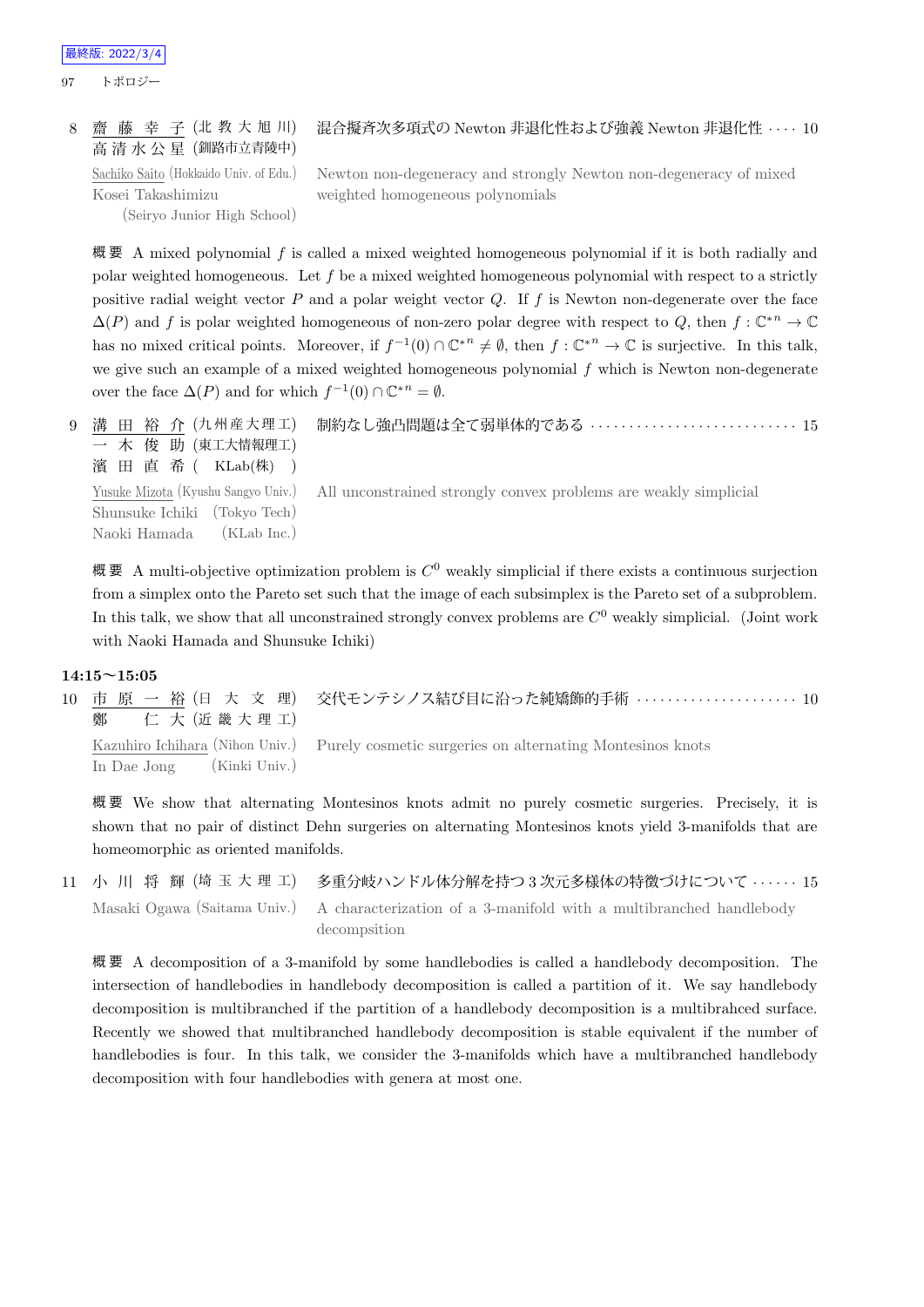|  |  |                   | 北 野 晃 朗 (創 価 大 理 工) Reidemeister torsion の代数的整数性について ………………………… 10 |  |
|--|--|-------------------|--------------------------------------------------------------------|--|
|  |  | 野 崎 雄 太 (広島大先進理工) |                                                                    |  |

Teruaki Kitano (Soka Univ.) Yuta Nozaki (Hiroshima Univ.)

 $12$  北野晃朗(創価大理

Algebraic integrality of Reidemeister torsion

概 要 For a 3-manifold *M* and an acyclic  $SL(2, \mathbb{C})$ -representation  $ρ$  of its fundamental group, the Reidemeister torsion  $\tau_{\rho}(M) \in \mathbb{C}$  is defined. If there are finitely many conjugacy classes of irreducible representations, then the Reidemeister torsions are known to be algebraic numbers. In this talk we report that any value of them is an algebraic integer for a Seifert fibered space under mild conditions, even though there are inifinite conjugacy classes.

#### **15:20~16:20 特別講演**

古 宇 田 悠 哉 (広島大先進理工) Heegaard 分解の写像類群 Yuya Koda (Hiroshima Univ.) Mapping class groups of Heegaard splittings

概 要 The mapping class group, or the Goeritz group, of a Heegaard splitting for a closed orientable 3 manifold is defined to be the subgroup of the mapping class group of the Heegaard surface consisting of mapping classes that extend to both of the handlebodies of the splitting. Simple problems on the structure of this group such as finiteness, finite generation, finite presentability of the group are already highly non-trivial and still open in general. In this talk, we give a short historical overview of these problems and introduce its recent progress together with some applications.

3月29日 (火) 第VII会場

#### **9:30~11:50**

13 森 祥 仁 (東 北 大 理) 村 上 友 哉 (東 北 大 理) Plumbed 多様体に対する Witten–Reshetikhin–Turaev 不変量 *· · · · · · · ·* 15 Akihito Mori (Tohoku Univ.) The Witten–Reshetikhin–Turaev invariant for plumbed manifolds

Yuya Murakami (Tohoku Univ.)

概 要 Gukov–Pei–Putrov–Vafa constructed *q*-series invariants called homological blocks in a physical way in order to categorify Witten–Reshetikhin–Turaev (WRT) invariants and conjectured that radial limits of homological blocks are WRT invariants. In this talk, we prove their conjecture for unimodular H-graphs. As a consequence, it turns out that the WRT invariants of H-graphs yield quantum modular forms of depth two and of weight one with the quantum set Q. In the course of the proof of our main theorem, we first wrie the invariants as finite sums of rational functions. We second carry out a systematic study of weighted Gauss sums in order to give new vanishing results for them. Combining these results, we finally prove that the above conjecture holds for H-graphs.

14 谷 口 雄 大 (阪 大 理) *f*-ねじれアレキサンダー行列から得られる結び目の不変量について *· · · ·* 15 Yuta Taniguchi (Osaka Univ.) A knot invariant obtained from an *f*-twisted Alexander matrix

概 要 Recently, A. Ishii and K. Oshiro introduced a new notion, which is called an *f*-twisted Alexander matrix. An *f*-twisted Alexander matrix is a quandle version of an Alexander matrix of knot groups. In this talk, we show that a certain knot invariant obtained from a *f*-twisted Alexander matrix is a stronger knot invariant than the Alexander invariant.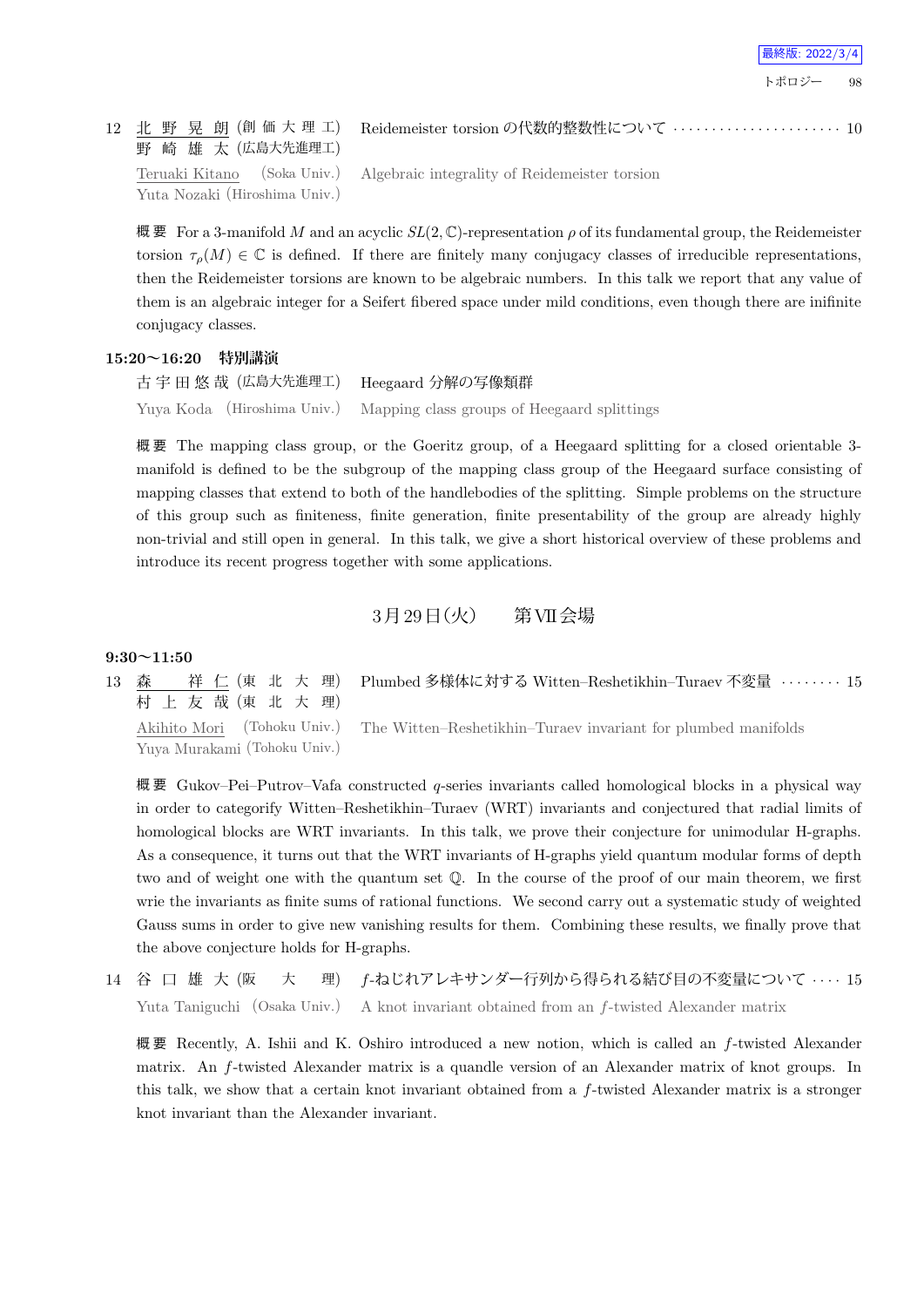99 トポロジー

15 高 野 暁 弘 (東 大 数 理) The Long–Moody construction and twisted Alexander invariants *· · · · ·* 15 Akihiro Takano (Univ. of Tokyo) The Long–Moody construction and twisted Alexander invariants

概 要 The Long–Moody construction is a method of constructing a new representation of the braid group from a representation of the semidirect product of the braid group and the free group. In this talk, we show that its matrix presentation is described by the Fox derivation, and also a relation with twisted Alexander invariants.

16 原 子 秀 一 (東 大 数 理) Computational results for the symplectic derivation Lie algebras *· · · · ·* 15 Shuichi Harako (Univ. of Tokyo) Computational results for the symplectic derivation Lie algebras

概 要 The Lie algebras consisting of symplectic derivations on certain algebras are called the symplectic derivation Lie algebras. We determined the second homology group of the certain Lie ideal of "the commutative world" of the symplectic Lie algebras in terms of symplectic modules.

17 水 澤 篤 彦 (早 大 非 常 勤) 小 鳥 居 祐 香 (広島大理・理化学研) Clasper を用いた 5 成分 link-homotopy 類の分類 *· · · · · · · · · · · · · · · · · · ·* 15 Atsuhiko Mizusawa (Waseda Univ.) Yuka Kotorii (Hiroshima Univ. /RIKEN) A classification of 5-component link-homotopy classes through the clasper theory

概 要 The link-homotopy classes of links are obtained from the link-homotopy classes of string links modulo the partial conjugations. Yasuhara and Meilhan gave a standard form of the link-homotopy classes of string links by using the claspers. In this talk, we calculate the actions of the partial conjugations for the 5-component link-homotopy classes of string links by using the clasper theory and give a new presentation of the link-homotopy classes of 5-component links.

18 野 坂 武 史 (東 工 大 理) ポアンカレ双対群の Fox ペアリング *· · · · · · · · · · · · · · · · · · · · · · · · · · · · · ·* 10 Takefumi Nosaka (Tokyo Tech) Fox pairings of Poincaré duality groups

概 要 We develop the study of Fox pairings of a group *G* from viewpoints of group cohomology. We compute some cohomology groups of Fox pairings of  $G$ , where  $G$  admits a Poincaré duality group pair. We also suggest fundamental Fox pairings and higher Fox pairings.

19 米 村 拳 太 郎 (九 大 数 理) 一葉双曲面上のカンドルと longitudinal map *· · · · · · · · · · · · · · · · · · · · · · ·* 15 Kentaro Yonemura (Kyushu Univ.) Quandles over a one-sheet hyperboloid and longitudinal map

概 要 We define quandles over a one-sheet hyperboloid and compute longitudinal map, which is a knot invariant defined by Clark–Saito in 2019.

20 石 橋 典 (京 大 数 理 研) 湯 淺 亘 (京 大 数 理 研) Stated and marked skein algebras  $\cdots \cdots \cdots \cdots \cdots \cdots \cdots \cdots \cdots \cdots \cdots 10$ Tsukasa Ishibashi (Kyoto Univ.) Wataru Yuasa (Kyoto Univ.) Stated and marked skein algebras

概要 For a marked surface  $\Sigma$  and a Lie algebra  $\mathfrak{g} = \mathfrak{sl}_2$ ,  $\mathfrak{sl}_3$  or  $\mathfrak{sp}_4$ , we construct an explicit isomorphism between the reduced stated g-skein algebra and the boundary-localization of the ("Muller type") marked g-skein algebra.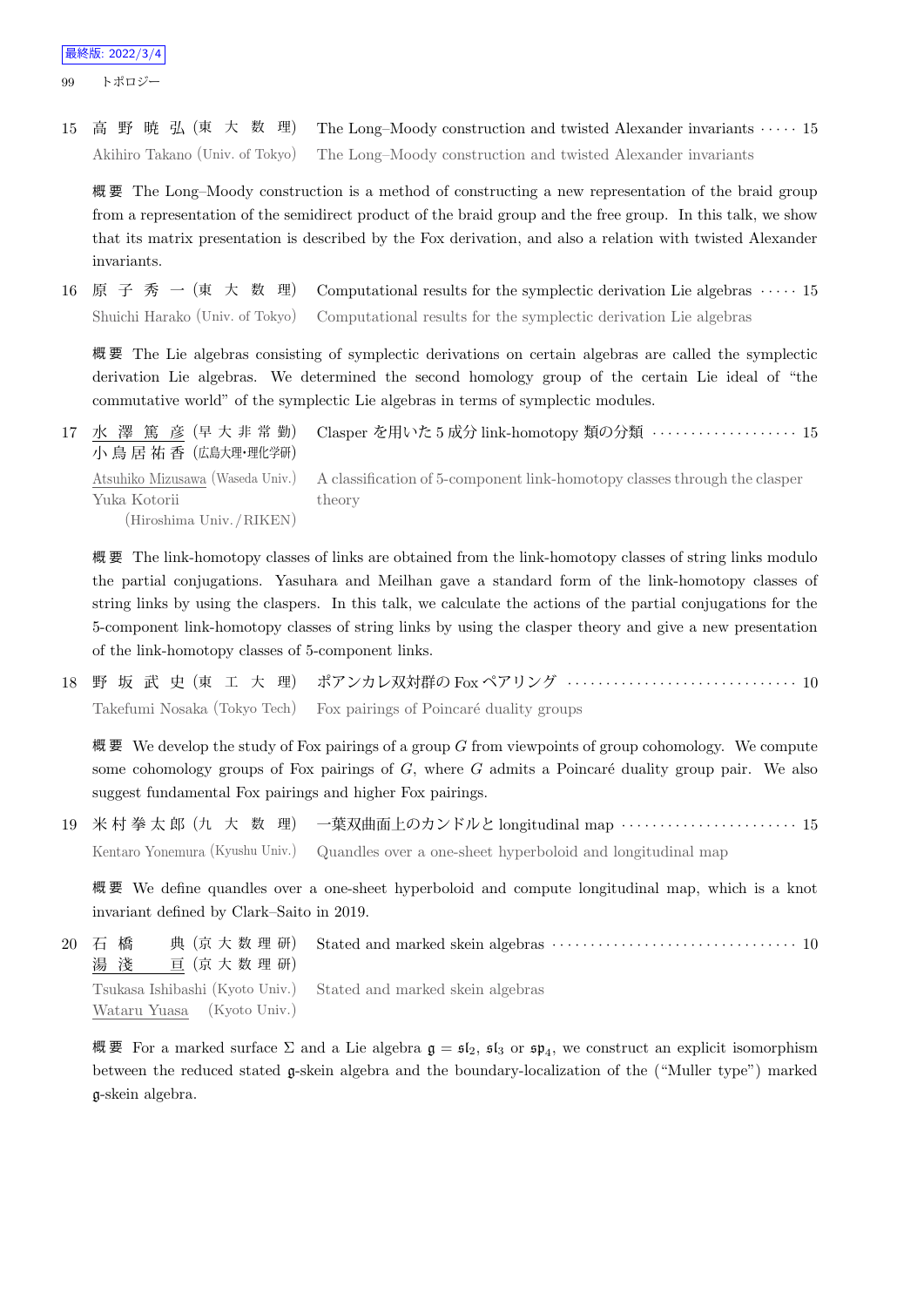

#### **12:15~12:25 2021年度日本数学会幾何学賞授賞式**

#### **13:15~14:15 特別講演**

野 坂 武 史 (東 工 大 理) べき零的結び目不変量と写像類群のジョンソン準同型 Takefumi Nosaka (Tokyo Tech) Nilpotent knot-invariants and Johnson homomorphisms of the mapping

class group

概 要 While there are many studies of knots in the 3-sphere, this study suggests a knot theory from the viewpoints of (nilpotently) rational homotopy theory or Johnson homomorphisms. More precisely, I defined a nilpotent monodoromy from a knot, which should be regarded as an element of an outer automorphism group. Fortunately, the outer automorphism group has been studied in terms from Johnson homomorphisms and the mapping class groups, with a relation to Goldman Lie algebras. In this talk, I explain the definition of the monodoromy, and an interaction between knot theory and studies of the mapping class group; I also take about some approaches to the outer automorphism group in order to give some computations of the monodoromies.

## 3月30日 (水) 第VII会場

### **9:30~12:00**

21 久 野 恵 理 香 (阪 大 理) 向き付け不可能曲面の非分離曲線グラフの一様双曲性 *· · · · · · · · · · · · · · ·* 10 Erika Kuno (Osaka Univ.) Uniform hyperbolicity of nonseparating curve graphs of nonorientable surfaces

概 要 Let *N* be a connected nonorientable surface with or without boundary components and punctures. We prove that the graph of nonseparating curves of *N* is connected and Gromov hyperbolic with a constant which does not depend on the topological type of surface by using the bicorn curves introduced by Przytycki and Sisto. The proof is based on the argument by Rasmussen on the uniform hyperbolicity of graphs of nonseparating curves for orientable finite type surfaces.

22 久 野 恵 理 香 (阪 大 理) 木 村 満 晃 (京 大 理) 向き付け不可能曲面のファイン曲線グラフの一様双曲性 *· · · · · · · · · · · · ·* 10 Erika Kuno (Osaka Univ.) Mitsuaki Kimura (Kyoto Univ.) Uniform hyperbolicity of fine curve graphs of nonorientable surfaces

概 要 A fine curve graph defined by Bowden, Hensel, and Webb (J. Amer. Math. Soc. (2021)) is a new curve graph consists of all essential simple closed curves on a surface. They proved that the fine curve graph of any closed orientable surface of genus  $g \geq 1$  is uniformly hyperbolic in the sense of Gromov. We proved that the fine curve graph of any closed nonorientable surface of genus  $g \geq 3$  is also uniformly hyperbolic.

23 秋 吉 宏 尚 (阪 市 大 理) 錐特異点つきトーラス束のディリクレ領域について *· · · · · · · · · · · · · · · · ·* 10 Hirotaka Akiyoshi (Osaka City Univ.) Dirichlet domains for some one-cone torus bundles

概 要 Two families of one-cone torus bundles parametrized by cone angles are studied. When the cone angles are sufficiently small, the combinatorial structures of the Dirichlet domains with respect to the basepoints in the singular locus are characterized.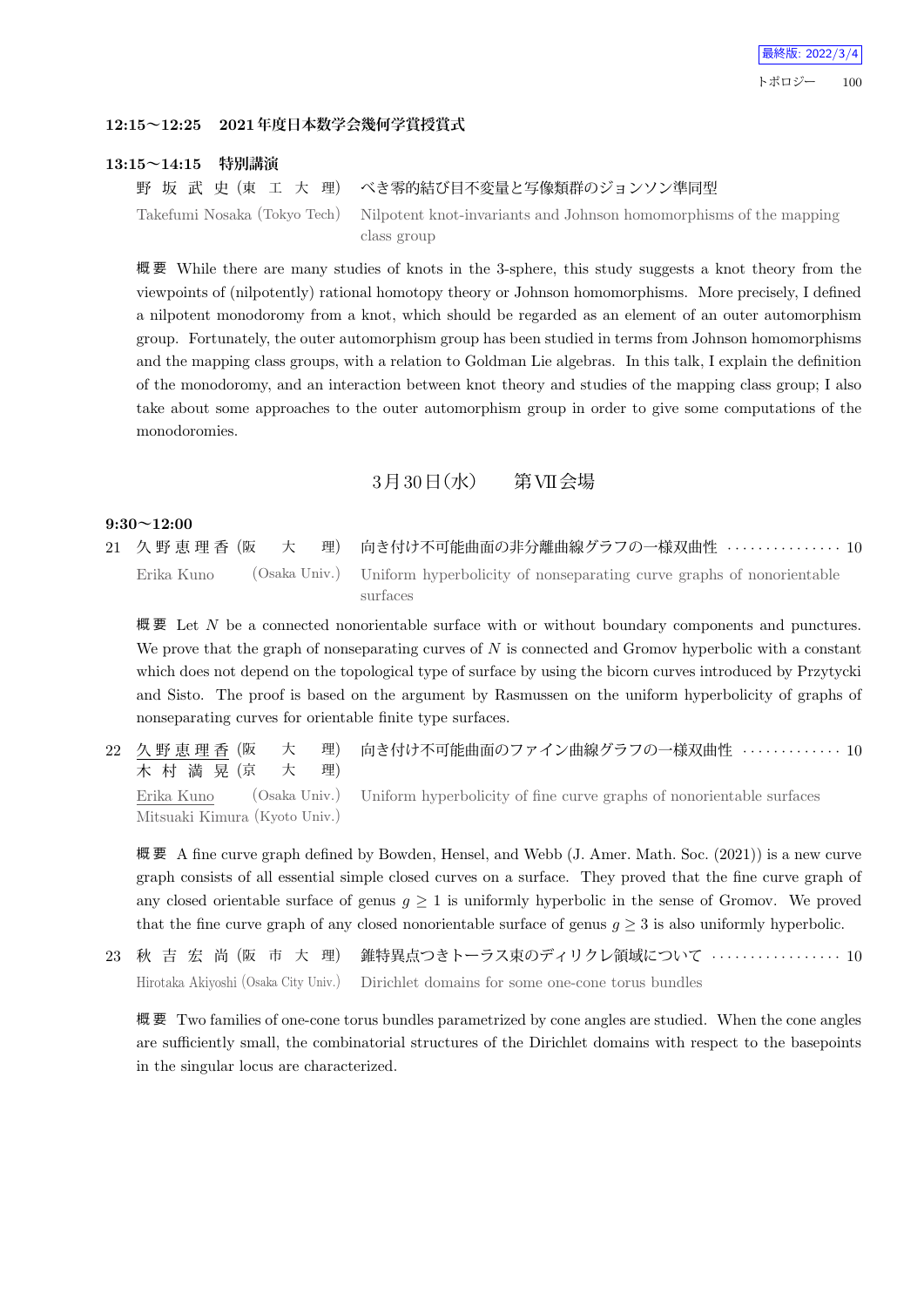101 トポロジー

24 木 村 直 記 (早 大 理 工) ルジャンドル結び目の双ルジャンドルラック彩色数 *· · · · · · · · · · · · · · · · ·* 10 Naoki Kimura (Waseda Univ.) Bi-Legendrian rack coloring numbers of Legendrian knots

概 要 Kulkarni and Prathamesh introduced an invariant of Legendrian knots by using rack colorings. Ceniceros, Elhamdadi and Nelson defined a Legendrian rack and generalized the invariant. In this talk, we define a bi-Legendrian rack and consider a further generalization of the invariant. We show that bi-Legendrian rack coloring numbers can distinguish all Legendrian unknots with the same Thurston–Bennequin number. We also consider pairs of Legendrian knots which cannot be distinguished by bi-Legendrian rack coloring numbers.

25 安 田 順 平 (阪 大 理) A plat form presentation for surface-links *· · · · · · · · · · · · · · · · · · · · · · · · ·* 15 Jumpei Yasuda (Osaka Univ.) A plat form presentation for surface-links

概 要 It is known that every orientable surface-link can be described as a closed 2-dimensional braid. In this talk, we introduce a new method of describing a surface-link using a braided surface, which we call a plat form. We prove that every surface-link, which is not necessarily orientable, can be described in a plat form. We show how to obtain the surface-link group from the braided surface group by adding some simple relations.

26 大 場 貴 裕 (阪 大 理) 4 次元 Dehn ツイストの間の関係式 *· · · · · · · · · · · · · · · · · · · · · · · · · · · · · · ·* 15 Takahiro Oba (Osaka Univ.) A four-dimensional mapping class relation

概 要 Relations between Dehn twists on mapping class groups of surfaces play an important role in the study of symplectic manifolds via Lefschetz fibrations. In higher dimensions, as little is known about symplectic mapping class groups, fibration-like structures are not so powerful yet. In this talk, I will give a relation between 4-dimensional Dehn twists on a Weinstein domain. One of the key ingredients in the construction is a solution to the symplectic isotopy problem for symplectic surfaces in  $\mathbb{CP}^2 \# 3\overline{\mathbb{CP}}^2$ .

27 鈴 木 龍 正 (東 工 大 理) 丹 下 基 生 (筑波大数理物質) Pochette surgery on  $S^4$   $\cdots$   $\cdots$   $\cdots$   $\cdots$   $\cdots$   $\cdots$   $\cdots$   $\cdots$   $\cdots$   $\cdots$   $\cdots$   $\cdots$   $\cdots$   $\cdots$   $\cdots$ Tatsumasa Suzuki (Tokyo Tech) Motoo Tange (Univ. of Tsukuba) Pochette surgery on *S* 4

概 要 The boundary sum of the product of a circle with a 3-ball and the product of a disk with a 2-sphere is called a pochette. For a pochette *P* embedded in a 4-manifold *M*, a pochette surgery on *M* is the operation of removing the interior of *P* and gluing in *P* by a diffeomorphism of the boundary of *P*. In this talk, we give a necessary condition for the operation of surgery on the 4-sphere to generate a homotopy 4-sphere in a more precise manner. Furthermore, we show that any pochette surgery using the trivial 2-knot, which becomes a homotopy 4-sphere, is diffeomorphic to the 4-sphere.

28 菅 原 朔 見 (北 大 理) Link diagrams of divides with cusps *· · · · · · · · · · · · · · · · · · · · · · · · · · · · · ·* 15 Sakumi Sugawara (Hokkaido Univ.) Link diagrams of divides with cusps

概 要 A divide with cusps is the image of a generic, relative immersion allowing finite cusps of intervals and curves into the unit disk. A divide with cusps is the generalization of the notion of the divide which is introduced by A'Campo. We can associate the link  $L(P)$  in  $S^3$  to a divide P. There are several ways to draw the diagram of the link *L*(*P*) from a divide *P*. In this talk we introduce the algorithm to draw the diagram of the link *L*(*P*) of a divide with cusps *P*, which is the application of Couture–Perron's method.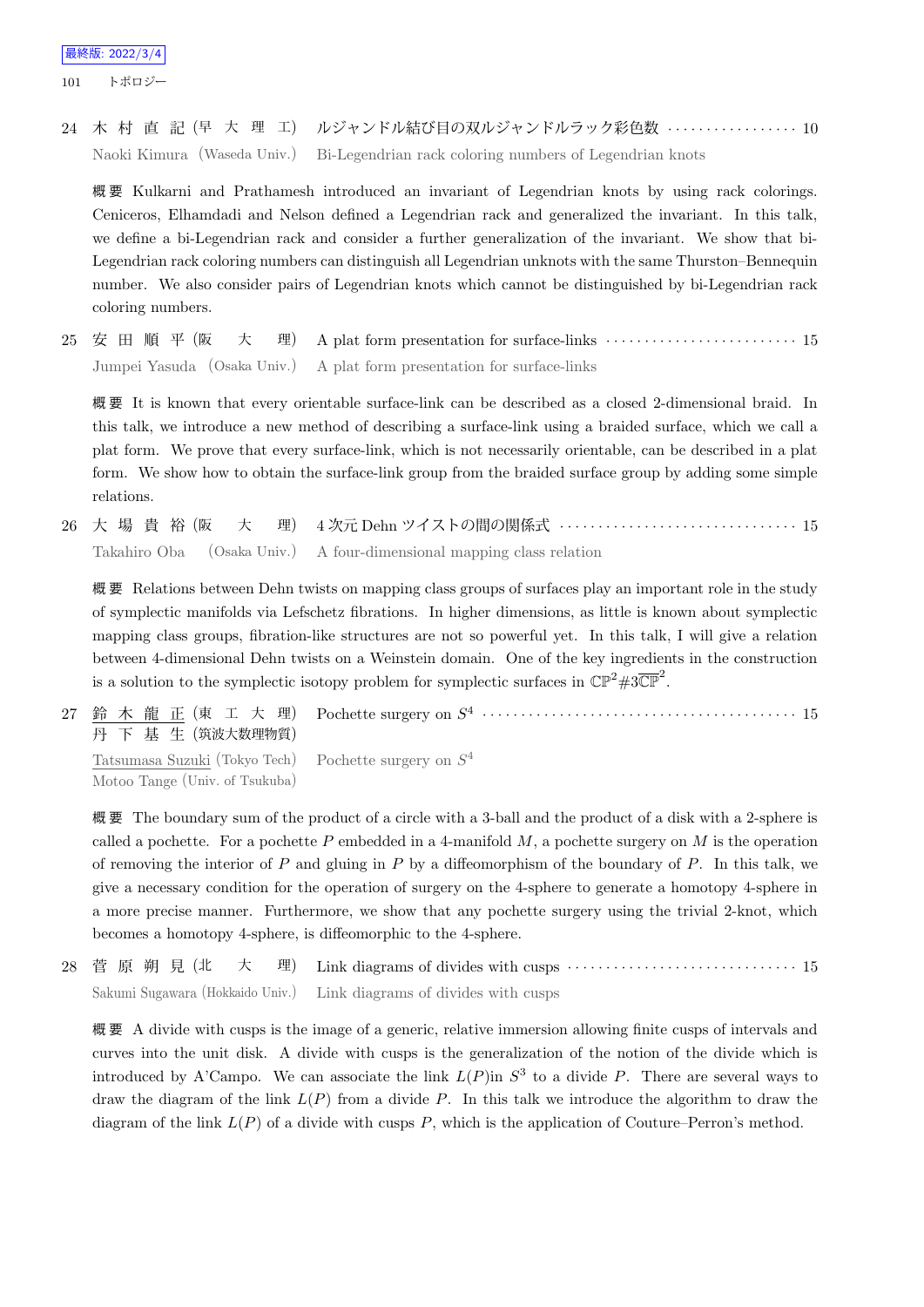

|  |  | 29 田 嶌 優 (北 大 理) グラフのマグニチュードホモロジーと Asao-Izumihara 複体における離                                                                                             |
|--|--|-------------------------------------------------------------------------------------------------------------------------------------------------------|
|  |  | Yu Tajima (Hokkaido Univ.) Magnitude homology of graphs and discrete Morse theory on Asao-<br>Masahiko Yoshinaga (Hokkaido Univ.) Izumihara complexes |

概 要 Magnitude is an invariant for metric spaces introduced by Leinster, which measures the number of efficient points. As a categorification of the magnitude, Hepworth and Willerton defined magnitude homology for graphs. Recently, Asao and Izumihara introduced CW-complexes whose homology groups are isomorphic to direct summands of the graph magnitude homology group. We prove that the Asao–Izumihara complex is homotopy equivalent to a wedge of spheres for pawful graphs introduced by Y. Gu.

#### **14:15~15:15**

30 山 﨑 晃 司 (東 工 大 理) Sheaf theoretic characterization of étale groupoids · · · · · · · · · · · · · · · · · · 15 Koji Yamazaki (Tokyo Tech) Sheaf theoretic characterization of étale groupoids

概 要 The study of Haeflier suggests that it is natural to regard a pseudogroup as an ´etale groupoid. We show that any *étale groupoid corresponds to a <i>pseudogroup sheaf*, a new generalization of a *pseudogroup*. This correspondence is an analog of the equivalence of the two definitions of a sheaf: as an étale space and as a contravariant functor.

31 丸 山 修 平 (名大多元数理) The Dixmier-Douady class, the action homomorphism, and cocycles on the group of symplectomorphisms *· · · · · · · · · · · · · · · · · · · · · · · · · · · · · · · ·* 15 Shuhei Maruyama (Nagoya Univ.) The Dixmier–Douady class, the action homomorphism, and cocycles on the group of symplectomorphisms

概 要 For a closed, one-connected, and integral symplectic manifold, there exist three kinds of cohomology classes; the Dixmier–Douady class of symplectic fibrations, Weinstein's action homomorphism, and a cohomology class of Ismagilov–Losik–Michor type. In this talk, we explain a relation between these cohomology classes in terms of the Hochschild–Serre spectral sequence.

32 森 吉 仁 志 (名大多元数理) 夏 目 利 一 (名 工 大 工) 整数格子上の量子ウォークと N¨other 指数定理 *· · · · · · · · · · · · · · · · · · · · · ·* 15 Hitoshi Moriyoshi (Nagoya Univ.) Toshikazu Natsume (Nagoya Inst. of Tech.) Quantum walk on the integer lattice and the Nöther index theorem

概 要 A formulation of the index theorem for Quantum walk will be discussed. The framework of K-theory provides a novel viewpoint that connects the classical index theorem by Fritz Noether in 1920 with the new index theorem discovered by Suzuki–Tanaka and Matsuzawa.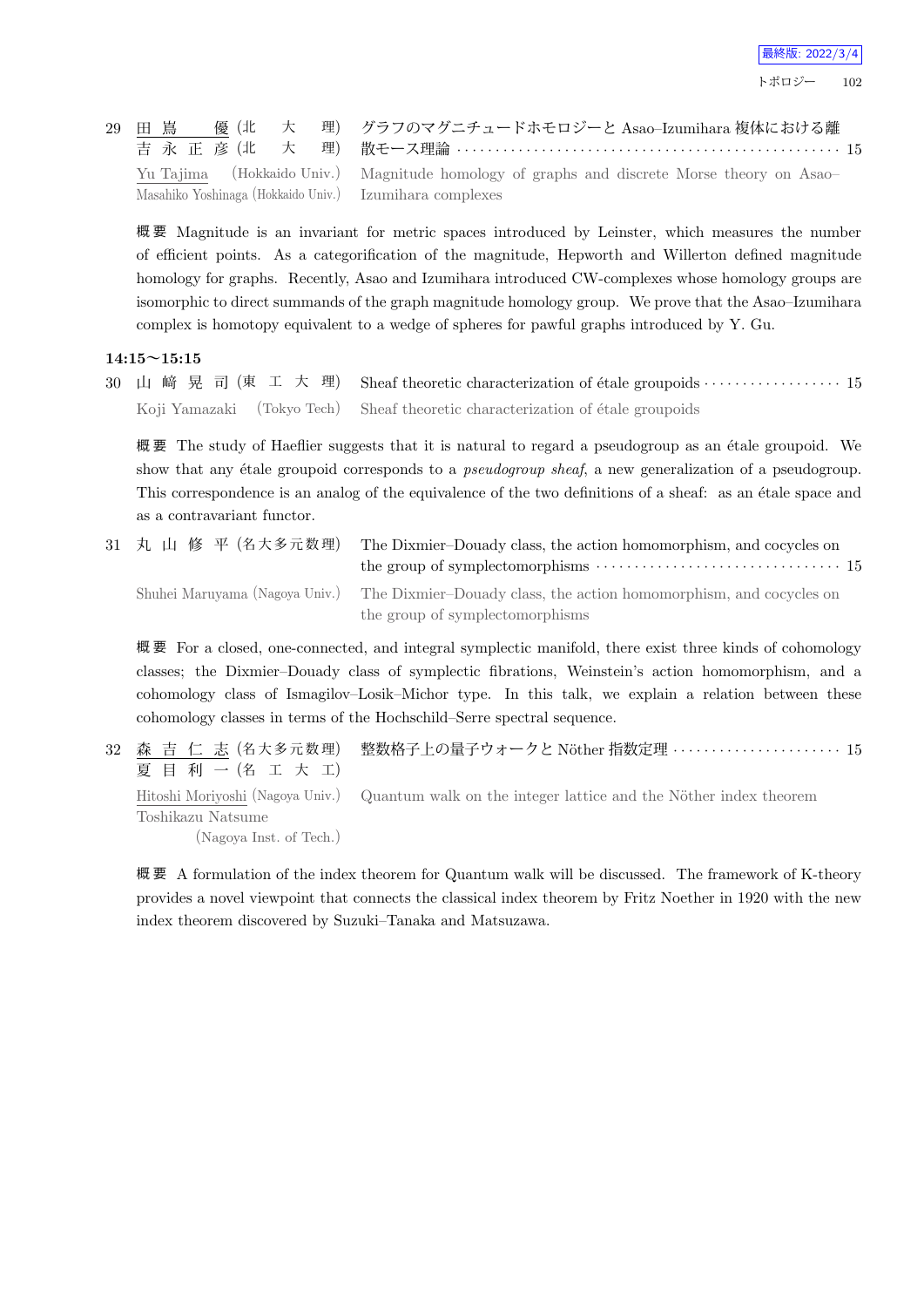最終版: 2022/3/4 103 トポロジー

#### **15:30~16:30 特別講演**

松 下 尚 弘 (琉 球 大 理) 不変擬準同型と混合交換子長について

Takahiro Matsushita (Univ. of Ryukyus) Invariant quasimorphisms and mixed commutator lengths

概 要 A *quasimorphism on a group G* is a real-valued function *f* on *G* such that the function  $f(xy) - f(x)$  $f(y)$  on  $G \times G$  is uniformly bounded. A quasimorphism *f* on *G* is said to be *homogeneous* if  $f(x^n) = n \cdot f(x)$ for every element *x* in *G* and for every integer *n*. Homogeneous quasimorphisms are closely related to the second bounded cohomology and the stable commutator length, and they have been extensively studied in geometric group theory, symplectic geometry, and theory of diffeomorphism groups.

Let *N* be a normal subgroup of a group *G*. A homogeneous quasimorphism *f* on *N* is said to be *G-invariant* if  $f(gxg^{-1}) = f(x)$  for every element *g* in *G* and for every element *x* in *N*. In this talk, we discuss several relations among invariant quasimorphisms, the stabilizations of mixed commutator lengths, and the second (bounded) cohomology groups.

This talk is based on joint work with Morimichi Kawasaki (Aoyama Gakuin University), Mitsuaki Kimura (Kyoto University), Shuhei Maruyama (Nagoya University), and Masato Mimura (Tohoku University).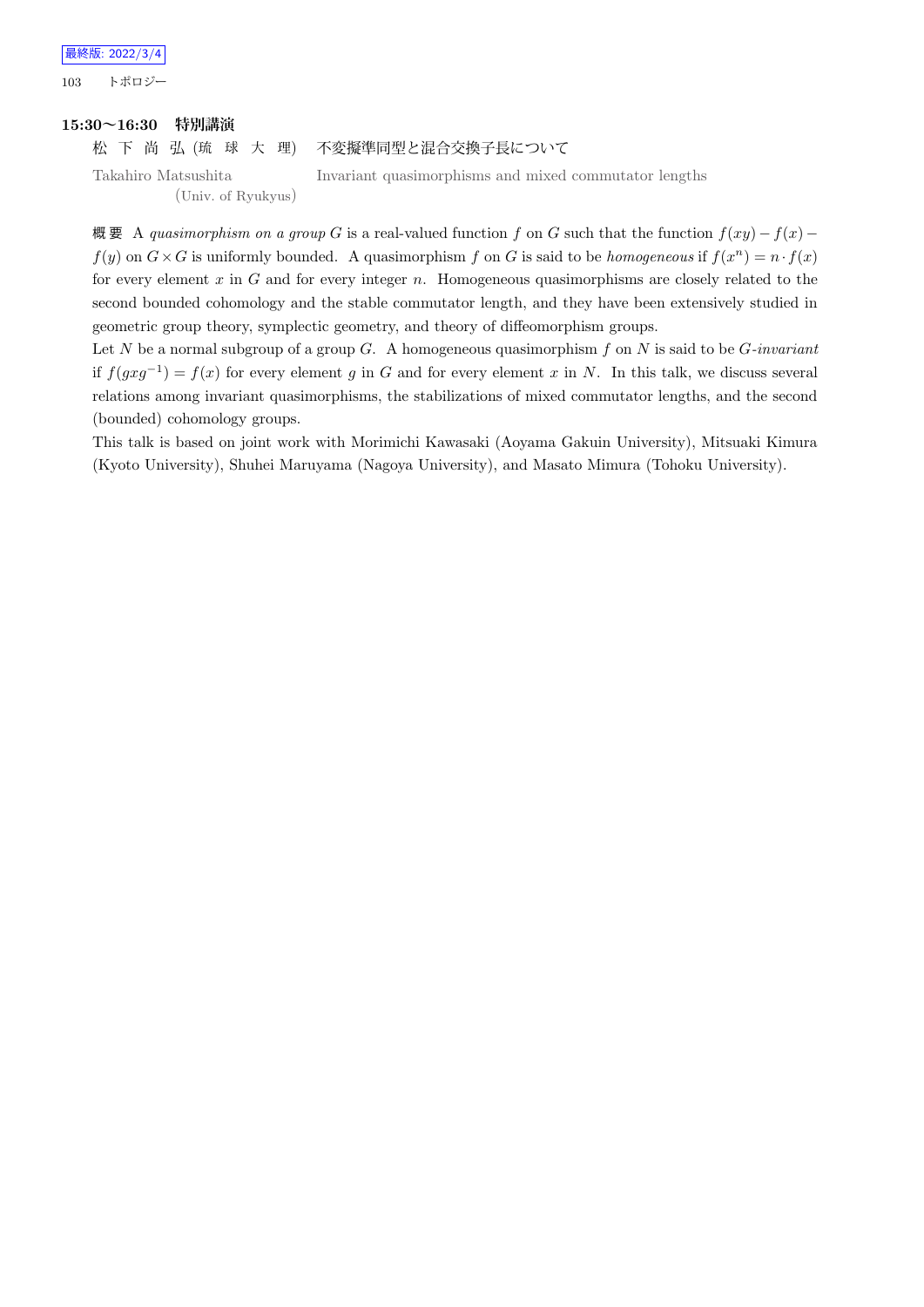# **無 限 可 積 分 系**

 $3 \cancel{\text{F}} 30 \cancel{\text{F}} (\cancel{\text{r}})$  第 $\cancel{\text{R}} \times \cancel{\text{r}}$ 場

#### **10:00~12:00**

| 1 茂 木 康 平(東京海洋大海洋工)                                    | Yang-Baxter 代数を用いた、Grothendieck 多項式に関する恒等式の歪版                                                           |  |
|--------------------------------------------------------|---------------------------------------------------------------------------------------------------------|--|
| Kohei Motegi<br>(Tokyo Univ. of Marine Sci. and Tech.) | An extension of an identity for Grothendieck polynomials to skew ver-<br>sion using Yang-Baxter algebra |  |

概 要 Recently, Guo and Sun derived an identity for factorial Grothendieck polynomials which generalizes the one for Schur polynomials by Fehér–Némethi–Rimányi. We give an extension of the identity using skew Grothendieck polynomials by using integrable model and associated Yang–Baxter algebra.

| 2 大久保勇輔 (第 一 薬 大)<br>歩 (広島工大工)<br>星野<br>白石潤一(東大数理)                                 | 変形 Koornwinder 作用素と C 型 Macdonald 多項式 I ‥‥‥‥‥‥‥‥‥ 15             |
|------------------------------------------------------------------------------------|------------------------------------------------------------------|
| Yusuke Ohkubo<br>(Daiichi Univ. of Pharm.) C I                                     | Deformed Koornwinder operators and Macdonald polynomials of type |
| Ayumu Hoshino<br>(Hiroshima Inst. of Tech.)<br>Jun'ichi Shiraishi (Univ. of Tokyo) |                                                                  |

概 要 A certain deformation of the Calogero–Moser–Sutherland operator and the Macdonald operator was given by Sergeev and Veselov, which is related to the Lie superalgebras. In this talk, we present a Fock representation of the Sergeev–Veselov type deformation of the Koornwinder operator. This representation gives another proof of the kernel function identity for the deformed Koornwinder operator which was originally proved by Atai.

3 星 野 歩 (広 島 工 大 工) 大 久 保 勇 輔 (第 一 薬 大) 白 石 潤 一 (東 大 数 理) Ayumu Hoshino (Hiroshima Inst. of Tech.) Yusuke Ohkubo (Daiichi Univ. of Pharm.) Jun'ichi Shiraishi (Univ. of Tokyo)

変形 Koornwinder 作用素と C 型 Macdonald 多項式 II *· · · · · · · · · · · · · · ·* 15

Deformed Koornwinder operators and Macdonald polynomials of type C II

概 要 We give explicit forms for the Macdonald polynomials of type C with hook diagrams. Moreover, we give the Pieri formulas for the Macdonald polynomials of type C with hook diagrams and give a conjecture of the Pieri formulas for the type C degenerations of the Koornwinder polynomials with hook diagrams.

4 中 島 俊 樹 (上 智 大 理 工) M. I. Alshuqayr (上 智 大 理 工) 単項式表示による *C<sup>n</sup>* 型基本結晶の積の分解定理 *· · · · · · · · · · · · · · · · · · · ·* 15 Toshiki Nakashima (Sophia Univ.) Manal I. Alshuqayr (Sophia Univ.) Decomposition theorem for product of fundamental crystals in monomial realization of type *C<sup>n</sup>*

概要 We shall describe the monomial realizations of the fundamental crystals of type  $C_n$  and show that their product holds a crystal structure. Finally, we shall give the decomposition theorem of their products explicitly and compare with the decomposition of their tensor product.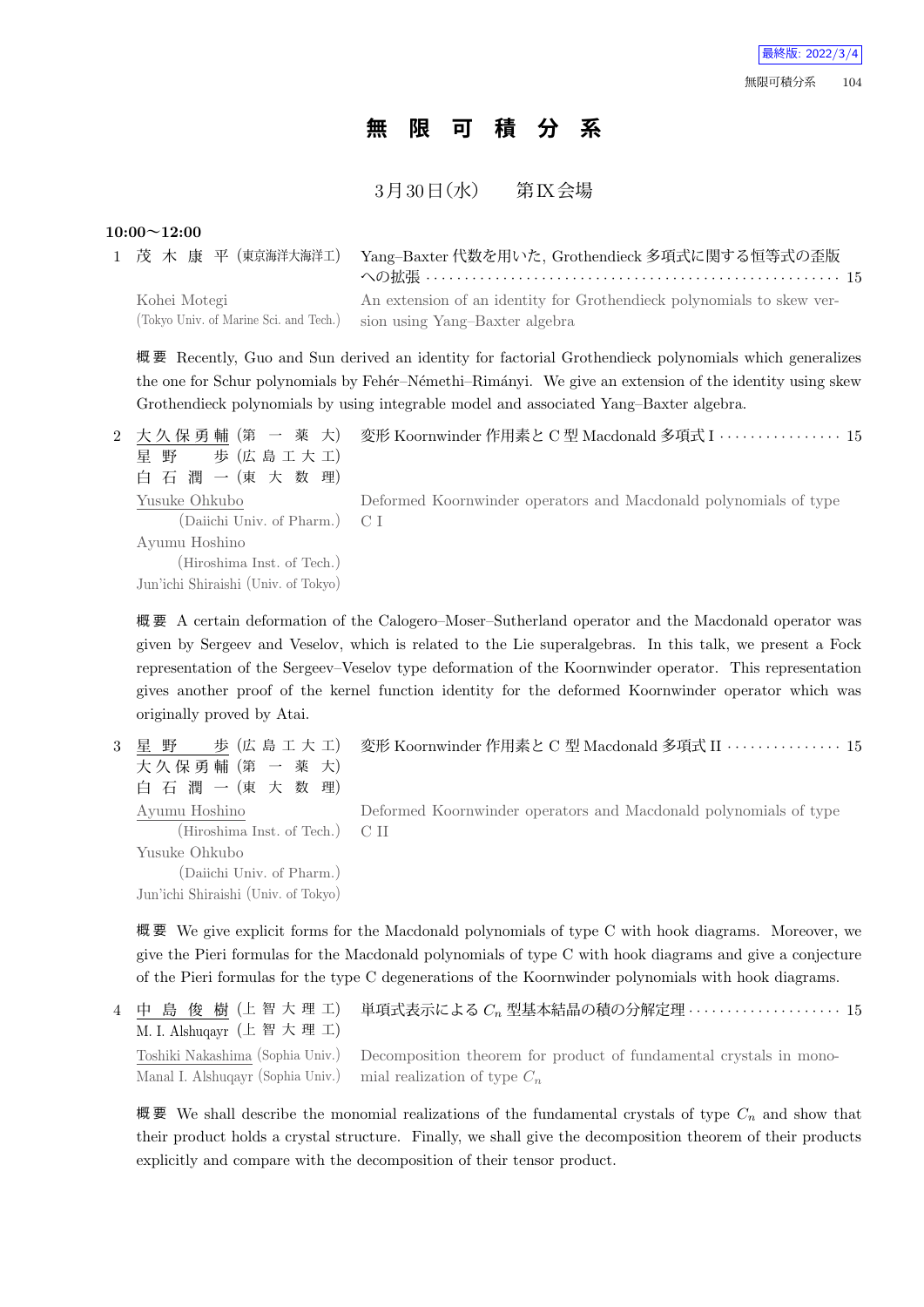105 無限可積分系

| 5 金久保有輝 (筑波大数理物質)                | An algorithm for Berenstein–Kazhdan decoration functions for minus-                                  |  |
|----------------------------------|------------------------------------------------------------------------------------------------------|--|
| G. Koshevoy ( IITP RAS )         |                                                                                                      |  |
| 中 島 俊 樹 (上智大理工)                  |                                                                                                      |  |
|                                  | Yuki Kanakubo (Univ. of Tsukuba) An algorithm for Berenstein–Kazhdan decoration functions for minus- |  |
| Gleb Koshevoy (IITP RAS)         | cule representations                                                                                 |  |
| Toshiki Nakashima (Sophia Univ.) |                                                                                                      |  |

概 要 We can define a geometric crystal structure on a variety related to a simply connected connected simple algebraic group, which is a geometric analog of Kashiwara crystals. Defining a rational function 'Berenstein–Kazhdan decoration', one can obtain a crystal in a polyhedral cone isomorphic to the crystal base of negative part of quantum group. In this talk, we give an algorithm to partially compute the BK decoration. In particular, if the algebraic group is special linear group, we can completely calculate BK decoration, which induces an explicit form of the polyhedral cone.

6 T. Scrimshaw (阪 市 大 数 学 研) Quasi-solvable colored lattice models for types B and C *· · · · · · · · · · · · ·* 15 Travis Scrimshaw (Osaka City Univ.) Quasi-solvable colored lattice models for types B and C

概 要 We describe a colored vertex model whose partition function computes the Demazure atoms and characters for types B and C. A novel feature of this model is that it is not fully solvable (in the sense that the exists a solution to each possible Yang–Baxter equation), but it still retains enough solutions of the Yang–Baxter equations to compute the partition function. This is based on joint work with Valentin Buciumas (arXiv:2101.08907)

#### **14:15~14:50**

| 7 武中 亮(阪市大理)<br>尾角正人(阪市大理)               | □頂点作用素代数とアフィンリー環のフェルミ型指標公式 ‥‥‥‥‥‥‥ 15                                                                   |
|------------------------------------------|---------------------------------------------------------------------------------------------------------|
| Masato Okado (Osaka City Univ.) algebras | Ryo Takenaka (Osaka City Univ.) Vertex operator algebras and fermionic character formulas of affine Lie |

概 要 Using a vertex algebraic construction, we construct bases of principal subspaces, highest weight modules of highest weight  $k\Lambda_0$  and parafermionic spaces for twisted affine Lie algebras. As a consequence, we obtain the fermionic character formula conjectured by Hatayama, Kuniba, Okado, Takagi and Tsuboi.

8 中 野 弘 夢 (東 北 大 理) *N* = 1 トリプレット頂点作用素超代数の対数的加群について *· · · · · · · · ·* 15 Hiromu Nakano (Tohoku Univ.) On logarithmic modules of the *N* = 1 triplet vertex operator superalgebras

概要 The  $N = 1$  triplet vertex operator superalgebra  $SW(m)$  was introduced by Adamovic and Milas in 2009. We construct logarithmic *SW*(*m*)-modules and prove that the projective covers of every irreducible *SW*(*m*)-modules are given by these logarithmic modules.

#### **15:00~16:00 特別講演**

小 島 武 夫 (山 形 大 理 工) 変形 *W* 代数 *Wq,t*(g) の 2 次関係式 Takeo Kojima (Yamagata Univ.) Quadratic relations of the deformed *W*-algebra  $W_{a,t}(\mathfrak{g})$ 

概要 Deformed *W*-algebra  $W_{q,t}(\mathfrak{g})$  associated with Lie algebra **g** is a two parameter deformation of the classical *W*-algebra  $W(\mathfrak{g})$ , including the *W*-algebra  $W_\beta(\mathfrak{g})$  and the *q*-Poisson *W*-algebra as special cases. Using the free field construction of the basic *W*-current  $T_1(z)$  of  $W_{q,t}(\mathfrak{g})$ , we introduce the higher *W*-currents  $T_i(z)$  ( $i = 2, 3, 4, \ldots$ ) and obtain a closed set of quadratic relations among them. This allows us to define  $W_{q,t}(\mathfrak{g})$  by generators and relations. In this talk, we first review the case of the affine Lie algebra  $\mathfrak{g} = A_N^{(1)}$ , and then study the extensions to the cases of the twisted Lie algebra  $A_{2N}^{(2)}$  and the super Lie algebra  $A(M, N)^{(1)}$ .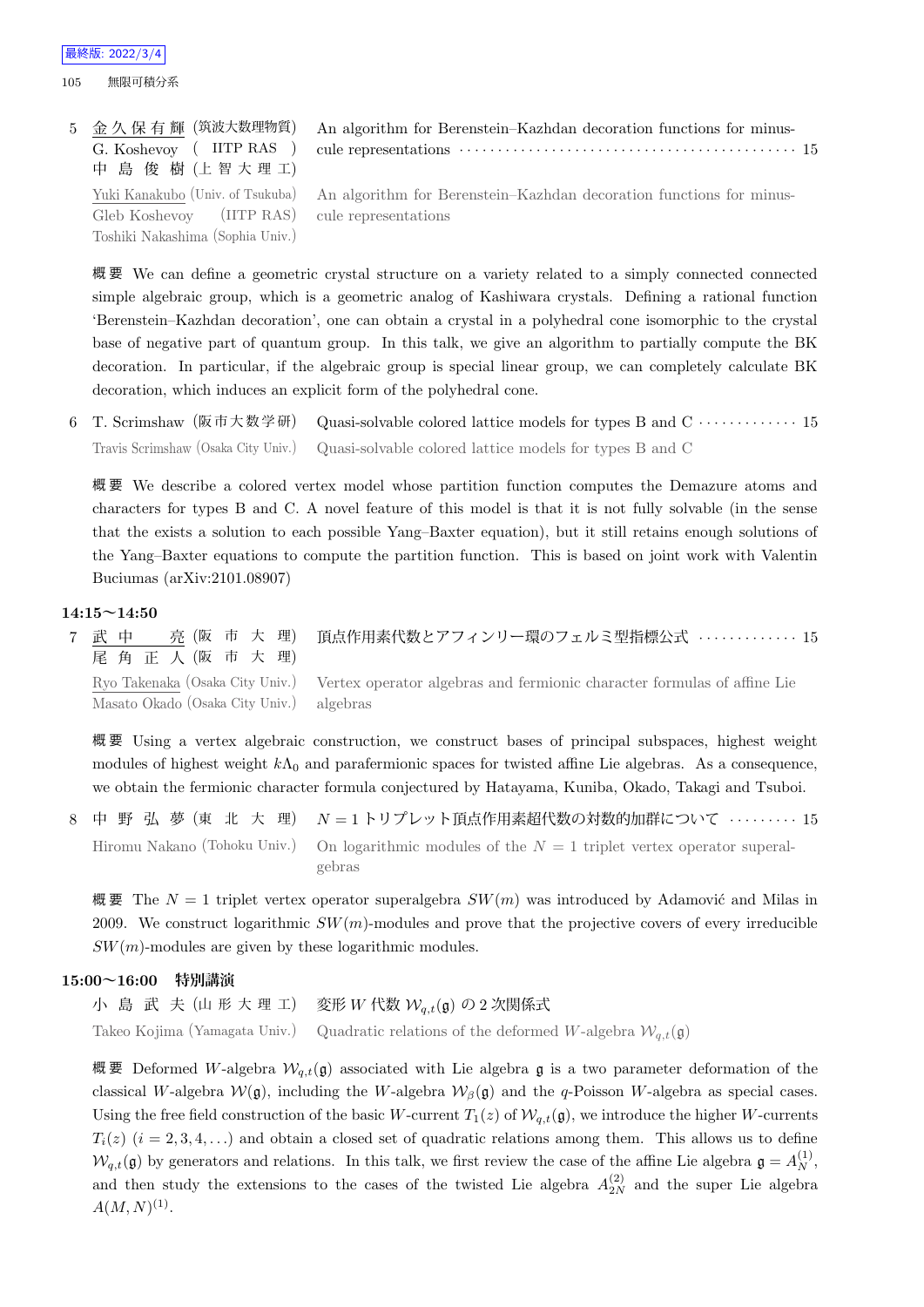## $3\overline{5}31\overline{5}$  (木) 第 $K$ 会場

#### **10:00~12:00**

9 青 本 和 彦 (名大多元数理) 伊 藤 雅 彦 (琉 球 大 理) 球面配置に付随する超幾何積分の準位関数 *F* から定まる臨界点における *F* のヘッセ行列式の積について *· · · · · · · · · · · · · · · · · · · · · · · · · · · · · · · · · ·* 15 Kazuhiko Aomoto (Nagoya Univ.) Masahiko Ito (Univ. of Ryukyus) Product of Hessians on critical points of level function *F* attached to hypergeometric integral associated with sphere arrangement

概 要 We will talk about product formulae of values of a level function at critical points involved in asymptotic behaviors of hypergeometric integrals associated with a symmetric arrangement of three dimensional spheres. We show in an explicit way how the product of Hessians of the level function at all critical points is related to the behavior of its critical points. We also state two conjectures concerning the same problem associated with general hypersphere arrangements.

10 高 木 太 一 郎 (防 衛 大) ループ基本対称関数を用いたラックス方程式 *· · · · · · · · · · · · · · · · · · · · · · ·* 15 Taichiro Takagi (Nat. Defense Acad. of Japan) Lax equations using the loop elementary symmetric functions

概 要 We consider a set of ordinary differential equations that is a sort of Bogoyavlensky lattices with *Ln* dependent variables, where *L* and *n* are any pair of coprime natural numbers. We show a Lax representation for the system where the elements of the Lax matrix are given by the so-called loop elementary symmetric functions of the dependent variables. The Lax equation is viewed as a continuous limit of the discrete time analog of the Lax equation for the geometric lifting of the integrable cellular automata studied by the author.

11 重 富 尚 太 (九 大 数 理) 梶 原 健 司 (九 大 I M I) 捩率角一定の空間離散曲線の等周変形の楕円テータ函数による明示公式 *· · · · · · · · · · · · · · · · · · · · · · · · · · · · · · · · · · · · · · · · · · · · · · · · · · · · · · · · · · · · · ·* 15 Shota Shigetomi (Kyushu Univ.) Kenji Kajiwara (Kyushu Univ.) Explicit formula of isoperimetric deformation of discrete space curve with constant torsion angle in terms of elliptic theta function

概 要 We construct an explicit formula of isoperimetric deformation of discrete space curve with constant torsion angle in terms of elliptic theta function. This formula represents a deformation of Kaleidocycle.

12 中 西 知 樹 (名 大 多 元 数 理) Cluster scattering diagrams, dilogarithm elements, and pentagon relation *· · · · · · · · · · · · · · · · · · · · · · · · · · · · · · · · · · · · · · · · · · · · · · · · · · · · · · · · · ·* 15 Tomoki Nakanishi (Nagoya Univ.) Cluster scattering diagrams, dilogarithm elements, and pentagon relation

概 要 The cluster scattering diagrams (CSDs) was introduced by Gross, Hacking, Keel, and Kontsevich to prove several important conjectures on cluster algebras. In this talk we show that every consistency relation in any CSD can be reduced to a trivial one by the pentagon relation among dilogarithm elements in its structure group (possibly applying infinitely many times). The proof is based on a modification of the construction of CSDs by Gross et al.

13 松 下 浩 大 (名 大 多 元 数 理) ランク 2 のアフィン型団散乱図式の整合関係式と五角関係式 *· · · · · · · · · ·* 15 Kodai Matsushita (Nagoya Univ.) Consistency relation of rank 2 cluster scattering diagrams of affine type and pentagon relation

概 要 Cluster scattering diagrams are important tools for studying cluster algebra. In rank 2 case, the diagrams are characterized by the consistency relation. In this talk, we prove that the consistency relation of rank 2 cluster scattering diagram of affine type is reduced to the trivial relation by using pentagon relations infinite times.